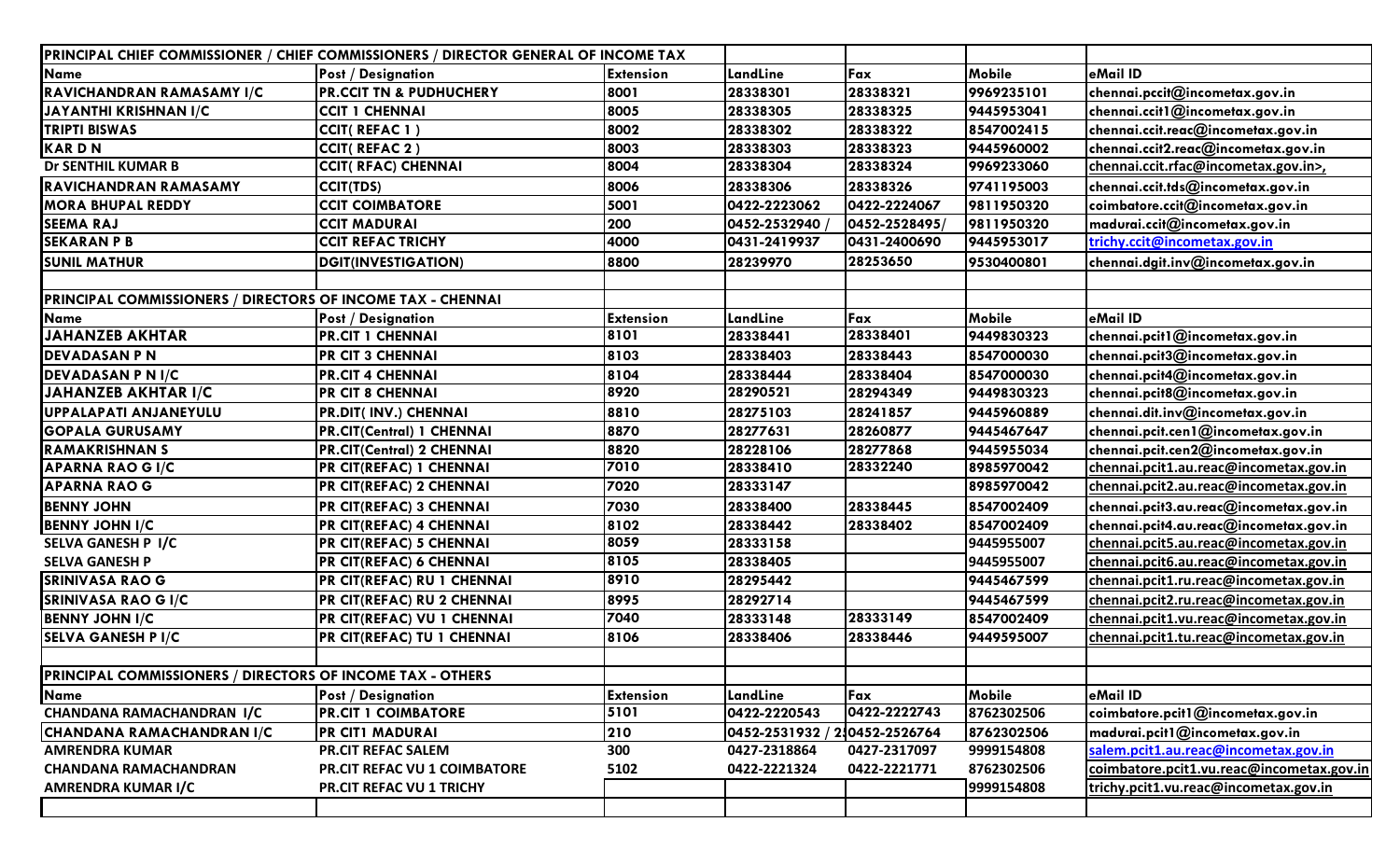| COMMISSIONERS / DIRECTORS OF INCOME TAX - CHENNAI      |                                            |                  |          |          |            |                                            |
|--------------------------------------------------------|--------------------------------------------|------------------|----------|----------|------------|--------------------------------------------|
| <b>Name</b>                                            | <b>Post / Designation</b>                  | <b>Extension</b> | LandLine | Fax      | Mobile     | eMail ID                                   |
| <b>PALANIVEL RAJAN V</b>                               | CIT(ADMN.& TAX PAYER SERVICE) CHENNA 8009  |                  | 28338653 | 28338658 | 8762300339 | chennai.cit.admin.co@incometax.gov.in      |
| <b>BHARATH S</b>                                       | CIT(AUDIT) 1 CHENNAI                       | 8080             | 28338384 | 28338455 | 9445955046 | cit1.audit.chennai@incometax.gov.in        |
| <b>BHARATH S I/C</b>                                   | <b>CIT(AUDIT) 2 CHENNAI</b>                | 8780             | 28338378 | 28338694 | 9445955046 | cit1.audit.chennai@incometax.gov.in        |
| <b>RENGARAJ N</b>                                      | <b>CIT(JUDICIAL) CHENNAI</b>               | 8070             | 28338370 | 28338374 | 9445467554 | chennai.cit.judicial@incometax.gov.in      |
| <b>TRIPURA SUNDARI C</b>                               | <b>CIT(TDS) CHENNAI</b>                    | 8111             | 28295201 | 28295202 | 9969238367 | chennai.cit.tds@incometax.gov.in           |
| <b>RAVI RAMACHANDRAN</b>                               | <b>CIT(EXEMPTION) CHENNAI</b>              | 8109             | 28338341 | 28338569 | 9445467650 | chennai.cit.exmp@incometax.gov.in          |
| <b>ANN MARY BABY I/C</b>                               | <b>CIT(INTERNATIONAL TAXATION) CHENNAI</b> | 8290             | 28295200 | 28295100 | 8547000090 | chennai.cit.it@incometax.gov.in            |
| <b>MURALI M I/C</b>                                    | <b>CIT(TP) CHENNAI</b>                     | 8758             | 28295239 | 28295241 | 9833648749 | chennai.dit.tp.@incometax.gov.in           |
| <b>ABANI KANTA NAYAK</b>                               | CIT(A UNIT) 1 CHENNAI                      | 8201             | 28338421 | 28338431 | 9969233055 | chennai.cit-appeals-1@incometax.gov.in     |
| ABANI KANTA NAYAK I/C                                  | CIT(A UNIT) 2 CHENNAI                      | 8205             | 28338698 |          | 9969233055 | chennai.cit2.appeal.unit@incometax.gov.in  |
| <b>DURGESH SUMROTT</b>                                 | CIT(A UNIT) 3 CHENNAI                      | 8207             | 28338437 | 28338427 | 9445954954 | chennai.cit3.appeal.unit@incometax.gov.in  |
| <b>MURALI M I/C</b>                                    | CIT(A UNIT) 4 CHENNAI                      | 8750             | 28331370 | 28338691 | 9833648749 | chennai.cit4.appeal.unit@incometax.gov.in  |
| <b>MURALI M</b>                                        | CIT(A UNIT) 5 CHENNAI                      | 8756             | 28338491 | 28338503 | 9833648749 | chennai.cit-appeals-5@incometax.gov.in     |
| <b>SATHYAMOORTHY N</b>                                 | CIT(A UNIT) 6 CHENNAI                      | 8209             | 28338426 | 28338436 | 9445467899 | chennai.cit6.appeal.unit@incometax.gov.in  |
| ANN L KAPTHUAMA I/C                                    | CIT(A UNIT) 7 CHENNAI                      | 8203             | 28338423 | 28338433 | 9445467499 | chennai.cit7.appeal.unit@incometax.gov.in  |
| <b>ANN L KAPTHUAMA</b>                                 | CIT(A UNIT) 8 CHENNAI                      | 8206             | 28338439 | 28338429 | 9445467499 | chennai.cit8.appeal.unit@incometax.gov.in  |
| <b>VASANTHAN T I/C</b>                                 | CIT(A UNIT) 9 CHENNAI                      | 8085             | 28338449 | 28338499 | 8368944296 | chennai.cit9.appeal.unit@incometax.gov.in  |
| <b>VASANTHAN T</b>                                     | CIT(A UNIT) 10 CHENNAI                     | 8204             | 28338424 | 28338434 | 9176308314 | chennai.cit10.appeal.unit@incometax.gov.in |
| <b>CLEMENT RAMESH KUMAR R</b>                          | CIT(A UNIT) 11 CHENNAI                     | 8757             | 28338436 | 28333203 | 9445599594 | chennai.cit11.appeal.unit@incometax.gov.in |
| <b>DURGESH SUMROTT I/C</b>                             | CIT(A UNIT) 12 CHENNAI                     |                  |          |          | 9445954954 | chennai.cit12.appeal.unit@incometax.gov.in |
| SATHYAMOORTHY N I/C                                    | CIT(A UNIT) 13 CHENNAI                     | 8753             | 28338522 | 28338523 | 9445467899 | chennai.cit13.appeal.unit@incometax.gov.in |
| <b>CLEMENT RAMESH KUMAR RI/C</b>                       | CIT(A UNIT) 14 CHENNAI                     |                  |          |          | 9445599594 | chennai.cit14.appeal.unit@incometax.gov.in |
| JOTHI LAKSHMI NAYAK                                    | CIT(A UNIT) 15 CHENNAI                     | 8202             | 28338422 | 28338432 | 9969234599 | chennai.cit15.appeal.unit@incometax.gov.in |
| <b>DURGESH SUMROTT I/C</b>                             | CIT(A UNIT) 16 CHENNAI                     | 8200             | 28338428 | 28338656 | 9445954954 | chennai.cit16.appeal.unit@incometax.gov.ir |
| <b>DIWAKARA PRASAD T</b>                               | CIT(A) 16 CHENNAI                          | 8759             | 28338448 | 28338309 | 8985970079 |                                            |
| <b>VIVEKANANDAN V</b>                                  | CIT(A) 18 CHENNAI                          | 8830             | 28261303 | 28278325 | 9445955032 |                                            |
| <b>REDDY RV</b>                                        | CIT(A) 19 CHENNAI                          | 8840             | 28270887 | 28262260 | 8985970077 | chennai.cit.apl19@incometax.gov.in         |
| RAJAN M I/C                                            | <b>CIT(DR) 1 CHENNAI</b>                   | 8934             | 24917020 | 24462140 | 9969238323 | cit_Dr-1@incometax.gov.in                  |
| PALANI KUMAR SI/C                                      | <b>CIT(DR) 2 CHENNAI</b>                   | 8931             | 24917031 | 24917031 | 8762302200 | cit_Dr-2@incometax.gov.in                  |
| <b>RAJAN M</b>                                         | <b>CIT(DR) 3 CHENNAI</b>                   | 8932             | 24462139 | 24462139 | 9969238323 | cit-Dr-3@incometax.gov.in                  |
| <b>PALANI KUMAR S</b>                                  | <b>CIT(DR) 4 CHENNAI</b>                   |                  | 24916614 | 24916614 | 8762302200 | citDr-4@incometax.gov.in                   |
| <b>GURUPRASAD BL</b>                                   | <b>CIT(DR) ITSC CHENNAI</b>                | 8900             | 24349859 | 24310154 | 8762300342 | CHENNAI.CIT.ITSC@incometax.gov.in          |
| <b>PARAMJEET SINGH</b>                                 | <b>Secretary(ITSC) CHENNAI</b>             | 6015             | 24344404 | 24344404 | 9167622565 | chennai.cit.itsc@incometax.gov.in          |
| <b>ANN MARY BABY</b>                                   | DIT( INV ITSC) CHENNAI                     | 6019             | 24341797 | 24341797 | 8547000090 |                                            |
| <b>SWAPNA NANU AMBATT</b>                              | ADG(VIG.)(SOUTH ZONE) CHENNAI              | 8280             | 28338380 | 28338379 | 8547000060 | adg.vig.sz@incometax.gov.in                |
| <b>NANTHA KUMAR G</b>                                  | <b>ADG(RTI) CHENNAI</b>                    | 8885             | 28295689 | 28295690 | 8433557502 | chennai.adg.dtrti@incometax.gov.in         |
| <b>PRADEEP KUMAR P V</b>                               | DIT(I&CI) CHENNAI                          | 8088             | 28338453 | 28338451 | 8762301022 | chennai.dit.ici@incometax.gov.in           |
|                                                        |                                            |                  |          |          |            |                                            |
| <b>COMMISSIONERS / DIRECTORS OF INCOME TAX- OTHERS</b> |                                            |                  |          |          |            |                                            |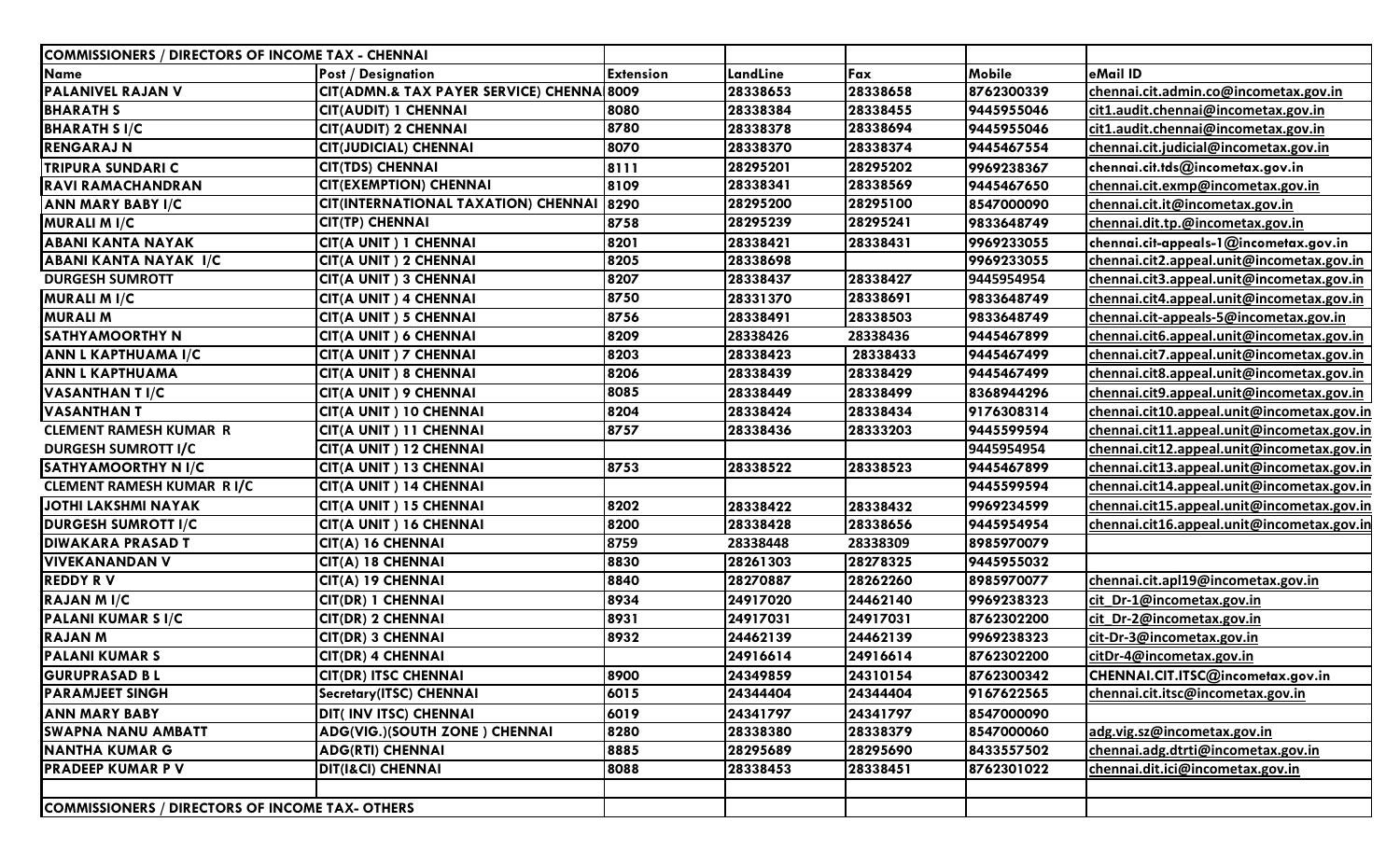| <b>Name</b>                                       | <b>Post / Designation</b>                                                              | <b>Extension</b> | LandLine       | Fax            | Mobile        | eMail ID                                   |
|---------------------------------------------------|----------------------------------------------------------------------------------------|------------------|----------------|----------------|---------------|--------------------------------------------|
| TRIPURA SUNDARI C I/C                             | <b>CIT(TDS) COIMBATORE</b>                                                             |                  | 0422 2210015   | 0422 2210010   | 9969238367    | coimbatore.cit.tds@incometax.gov.in        |
| <b>SIDDAPPAJJI R N</b>                            | <b>CIT(A UNIT) 1 COIMBATORE</b>                                                        | 5105             | 0422-2220795   | 0422-2220135   | 8762302621    | coimbatore.cit1.appeal.unit@incometax.gov  |
| <b>NARESH SAKA</b>                                | <b>CIT(A UNIT) 2 COIMBATORE</b>                                                        | 5104             | 0422-2221207   | 0422-2220294   | 9480526032    | coimbatore.cit2.appeal.unit@incometax.gov  |
| <b>BINDHU A S</b>                                 | <b>CIT(A UNIT) 3 COIMBATORE</b>                                                        | 5070             | 0422-2221402   | 0422-2220029   | 8547001030    | coimbatore.cit3.appeal.unit@incometax.gov  |
| <b>BINDHU A S I/C</b>                             | CIT(A) UNIT 1 MADURAI                                                                  | 240              | 0452-2640223   | 0452-2533487   | 8547001030    | madurai.cit1.appeal.unit@incometax.gov.in  |
| SIDDAPPAJJI R N I/C                               | CIT(A) UNIT 2 MADURAI                                                                  | 230              | 0452-2530053   | 0452-2529122   | 8762302621    | madurai.cit2.appeal.unit@incometax.gov.in  |
| <b>KUMAR AJEET I/C</b>                            | <b>CIT(A) UNIT TRICHY</b>                                                              | 4300             | 0431-2415314   | 0431-2416712   | 8762300849    | trichy.cit1.appeal.unit@incometax.gov.in   |
| <b>DARZAKHUM SONGATE</b>                          | <b>CIT(A) PUDUCHERRY UNIT</b>                                                          | 7270             | 0413 - 2211109 | 0413 - 2211101 | 8256990833    | puducherry.cit1.appeal.unit@incometax.gov  |
| <b>KUMAR AJEET</b>                                | CIT(A) SALEM UNIT                                                                      |                  | 0427-2317497   | 0427-2317496   | 8762300849    |                                            |
|                                                   |                                                                                        |                  |                |                |               |                                            |
| <b>PRINCIPAL CHIEF COMMISSIONER OF INCOME TAX</b> |                                                                                        |                  |                |                |               |                                            |
|                                                   | MAIN BLDG [ 121 M G ROAD, NUNGAMBAKKAM, CHENNAI 600 034 EPABX (044) 28338000, 28338100 |                  |                |                |               |                                            |
| <b>Name</b>                                       | <b>Post / Designation</b>                                                              | <b>Extension</b> | LandLine       | Fax            | <b>Mobile</b> | eMail ID                                   |
| RAVICHANDRAN RAMASAMY I/C                         | <b>PR.CCIT TN &amp; PUDHUCHERY</b>                                                     | 8001             | 28338301       | 28338321       | 9969235101    | chennai.pccit@incometax.gov.in             |
| <b>VIDHYADHAR V</b>                               | ADDL CIT(HQRS)(ADMN & VIG.) CHENNAI                                                    | 8007             | 28338307       | 28338490       | 9445954061    | chennai.addl cit.hq.admin@incometax.gov.ir |
| <b>SASI KUMAR A</b>                               | ADDL CIT(HQ)(COORD) CHENNAI                                                            | 8008             | 28338308       | 28338310       | 9445955077    | chennai.addl cit.hq.coord@incometax.gov.in |
| <b>VIDHYADHAR V I/C</b>                           | <b>ADDL CIT(HQ)(INFRA) CHENNAI</b>                                                     |                  |                |                | 9445954061    | chennai.addl cit.hq.admin@incometax.gov.ii |
| <b>SWEEDHAT</b>                                   | <b>DCIT PRCCIT OSD</b>                                                                 |                  |                |                | 9500912416    |                                            |
| <b>KUMARAN R</b>                                  | DCIT(HQ)(ADMN.) CHENNAI                                                                | 8019             | 28338319       | 28338317       | 9445467407    | chennai.dcit.hq.admin@incometax.gov.in     |
| <b>STALIN B</b>                                   | DCIT (HQ)(VIG.) CHENNAI                                                                | 8011             | 28338311       | 28338311       | 9445467410    | chennai.dcit.hq.vig@incometax.gov.in       |
| <b>STALIN BI/C</b>                                | DCIT(HQ)(INFRA.) CHENNAI                                                               | 8269             | 28333232       | 28333232       | 9445467410    | chennai.dcit.hq.infra@incometax.gov.in     |
| <b>CHAKRABORTHY S B</b>                           | DCIT(HQ)(COORD) CHENNAI                                                                | 8084             | 28338385       | 28338385       | 9445960162    | chennai.dcit.hg.coord@incometax.gov.in     |
| <b>LALMANISH NATH SHAH DEO</b>                    | ITO(HQ)(COORD) CHENNAI                                                                 | 8012             | 28338312       | 28338312       | 9445954988    | chennai.ito.hq.coord@incometax.gov.in      |
| <b>KANAGARAJ M</b>                                | ITO OSD (HQ)(INFRA) CHENNAI                                                            | 8087             | 28338631       |                | 9445954902    |                                            |
| <b>BALAJI A</b>                                   | <b>ITO(HQ)(PERS.) CHENNAI</b>                                                          | 8015             | 28338315       | 28338315       | 9445953340    | chennai.ito.hq.pers@incometax.gov.in       |
| <b>SARAVANA BAVA N</b>                            | <b>ITO OSD PRCCIT CHENNAI</b>                                                          |                  |                |                | 9445954960    |                                            |
| <b>MUKUNDAN R</b>                                 | ITO(HQ)(Accts.) CHENNAI                                                                | 8016             | 28338316       |                | 9445953401    | chennai.ito.hq.acc@incometax.gov.in        |
| <b>PADMANABHAN D R</b>                            | ITO(HQ)(ESTATES) CHENNAI                                                               | 8018             | 28338318       | 28338596       | 9445953720    | itestateschn.tn@nic.in                     |
| <b>UMAMAHESHWARAN R</b>                           | ITO(HQ)(WELFARE) CHENNAI                                                               | 8013             | 28338313       | 28338696       | 9445954859    | itowelfare04@gmail.com                     |
| <b>THILAGAVATHY S</b>                             | <b>ITO(HQ)(PRO) CHENNAI</b>                                                            | 8014             | 28338602       | 28338583       | 9445953337    | itogrievance@yahoo.com / ltprochn.tn@nic.i |
| <b>SHANTHI RAJKUMAR</b>                           | AO O/o PR CCIT TN CHENNAI                                                              | 8017             | 28338372       |                | 9445954611    | chennai.ddo.pccit@incometax.gov.in         |
| <b>SARASVATHY R</b>                               | AO O/o PR CCIT TN CHENNAI                                                              | 6547             |                |                | 9445954967    | r.saraswathy@incometax.gov.in              |
| <b>VELAYUDHAM G</b>                               | AO O/o PR CCIT TN CHENNAI                                                              |                  |                |                | 9445953548    |                                            |
| <b>PANDURANGAN R</b>                              | AO O/o PR CCIT TN CHENNAI                                                              | 8047/6546        |                |                | 9445953740    | chennai.ddo.pccit@incometax.gov.in         |
| <b>SUNDAR R</b>                                   | AO ASK(MAIN BLDG.) CHENNAI                                                             | 6809             | 28333252       |                | 9445954713    | r.sundar@incometax.gov.in                  |
| <b>RAGHUCHANDRARAJI</b>                           | AO ASK(BSNL BLDG) CHENNAI                                                              | 6090             |                |                | 9841342859    |                                            |
| <b>BALACHANDAR P</b>                              | AO (CANTEEN) CHENNAI                                                                   | 8149             |                |                | 9445955400    | padmanabhan.balachandar@incometax.gov      |
| <b>CHITRA R</b>                                   | <b>SR PS O/o PR CCIT TN CHENNAI</b>                                                    | 6401             | 28338301       | 28338320       | 9445954252    | r.chitra@incometax.gov.in                  |
| <b>VISWESBALAJI C</b>                             | PS O/o PR CCIT TN CHENNAI                                                              | 6575             |                |                | 9445953307    | balajiv@incometax.gov.in                   |
|                                                   |                                                                                        |                  |                |                |               |                                            |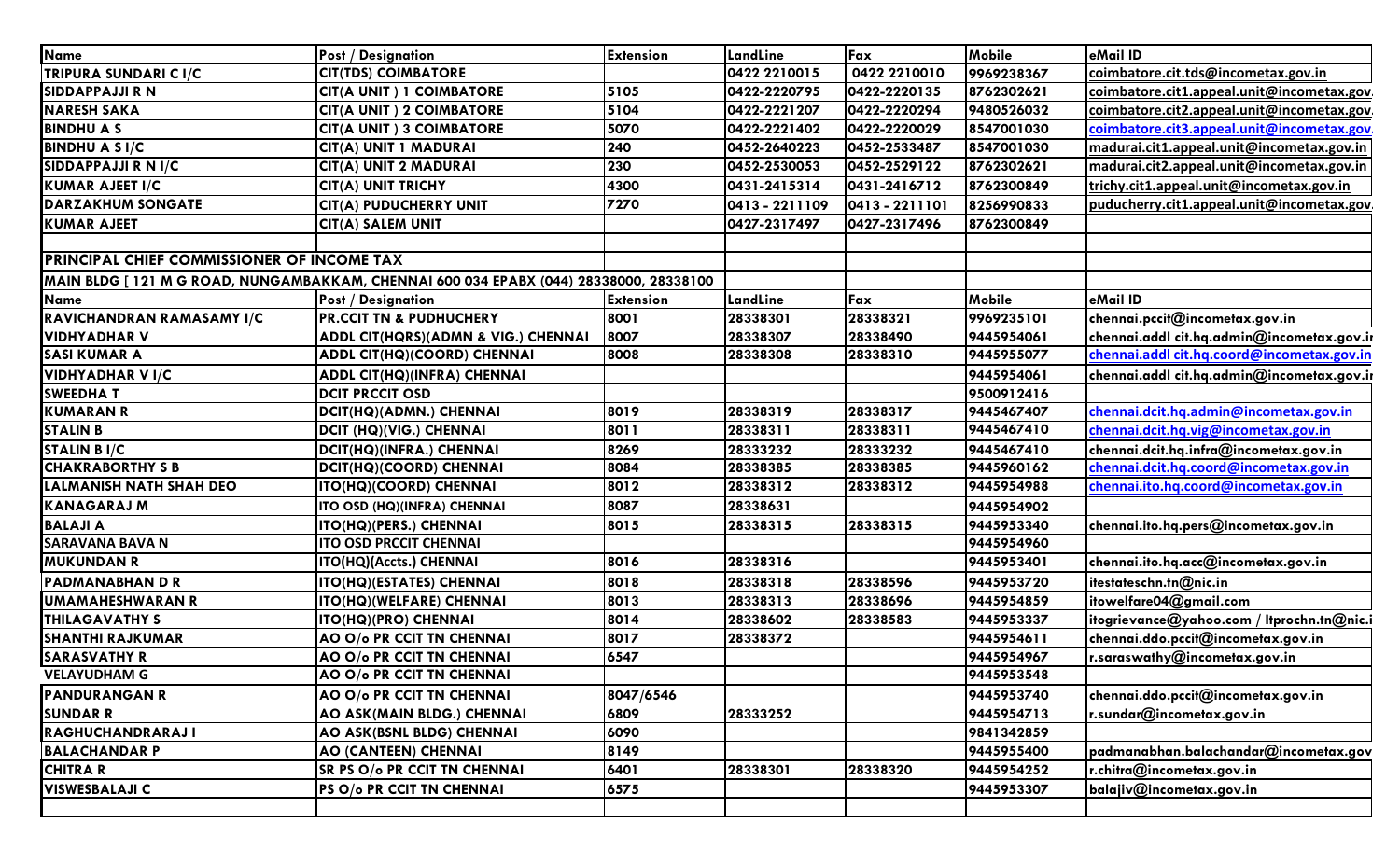| COMMISSIONER OF INCOME TAX (ADMINISTRATION & TAXPAYER SERVICE)                          |                                                                                         |                  |              |          |               |                                          |
|-----------------------------------------------------------------------------------------|-----------------------------------------------------------------------------------------|------------------|--------------|----------|---------------|------------------------------------------|
|                                                                                         | MAIN BLDG [ 121 M G ROAD, NUNGAMBAKKAM, CHENNAI 600 034 EPABX (044) 28338000, 28338100  |                  |              |          |               |                                          |
| <b>Name</b>                                                                             | <b>Post / Designation</b>                                                               | <b>Extension</b> | LandLine     | Fax      | Mobile        | eMail ID                                 |
| <b>PALANIVEL RAJAN V</b>                                                                | CIT(ADMN.& TAX PAYER SERVICE) CHENNA 8009                                               |                  | 28338653     | 28338658 | 8762300339    | chennai.cit.admin.co@incometax.gov.in    |
| LALMANISH NATH SHAH DEO I/C                                                             | ITO(HQ)(ADMN.& TPS) CHENNAI                                                             | 8788             | 28338485     | 28338485 | 9445954988    | chennai. Ito.hq.citco@incometax.gov.in   |
| <b>BHUVANARANIK</b>                                                                     | AO CIT(ADMN.& TPS) CHENNAI                                                              | 8769             | 28333041     |          | 9445954719    |                                          |
| <b>MALINI SUDARSANAN</b>                                                                | <b>SR PS CIT(ADMN.&amp; TPS) CHENNAI</b>                                                | 8767             | 28338653     |          | 9445954413    | malinisudarsanan@incometax.gov.in        |
| <b>RUDHRAMURTHY ST</b>                                                                  | <b>JD(SYSTEMS) CHENNAI</b>                                                              | 8760             | 28338347     |          | 9445955084    | chennai.addldir.systems@incometax.gov.in |
| <b>SUNDARARAJAN P</b>                                                                   | <b>JD SYSTEMS CHENNAI</b>                                                               | 8765             | 28335150     | 28338588 | 9445960355    | Chennai_JDIT-systems@incometax.gov.in    |
| <b>VACANT</b>                                                                           | <b>DD(SYSTEMS) CHENNAI</b>                                                              |                  |              |          |               |                                          |
| <b>HARIKUMAR C</b>                                                                      | <b>DD(SYSTEMS) CHENNAI</b>                                                              | 8730             | 28338430     |          | 9445954169    | c.harikumar@incometax.gov.in             |
| <b>VIJAYAKUMAR V</b>                                                                    | <b>DD(SYSTEMS) CHENNAI</b>                                                              | 8768             | 28338399     |          | 9445955020    | vvkdba@rediffmail.com                    |
| <b>GOVINDARAJAN V</b>                                                                   | <b>DD(SYSTEMS) CHENNAI</b>                                                              | 8749             | 28338693     |          | 9445953466    | chennai.dd.system@incometax.gov.in       |
| <b>VACANT</b>                                                                           | <b>DD(SYSTEMS) CHENNAI</b>                                                              | 8790             | 28295431     |          |               |                                          |
| <b>RANGANATHAN S</b>                                                                    | <b>DD(SYSTEMS) CHENNAI</b>                                                              | 8058             | 28295213     |          | 9969235577    |                                          |
|                                                                                         | <b>AD(SYSTEMS) CHENNAI</b>                                                              | 8762             |              |          |               | s.arun@incometax.gov.in                  |
| <b>MOHAN P</b>                                                                          | <b>AD(SYSTEMS) CHENNAI</b>                                                              | 6532             | 28338507     |          | 9445954723    | p.mohan@incometax.gov.in                 |
| <b>VACANT</b>                                                                           | <b>AD(SYSTEMS) CHENNAI</b>                                                              | 6533             |              |          |               |                                          |
| <b>VACANT</b>                                                                           | <b>DPA GRB</b>                                                                          | 6799             | 28295276     |          |               |                                          |
|                                                                                         |                                                                                         |                  |              |          |               |                                          |
| <b>COMMISSIONER OF INCOME TAX (AUDIT) 1</b>                                             |                                                                                         |                  |              |          |               |                                          |
| ANNEXE BLDG [121 M G ROAD, NUNGAMBAKKAM, CHENNAI 600 034 EPABX (044) 28338000, 28338100 |                                                                                         |                  |              |          |               |                                          |
| Name                                                                                    | <b>Post / Designation</b>                                                               | <b>Extension</b> | LandLine     | Fax      | <b>Mobile</b> | eMail ID                                 |
| <b>BHARATH S</b>                                                                        | CIT(AUDIT) 1 CHENNAI                                                                    | 8080             | 28338384     | 28338455 | 9445955046    | cit1.audit.chennai@incometax.gov.in      |
| <b>HARIKRISHNAN A</b>                                                                   | <b>JCIT AUDIT RANGE 1 CHENNAI</b>                                                       | 8725             | 28338355     | 28338355 | 9445954149    | CHENNAI.ADDLCIT.AUDIT1@incometax.gov.    |
| <b>MALATHY R</b>                                                                        | ITO(HQ) CIT(AUDIT) 1 CHENNAI                                                            | 8081             | 28338591     |          | 9445954351    | chennai.ito.hq.it@incometax.gov.in       |
| <b>PURUSHOTHAMAN S</b>                                                                  | PS CIT(AUDIT) 1 CHENNAI                                                                 | 6392             |              |          | 9445953437    | s.purushothaman@incometax.gov.in         |
| <b>SATISH A</b>                                                                         | AO CIT(AUDIT) 1 CHENNAI                                                                 | 6513             | 28333072     |          | 9445954469    | chennai.ddo.audit1@incometax.gov.in      |
| <b>PRAMOD KUMAR M</b>                                                                   | <b>ITO IAP 1(AUDIT) CHENNAI</b>                                                         | 6423             | 28338560     |          | 9445953670    | CHENNAI.IAP1.AUDIT@incometax.gov.in      |
| <b>SEENI THIRUMARAN</b>                                                                 | ITO IAP 3(AUDIT) CHENNAI                                                                | 8773             | 28338552     |          | 9445954912    | CHENNAI.IAP3.AUDIT@incometax.gov.in      |
| <b>SAILATHA K</b>                                                                       | <b>ITO IAP 8(AUDIT) CHENNAI</b>                                                         | 8997             | 28295435     |          | 9445960328    | CHENNAI.IAP8.AUDIT@incometax.gov.in      |
| <b>PRIYA PRAMOD</b>                                                                     | <b>ITO IAP 1 COIMBATORE</b>                                                             | 5026             |              |          | 9445954653    | coimbatore.iap1.audit@incometax.gov.in   |
| <b>PREMLAL R</b>                                                                        | <b>ITO IAP 1 MADURAI</b>                                                                | 391              | 0452-2534952 |          | 9445955761    | MADURAI.IAP1.AUDIT@incometax.gov.in      |
|                                                                                         |                                                                                         |                  |              |          |               |                                          |
| <b>COMMISSIONER OF INCOME TAX (AUDIT) 2</b>                                             |                                                                                         |                  |              |          |               |                                          |
|                                                                                         | ANNEXE BLDG [121 M G ROAD, NUNGAMBAKKAM, CHENNAI 600 034 EPABX (044) 28338000, 28338100 |                  |              |          |               |                                          |
| <b>Name</b>                                                                             | <b>Post / Designation</b>                                                               | <b>Extension</b> | LandLine     | Fax      | Mobile        | eMail ID                                 |
| <b>BHARATH S I/C</b>                                                                    | <b>CIT(AUDIT) 2 CHENNAI</b>                                                             | 8780             | 28338378     | 28338694 | 9445955046    | cit1.audit.chennai@incometax.gov.in      |
| <b>HARIKRISHNAN A I/C</b>                                                               | <b>ADDL CIT AUDIT RANGE 2 CHENNAI</b>                                                   | 8775             | 28338571     | 28338572 |               | CHENNAI.ADDLCIT.AUDIT2@incometax.gov.i   |
| <b>LATHANG</b>                                                                          | <b>ITO(HQ) CIT(AUDIT) 2 CHENNAI</b>                                                     | 8218             | 28338328     |          | 9445953374    | CHENNAI.ito@incometax.gov.in             |
| <b>BALAJIP</b>                                                                          | <b>SR PS CIT(AUDIT) 2 CHENNAI</b>                                                       | 6616             | 28338621     |          | 9445954614    |                                          |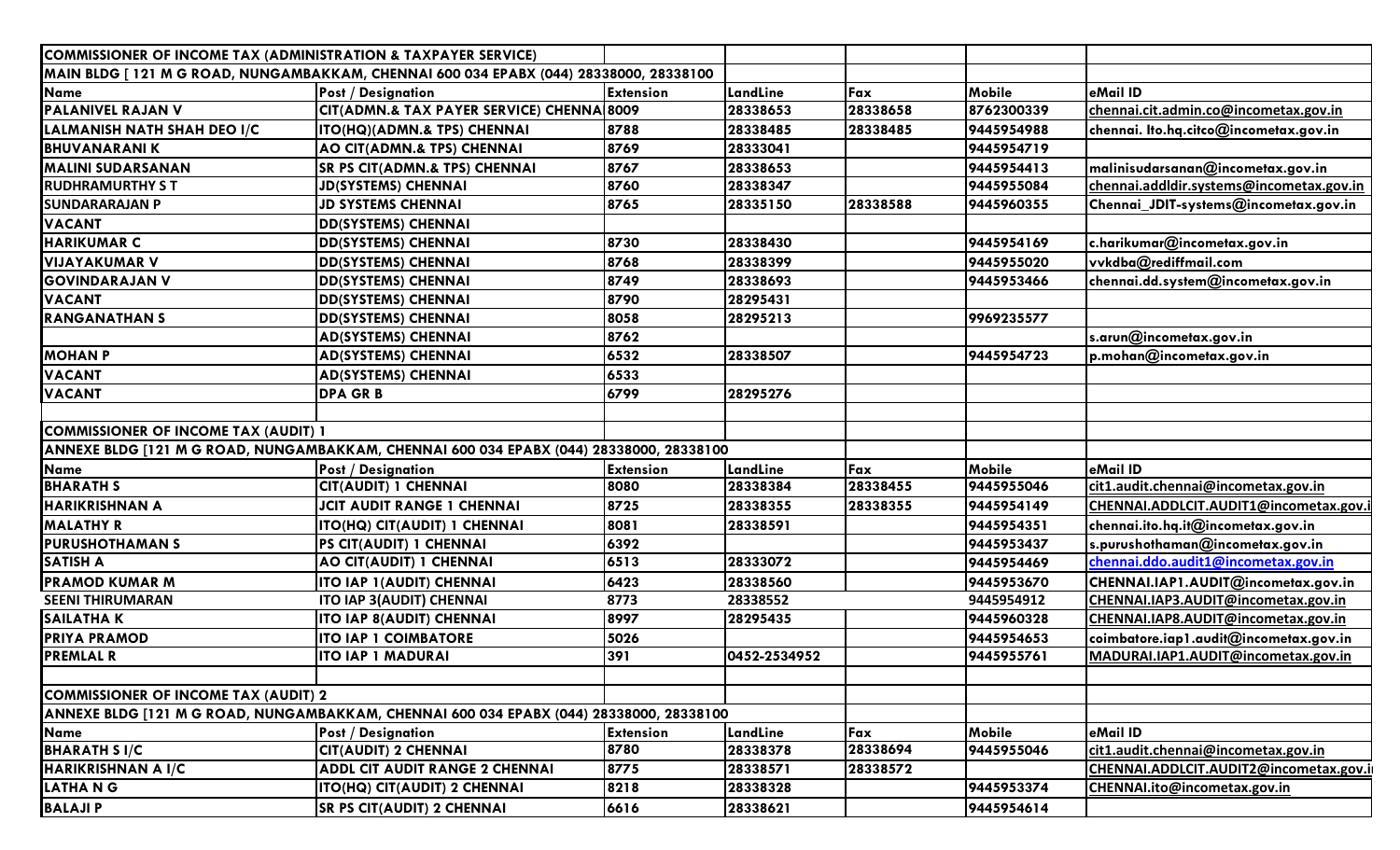| <b>LAKSHMI M</b>                                            | AO CIT(AUDIT) 2 CHENNAI                                                                                              | 6514             | 28333255 |          | 9445953981    | chennai.ddo.audit2@incometax.gov.in        |  |  |  |
|-------------------------------------------------------------|----------------------------------------------------------------------------------------------------------------------|------------------|----------|----------|---------------|--------------------------------------------|--|--|--|
|                                                             | <b>ITO IAP 4(AUDIT) CHENNAI</b>                                                                                      | 8743             | 28338540 |          |               | CHENNAI.IAP4.AUDIT@incometax.gov.in        |  |  |  |
| SASIKALA S                                                  | ITO IAP(EXEMPTION & TDS) CHENNAI                                                                                     | 6391             | 28338645 |          | 9445954372    | chennai.ito.exmp.tds.audit@incometax.gov.i |  |  |  |
| <b>VIJAYAKUMAR P</b>                                        | ITO IAP(IT & TP) CHENNAI                                                                                             | 6714             | 28295207 |          | 9445953715    | chennai.iap.it.audit@incometax.gov.in      |  |  |  |
| <b>RAJAM</b>                                                | <b>ITO IAP(CENTRAL) CHENNAI</b>                                                                                      | 6175             |          |          | 9445960102    | CHENNAI.IAP.CEN.AUDIT@incometax.gov.in     |  |  |  |
|                                                             |                                                                                                                      |                  |          |          |               |                                            |  |  |  |
| <b>COMMISSIONER OF INCOME TAX (JUDICIAL)</b>                |                                                                                                                      |                  |          |          |               |                                            |  |  |  |
|                                                             | MAIN BLDG [ 121 M G ROAD, NUNGAMBAKKAM, CHENNAI 600 034 EPABX (044) 28338000, 28338100                               |                  |          |          |               |                                            |  |  |  |
| <b>Name</b>                                                 | <b>Post / Designation</b>                                                                                            | <b>Extension</b> | LandLine | Fax      | Mobile        | eMail ID                                   |  |  |  |
| <b>RENGARAJ N</b>                                           | <b>CIT(JUDICIAL) CHENNAI</b>                                                                                         | 8070             | 28338370 | 28338374 | 9445467554    | chennai.cit.judicial@incometax.gov.in      |  |  |  |
| <b>APARNA VILLURI</b>                                       | <b>ACIT JUDICIAL CHENNAI</b>                                                                                         | 8074             | 28338463 |          | 8985972300    | CHENNAI.DCIT.JUDICIAL@incometax.gov.in     |  |  |  |
| <b>ANURADHATS</b>                                           | ITO(HQ) CIT(JUDICIAL) CHENNAI                                                                                        | 8772             | 28333142 |          | 9445954485    | chennai.ito.hq.judicial@incometax.gov.in   |  |  |  |
| <b>SARAVANANK</b>                                           | AO CIT(JUDICIAL) CHENNAI                                                                                             | 8717             | 28333054 |          | 9445954391    | chennai.ddo.judicial@incometax.gov.in      |  |  |  |
| <b>RAVIKUMAR S</b>                                          | PS CIT(JUDICIAL) CHENNAI                                                                                             | 6414             | 28338690 |          | 9445953481    | selvaraj.ravikumar@incometax.gov.in        |  |  |  |
|                                                             |                                                                                                                      |                  |          |          |               |                                            |  |  |  |
| ADDITIONAL / JOINT COMMISSIONER OF INCOME TAX (PROSECUTION) |                                                                                                                      |                  |          |          |               |                                            |  |  |  |
|                                                             | MAIN BLDG [ 121 M G ROAD, NUNGAMBAKKAM, CHENNAI 600 034 ] EPABX (044) 28338000, 28338700, 28338100                   |                  |          |          |               |                                            |  |  |  |
| <b>Name</b>                                                 | <b>Post / Designation</b>                                                                                            | <b>Extension</b> | LandLine | Fax      | <b>Mobile</b> | eMail ID                                   |  |  |  |
| <b>DEEPTHA M S I/C</b>                                      | ADDL CIT( JUDICIAL PROSECUTION) CHENN 8075                                                                           |                  | 28338375 | 28338375 | 8547000638    | CHENNAI.ADDLCIT.JUDICIAL@incometax.gc      |  |  |  |
| <b>APARNA VILLURU I/C</b>                                   | <b>ACIT(PROSECUTION) CHENNAI</b>                                                                                     | 8071             | 28338371 |          | 8985972300    | CHENNAI.DCIT.JUDICIAL@incometax.gov.in     |  |  |  |
| <b>MAHESH KUMAR K K</b>                                     | <b>ITO(PROSECUTION) CHENNAI</b>                                                                                      | 8073             | 28333140 |          | 9445953545    | CHENNAI.ITO.JUDICIAL@incometax.gov.in      |  |  |  |
| <b>MURALIDHARAN V</b>                                       | <b>ITO(JUDICIAL)(HC CELL) CHENNAI</b>                                                                                | 8072             | 28333138 |          | 9445953452    | hc.cell.chennai@gmail.com                  |  |  |  |
|                                                             |                                                                                                                      |                  |          |          |               |                                            |  |  |  |
| <b>OFFICIAL LANGUAGE - HINDI CELL, CHENNAI</b>              |                                                                                                                      |                  |          |          |               |                                            |  |  |  |
|                                                             | MAIN BLDG GR FLOOR [121 M G ROAD, NUNGAMBAKKAM, CHENNAI 600 034 ] EPABX (044) 28338000, 28338100, 28338383, 82998700 |                  |          |          |               |                                            |  |  |  |
| <b>Name</b>                                                 | <b>Post / Designation</b>                                                                                            | <b>Extension</b> | LandLine | Fax      | Mobile        | eMail ID                                   |  |  |  |
| <b>VIJAYALAKSHMI NARAYANAN</b>                              | Deputy Director(O L) CHENNAI                                                                                         | 8169             | 28333167 | 28333167 | 9445954173    | chennai.dd.ol1@incometax.gov.in            |  |  |  |
| <b>VASANTHIS</b>                                            | Asst Director(O L ) CHENNAI                                                                                          | 8168             | 28333168 |          | 9445953372    | chennai.ad.ol@incometax.gov.in             |  |  |  |
|                                                             |                                                                                                                      |                  |          |          |               |                                            |  |  |  |
| CHIEF COMMISSIONER OF INCOME TAX, CHENNAI - 1               |                                                                                                                      |                  |          |          |               |                                            |  |  |  |
|                                                             | MAIN BLDG [121 M G ROAD, NUNGAMBAKKAM, CHENNAI 600 034 EPABX (044) 28338000, 28338700, 28338100                      |                  |          |          |               |                                            |  |  |  |
| Name                                                        | <b>Post / Designation</b>                                                                                            | <b>Extension</b> | LandLine | Fax      | Mobile        | eMail ID                                   |  |  |  |
| <b>JAYANTHI KRISHNAN I/C</b>                                | <b>CCIT 1 CHENNAI</b>                                                                                                | 8005             | 28338305 | 28338325 | 9445953041    | chennai.ccit1@incometax.gov.in             |  |  |  |
| <b>KIRUBAKARAN D</b>                                        | ACIT HQ CCIT 1 CHENNAI                                                                                               | 8766             | 28338647 |          | 9445960116    | chennai.dcit.hq.ccit1@incometax.gov.in     |  |  |  |
| <b>KOTHANDAM G</b>                                          | <b>AO CCIT 1 CHENNAI</b>                                                                                             | 8735             | 28338609 |          | 9445954234    | chennai.ddo.ccit1@incometax.gov.in         |  |  |  |
| <b>KASTHURI N K</b>                                         | <b>SR.PS CCIT 1 CHENNAI</b>                                                                                          | 6405             | 28338487 |          | 9445954266    | kasthurik 1965@gmail.com                   |  |  |  |
|                                                             |                                                                                                                      |                  |          |          |               |                                            |  |  |  |
| <b>PRINCIPAL COMMISSIONER OF INCOME TAX - 1, CHENNAI</b>    |                                                                                                                      |                  |          |          |               |                                            |  |  |  |
|                                                             | WANAPARTHY BLOCK [ 121 M G ROAD, NUNGAMBAKKAM, CHENNAI 600 034 EPABX (044) 28338000, 28338700, 28338100              |                  |          |          |               |                                            |  |  |  |
| <b>Name</b>                                                 | <b>Post / Designation</b>                                                                                            | <b>Extension</b> | LandLine | Fax      | Mobile        | eMail ID                                   |  |  |  |
| <b>JAHANZEB AKHTAR</b>                                      | <b>PR CIT I CHENNAI</b>                                                                                              | 8101             | 28338441 | 28338401 | 9449830323    | chennai.pcit1@incometax.gov.in             |  |  |  |
|                                                             |                                                                                                                      |                  |          |          |               |                                            |  |  |  |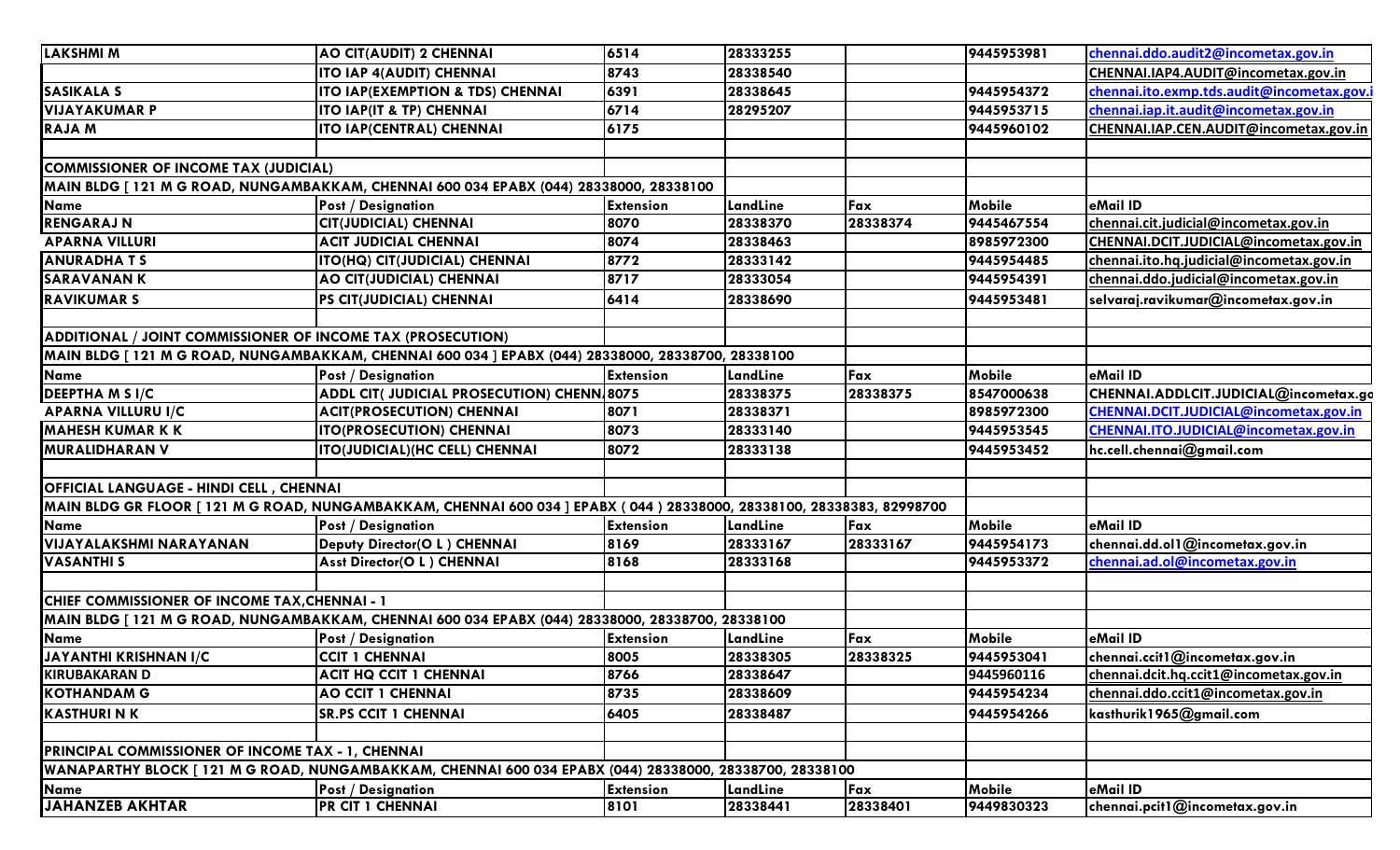| <b>VAIDYANATHAN V</b>                                                                                                  | ITO(HQ) 1 PR CIT 1 CHENNAI                                                                                                          | 8110             | 28338411 |          | 9840597481    | chennai.ito.hq.cit1@incometax.gov.in  |
|------------------------------------------------------------------------------------------------------------------------|-------------------------------------------------------------------------------------------------------------------------------------|------------------|----------|----------|---------------|---------------------------------------|
| <b>RAJESWARIT</b>                                                                                                      | ITO(HQ) 2 PR CIT 1 CHENNAI                                                                                                          | 8227             | 28338356 |          | 9445953543    | chennai.ito.hg2.cit1@incometax.gov.in |
| <b>CHINTALA SYAM PRASAD</b>                                                                                            | ITO TRO 1 PR CIT 1 CHENNAI                                                                                                          | 6324             | 28338538 |          | 9445954698    | chennai.ITO TRO 1@incometax.gov.in    |
| <b>SUMATHIS</b>                                                                                                        | <b>AO PR CIT 1 CHENNAI</b>                                                                                                          | 8701             | 28333032 |          | 9445953902    | chennai.ddo.pcit1@incometax.gov.in    |
| <b>RAJARAJESWARI T G</b>                                                                                               | <b>AO PR CIT 1 CHENNAI</b>                                                                                                          | 6442             |          |          | 9445954925    | t.rajarajeswari@incometax.gov.in      |
| <b>GOMATHY JAYAPRAKASH</b>                                                                                             | <b>SR PS PR CIT 1 CHENNAI</b>                                                                                                       | 6329             | 28338654 |          | 9445954269    | gomathyjayaprakash@incometax.gov.in   |
|                                                                                                                        |                                                                                                                                     |                  |          |          |               |                                       |
| <b>CORPORATE RANGE 1, CHENNAI</b>                                                                                      |                                                                                                                                     |                  |          |          |               |                                       |
| WANAPARTHY BLOCK 6th FLOOR [121 M G ROAD, NUNGAMBAKKAM, CHENNAI 600 034 EPABX (044) 28338000,28338700, 28338100 CORP 1 |                                                                                                                                     |                  |          |          |               |                                       |
| <b>Name</b>                                                                                                            | <b>Post / Designation</b>                                                                                                           | <b>Extension</b> | LandLine | Fax      | Mobile        | eMail ID                              |
| <b>Dr PANDIAN S</b>                                                                                                    | <b>ADDL CIT CORPORATE RANGE 1</b>                                                                                                   | 8175             | 28338351 | 28338351 | 9445954084    | chennai.addl cit.c1@incometax.gov.in  |
| AJAY ROBIN SINGH                                                                                                       | DCIT CORPORATE Circle 1(1)                                                                                                          | 8171             | 28338494 |          | 9445599583    | chennai.dcit.c1.1@incometax.gov.in    |
| <b>SANTOSH KUMAR MEENA</b>                                                                                             | <b>ITO CORPORATE WARD 1(1)</b>                                                                                                      | 8176             | 28333162 |          | 9445467434    | chennai.ito.c1.1@incometax.gov.in     |
| <b>ANAND KUMAR SINGH</b>                                                                                               | <b>ITO CORPORATE WARD 1(3)</b>                                                                                                      | 8172             | 28338615 |          | 9445960381    | chennai.ito.c1.3@incometax.gov.in     |
|                                                                                                                        |                                                                                                                                     |                  |          |          |               |                                       |
| <b>CORPORATE WARD 2, CHENNAI</b>                                                                                       |                                                                                                                                     |                  |          |          |               |                                       |
|                                                                                                                        | WANAPARTHY BLOCK 5TH FLOOR [121 M G ROAD, NUNGAMBAKKAM, CHENNAI 600 034 ] EPABX (044) 28338000, 28338700, 28338100 CORP 2           |                  |          |          |               |                                       |
| <b>Name</b>                                                                                                            | <b>Post / Designation</b>                                                                                                           | <b>Extension</b> | LandLine | Fax      | <b>Mobile</b> | eMail ID                              |
| <b>VIJAYALAKSHMI M</b>                                                                                                 | ITO CORPORATE WARD 2(1) CHENNAI                                                                                                     | 8126             | 28333289 |          | 9445954630    | chennai.ito.c2.1@incometax.gov.in     |
| <b>BALAJI J</b>                                                                                                        | ITO CORPORATE WARD 2(2) CHENNAI                                                                                                     | 8124             | 28338593 |          | 9445960360    | chennai.ito.c2.2@incometax.gov.in     |
| <b>GEETHA S</b>                                                                                                        | ITO CORPORATE WARD 2(3) CHENNAI                                                                                                     | 8123             | 28338619 |          | 9444664858    | chennai.ito.c2.3@incometax.gov.in     |
|                                                                                                                        |                                                                                                                                     |                  |          |          |               |                                       |
| <b>NON CORPORATE RANGE 7, CHENNAI</b>                                                                                  |                                                                                                                                     |                  |          |          |               |                                       |
|                                                                                                                        | WANAPARTHY BLOCK 6TH FLOOR [121 M G ROAD, NUNGAMBAKKAM, CHENNAI 600 034 ] EPABX (044) 28338000, 28338700, 28338100 NCR 7            |                  |          |          |               |                                       |
| <b>Name</b>                                                                                                            | <b>Post / Designation</b>                                                                                                           | <b>Extension</b> | LandLine | Fax      | Mobile        | eMail ID                              |
| <b>SUGANTHAMALA T M</b>                                                                                                | <b>ADDL CIT NCR 7 CHENNAI</b>                                                                                                       | 8785             | 28338613 |          | 9445954066    | chennai.addl cit.nc7@incometax.gov.in |
| <b>PARITHIVEL V</b>                                                                                                    | <b>DCIT NCC 7 CHENNAI</b>                                                                                                           | 8786             | 28338633 |          | 9445953110    | chennai.dcit.nc7.1@incometax.gov.in   |
| <b>RENUKA G</b>                                                                                                        | ITO NCW 7(1) CHENNAI                                                                                                                | 8781             | 28333268 |          | 9445955303    | chennai.ito.nc7.1@incometax.gov.in    |
| <b>HEMALATHAK</b>                                                                                                      | ITO NCW 7(3) CHENNAI                                                                                                                | 8783             | 28333271 |          | 9445954311    | chennai.ito.nc7.3@incometax.gov.in    |
|                                                                                                                        |                                                                                                                                     |                  |          |          |               |                                       |
| <b>NON CORPORATE WARD 1 CHENNAI</b>                                                                                    |                                                                                                                                     |                  |          |          |               |                                       |
|                                                                                                                        | WANAPARTHY BLOCK 3rd FLOOR [121 M G ROAD, NUNGAMBAKKAM, CHENNAI 600 034 ] EPABX (044) 28338000, 28338700, 28338100 NCW 1            |                  |          |          |               |                                       |
| Name                                                                                                                   | <b>Post / Designation</b>                                                                                                           | <b>Extension</b> | LandLine | Fax      | Mobile        | eMail ID                              |
| <b>MEENAKSHI B</b>                                                                                                     | <b>ITO NCW 1(1) CHENNAI</b>                                                                                                         | 8211             | 28333225 |          | 9445953758    | chennai.ito.nc1.1@incometax.gov.in    |
| <b>PRADEEP G</b>                                                                                                       | ITO NCW 1(2) CHENNAI                                                                                                                | 8212             | 28333226 |          | 9445953153    | chennai.ito.nc1.2@incometax.gov.in    |
| <b>BALAJIR</b>                                                                                                         | <b>ITO NCW 1(6) CHENNAI</b>                                                                                                         | 8221             | 28333235 |          | 9445954350    | chennai.ito.nc1.6@incometax.gov.in    |
| <b>NON CORPORATE WARD 9, CHENNAI</b>                                                                                   |                                                                                                                                     |                  |          |          |               |                                       |
|                                                                                                                        | WANAPARTHY BLOCK (NEW BLOCK)2ND FLOOR [121 M G ROAD, NUNGAMBAKKAM, CHENNAI 600 034 ] EPABX (044) 28338000, 28338700, 28338100 NCW 9 |                  |          |          |               |                                       |
| <b>Name</b>                                                                                                            | <b>Post / Designation</b>                                                                                                           | <b>Extension</b> | LandLine | Fax      | <b>Mobile</b> | eMail ID                              |
| <b>AMIT KUMAR DAS</b>                                                                                                  | ITO NCW 9(1) CHENNAI                                                                                                                | 8274             | 28333267 |          | 9445955781    | chennai.ito.nc9.1@incometax.gov.in    |
|                                                                                                                        |                                                                                                                                     |                  |          |          |               |                                       |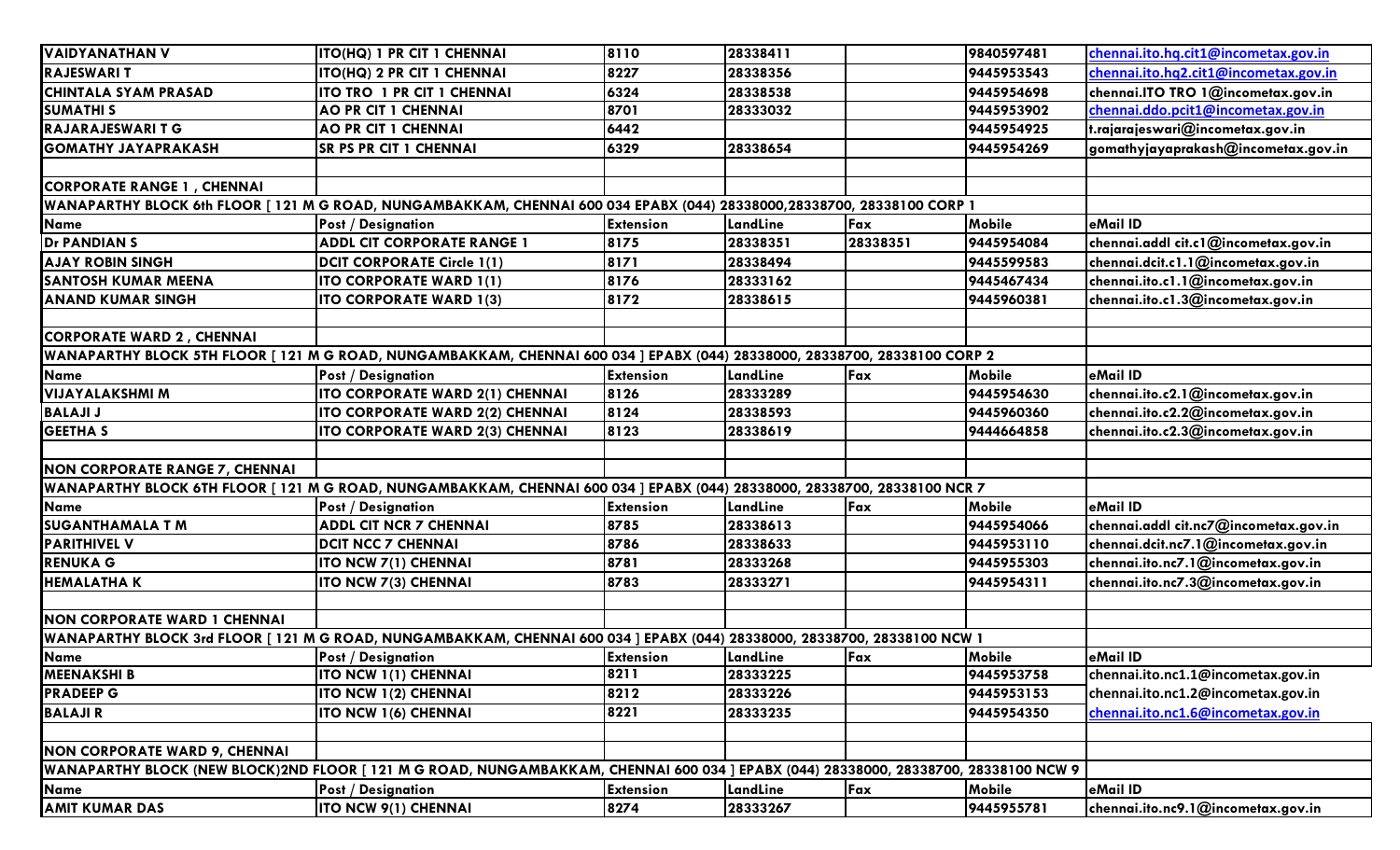| NON CORPORATE RANGE 22, TAMBARAM (BUSINESS WARD)  |                                                                                                                                       |                  |                |          |            |                                        |  |  |
|---------------------------------------------------|---------------------------------------------------------------------------------------------------------------------------------------|------------------|----------------|----------|------------|----------------------------------------|--|--|
|                                                   | [1ST& 2ND FLOOR,7, RAMAKRISHNA STREET, WEST TAMBARAM, CHENNAI 600 045 ] EPABX (044) 28338000, 28338700, 28338100 NCR 22               |                  |                |          |            |                                        |  |  |
| <b>Name</b>                                       | <b>Post / Designation</b>                                                                                                             | <b>Extension</b> | LandLine       | Fax      | Mobile     | eMail ID                               |  |  |
| <b>SANAT KUMAR RAHA I/C</b>                       | <b>JCIT NCR 22 TAMBARAM</b>                                                                                                           | 8895             | 22261828       | 22261828 | 9477331001 | chennai.addl cit.nc22@incometax.gov.in |  |  |
| <b>ASHOK KUMAR K</b>                              | <b>ACIT NCC 22 TAMBARAM</b>                                                                                                           | 8896             | 22264981       |          | 9445953484 | tambaram.dcit.nc22.1@incometax.gov.in  |  |  |
| <b>SRINIVASAN M P</b>                             | ITO NCW 22(1) TAMBARAM                                                                                                                | 8891             | 22264861       |          | 9445953136 | tambaram.ito.nc22.1@incometax.gov.in   |  |  |
| <b>NOWSHATH S</b>                                 | ITO NCW 22(4) TAMBARAM                                                                                                                | 8894             | 22264864       |          | 9445960124 | tambaram.ito.nc22.4@incometax.gov.in   |  |  |
| <b>KARTHIKEYAN R</b>                              | ITO NCW 22(6) TAMBARAM                                                                                                                | 8897             | 22264865       |          | 9445954904 | tambaram.ito.nc22.6@incometax.gov.in   |  |  |
| <b>BALAGANESH J</b>                               | <b>AO NCR 22 TAMBARAM</b>                                                                                                             | 8898             | 22261492       |          | 9445954512 | tambaram.ddo.ncr22@incometax.gov.in    |  |  |
|                                                   |                                                                                                                                       |                  |                |          |            |                                        |  |  |
| <b>INCOME TAX OFFICE KANCHIPURAM</b>              |                                                                                                                                       |                  |                |          |            |                                        |  |  |
|                                                   | [96, MUNUSWAMY MUDALIAR AVENUE, KANCHEEPURAM 631 501 ] EPABX (044) 28338000, 28338700, 28338100                                       |                  |                |          |            |                                        |  |  |
| Name                                              | <b>Post / Designation</b>                                                                                                             |                  | LandLine       | Fax      | Mobile     | eMail ID                               |  |  |
| SEETHAPATHY A                                     | ITO WARD1(1) KANCHEEPURAM                                                                                                             | 7291 / 6851      | 044 - 27235686 |          | 9445953139 | kancheepuram.itol@incometax.gov.in     |  |  |
|                                                   |                                                                                                                                       |                  |                |          |            |                                        |  |  |
| <b>INCOME TAX OFFICE TIRUVALLUR</b>               |                                                                                                                                       |                  |                |          |            |                                        |  |  |
|                                                   | 02 JN ROAD 1ST FLOOR TIRUVALLUR - 602001 EPABX (044) 28338000, 28338700, 28338100                                                     |                  |                |          |            |                                        |  |  |
| <b>Name</b>                                       | <b>Post / Designation</b>                                                                                                             | <b>Extension</b> | LandLine       | Fax      | Mobile     | eMail ID                               |  |  |
| <b>SEETHAPATHY A I/C</b>                          | <b>ITO WARD 1 TIRUVALLUR</b>                                                                                                          | 7293             | 27660817       |          | 9445953139 | tiruvallur.ito1@incometax.gov.in       |  |  |
|                                                   |                                                                                                                                       |                  |                |          |            |                                        |  |  |
| PRINCIPAL COMMISSIONER OF INCOME TAX - 3, CHENNAI |                                                                                                                                       |                  |                |          |            |                                        |  |  |
|                                                   | MAIN BLDG 4TH FLOOR [121 M G ROAD, NUNGAMBAKKAM, CHENNAI 600 034 ] EPABX (044) 28338000, 28338700, 28338100 PR CIT 3                  |                  |                |          |            |                                        |  |  |
| Name                                              | <b>Post / Designation</b>                                                                                                             | <b>Extension</b> | LandLine       | Fax      | Mobile     | eMail ID                               |  |  |
| <b>DEVADASAN P N</b>                              | <b>PR CIT 3 CHENNAI</b>                                                                                                               | 8103             | 28338403       | 28338443 | 8547000030 | chennai.pcit3@incometax.gov.in         |  |  |
| <b>GOWRI SANKAR V</b>                             | ITO(HQ) 1 PR CIT 3 CHENNAI                                                                                                            | 8130             | 28338413       |          | 9445953485 | chennai.ito.hq.cit3@incometax.gov.in   |  |  |
| <b>MANOJ RAJ MINZ</b>                             | ITO(HQ) 2 PR CIT 3 CHENNAI                                                                                                            | 8154             | 28338557       |          | 9445953895 | chennai.ito.hq2.cit3@incometax.gov.in> |  |  |
| <b>VEJAYALAKSHME CD</b>                           | ITO TRO 3 PR CIT 3 CHENNAI                                                                                                            | 8779             | 28338543       |          | 9384636708 | chennai.ITO TRO 3@incometax.gov.in     |  |  |
| <b>MANIAM A B S</b>                               | <b>AO PR CIT 3 CHENNAI</b>                                                                                                            | 8703             | 28333058       |          | 9445953493 |                                        |  |  |
| <b>VENKATESH S</b>                                | <b>AO PR CIT 3 CHENNAI</b>                                                                                                            | 6479             |                |          | 9445953815 | suyamani.venkatesh@incometax.gov.in    |  |  |
| BHUVANESHWARAN                                    | <b>SR.PS PR CIT 3 CHENNAI</b>                                                                                                         | 6420             | 28338408       |          | 9445954264 | s.bhuvaneswaran@incometax.gov.in       |  |  |
|                                                   |                                                                                                                                       |                  |                |          |            |                                        |  |  |
| <b>CORPORATE RANGE 3, CHENNAI</b>                 |                                                                                                                                       |                  |                |          |            |                                        |  |  |
|                                                   | WANAPARTHY BLOCK (NEW BLOCK) 4TH FLOOR [121 M G ROAD, NUNGAMBAKKAM, CHENNAI 600 034 ] EPABX (044) 28338000, 28338700, 28338100 CORP 3 |                  |                |          |            |                                        |  |  |
| Name                                              | <b>Post / Designation</b>                                                                                                             | <b>Extension</b> | LandLine       | Fax      | Mobile     | eMail ID                               |  |  |
| <b>SANJAY GANDHI N</b>                            | <b>JCIT CORPORATE RANGE 3 CHENNAI</b>                                                                                                 | 8135             | 28338353       | 28338353 | 9445960878 | chennai.addl.cit.c3@incometax.gov.in   |  |  |
| <b>BHOOMAR</b>                                    | <b>DCIT CORPORATE Circle3(1) CHENNAI</b>                                                                                              | 8131             | 28338497       |          | 9445953102 | chennai.dcit.c3.1@incometax.gov.in     |  |  |
| <b>REGHUNATHAN PILLAI G</b>                       | ITO CORPORATE WARD 3(1) CHENNAI                                                                                                       | 8136             | 28833210       |          | 9445954909 | chennai.ito.c3.1@incometax.gov.in      |  |  |
| <b>NAGENDRA SINGH RAWAT</b>                       | <b>ITO CORPORATE WARD 3(3) CHENNAI</b>                                                                                                | 8132             | 28338622       |          | 9445954575 | chennai.ito.c3.3@incometax.gov.in      |  |  |
|                                                   |                                                                                                                                       |                  |                |          |            |                                        |  |  |
| <b>CORPORATE WARD 6, CHENNAI</b>                  |                                                                                                                                       |                  |                |          |            |                                        |  |  |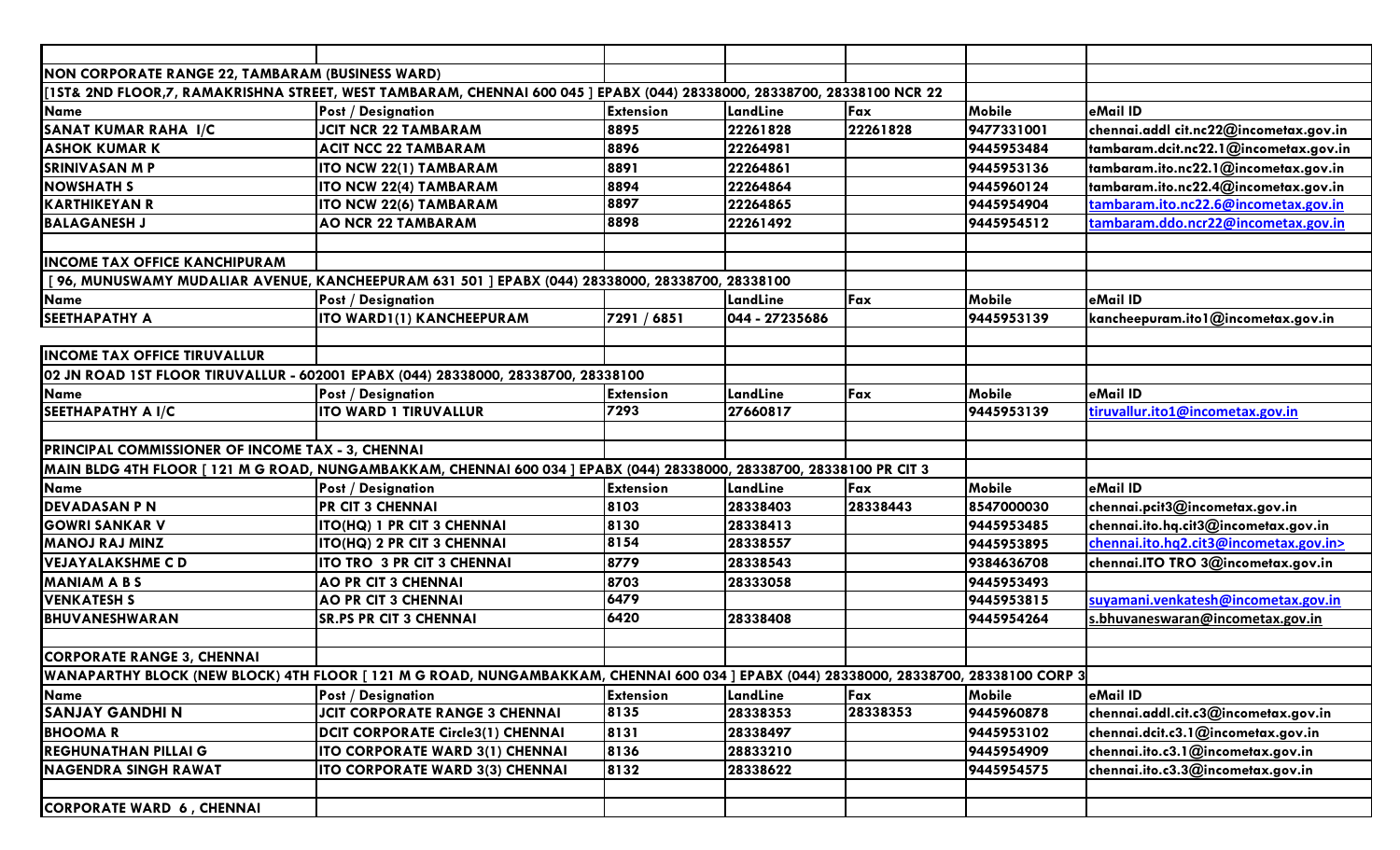| WANAPARTHY BLOCK (NEW BLOCK) 7TH FLOOR [121 M G ROAD, NUNGAMBAKKAM, CHENNAI 600 034 ] EPABX (044) 28338000, 28338700, 28338100 CORP 6 |                                                                                                                                        |                  |               |              |               |                                        |  |  |  |
|---------------------------------------------------------------------------------------------------------------------------------------|----------------------------------------------------------------------------------------------------------------------------------------|------------------|---------------|--------------|---------------|----------------------------------------|--|--|--|
| <b>Name</b>                                                                                                                           | <b>Post / Designation</b>                                                                                                              | <b>Extension</b> | LandLine      | Fax          | Mobile        | eMail ID                               |  |  |  |
| <b>SIVA SHANKER D</b>                                                                                                                 | ITO CORPORATE WARD 6(1) CHENNAI                                                                                                        | 8259             | 28333217      |              | 9445954420    | chennai.ito.c6.1@incometax.gov.in      |  |  |  |
| <b>SELVAKUMAR S</b>                                                                                                                   | ITO CORPORATE WARD 6(2) CHENNAI                                                                                                        | 8229             | 28338578      |              | 9445955715    | chennai.ito.c6.2@incometax.gov.in      |  |  |  |
| <b>KRISHNAN ANAND</b>                                                                                                                 | ITO CORPORATE WARD 6(3) CHENNAI                                                                                                        | 8239             | 28338582      |              | 9871290891    | chennai.ito.c6.3@incometax.gov.in      |  |  |  |
|                                                                                                                                       |                                                                                                                                        |                  |               |              |               |                                        |  |  |  |
| NON CORPORATE RANGE 10, CHENNAI                                                                                                       |                                                                                                                                        |                  |               |              |               |                                        |  |  |  |
|                                                                                                                                       | WANAPARTHY BLOCK (NEW BLOCK) 6TH FLOOR [ 121 M G ROAD, NUNGAMBAKKAM, CHENNAI 600 034 ] EPABX (044) 28338000, 28338700, 28338100 NCR 10 |                  |               |              |               |                                        |  |  |  |
| Name                                                                                                                                  | <b>Post / Designation</b>                                                                                                              | <b>Extension</b> | LandLine      | Fax          | Mobile        | eMail ID                               |  |  |  |
| <b>SHAJI P JACOB</b>                                                                                                                  | <b>ADDL CIT NCR 10 CHENNAI</b>                                                                                                         | 8795             | 28338614      | 28338614     | 9445955037    | chennai.addl cit.nc10@incometax.gov.in |  |  |  |
| <b>ANU RADHA R P</b>                                                                                                                  | <b>DCIT NCC 10 CHENNAI</b>                                                                                                             | 8796             | 28338635      |              | 9445954161    | chennai.dcit.nc10.1@incometax.gov.in   |  |  |  |
| <b>SACHIN MACHINDRA KHADE</b>                                                                                                         | ITO NCW 10(1) CHENNAI                                                                                                                  | 8791             | 28333274      |              | 9445954519    | chennai.ito.nc10.1@incometax.gov.in    |  |  |  |
| <b>SIVAKUMAR MK</b>                                                                                                                   | ITO NCW 10(3) CHENNAI                                                                                                                  | 8793             | 28333276      |              | 9445960105    | chennai.ito.nc10.3@incometax.gov.in    |  |  |  |
| <b>DEVASENA S</b>                                                                                                                     | ITO NCW 10(6) CHENNAI                                                                                                                  | 6439             | 28332236      |              | 9445960178    | chennai.ito.nc10.6@incometax.gov.in    |  |  |  |
|                                                                                                                                       |                                                                                                                                        |                  |               |              |               |                                        |  |  |  |
| <b>NON CORPORATE WARD15, CHENNAI</b>                                                                                                  |                                                                                                                                        |                  |               |              |               |                                        |  |  |  |
| WANAPARTHY BLOCK (NEW BLOCK) 2ND FLOOR [ 121 M G ROAD, NUNGAMBAKKAM, CHENNAI 600 034 ]EPABX (044) 28338000, 28338700, 28338100 NCW 15 |                                                                                                                                        |                  |               |              |               |                                        |  |  |  |
| <b>Name</b>                                                                                                                           | <b>Post / Designation</b>                                                                                                              | <b>Extension</b> | LandLine      | Fax          | <b>Mobile</b> | eMail ID                               |  |  |  |
| <b>KOTHANDARAMANS</b>                                                                                                                 | ITO NCW 15(1) CHENNAI                                                                                                                  | 8261             | 28333211      |              | 9445954647    | chennai.ito.nc15.1@incometax.gov.in    |  |  |  |
|                                                                                                                                       |                                                                                                                                        |                  |               |              |               |                                        |  |  |  |
| NON CORPORATE RANGE 19, CHENNAI                                                                                                       |                                                                                                                                        |                  |               |              |               |                                        |  |  |  |
|                                                                                                                                       | ANNEXE BLDG 6TH FLOOR [121 M G ROAD, NUNGAMBAKKAM, CHENNAI 600 034 ] EPABX (044) 28338000, 28338700, 28338100 NCR 8                    |                  |               |              |               |                                        |  |  |  |
| Name                                                                                                                                  | <b>Post / Designation</b>                                                                                                              | <b>Extension</b> | LandLine      | Fax          | Mobile        | eMail ID                               |  |  |  |
| <b>SHAJI P JACOB I/C</b>                                                                                                              | <b>ADDL CIT NCR 19 CHENNAI</b>                                                                                                         | 8090             | 28338389      |              | 9445955037    | chennai.addl cit.nc19@incometax.gov.in |  |  |  |
| <b>DHARANIK</b>                                                                                                                       | <b>DCIT NCC 19 CHENNAI</b>                                                                                                             | 8255             | 28338346      |              | 9445953122    | chennai.dcit.nc19.1@incometax.gov.in   |  |  |  |
| <b>BHARATHIMG</b>                                                                                                                     | ITO NCW 19(1) CHENNAI                                                                                                                  | 8091             | 28338391      |              | 9445954464    | chennai.ito.nc19.1@incometax.gov.in    |  |  |  |
| <b>NAGESH B S</b>                                                                                                                     | ITO NCW 19(3) CHENNAI                                                                                                                  | 8251             | 28333253      |              | 9445954309    | chennai.ito.nc19.3@incometax.gov.in    |  |  |  |
| <b>CHANCHALA RAO V</b>                                                                                                                | ITO NCW 19(4) CHENNAI                                                                                                                  | 8256             | 28338600      |              | 9445954395    | chennai.ito.nc19.4@incometax.gov.in    |  |  |  |
| <b>NAGARAJAN S</b>                                                                                                                    | ITO NCW 19(6) CHENNAI                                                                                                                  | 8252             | 28333254      |              | 9445954312    | chennai.ito.nc19.6@incometax.gov.in    |  |  |  |
|                                                                                                                                       |                                                                                                                                        |                  |               |              |               |                                        |  |  |  |
| ADDITIONAL / JOINT COMMISSIONER OF INCOME TAX, PUDUCHERRY WARD                                                                        |                                                                                                                                        |                  |               |              |               |                                        |  |  |  |
| D P THOTTAM, BEHIND ANANDA INN, MUTHIALPET, PUDUCHERRY 605 003                                                                        |                                                                                                                                        |                  |               |              |               |                                        |  |  |  |
| Name                                                                                                                                  | <b>Post / Designation</b>                                                                                                              | <b>Extension</b> | LandLine      | Fax          | <b>Mobile</b> | eMail ID                               |  |  |  |
| <b>VEERAMANY K</b>                                                                                                                    | <b>JCIT RANGE PUDHUCHERRY</b>                                                                                                          |                  | 0413-22211255 | 0413-2331006 | 9940977499    | puducherry.addlcit@incometax.gov.in    |  |  |  |
| <b>KEERTHI NARAYANAN P</b>                                                                                                            | <b>ACIT CIRCLE PUDHUCHERY</b>                                                                                                          |                  | 0413-2331999  |              | 8610226005    | puducherry.dcit1@incometax.gov.in      |  |  |  |
| <b>RADHA KRISHNAN G</b>                                                                                                               | <b>ITO WARD 1 PUDHUCHERY</b>                                                                                                           |                  | 0413-2220299  |              | 9445954809    | puducherry.itol@incometax.gov.in       |  |  |  |
| <b>SANTOSH KUMAR</b>                                                                                                                  | <b>ITO WARD 3 PUDHUCHERY</b>                                                                                                           |                  | 0413-2341105  |              | 9445955405    | puducherry.ito3@incometax.gov.in       |  |  |  |
| <b>RANGASAMY S</b>                                                                                                                    | <b>AO PUDHUCHERY</b>                                                                                                                   |                  |               |              | 9445954849    | puducherry.pcit@incometax.gov.in       |  |  |  |
| <b>FERDINAND A</b>                                                                                                                    | <b>AO PUDHUCHERY</b>                                                                                                                   |                  |               |              | 9445954792    |                                        |  |  |  |
| <b>SESHADRIK V</b>                                                                                                                    | <b>PS PUDHUCHERY</b>                                                                                                                   |                  |               |              | 9445955777    | k.v.seshaDri@incometax.gov.in          |  |  |  |
|                                                                                                                                       |                                                                                                                                        |                  |               |              |               |                                        |  |  |  |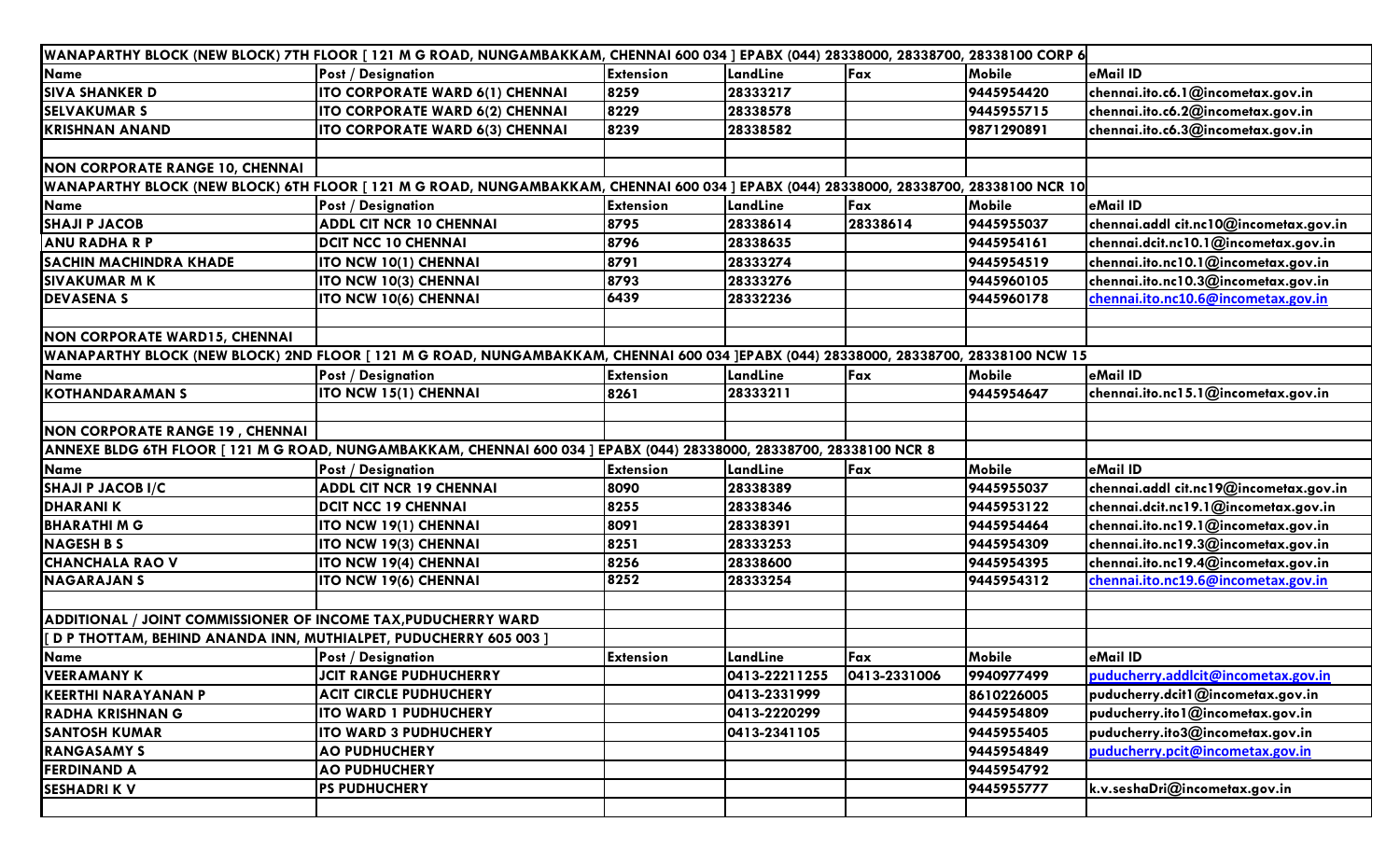| ADDITIONAL / JOINT COMMISSIONER OF INCOME TAX, CUDDALORE WARD     |                                                                                                                                 |                  |              |              |            |                                       |
|-------------------------------------------------------------------|---------------------------------------------------------------------------------------------------------------------------------|------------------|--------------|--------------|------------|---------------------------------------|
| SOORAPPANAICKEN CHAVADI, CUDDALORE 607 002 ] EPABX (04142) 234931 |                                                                                                                                 |                  |              |              |            |                                       |
| Name                                                              | <b>Post / Designation</b>                                                                                                       | <b>Extension</b> | LandLine     | Fax          | Mobile     | eMail ID                              |
| <b>VEERAMANY K I/C</b>                                            | <b>JCIT RANGE CUDDALORE</b>                                                                                                     |                  | 04142-235969 | 04142-236739 | 9940977499 | cuddalore.addlcit@incometax.gov.in    |
| <b>KEERTHI NARAYANAN P (I/C)</b>                                  | <b>ACIT CIRCLE CUDDALORE</b>                                                                                                    | 207              | 04142-235316 |              | 8610226005 | cuddalore.dcit1@incometax.gov.in      |
| <b>SENGUTTUVAN K</b>                                              | <b>ITO WARD 1 CUDDALORE</b>                                                                                                     | 208              | 04142-226719 |              | 9445954840 | cuddalore.ito1@incometax.gov.in       |
| SELVI R S I/C                                                     | <b>ITO WARD 2 CUDDALORE</b>                                                                                                     | 210              | 04142-226799 |              | 9445954842 | cuddalore.ito2@incometax.gov.in       |
| <b>SARAVANAN J</b>                                                | <b>ITO WARD 4 CUDDALORE</b>                                                                                                     | 212              | 04142-236426 |              | 9445954841 | cuddalore.ito3@incometax.gov.in       |
|                                                                   |                                                                                                                                 |                  |              |              |            |                                       |
| <b>INCOME TAX OFFICER, VILLUPURAM WARD</b>                        |                                                                                                                                 |                  |              |              |            |                                       |
|                                                                   | [1, CHAIRMAN SUBBARAYAR STREET, WEST SHNAMUGAPURAM, VILLUPURAM 605 602 ] EPABX (04146) 222166                                   |                  |              |              |            |                                       |
| <b>Name</b>                                                       | <b>Post / Designation</b>                                                                                                       | <b>Extension</b> | LandLine     | Fax          | Mobile     | eMail ID                              |
| SATHYA PRAKASH GUPTA                                              | <b>ITO WARD 1 VILLUPURAM</b>                                                                                                    |                  | 04146-251029 | 04146-222282 | 9445953215 | villupuram.ito1@incometax.gov.in      |
|                                                                   |                                                                                                                                 |                  |              |              |            |                                       |
| <b>PRINCIPALCOMMISSIONER OF INCOME TAX - 4, CHENNAI</b>           |                                                                                                                                 |                  |              |              |            |                                       |
|                                                                   | WANAPARTHY BLOCK (NEW BLOCK) 3RD FLOOR [ 121 M G ROAD, NUNGAMBAKKAM, CHENNAI 600 034 ] EPABX (044) 28338000, 28338700, 28338100 |                  |              |              |            |                                       |
| <b>Name</b>                                                       | <b>Post / Designation</b>                                                                                                       | <b>Extension</b> | LandLine     | Fax          | Mobile     | eMail ID                              |
| <b>DEVADASAN P N I/C</b>                                          | <b>PR.CIT 4 CHENNAI</b>                                                                                                         | 8104             | 28338444     | 28338404     | 8547000030 | chennai.pcit4@incometax.gov.in        |
| <b>RAVINDRA KUMAR ARUN</b>                                        | ITO(HQ) 1 PR CIT 4 CHENNAI                                                                                                      | 8140             | 28338414     |              | 9445954261 | chennai.ito.hq.cit4@incometax.gov.in  |
| <b>POONGOTHAIK</b>                                                | ITO(HQ) 2 PR CIT 4 CHENNAI                                                                                                      | 8761             | 28338561     |              | 9445960166 | chennai.ito.hq2.cit4@incometax.gov.in |
| <b>DEEPIKA HARISH</b>                                             | ITO TRO 4 PR CIT 4 CHENNAI                                                                                                      | 6443             | 28338537     |              | 9445953649 | chennai.ITO TRO 4@incometax.gov.in    |
| <b>BANUK</b>                                                      | <b>AO PR CIT 4 CHENNAI</b>                                                                                                      | 8704             | 28333067     |              | 9445953784 | chennai.ddo.pcit4@incometax.gov.in    |
| VIJAYAKUMARI N                                                    | <b>AO PR CIT 4 CHENNAI</b>                                                                                                      |                  |              |              | 9445954344 |                                       |
| <b>MANGALAM RAVI</b>                                              | <b>SR.PS PR CIT 4 CHENNAI</b>                                                                                                   | 6448             | 28334251     |              | 9445954265 | mangalamravi@incometax.gov.in         |
|                                                                   |                                                                                                                                 |                  |              |              |            |                                       |
| <b>CORPORATE RANGE 4, CHENNAI</b>                                 |                                                                                                                                 |                  |              |              |            |                                       |
|                                                                   | MAIN BLDG 4TH FLOOR [ 121 M G ROAD, NUNGAMBAKKAM, CHENNAI 600 034 ] EPABX (044) 28338000, 28338700, 28338100 CORP 4             |                  |              |              |            |                                       |
| <b>Name</b>                                                       | <b>Post / Designation</b>                                                                                                       | <b>Extension</b> | LandLine     | Fax          | Mobile     | eMail ID                              |
| <b>DHANDAPANIKN</b>                                               | <b>ADDL CIT CORPORATE RANGE 4 CHENNAI</b>                                                                                       | 8145             | 28338354     | 28338354     | 9445953055 | chennai.addl cit.c4@incometax.gov.in  |
| <b>NEDUMARAN S R</b>                                              | <b>DCIT CORPORATE Circle 4 CHENNAI</b>                                                                                          | 8141             | 28338639     |              | 9445467413 | chennai.dcit.c4.1@incometax.gov.in    |
| <b>KAMESWARI SV</b>                                               | ITO CORPORATE WARD 4(1) CHENNAI                                                                                                 | 8146             | 28330181     |              | 9445953116 | chennai.ito.c4.1@incometax.gov.in     |
| <b>MOHAN RAM P</b>                                                | ITO CORPORATE WARD 4(3) CHENNAI                                                                                                 | 8142             | 28338606     |              | 9445953492 | chennai.ito.c4.3@incometax.gov.in     |
| ADDITIONAL COMMISSIONER OF INCOME TAX(LTU), CHENNAI               |                                                                                                                                 |                  |              |              |            |                                       |
|                                                                   | MAIN BLDG 4TH FLOOR [ 121 M G ROAD, NUNGAMBAKKAM, CHENNAI 600 034 ]EPABX (044) 28338000, 28338700, 28338100 LTU                 |                  |              |              |            |                                       |
| <b>Name</b>                                                       | <b>Post / Designation</b>                                                                                                       | <b>Extension</b> | LandLine     | Fax          | Mobile     | eMail ID                              |
| <b>RENGARAJAN S</b>                                               | <b>ADDL CIT LTU RANGE CHENNAI</b>                                                                                               | 8155             | 28338364     | 28338364     | 9445954081 |                                       |
| <b>USHA RANI G</b>                                                | <b>DCIT CIRCLE LTU CHENNAI</b>                                                                                                  | 8152             | 28338629     |              | 9444187366 | chennai.dcit.c5.2@incometax.gov.in    |
|                                                                   |                                                                                                                                 |                  |              |              |            |                                       |
| <b>CORPORATE WARD 5, CHENNAI</b>                                  |                                                                                                                                 |                  |              |              |            |                                       |
|                                                                   | MAIN BLDG 4TH FLOOR [ 121 M G ROAD, NUNGAMBAKKAM, CHENNAI 600 034 ]EPABX (044) 28338000, 28338700, 28338100 CORP 5              |                  |              |              |            |                                       |
|                                                                   |                                                                                                                                 |                  |              |              |            |                                       |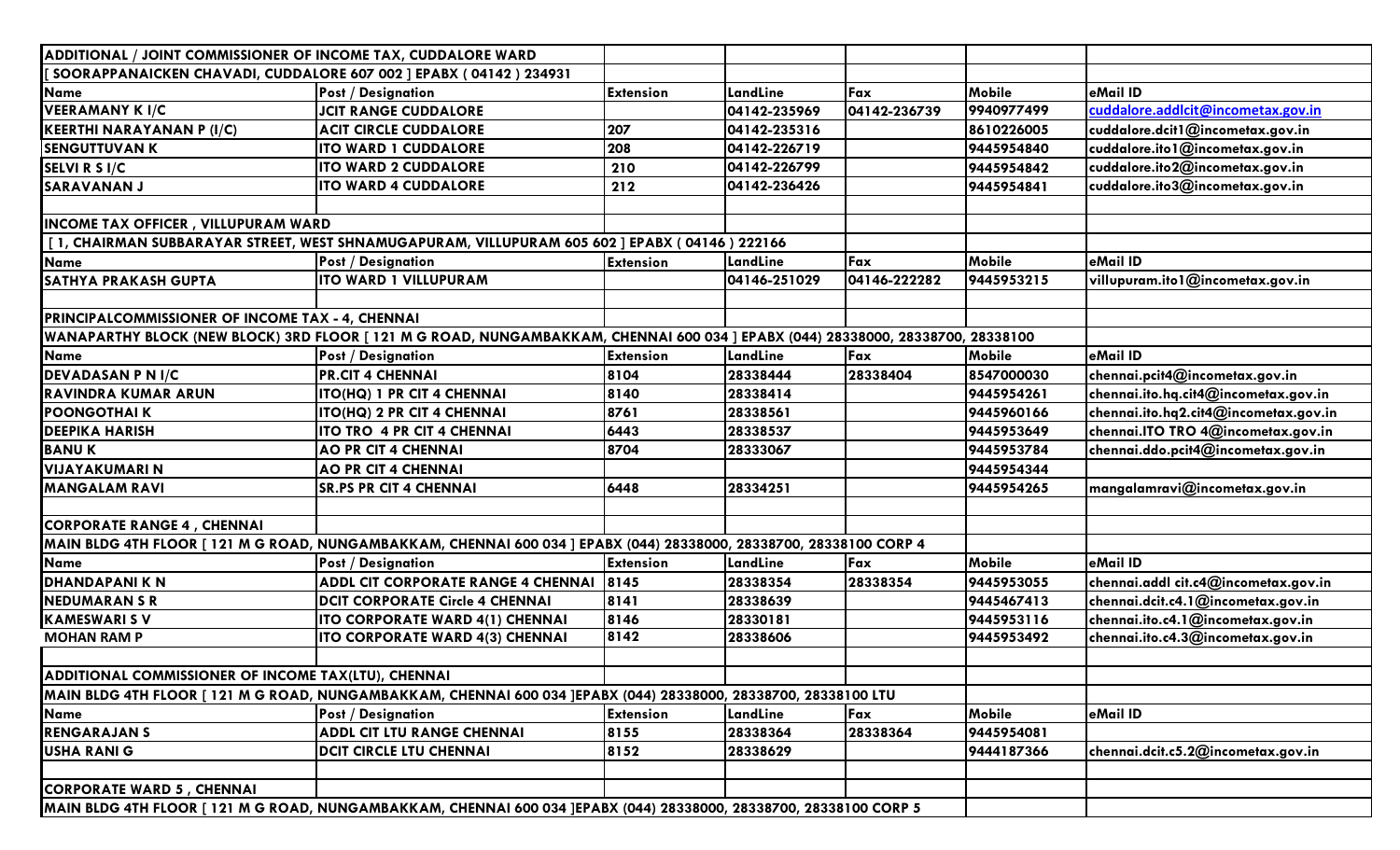| Mobile<br><b>Extension</b><br>Fax<br>eMail ID<br><b>Post / Designation</b><br>LandLine<br><b>ABIRAMI S</b><br><b>ITO CORPORATE WARD 5(1) CHENNAI</b><br>28333214<br>chennai.ito.c5.1@incometax.gov.in<br>8156<br>9445953807<br><b>MAHESWARI S</b><br><b>ITO CORPORATE WARD 5(2) CHENNAI</b><br>8153<br>28338605<br>9445953808<br>chennai.ito.c5.2@incometax.gov.in<br>JOGENDRA SRINIVASA RAO M<br>8279<br>chennai.ito.c5.3@incometax.gov.in<br>ITO CORPORATE WARD 5(3) CHENNAI<br>28333218<br>9445953752<br><b>NON CORPORATE RANGE 8, CHENNAI</b><br>ANNEXE BLDG 5TH FLOOR [121 M G ROAD, NUNGAMBAKKAM, CHENNAI 600 034 ] EPABX (044) 28338000, 28338700, 28338100 NCR 8<br>Mobile<br>eMail ID<br><b>Name</b><br><b>Extension</b><br>Fax<br><b>Post / Designation</b><br>LandLine<br><b>SANAT KUMAR RAHA</b><br><b>ADDL CIT NCR 8 CHENNAI</b><br>28338344<br>28338344<br>8245<br>9477331001<br>chennai.addl cit.nc8@incometax.gov.in<br><b>MAGESWARY S</b><br>8246<br>28338630<br>chennai.dcit.nc8.1@incometax.gov.in<br><b>DCIT NCC 8 CHENNAI</b><br>9445953808<br>8241<br>28333248<br>9445954145<br>chennai.ito.nc8.1@incometax.gov.in<br><b>PRAMILA GIRIPRASAD</b><br><b>ITO NCW 8(1) CHENNAI</b><br>chennai.ito.nc8.2@incometax.gov.in<br>8242<br>28333249<br><b>ITO NCW 8(2) CHENNAI</b><br>9445954896<br><b>NON CORPORATE RANGE 3, CHENNAI</b><br>WANAPARTHY BLOCK 6TH FLOOR [121 M G ROAD, NUNGAMBAKKAM, CHENNAI 600 034 ] EPABX (044) 28338000, 28338700, 28338100 NCR 3<br><b>Name</b><br><b>Extension</b><br>Mobile<br>eMail ID<br><b>Post / Designation</b><br>LandLine<br>Fax<br><b>BHOOPATHIR</b><br><b>ADDL CIT NCR 3 CHENNAI</b><br>28338357<br>28338357<br>9445960880<br>chennai.addl cit.nc3@incometax.gov.in<br>8185<br>8186<br>chennai.dcit.nc3.1@incometax.gov.in<br><b>ACIT NCC 3 CHENNAI</b><br>28338636<br>9445467541<br>RAMA PRABHA THIRUMARAN<br>8181<br>chennai.ito.nc3.1@incometax.gov.in<br>ITO NCW 3(1) CHENNAI<br>28333279<br>9445953537 | <b>Name</b>               |                             |      |          |            |                                    |
|------------------------------------------------------------------------------------------------------------------------------------------------------------------------------------------------------------------------------------------------------------------------------------------------------------------------------------------------------------------------------------------------------------------------------------------------------------------------------------------------------------------------------------------------------------------------------------------------------------------------------------------------------------------------------------------------------------------------------------------------------------------------------------------------------------------------------------------------------------------------------------------------------------------------------------------------------------------------------------------------------------------------------------------------------------------------------------------------------------------------------------------------------------------------------------------------------------------------------------------------------------------------------------------------------------------------------------------------------------------------------------------------------------------------------------------------------------------------------------------------------------------------------------------------------------------------------------------------------------------------------------------------------------------------------------------------------------------------------------------------------------------------------------------------------------------------------------------------------------------------------------------------------------------------------------------------------------------------|---------------------------|-----------------------------|------|----------|------------|------------------------------------|
|                                                                                                                                                                                                                                                                                                                                                                                                                                                                                                                                                                                                                                                                                                                                                                                                                                                                                                                                                                                                                                                                                                                                                                                                                                                                                                                                                                                                                                                                                                                                                                                                                                                                                                                                                                                                                                                                                                                                                                        |                           |                             |      |          |            |                                    |
|                                                                                                                                                                                                                                                                                                                                                                                                                                                                                                                                                                                                                                                                                                                                                                                                                                                                                                                                                                                                                                                                                                                                                                                                                                                                                                                                                                                                                                                                                                                                                                                                                                                                                                                                                                                                                                                                                                                                                                        |                           |                             |      |          |            |                                    |
|                                                                                                                                                                                                                                                                                                                                                                                                                                                                                                                                                                                                                                                                                                                                                                                                                                                                                                                                                                                                                                                                                                                                                                                                                                                                                                                                                                                                                                                                                                                                                                                                                                                                                                                                                                                                                                                                                                                                                                        |                           |                             |      |          |            |                                    |
|                                                                                                                                                                                                                                                                                                                                                                                                                                                                                                                                                                                                                                                                                                                                                                                                                                                                                                                                                                                                                                                                                                                                                                                                                                                                                                                                                                                                                                                                                                                                                                                                                                                                                                                                                                                                                                                                                                                                                                        |                           |                             |      |          |            |                                    |
|                                                                                                                                                                                                                                                                                                                                                                                                                                                                                                                                                                                                                                                                                                                                                                                                                                                                                                                                                                                                                                                                                                                                                                                                                                                                                                                                                                                                                                                                                                                                                                                                                                                                                                                                                                                                                                                                                                                                                                        |                           |                             |      |          |            |                                    |
|                                                                                                                                                                                                                                                                                                                                                                                                                                                                                                                                                                                                                                                                                                                                                                                                                                                                                                                                                                                                                                                                                                                                                                                                                                                                                                                                                                                                                                                                                                                                                                                                                                                                                                                                                                                                                                                                                                                                                                        |                           |                             |      |          |            |                                    |
|                                                                                                                                                                                                                                                                                                                                                                                                                                                                                                                                                                                                                                                                                                                                                                                                                                                                                                                                                                                                                                                                                                                                                                                                                                                                                                                                                                                                                                                                                                                                                                                                                                                                                                                                                                                                                                                                                                                                                                        |                           |                             |      |          |            |                                    |
|                                                                                                                                                                                                                                                                                                                                                                                                                                                                                                                                                                                                                                                                                                                                                                                                                                                                                                                                                                                                                                                                                                                                                                                                                                                                                                                                                                                                                                                                                                                                                                                                                                                                                                                                                                                                                                                                                                                                                                        |                           |                             |      |          |            |                                    |
|                                                                                                                                                                                                                                                                                                                                                                                                                                                                                                                                                                                                                                                                                                                                                                                                                                                                                                                                                                                                                                                                                                                                                                                                                                                                                                                                                                                                                                                                                                                                                                                                                                                                                                                                                                                                                                                                                                                                                                        |                           |                             |      |          |            |                                    |
|                                                                                                                                                                                                                                                                                                                                                                                                                                                                                                                                                                                                                                                                                                                                                                                                                                                                                                                                                                                                                                                                                                                                                                                                                                                                                                                                                                                                                                                                                                                                                                                                                                                                                                                                                                                                                                                                                                                                                                        |                           |                             |      |          |            |                                    |
|                                                                                                                                                                                                                                                                                                                                                                                                                                                                                                                                                                                                                                                                                                                                                                                                                                                                                                                                                                                                                                                                                                                                                                                                                                                                                                                                                                                                                                                                                                                                                                                                                                                                                                                                                                                                                                                                                                                                                                        |                           |                             |      |          |            |                                    |
|                                                                                                                                                                                                                                                                                                                                                                                                                                                                                                                                                                                                                                                                                                                                                                                                                                                                                                                                                                                                                                                                                                                                                                                                                                                                                                                                                                                                                                                                                                                                                                                                                                                                                                                                                                                                                                                                                                                                                                        | <b>BALADHANDAYUTHUM B</b> |                             |      |          |            |                                    |
|                                                                                                                                                                                                                                                                                                                                                                                                                                                                                                                                                                                                                                                                                                                                                                                                                                                                                                                                                                                                                                                                                                                                                                                                                                                                                                                                                                                                                                                                                                                                                                                                                                                                                                                                                                                                                                                                                                                                                                        |                           |                             |      |          |            |                                    |
|                                                                                                                                                                                                                                                                                                                                                                                                                                                                                                                                                                                                                                                                                                                                                                                                                                                                                                                                                                                                                                                                                                                                                                                                                                                                                                                                                                                                                                                                                                                                                                                                                                                                                                                                                                                                                                                                                                                                                                        |                           |                             |      |          |            |                                    |
|                                                                                                                                                                                                                                                                                                                                                                                                                                                                                                                                                                                                                                                                                                                                                                                                                                                                                                                                                                                                                                                                                                                                                                                                                                                                                                                                                                                                                                                                                                                                                                                                                                                                                                                                                                                                                                                                                                                                                                        |                           |                             |      |          |            |                                    |
|                                                                                                                                                                                                                                                                                                                                                                                                                                                                                                                                                                                                                                                                                                                                                                                                                                                                                                                                                                                                                                                                                                                                                                                                                                                                                                                                                                                                                                                                                                                                                                                                                                                                                                                                                                                                                                                                                                                                                                        |                           |                             |      |          |            |                                    |
|                                                                                                                                                                                                                                                                                                                                                                                                                                                                                                                                                                                                                                                                                                                                                                                                                                                                                                                                                                                                                                                                                                                                                                                                                                                                                                                                                                                                                                                                                                                                                                                                                                                                                                                                                                                                                                                                                                                                                                        |                           |                             |      |          |            |                                    |
|                                                                                                                                                                                                                                                                                                                                                                                                                                                                                                                                                                                                                                                                                                                                                                                                                                                                                                                                                                                                                                                                                                                                                                                                                                                                                                                                                                                                                                                                                                                                                                                                                                                                                                                                                                                                                                                                                                                                                                        | <b>MADHAN KUMAR N</b>     |                             |      |          |            |                                    |
|                                                                                                                                                                                                                                                                                                                                                                                                                                                                                                                                                                                                                                                                                                                                                                                                                                                                                                                                                                                                                                                                                                                                                                                                                                                                                                                                                                                                                                                                                                                                                                                                                                                                                                                                                                                                                                                                                                                                                                        |                           |                             |      |          |            |                                    |
|                                                                                                                                                                                                                                                                                                                                                                                                                                                                                                                                                                                                                                                                                                                                                                                                                                                                                                                                                                                                                                                                                                                                                                                                                                                                                                                                                                                                                                                                                                                                                                                                                                                                                                                                                                                                                                                                                                                                                                        | <b>VINOD KUMAR T</b>      | <b>ITO NCW 3(3) CHENNAI</b> | 8183 | 28333281 | 9445954580 | chennai.ito.nc3.3@incometax.gov.in |
| <b>SADHASIVAM A</b><br><b>ITO NCW 3(5) CHENNAI</b><br>8187<br>28333278<br>9445954951<br>chennai.ito.nc3.5@incometax.gov.in                                                                                                                                                                                                                                                                                                                                                                                                                                                                                                                                                                                                                                                                                                                                                                                                                                                                                                                                                                                                                                                                                                                                                                                                                                                                                                                                                                                                                                                                                                                                                                                                                                                                                                                                                                                                                                             |                           |                             |      |          |            |                                    |
|                                                                                                                                                                                                                                                                                                                                                                                                                                                                                                                                                                                                                                                                                                                                                                                                                                                                                                                                                                                                                                                                                                                                                                                                                                                                                                                                                                                                                                                                                                                                                                                                                                                                                                                                                                                                                                                                                                                                                                        |                           |                             |      |          |            |                                    |
| PRINCIPAL COMMISSIONER OF INCOME TAX - 8, CHENNAI                                                                                                                                                                                                                                                                                                                                                                                                                                                                                                                                                                                                                                                                                                                                                                                                                                                                                                                                                                                                                                                                                                                                                                                                                                                                                                                                                                                                                                                                                                                                                                                                                                                                                                                                                                                                                                                                                                                      |                           |                             |      |          |            |                                    |
| 16 BSNL BLDG TOWER 2 2ND FLOOR GREAMS ROAD,, CHENNAI 600 006 ] EPABX (044) 28338000, 28338700, 28338100                                                                                                                                                                                                                                                                                                                                                                                                                                                                                                                                                                                                                                                                                                                                                                                                                                                                                                                                                                                                                                                                                                                                                                                                                                                                                                                                                                                                                                                                                                                                                                                                                                                                                                                                                                                                                                                                |                           |                             |      |          |            |                                    |
| <b>Name</b><br>Mobile<br>eMail ID<br><b>Extension</b><br><b>Post / Designation</b><br>Fax<br>LandLine                                                                                                                                                                                                                                                                                                                                                                                                                                                                                                                                                                                                                                                                                                                                                                                                                                                                                                                                                                                                                                                                                                                                                                                                                                                                                                                                                                                                                                                                                                                                                                                                                                                                                                                                                                                                                                                                  |                           |                             |      |          |            |                                    |
| <b>JAHANZEB AKHTAR I/C</b><br>28290521<br>8920<br>28294349<br>chennai.pcit8@incometax.gov.in<br>9449830323<br><b>PR CIT 8 CHENNAI</b>                                                                                                                                                                                                                                                                                                                                                                                                                                                                                                                                                                                                                                                                                                                                                                                                                                                                                                                                                                                                                                                                                                                                                                                                                                                                                                                                                                                                                                                                                                                                                                                                                                                                                                                                                                                                                                  |                           |                             |      |          |            |                                    |
| 8919<br>chennai.ito.hq.cit8@incometax.gov.in<br><b>VAIDHYANATHAN M</b><br>28294856<br>9445955903<br><b>ITO(HQ)1 PR CIT 8 CHENNAI</b>                                                                                                                                                                                                                                                                                                                                                                                                                                                                                                                                                                                                                                                                                                                                                                                                                                                                                                                                                                                                                                                                                                                                                                                                                                                                                                                                                                                                                                                                                                                                                                                                                                                                                                                                                                                                                                   |                           |                             |      |          |            |                                    |
| 6735<br>chennai.ito.hq2.cit8@incometax.gov.in<br>9445954396<br><b>ITO(HQ)2 PR CIT 8 CHENNAI</b><br>28290522                                                                                                                                                                                                                                                                                                                                                                                                                                                                                                                                                                                                                                                                                                                                                                                                                                                                                                                                                                                                                                                                                                                                                                                                                                                                                                                                                                                                                                                                                                                                                                                                                                                                                                                                                                                                                                                            | <b>VEDAVALLIP</b>         |                             |      |          |            |                                    |
| <b>ITO TRO 8 PR CIT 8 CHENNAI</b><br>28290570<br>chennai.ITO TRO 8@incometax.gov.in<br>8993<br>9445955655                                                                                                                                                                                                                                                                                                                                                                                                                                                                                                                                                                                                                                                                                                                                                                                                                                                                                                                                                                                                                                                                                                                                                                                                                                                                                                                                                                                                                                                                                                                                                                                                                                                                                                                                                                                                                                                              | <b>DEVARAJAN R</b>        |                             |      |          |            |                                    |
| 6771<br><b>AO PR CIT 8 CHENNAI</b><br>28290227                                                                                                                                                                                                                                                                                                                                                                                                                                                                                                                                                                                                                                                                                                                                                                                                                                                                                                                                                                                                                                                                                                                                                                                                                                                                                                                                                                                                                                                                                                                                                                                                                                                                                                                                                                                                                                                                                                                         |                           |                             |      |          |            |                                    |
| 6743<br>9445955976<br>chennai.ddo.pcit8@incometax.gov.in<br><b>AO PR CIT 8 CHENNAI</b>                                                                                                                                                                                                                                                                                                                                                                                                                                                                                                                                                                                                                                                                                                                                                                                                                                                                                                                                                                                                                                                                                                                                                                                                                                                                                                                                                                                                                                                                                                                                                                                                                                                                                                                                                                                                                                                                                 | <b>MUTHUKUMAR R</b>       |                             |      |          |            |                                    |
| 6715<br>gowrinagarajan@incometax.gov.in<br><b>GOWRI NAGARAJAN</b><br><b>SR PS PR CIT 8 CHENNAI</b><br>9445954279                                                                                                                                                                                                                                                                                                                                                                                                                                                                                                                                                                                                                                                                                                                                                                                                                                                                                                                                                                                                                                                                                                                                                                                                                                                                                                                                                                                                                                                                                                                                                                                                                                                                                                                                                                                                                                                       |                           |                             |      |          |            |                                    |
|                                                                                                                                                                                                                                                                                                                                                                                                                                                                                                                                                                                                                                                                                                                                                                                                                                                                                                                                                                                                                                                                                                                                                                                                                                                                                                                                                                                                                                                                                                                                                                                                                                                                                                                                                                                                                                                                                                                                                                        |                           |                             |      |          |            |                                    |
| NON CORPORATE RANGE 11, CHENNAI                                                                                                                                                                                                                                                                                                                                                                                                                                                                                                                                                                                                                                                                                                                                                                                                                                                                                                                                                                                                                                                                                                                                                                                                                                                                                                                                                                                                                                                                                                                                                                                                                                                                                                                                                                                                                                                                                                                                        |                           |                             |      |          |            |                                    |
| 16 BSNL BLDG TOWER 2 2ND FLOOR GREAMS ROAD,, CHENNAI 600 006 ] EPABX (044) 28338000, 28338700, 28338100 NCR 11                                                                                                                                                                                                                                                                                                                                                                                                                                                                                                                                                                                                                                                                                                                                                                                                                                                                                                                                                                                                                                                                                                                                                                                                                                                                                                                                                                                                                                                                                                                                                                                                                                                                                                                                                                                                                                                         |                           |                             |      |          |            |                                    |
| eMail ID<br><b>Name</b><br>Fax<br><b>Mobile</b><br><b>Post / Designation</b><br><b>Extension</b><br>LandLine                                                                                                                                                                                                                                                                                                                                                                                                                                                                                                                                                                                                                                                                                                                                                                                                                                                                                                                                                                                                                                                                                                                                                                                                                                                                                                                                                                                                                                                                                                                                                                                                                                                                                                                                                                                                                                                           |                           |                             |      |          |            |                                    |
| 28294528<br>28294528<br>9445953098<br>chennai.addl cit.ncl 1@incometax.gov.in<br><b>ADDL CIT NCR 11 CHENNAI</b><br>8985                                                                                                                                                                                                                                                                                                                                                                                                                                                                                                                                                                                                                                                                                                                                                                                                                                                                                                                                                                                                                                                                                                                                                                                                                                                                                                                                                                                                                                                                                                                                                                                                                                                                                                                                                                                                                                                | <b>CHANDRASEKARAN S</b>   |                             |      |          |            |                                    |
| <b>DCIT NCC 11 CHENNAI</b><br>28290674<br>9445953261<br>8996<br>chennai.dcit.ncl 1.1@incometax.gov.in                                                                                                                                                                                                                                                                                                                                                                                                                                                                                                                                                                                                                                                                                                                                                                                                                                                                                                                                                                                                                                                                                                                                                                                                                                                                                                                                                                                                                                                                                                                                                                                                                                                                                                                                                                                                                                                                  | <b>RAGHUPATHY R</b>       |                             |      |          |            |                                    |
| chennai.ito.ncl 1.1@incometax.gov.in<br>8981<br>28295429<br>9445954973<br>JAYALAKSHMI M<br><b>ITO NCW 11(1) CHENNAI</b>                                                                                                                                                                                                                                                                                                                                                                                                                                                                                                                                                                                                                                                                                                                                                                                                                                                                                                                                                                                                                                                                                                                                                                                                                                                                                                                                                                                                                                                                                                                                                                                                                                                                                                                                                                                                                                                |                           |                             |      |          |            |                                    |
| <b>SANTHIN</b><br>28290572<br>9445953526<br>chennai.ito.nc11.3@incometax.gov.in<br><b>ITO NCW 11(3) CHENNAI</b><br>8983                                                                                                                                                                                                                                                                                                                                                                                                                                                                                                                                                                                                                                                                                                                                                                                                                                                                                                                                                                                                                                                                                                                                                                                                                                                                                                                                                                                                                                                                                                                                                                                                                                                                                                                                                                                                                                                |                           |                             |      |          |            |                                    |
|                                                                                                                                                                                                                                                                                                                                                                                                                                                                                                                                                                                                                                                                                                                                                                                                                                                                                                                                                                                                                                                                                                                                                                                                                                                                                                                                                                                                                                                                                                                                                                                                                                                                                                                                                                                                                                                                                                                                                                        |                           |                             |      |          |            |                                    |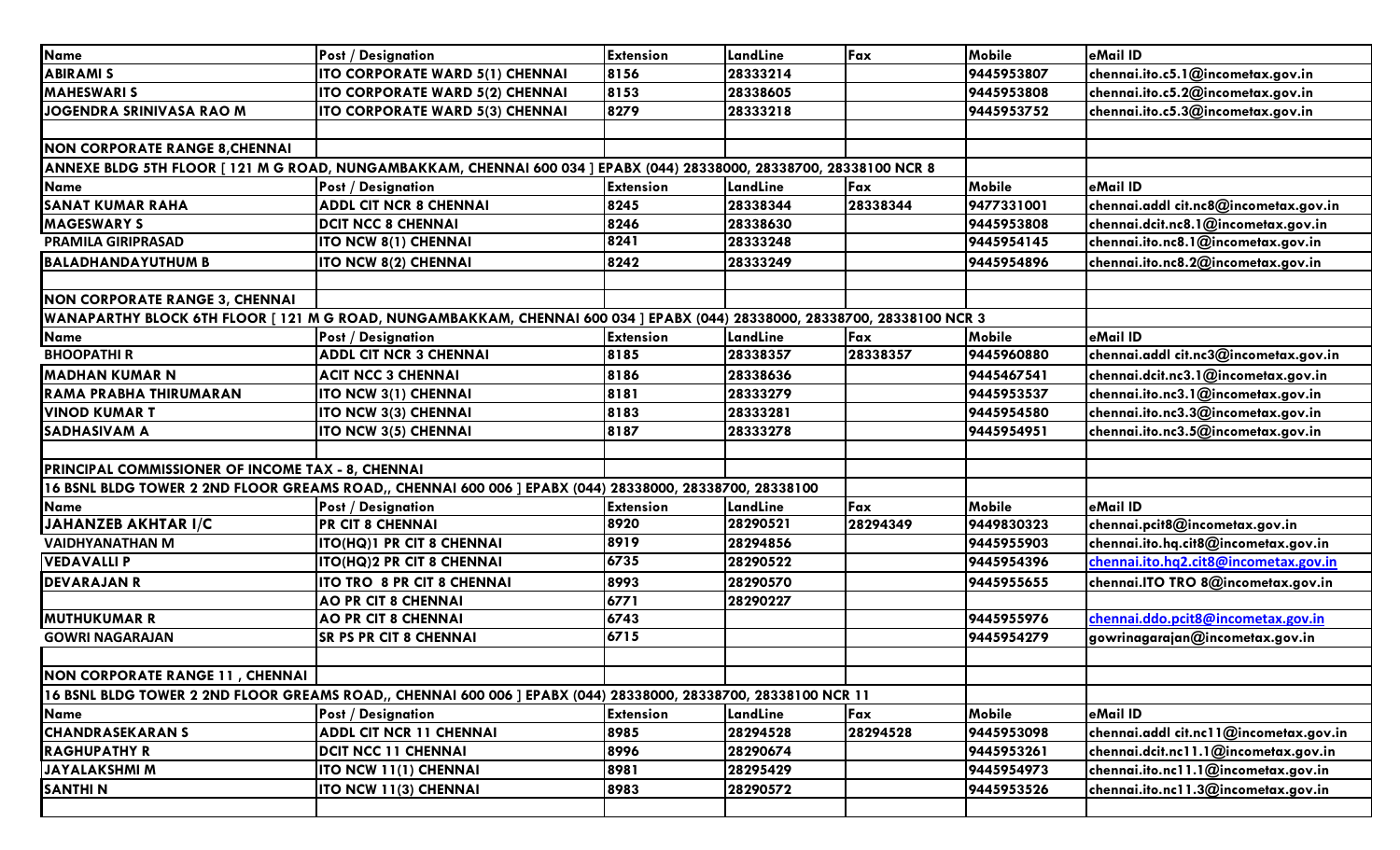| <b>NON CORPORATE WARD 12, CHENNAI</b>                                                                        |                                                                                                                       |                  |              |              |               |                                        |  |  |
|--------------------------------------------------------------------------------------------------------------|-----------------------------------------------------------------------------------------------------------------------|------------------|--------------|--------------|---------------|----------------------------------------|--|--|
|                                                                                                              | 16 BSNL BLDG TOWER 2 2ND FLOOR GREAMS ROAD,, CHENNAI 600 006 ] EPABX (044) 28338000, 28338700, 28338100 NCW 12        |                  |              |              |               |                                        |  |  |
| <b>Name</b>                                                                                                  | <b>Post / Designation</b>                                                                                             | <b>Extension</b> | LandLine     | Fax          | <b>Mobile</b> | eMail ID                               |  |  |
| JAYACHANDRAN SI/C                                                                                            | ITO NCW 12(1) CHENNAI                                                                                                 | 8991             | 28293647     |              | 9445955444    | chennai.ito.nc12.1@incometax.gov.in    |  |  |
|                                                                                                              |                                                                                                                       |                  |              |              |               |                                        |  |  |
| <b>NON CORPORATE RANGE 17, CHENNAI</b>                                                                       |                                                                                                                       |                  |              |              |               |                                        |  |  |
|                                                                                                              | 16 BSNL BLDG TOWER 01 2ND AND 5TH FLOOR GREAMS ROAD,, CHENNAI 600 006 EPABX (044) 28338000, 28338700, 28338100 NCR 17 |                  |              |              |               |                                        |  |  |
| <b>Name</b>                                                                                                  | <b>Post / Designation</b>                                                                                             | <b>Extension</b> | LandLine     | Fax          | Mobile        | eMail ID                               |  |  |
| <b>CHANDRASEKARAN SI/C</b>                                                                                   | <b>JCIT NCC 17 CHENNAI</b>                                                                                            | 8055             | 28295840     | 28295840     | 9445953098    | chennai.addl cit.nc17@incometax.gov.in |  |  |
| <b>DILLIBAABU K V</b>                                                                                        | <b>ACIT NCC 17 CHENNAI</b>                                                                                            | 8056             | 28295273     |              | 9445953160    | chennai.dcit.nc17.1@incometax.gov.in   |  |  |
| <b>RANGANATHAN K</b>                                                                                         | ITO NCW 17(1) CHENNAI                                                                                                 | 8051             | 28295274     |              | 9445953575    | chennai.ito.nc17.1@incometax.gov.in    |  |  |
| <b>DORAIVELU N D</b>                                                                                         | ITO NCW 17(2) CHENNAI                                                                                                 | 8052             | 28295275     |              | 9445954898    | chennai.ito.nc17.2@incometax.gov.in    |  |  |
| <b>SUBRAMANIAN K</b>                                                                                         | ITO NCW 17(4) CHENNAI                                                                                                 | 8054             | 28295277     |              | 9445953351    | chennai.ito.nc17.4@incometax.gov.in    |  |  |
| <b>SAMUTHIRAM S</b>                                                                                          | ITO NCW 17(6) CHENNAI                                                                                                 | 8163             | 28295246     |              | 9445599498    | chennai.ito.nc17.6@incometax.gov.in    |  |  |
| JAYACHANDRAN S                                                                                               | ITO NCW 17(7) CHENNAI                                                                                                 | 8053             | 28295279     |              | 9445955444    | chennai.ito.nc17.7@incometax.gov.in    |  |  |
|                                                                                                              |                                                                                                                       |                  |              |              |               |                                        |  |  |
| <b>NON CORPORATE RANGE 4, CHENNAI</b>                                                                        |                                                                                                                       |                  |              |              |               |                                        |  |  |
| 16 BSNL BLDG TOWER 01 2ND FLOOR GREAMS ROAD,, CHENNAI 600 006 EPABX (044) 28338000, 28338700, 28338100 NCR 4 |                                                                                                                       |                  |              |              |               |                                        |  |  |
| Name                                                                                                         | <b>Post / Designation</b>                                                                                             | <b>Extension</b> | LandLine     | Fax          | Mobile        | eMail ID                               |  |  |
| <b>JOHNSON G</b>                                                                                             | <b>JCIT NCR 4 CHENNAI</b>                                                                                             | 8905             | 28295443     | 28295443     | 9445953086    | chennai.addl cit.nc4@incometax.gov.in  |  |  |
| <b>KUMAR CHANDAN</b>                                                                                         | <b>DCIT NCC 4 CHENNAI</b>                                                                                             | 8906             | 28295658     |              | 7885333921    | chennai.dcit.nc4.1@incometax.gov.in    |  |  |
| <b>KIRODEE LAL MEENA</b>                                                                                     | <b>ITO NCW 4(1) CHENNAI</b>                                                                                           | 8901             | 28295650     |              | 9445599655    | chennai.ito.nc4.1@incometax.gov.in     |  |  |
| <b>GOMATHY B</b>                                                                                             | ITO NCW 4(3) CHENNAI                                                                                                  | 8903             | 28295652     |              | 9445954155    | chennai.ito.nc4.3@incometax.gov.in     |  |  |
| <b>SIGAMANI G</b>                                                                                            | <b>ITO NCW 4(6) CHENNAI</b>                                                                                           | 8902             | 28295651     |              | 9445954995    | chennai.ito.nc4.6@incometax.gov.in     |  |  |
|                                                                                                              |                                                                                                                       |                  |              |              |               |                                        |  |  |
| <b>NON CORPORATE WARD 5, CHENNAI</b>                                                                         |                                                                                                                       |                  |              |              |               |                                        |  |  |
|                                                                                                              | 16 BSNL BLDG TOWER 01 2ND FLOOR GREAMS ROAD,, CHENNAI 600 006 EPABX (044) 28338000, 28338700, 28338100 NCW 5          |                  |              |              |               |                                        |  |  |
| <b>Name</b>                                                                                                  | <b>Post / Designation</b>                                                                                             | <b>Extension</b> | LandLine     | Fax          | <b>Mobile</b> | eMail ID                               |  |  |
| <b>VARALAKSHMI G</b>                                                                                         | ITO NCW 5(1) CHENNAI                                                                                                  | 8911             | 28295842     |              | 9445953491    | chennai.ito.nc5.1@incometax.gov.in     |  |  |
|                                                                                                              |                                                                                                                       |                  |              |              |               |                                        |  |  |
| <b>NON CORPORATE WARD 6, CHENNAI</b>                                                                         |                                                                                                                       |                  |              |              |               |                                        |  |  |
|                                                                                                              | 16 BSNL BLDG TOWER 01 2ND AND 4TH FLOOR GREAMS ROAD,, CHENNAI 600 006 EPABX (044) 28338000, 28338700, 28338100 NCW 6  |                  |              |              |               |                                        |  |  |
| Name                                                                                                         | <b>Post / Designation</b>                                                                                             | <b>Extension</b> | LandLine     | Fax          | Mobile        | eMail ID                               |  |  |
| <b>THIYAGARAJAN S</b>                                                                                        | ITO NCW 6(1) CHENNAI                                                                                                  | 8921             | 28295851     |              | 9445953682    | chennai.ito.nc6.1@incometax.gov.in     |  |  |
|                                                                                                              |                                                                                                                       |                  |              |              |               |                                        |  |  |
| ADDITIONAL / JOINT COMMISSIONER OF INCOME TAX, VELLORE RANGE                                                 |                                                                                                                       |                  |              |              |               |                                        |  |  |
|                                                                                                              | [2, BARRACKS CROSS STREET, OFFICERS LINE, VELLORE 632 001 ] EPABX (044) 28338000, 28338700, 28338100                  |                  |              |              |               |                                        |  |  |
| <b>Name</b>                                                                                                  | <b>Post / Designation</b>                                                                                             | <b>Extension</b> | LandLine     | Fax          | <b>Mobile</b> | eMail ID                               |  |  |
| <b>BHOOPATHI R I/C</b>                                                                                       | <b>ADDL./JCIT VELLORE RANGE</b>                                                                                       | 7285             | 0416-2232469 | 0416-2232449 | 9445960880    | vellore.addl cit@incometax.gov.in      |  |  |
| <b>NEDUMARAN S R (I/C)</b>                                                                                   | <b>ACIT CIRCLE1 VELLORE</b>                                                                                           | 7286             | 0416-2224070 |              | 9445467413    | vellore.dcit1@incometax.gov.in         |  |  |
| <b>POORAN CHAND MEENA</b>                                                                                    | <b>ITO WARD1 VELLORE</b>                                                                                              | 7281             | 0416-2222062 |              | 9445599395    | vellore.ito1@incometax.gov.in          |  |  |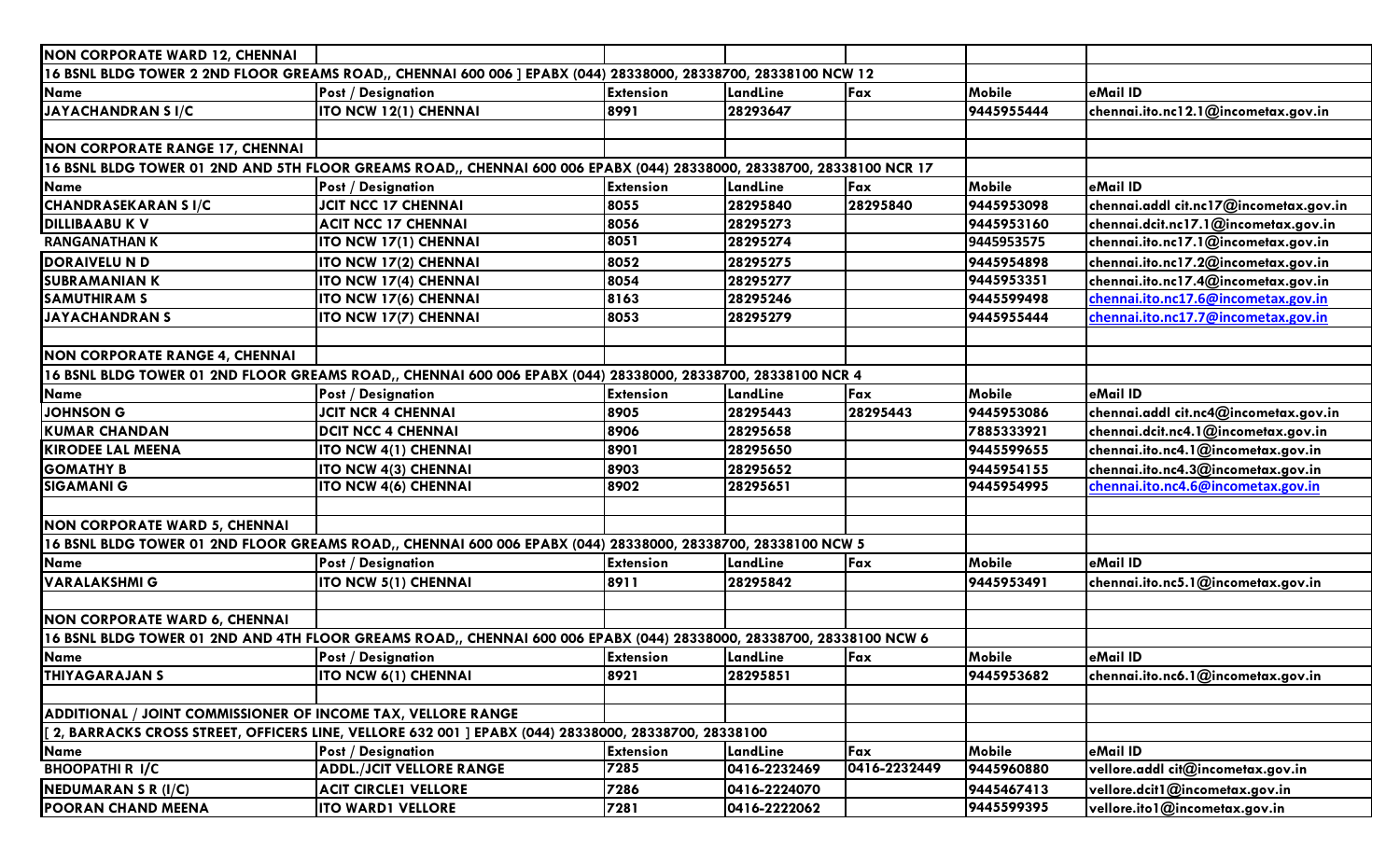| <b>SURENTHIRAN G</b>                                   | <b>ITO WARD2 VELLORE</b>                                                                                            | 7282             | 0416-2213678   |          | 9445953470    | vellore.ito2@incometax.gov.in               |
|--------------------------------------------------------|---------------------------------------------------------------------------------------------------------------------|------------------|----------------|----------|---------------|---------------------------------------------|
| <b>SURENTHIRAN G I/C</b>                               | <b>ITO WARD3 VELLORE</b>                                                                                            | 7283             | 0416-2222413   |          | 9445953470    | vellore.ito3@incometax.gov.in               |
| <b>TAMILSELVAN S</b>                                   | <b>AO / DDO VELLORE</b>                                                                                             | 7288             | 0416-2221519   |          | 9445954753    | s.tamilselvan@incometax.gov.in              |
|                                                        |                                                                                                                     |                  |                |          |               |                                             |
| <b>INCOME TAX OFFICE, THIRUVANNAMALAI</b>              |                                                                                                                     |                  |                |          |               |                                             |
|                                                        | 25 VALAYALKARA STREET THIRUVANNAMALAI606601 EPABX (044) 28338000, 28338700, 28338100                                |                  |                |          |               |                                             |
| <b>Name</b>                                            | <b>Post / Designation</b>                                                                                           | <b>Extension</b> | LandLine       | Fax      | Mobile        | eMail ID                                    |
| <b>VADIVELU N</b>                                      | ITO WARD1 THIRUVANNAMALAI                                                                                           |                  | 04175 - 252615 |          | 9445953299    | tiruvannamalai.ito1@incometax.gov.in        |
|                                                        |                                                                                                                     |                  |                |          |               |                                             |
| <b>VALUATION OFFICE CHENNAI</b>                        |                                                                                                                     |                  |                |          |               |                                             |
|                                                        | PRAKASH PRESIDIUM, III FLOOR, 110, M G ROAD, NUNGAMBAKKAM, CHENNAI 600 034   EPABX ( 044 )2828 2011                 |                  |                |          |               |                                             |
| <b>Name</b>                                            | <b>Post / Designation</b>                                                                                           | <b>Extension</b> | LandLine       | Fax      | Mobile        | eMail ID                                    |
| <b>NAVIN KUMAR GARG</b>                                | <b>CHIEF ENGINEER CHENNAI</b>                                                                                       | 8970             | 28225491       | 28283663 | 9999114392    |                                             |
| <b>JANAKIRAMY</b>                                      | <b>Valuation Officer Unit I CHENNAI</b>                                                                             | 8973             | 28272351       |          | 9949778824    | valuationofficer1chennai@gmail.com          |
| <b>JANAKIRAM Y I/C</b>                                 | <b>Valuation Officer Unit II CHENNAI</b>                                                                            | 8975             | 28275235       |          | 9949778824    | valuationofficer2chennai@gmail.com          |
| <b>VACANT</b>                                          | <b>Assistant Engineer(HQ) CHENNAI</b>                                                                               | 8988             | 28258659       |          | 9444971764    |                                             |
| <b>MANJUNATHAN D</b>                                   | <b>Asst. Valuation Officer Unit I CHENNAI</b>                                                                       |                  |                |          | 8884661616    | assistantvaluationofficer1chennai@gmail.com |
| SADHANANDAM M S                                        | <b>Asst. Valuation Officer Unit II CHENNAI</b>                                                                      | 8976             | 28258695       |          | 9444971764    | assistantvaluationofficer2chennai@gmail.com |
| <b>VACANT</b>                                          | <b>Asst.Valuation Officer(M&amp;P) CHENNAI</b>                                                                      | 8977             | 28213100       |          |               | vomnpchennai@gmail.com                      |
| <b>SANJAY B CHINCHEGHARE</b>                           | <b>Distric Valuation Officer CHENNAI</b>                                                                            | 8972             | 28272354       |          | 9630746855    |                                             |
|                                                        | <b>AO VAL.CELL CHENNAI</b>                                                                                          | 8979             | 28255122       |          |               |                                             |
| <b>RAGOTHAMAN V</b>                                    | <b>PS CHENNAI</b>                                                                                                   | 6737             | 28283663       |          | 9445342042    |                                             |
|                                                        |                                                                                                                     |                  |                |          |               |                                             |
| <b>COMMISSIONER OF INCOME TAX (DR) - ITSC, CHENNAI</b> |                                                                                                                     |                  |                |          |               |                                             |
|                                                        | 640, 3RD Floor, SATGURU COMPLEX, ANNA SALAI, NANDANAM, CHENNAI 600 035 ) EPABX (044 ) 2434 9106                     |                  |                |          |               |                                             |
| <b>Name</b>                                            | <b>Post / Designation</b>                                                                                           | <b>Extension</b> | LandLine       | Fax      | Mobile        | eMail ID                                    |
|                                                        |                                                                                                                     |                  |                |          |               |                                             |
|                                                        |                                                                                                                     |                  |                |          |               |                                             |
|                                                        |                                                                                                                     |                  |                |          |               |                                             |
| <b>GURUPRASAD BL</b>                                   | <b>CIT(INV) ITSC CHENNAI</b>                                                                                        | 8900             | 24349859       | 24310154 | 8762300342    | CHENNAI.CIT.ITSC@incometax.gov.in           |
| <b>VACANT</b>                                          | <b>ADDL DIT ITSC I CHENNAI</b>                                                                                      |                  | 24349809       |          |               |                                             |
| <b>VACANT</b>                                          | <b>ADDL DIT ITSC II CHENNAI</b>                                                                                     |                  | 24349042       |          |               |                                             |
|                                                        | <b>AO ITSC CHENNAI</b>                                                                                              | 6012             | 24310240       |          |               | chennai.ddo.itsc@incometax.gov.in           |
| <b>VACANT</b>                                          | <b>PS ITSC CHENNAI</b>                                                                                              | 6020             | 24340654       | 24340654 |               |                                             |
|                                                        |                                                                                                                     |                  |                |          |               |                                             |
| COMMISSIONER OF INCOME TAX / DR1 /ITAT, CHENNAI        |                                                                                                                     |                  |                |          |               |                                             |
|                                                        | [A-3, D-WING, IInd Floor, RAJAJI BHAVAN, BESANT NAGAR, CHENNAI 600 090] EPABX (044) 2446 6483, 2446 3180, 2491 6583 |                  |                |          |               |                                             |
| <b>Name</b>                                            | <b>Post / Designation</b>                                                                                           | <b>Extension</b> | LandLine       | Fax      | <b>Mobile</b> | eMail ID                                    |
| <b>RAJAN MI/C</b>                                      | <b>CIT(DR) 1 CHENNAI</b>                                                                                            | 8934             | 24917020       | 24462140 | 9969238323    | cit_Dr-1@incometax.gov.in                   |
|                                                        | <b>ITO(DR) 1 CHENNAI</b>                                                                                            | 8930             | 24462470       |          |               | d.selvaraj@incometax.gov.in                 |
| <b>VACANT</b>                                          | PS (DR) 1 CHENNAI                                                                                                   | 6006             |                |          |               |                                             |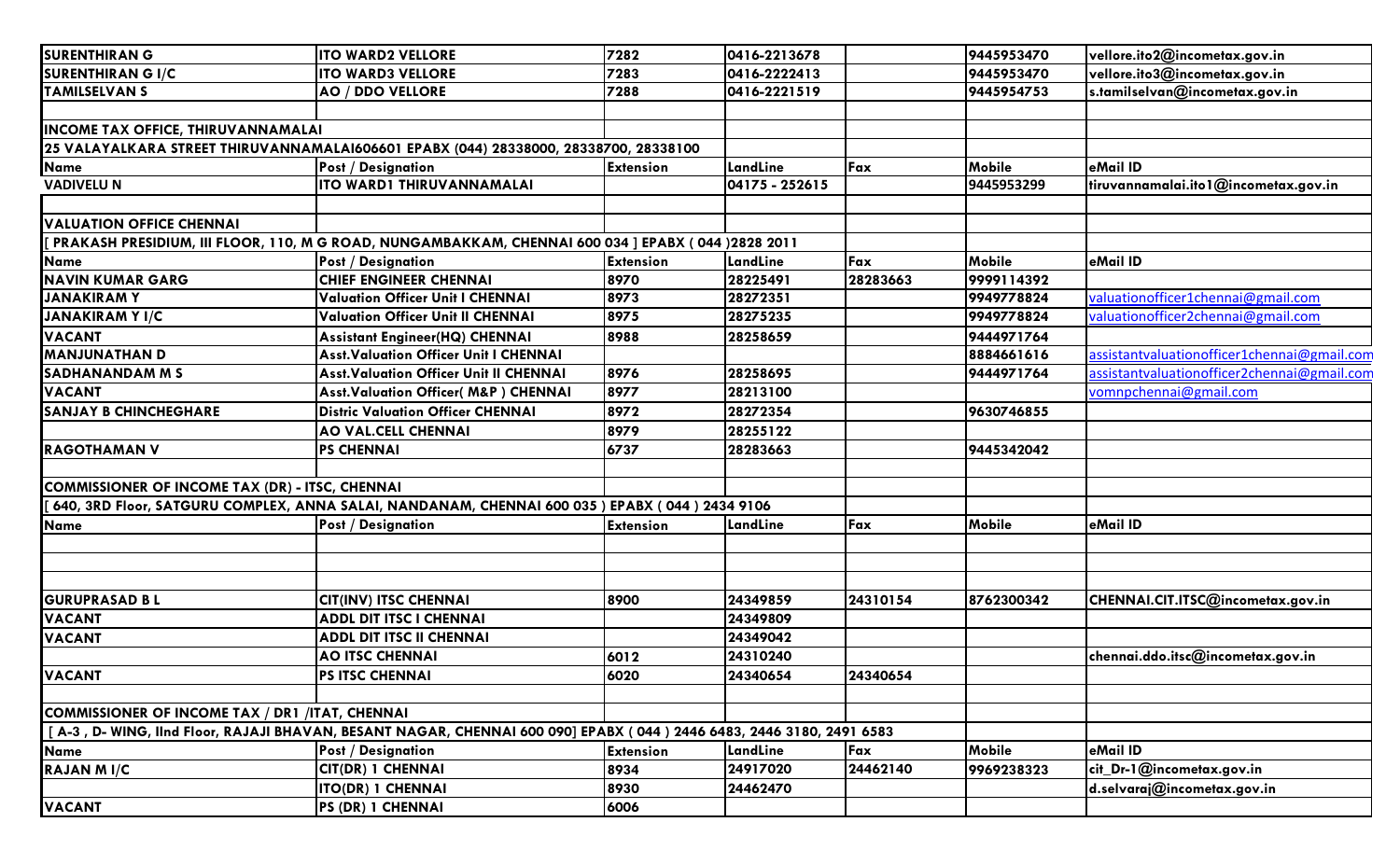| AO (DR) 1 CHENNAI                                       |                  |                                                                                                                                                                                                              |                                                                                            | 9445953995    |                                              |
|---------------------------------------------------------|------------------|--------------------------------------------------------------------------------------------------------------------------------------------------------------------------------------------------------------|--------------------------------------------------------------------------------------------|---------------|----------------------------------------------|
|                                                         |                  |                                                                                                                                                                                                              |                                                                                            |               |                                              |
| COMMISSIONER OF INCOME TAX (Dr - 2) ITAT, CHENNAI       |                  |                                                                                                                                                                                                              |                                                                                            |               |                                              |
| <b>Post / Designation</b>                               | <b>Extension</b> | LandLine                                                                                                                                                                                                     | Fax                                                                                        | Mobile        | eMail ID                                     |
| <b>CIT(DR) 2 CHENNAI</b>                                |                  | 24917031                                                                                                                                                                                                     | 24917031                                                                                   | 8762302200    | cit_Dr-2@incometax.gov.in                    |
| <b>ITO(DR) 2 CHENNAI</b>                                |                  | 24462468                                                                                                                                                                                                     |                                                                                            | 9445953568    | chanDrasekhar.chitra@incometax.gov.in        |
| AO CIT(DR) 2 CHENNAI                                    |                  | 24460267                                                                                                                                                                                                     | 24462471                                                                                   |               | chennai.ddo.itat@incometax.gov.in            |
| <b>SR PS CIT(DR) 2 CHENNAI</b>                          |                  | 24462468                                                                                                                                                                                                     |                                                                                            | 9445953818    | v.pankaja@incometax.gov.in                   |
| <b>SR PS CIT(DR) 2 CHENNAI</b>                          |                  |                                                                                                                                                                                                              |                                                                                            | 9445954739    | leelavathinatarajan@incometax.gov.in         |
|                                                         |                  |                                                                                                                                                                                                              |                                                                                            |               |                                              |
| COMMISSIONER OF INCOME TAX (Dr - 3) ITAT, CHENNAI       |                  |                                                                                                                                                                                                              |                                                                                            |               |                                              |
| <b>Post / Designation</b>                               |                  | LandLine                                                                                                                                                                                                     | Fax                                                                                        | <b>Mobile</b> | eMail ID                                     |
| <b>CIT(DR) 3 CHENNAI</b>                                |                  | 24462139                                                                                                                                                                                                     | 24462139                                                                                   | 9969238323    | cit-Dr-3@incometax.gov.in                    |
| ITO(HQ) CIT(DR) 3 CHENNAI                               |                  |                                                                                                                                                                                                              |                                                                                            | 9445955443    | chennai.ito.Dr3.itat@incometax.gov.in        |
| AO CIT(DR) 3 CHENNAI                                    |                  |                                                                                                                                                                                                              |                                                                                            |               |                                              |
| <b>PS CIT(DR) 3 CHENNAI</b>                             |                  |                                                                                                                                                                                                              |                                                                                            |               |                                              |
|                                                         |                  |                                                                                                                                                                                                              |                                                                                            |               |                                              |
| COMMISSIONER OF INCOME TAX (Dr - 4) ITAT, CHENNAI       |                  |                                                                                                                                                                                                              |                                                                                            |               |                                              |
| <b>Post / Designation</b>                               |                  | LandLine                                                                                                                                                                                                     | Fax                                                                                        | Mobile        | eMail ID                                     |
| <b>CIT(DR) 4 CHENNAI</b>                                |                  | 24916614                                                                                                                                                                                                     | 24916614                                                                                   | 8762302200    | citDr-4@incometax.gov.in                     |
| <b>ITO(DR) 4 CHENNAI</b>                                |                  | 24462468                                                                                                                                                                                                     |                                                                                            | 9445954565    | chennai.ito.Dr4.itat@incometax.gov.in        |
|                                                         |                  |                                                                                                                                                                                                              |                                                                                            |               |                                              |
|                                                         |                  |                                                                                                                                                                                                              |                                                                                            |               |                                              |
| <b>Post / Designation</b>                               |                  | LandLine                                                                                                                                                                                                     | Fax                                                                                        | <b>Mobile</b> | eMail ID                                     |
| <b>SR AR 1 CHENNAI</b>                                  |                  |                                                                                                                                                                                                              |                                                                                            | 8762300614    |                                              |
| <b>SR AR 2 CHENNAI</b>                                  |                  | 24462469                                                                                                                                                                                                     | 24462469                                                                                   | 8762300614    |                                              |
| <b>SR AR 3 CHENNAI</b>                                  |                  | 24916845                                                                                                                                                                                                     | 24916845                                                                                   | 9449227806    |                                              |
| <b>SR AR 4 CHENNAI</b>                                  |                  | 24462138                                                                                                                                                                                                     | 24462138                                                                                   | 8985970180    |                                              |
| <b>SR AR OSD CHENNAI</b>                                |                  |                                                                                                                                                                                                              |                                                                                            |               |                                              |
|                                                         |                  |                                                                                                                                                                                                              |                                                                                            |               |                                              |
| DIRECTOR GENERAL OF INCOME TAX (INVESTIGATION), CHENNAI |                  |                                                                                                                                                                                                              |                                                                                            |               |                                              |
|                                                         |                  |                                                                                                                                                                                                              |                                                                                            |               |                                              |
| <b>Post / Designation</b>                               |                  | LandLine                                                                                                                                                                                                     | Fax                                                                                        | <b>Mobile</b> | eMail ID                                     |
| <b>DGIT(INVESTIGATION) CHENNAI</b>                      |                  | 28239970                                                                                                                                                                                                     | 28253650                                                                                   | 9530400801    | chennai.dgit.inv@incometax.gov.in            |
| JDIT(HQ)( DGIT INV.) CHENNAI                            |                  | 28262357                                                                                                                                                                                                     | 28271907                                                                                   | 9445960871    | chennai.addldit.hq.dgit.inv@incometax.gov.i  |
| <b>ACIT(HQ) CHENNAI</b>                                 |                  | 28250954                                                                                                                                                                                                     | 28280543                                                                                   | 9445954103    | chennai.dcit.hq.inv@incometax.gov.in         |
| <b>ITO(HQ)(OSD) CHENNAI</b>                             |                  | 28269971                                                                                                                                                                                                     | 28254646                                                                                   | 9445953189    | chennai.ito.hq1.dgit.inv@incometax.gov.in    |
| ACIT(JUDICIAL) CENTRAL CIRCLE CHENNAI                   |                  | 28260910                                                                                                                                                                                                     |                                                                                            | 9445954103    | chennai.dcit.judicial.dgit.inv@incometax.gov |
| AO DGIT(INVESTIGATION) CHENNAI                          |                  | 28253652                                                                                                                                                                                                     |                                                                                            | 9445954193    | chennai.ddo.inv@incometax.gov.in             |
| <b>SR PS DGIT(INVESTIGATION) CHENNAI</b>                |                  | 28256639                                                                                                                                                                                                     |                                                                                            | 9445954997    |                                              |
|                                                         |                  |                                                                                                                                                                                                              |                                                                                            |               |                                              |
|                                                         |                  | 8931<br>8943<br>8939<br><b>Extension</b><br>8932<br>8949<br><b>Extension</b><br>8948<br><b>Extension</b><br>8944<br>8942<br>8946<br><b>Extension</b><br>8800<br>8805<br>8806<br>8826<br>6110<br>8807<br>6103 | NEW BLDG 2ND FLOOR [ NEW NO 46, OLD NO 108, M G ROAD, NUNGAMBAKKAM, CHENNAI 600 034 ] DGIT |               |                                              |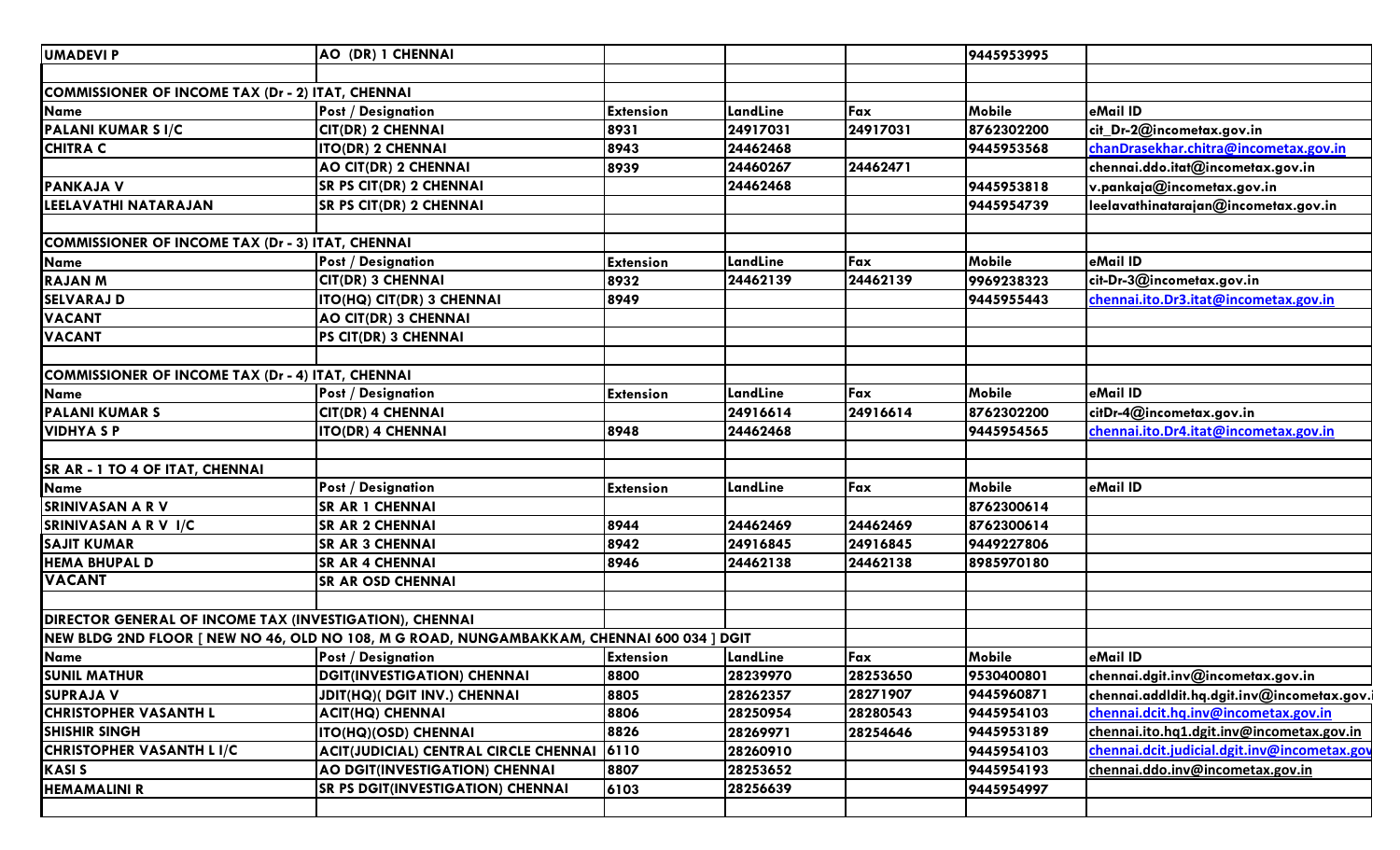|                             | PRINCIPAL DIRECTOR OF INCOME TAX (INVESTIGATION), CHENNAI                              |                  |          |          |               |                                                    |  |  |  |
|-----------------------------|----------------------------------------------------------------------------------------|------------------|----------|----------|---------------|----------------------------------------------------|--|--|--|
|                             | NEW BLDG 2ND FLOOR [ NEW NO 46, OLD NO 108, M G ROAD, NUNGAMBAKKAM, CHENNAI 600 034 ]  |                  |          |          |               |                                                    |  |  |  |
| <b>Name</b>                 | <b>Post / Designation</b>                                                              | <b>Extension</b> | LandLine | Fax      | <b>Mobile</b> | eMail ID                                           |  |  |  |
| UPPALAPATI ANJANEYULU       | PR.DIT( INV.) CHENNAI                                                                  | 8810             | 28275103 | 28241857 | 9445960889    | chennai.dit.inv@incometax.gov.in                   |  |  |  |
| <b>VEERARAGHAVAN V</b>      | DDIT(HQ)(INV.) CHENNAI                                                                 | 8834             | 28281850 |          | 9445953101    | chennai.ddit.hq.inv@incometax.gov.in               |  |  |  |
| <b>GERARD SAGAYARAJ S A</b> | ITO(HQ) PR.DIT( INV.) CHENNAI                                                          | 8809             | 28253972 | 28211500 |               | 9445953532/9444chennai.ito.hq.inv@incometax.gov.in |  |  |  |
| <b>SARAVANAN M</b>          | AO GR II PR.DIT( INV.) CHENNAI                                                         | 8845             | 28311319 |          | 9445953525    | chennai.ddo.dit.inv@incometax.gov.in               |  |  |  |
| <b>SUSILA S</b>             | AO GR II PR.DIT( INV.) CHENNAI                                                         | 8848             | 28232242 |          | 9445954199    |                                                    |  |  |  |
| <b>NARAYANA RAO R</b>       | SR PS PR.DIT( INV.) CHENNAI                                                            | 6108             | 28254224 |          | 9445954510    | rao.narayana530@gmail.com                          |  |  |  |
|                             |                                                                                        |                  |          |          |               |                                                    |  |  |  |
|                             | ADDITIONAL /JOINT DIRECTOR OF INCOME TAX(INVESTIGATION) UNIT 1, CHENNAI                |                  |          |          |               |                                                    |  |  |  |
|                             | [NEW BLDG 2ND FLOOR [ NEW NO 46, OLD NO 108, M G ROAD, NUNGAMBAKKAM, CHENNAI 600 034 ] |                  |          |          |               |                                                    |  |  |  |
| Name                        | <b>Post / Designation</b>                                                              | <b>Extension</b> | LandLine | Fax      | Mobile        | eMail ID                                           |  |  |  |
| <b>DHIVAHAR P</b>           | <b>ADDL DIT(Inv.) Unit 1 CHENNAI</b>                                                   | 8801             | 28276976 | 28262357 | 9445467890    | Chennai_jdit.inv.ul@incometax.gov.in               |  |  |  |
| <b>RAJA MANOHAR R</b>       | DDIT(Inv.) Unit 1(1) CHENNAI                                                           | 8811             | 28253604 |          | 9445960127    | chennai.ddit.inv1.1@incometax.gov.in               |  |  |  |
| UTHARA RAJENDRAN            | DDIT(Inv.) Unit 1(2) CHENNAI                                                           | 8812             | 28259695 |          | 9633470787    | chennai.ddit.inv1.2@incometax.gov.in               |  |  |  |
| <b>VINOTH P</b>             | DDIT(Inv.) Unit 1(3) CHENNAI                                                           | 8813             | 28279695 |          | 9894748448    | chennai.ddit.inv1.3@incometax.gov.in               |  |  |  |
| YOGAPRIYANGAA SN            | DDIT(Inv.) Unit 1(4) CRU CHENNAI                                                       | 8881             | 28271329 |          | 9445467556    | chennai.ddit.cru.inv1@incometax.gov.in             |  |  |  |
| <b>RAJA MANOHAR RI/C</b>    | <b>DDIT(Inv.) Unit AIU CHENNAI</b>                                                     | 8811             | 28253604 | 28253604 | 9445960127    | chennai.ddit.aiu.inv@incometax.gov.in              |  |  |  |
| <b>BALACHANDRAN P</b>       | ITO((Inv.) Unit 1 CHENNAI                                                              | 8814             | 28254727 |          | 9445953159    | chennai.ito.inv1@incometax.gov.in                  |  |  |  |
| <b>BALACHANDRAN P</b>       | <b>ITO((Inv.) AIU CHENNAI</b>                                                          |                  | 22560807 |          | 9445953159    | chennai.ito.aiu.inv@incometax.gov.in               |  |  |  |
|                             |                                                                                        |                  |          |          |               |                                                    |  |  |  |
|                             | ADDITIONAL /JOINT DIRECTOR OF INCOME TAX(INVESTIGATION) UNIT 2, CHENNAI                |                  |          |          |               |                                                    |  |  |  |
| <b>Name</b>                 | <b>Post / Designation</b>                                                              | <b>Extension</b> | LandLine | Fax      | <b>Mobile</b> | eMail ID                                           |  |  |  |
| <b>SIVASANKARAN PS</b>      | <b>ADDL DIT(Inv.) Unit 2 CHENNAI</b>                                                   | 8802             | 28276925 | 28253648 | 9445467479    | chennai.jdit.inv.u2@incometax.gov.in               |  |  |  |
| <b>KRISHNA KANTH K I/C</b>  | DDIT(Inv.) Unit 2(1) CHENNAI                                                           | 8821             | 28253651 | 28253651 | 8547000931    | kg.arunraj@incometax.gov.in                        |  |  |  |
| <b>KRISHNA KANTH K</b>      | DDIT(Inv.) Unit 2(2) CHENNAI                                                           | 8822             | 28253649 | 28253649 | 8547000931    | ds.ganesh@incometax.gov.in                         |  |  |  |
| YOGISHA S                   | DDIT(Inv.) Unit 2(3) CHENNAI                                                           | 8823             | 28253605 |          | 9445467552    | chennai.ddit.inv2.3@incometax.gov.in               |  |  |  |
| <b>NAGARAJ J</b>            | DDIT(Inv.) Unit 2(4) CHENNAI                                                           | 8882             | 28273519 |          | 9789538719    | chennai.ddit.inv2.4@incometax.gov.in               |  |  |  |
| <b>SRAVAN KUMAR REDDY V</b> | ITO(Inv.) Unit 2 CHENNAI                                                               | 8824             | 28271029 | 28271029 | 9445954634    | chennai.ito.inv2@incometax.gov.in                  |  |  |  |
|                             |                                                                                        |                  |          |          |               |                                                    |  |  |  |
|                             | ADDITIONAL /JOINT DIRECTOR OF INCOME TAX (INVESTIGATION) UNIT 3, CHENNAI               |                  |          |          |               |                                                    |  |  |  |
|                             | NEW BLDG 2ND FLOOR [ NEW NO 46, OLD NO 108, M G ROAD, NUNGAMBAKKAM, CHENNAI 600 034 ]  |                  |          |          |               |                                                    |  |  |  |
| Name                        | <b>Post / Designation</b>                                                              | <b>Extension</b> | LandLine | Fax      | Mobile        | eMail ID                                           |  |  |  |
| <b>MUTHUSHANKAR P</b>       | <b>ADDL DIT(Inv.) Unit 3 CHENNAI</b>                                                   | 8803             | 28223161 | 28278799 | 9445953075    | Chennai_jdit.inv.u3@incometax.gov.in               |  |  |  |
| <b>RAMESH S</b>             | DDIT(Inv.) Unit 3(1) CHENNAI                                                           | 8831             | 28253653 | 28253653 | 9445953105    |                                                    |  |  |  |
| <b>BALA MURALIDHARAN B</b>  | DDIT(Inv.) Unit 3(2) CHENNAI                                                           | 8832             | 28280792 | 28280792 | 9445467542    | chennai.ddit.inv3.2@incometax.gov.in               |  |  |  |
| <b>SAI VAMSI VARDHAN</b>    | DDIT(Inv.) Unit 3(3) CHENNAI                                                           | 8833             | 28250440 | 28250440 | 9445467563    | chennai.ddit.inv3.3@incometax.gov.in               |  |  |  |
| <b>SANDHIYA V</b>           | ADIT(Inv.) Unit 3(4) CHENNAI                                                           | 8883             | 28283372 |          | 9003014948    | chennai.ddit.inv3.4@incometax.gov.in               |  |  |  |
| <b>SIVAKUMARAN R</b>        | ITO(Inv.) Unit 3 CHENNAI                                                               | 8835             | 28258682 |          | 9445960054    | chennai.ito.inv3@incometax.gov.in                  |  |  |  |
|                             |                                                                                        |                  |          |          |               |                                                    |  |  |  |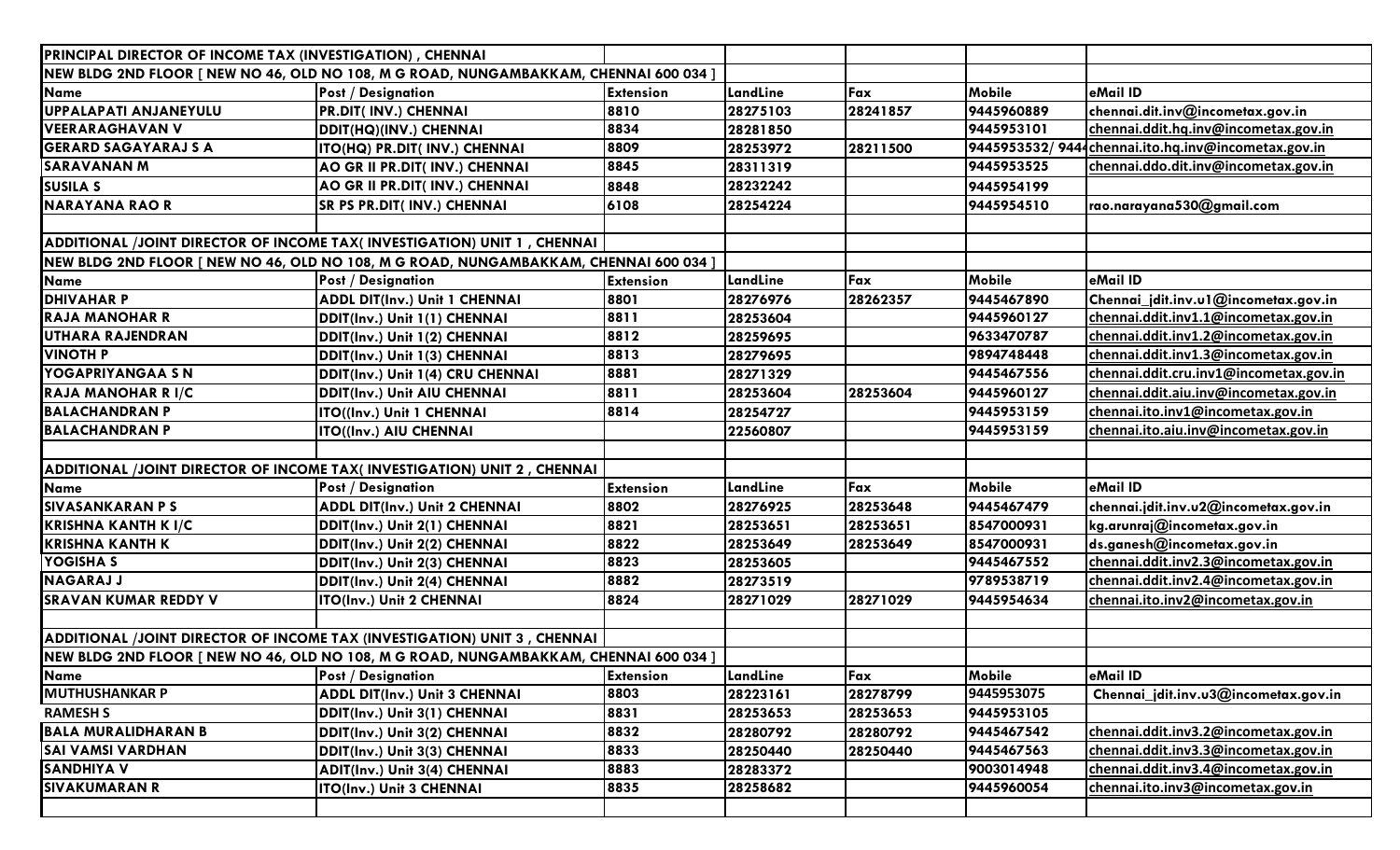|                                                                                                              | ADDITIONAL /JOINT DIRECTOR OF INCOME TAX(INVESTIGATION) UNIT 4, CHENNAI                                      |                  |              |          |            |                                         |  |  |
|--------------------------------------------------------------------------------------------------------------|--------------------------------------------------------------------------------------------------------------|------------------|--------------|----------|------------|-----------------------------------------|--|--|
|                                                                                                              | NEW BLDG 1ST FLOOR [ NEW NO 46, OLD NO 108, M G ROAD, NUNGAMBAKKAM, CHENNAI 600 034 ]                        |                  |              |          |            |                                         |  |  |
| <b>Name</b>                                                                                                  | <b>Post / Designation</b>                                                                                    | <b>Extension</b> | LandLine     | Fax      | Mobile     | eMail ID                                |  |  |
| <b>ROHINI D</b>                                                                                              | <b>ADDL DIT Inv Unit 4 CHENNAI</b>                                                                           | 8804             | 28223162     |          | 8762300012 | chennai.addldit.inv4@incometax.gov.in   |  |  |
| <b>PRASAD K</b>                                                                                              | DDIT Inv.U 4(1) CHENNAI                                                                                      | 8841             | 28253409     |          | 9445467408 | chennai.ddit.inv4.1@incometax.gov.in    |  |  |
| <b>ANSHU SHARAWAT</b>                                                                                        | DDIT Inv.U 4(2) CHENNAI                                                                                      | 8842             | 28213837     |          | 9868234021 | chennai.ddit.inv4.2@incometax.gov.in    |  |  |
| <b>MAHADEVAM K</b>                                                                                           | DDIT Inv.U 4(3) CHENNAI                                                                                      | 8843             | 28253410     |          | 9789136546 | chennai.ddit.inv4.3@incometax.gov.in    |  |  |
| <b>MURALIDHARAN T</b>                                                                                        | DDIT Inv.U 4(4) CHENNAI                                                                                      | 8884             | 28254065     |          | 9445953164 | chennai.ddit.inv4.4@incometax.gov.in    |  |  |
| <b>PARIMELALAGAN K</b>                                                                                       | <b>ITO(INV) 4 CHENNAI</b>                                                                                    | 8844             | 28217346     |          | 9445955556 | chennai.ito.inv4@incometax.gov.in       |  |  |
|                                                                                                              |                                                                                                              |                  |              |          |            |                                         |  |  |
|                                                                                                              | ADDITIONAL /JOINT DIRECTOR OF INCOME TAX(INVESTIGATION) FORIGN ASSET INVESTIGATION UNIT - 1 CHENNAI - 600034 |                  |              |          |            |                                         |  |  |
|                                                                                                              | NEW BLDG 1ST FLOOR [ NEW NO 46, OLD NO 108, M G ROAD, NUNGAMBAKKAM, CHENNAI 600 034 ]                        |                  |              |          |            |                                         |  |  |
| <b>Name</b>                                                                                                  | <b>Post / Designation</b>                                                                                    | <b>Extension</b> | LandLine     | Fax      | Mobile     | eMail ID                                |  |  |
| <b>SUPRAJA V I/C</b>                                                                                         | <b>JCIT FAIU UNIT (1) CHENNAI</b>                                                                            |                  |              |          | 9445960871 |                                         |  |  |
| <b>KRISHNA MOORTHY K</b>                                                                                     | <b>DCIT FAIU UNIT 1 (1) CHENNAI</b>                                                                          |                  |              |          | 9962661577 |                                         |  |  |
| <b>KRISHNA MOORTHY K I/C</b>                                                                                 | <b>DCIT FAIU UNIT 1 (2) CHENNAI</b>                                                                          |                  |              |          | 9962661577 |                                         |  |  |
| <b>KRISHNA MOORTHY K I/C</b>                                                                                 | <b>DCIT FAIU UNIT 1 (3) CHENNAI</b>                                                                          |                  |              |          | 9962661577 |                                         |  |  |
|                                                                                                              |                                                                                                              |                  |              |          |            |                                         |  |  |
| ADDITIONAL /JOINT DIRECTOR OF INCOME TAX(INVESTIGATION) FORIGN ASSET INVESTIGATION UNIT - 2 CHENNAI - 600034 |                                                                                                              |                  |              |          |            |                                         |  |  |
|                                                                                                              | NEW BLDG 1ST FLOOR [ NEW NO 46, OLD NO 108, M G ROAD, NUNGAMBAKKAM, CHENNAI 600 034 ]                        |                  |              |          |            |                                         |  |  |
| <b>Name</b>                                                                                                  | <b>Post / Designation</b>                                                                                    | <b>Extension</b> | LandLine     | Fax      | Mobile     | eMail ID                                |  |  |
| <b>HEMALATHA N I/C</b>                                                                                       | <b>ADDLCIT FAIU UNIT (2) CHENNAI</b>                                                                         |                  |              |          | 9445954064 |                                         |  |  |
| <b>KAMALASINI V</b>                                                                                          | <b>DCIT FAIU UNIT 2 (1) CHENNAI</b>                                                                          |                  |              |          | 9445467539 |                                         |  |  |
| KAMALASINI V I/C                                                                                             | <b>DCIT FAIU UNIT 2 (2) CHENNAI</b>                                                                          |                  |              |          | 9445467539 |                                         |  |  |
| <b>KAMALASINI V I/C</b>                                                                                      | <b>DCIT FAIU UNIT 2 (3) CHENNAI</b>                                                                          |                  |              |          | 9445467539 |                                         |  |  |
|                                                                                                              |                                                                                                              |                  |              |          |            |                                         |  |  |
|                                                                                                              | ADDITIONAL /JOINT DIRECTOR OF INCOME TAX(INVESTIGATION) BENAMI PROHIBITION UNIT CHENNAI                      |                  |              |          |            |                                         |  |  |
|                                                                                                              | NEW BLDG 1ST FLOOR [ NEW NO 46, OLD NO 108, M G ROAD, NUNGAMBAKKAM, CHENNAI 600 034 ]                        |                  |              |          |            |                                         |  |  |
| <b>Name</b>                                                                                                  | <b>Post / Designation</b>                                                                                    | <b>Extension</b> | LandLine     | Fax      | Mobile     | eMail ID                                |  |  |
| <b>HEMALATHAN</b>                                                                                            | <b>JCIT BENAMI PROHIBITION CHENNAI</b>                                                                       | 8877             | 28253531     | 28253532 | 9445954064 | chennai.addlcit.bpu@incometax.gov.in    |  |  |
| <b>VIVEKANANDAN M</b>                                                                                        | <b>DCIT BENAMI PROHIBITION CHENNAI</b>                                                                       | 8876             | 28253533     |          | 9445955199 | chennai.ddit.bpu@incometax.gov.in       |  |  |
| <b>GOVINDAN J</b>                                                                                            | <b>ITO BENAMI PROHIBITION CHENNAI</b>                                                                        | 8879             | 28253534     |          | 9445953132 | chennai.ito.bpu@incometax.gov.in        |  |  |
|                                                                                                              | <b>ITO BENAMI PROHIBITION OSD CHENNAI</b>                                                                    | 6102             |              |          |            | chennai.ito.bpu@incometax.gov.in        |  |  |
|                                                                                                              |                                                                                                              |                  |              |          |            |                                         |  |  |
| <b>ADDITIONAL /JOINT DIRECTOR OF INCOME TAX(INVESTIGATION), COIMBATORE</b>                                   |                                                                                                              |                  |              |          |            |                                         |  |  |
|                                                                                                              | 63, RACE COURSE ROAD, COIMBATORE 641 018   EPABX (0422) 2225000 / 2225125                                    |                  |              |          |            |                                         |  |  |
| Name                                                                                                         | <b>Post / Designation</b>                                                                                    | <b>Extension</b> | LandLine     | Fax      | Mobile     | eMail ID                                |  |  |
| <b>SARATHA G</b>                                                                                             | <b>ADDL DIT(INV) COIMBATORE</b>                                                                              | 5030             | 0422-2223944 | 2223944  | 9445467547 | coimbatore.addldit.inv@incometax.gov.in |  |  |
| <b>MALARKODIR</b>                                                                                            | <b>DDIT UNIT 1 COIMBATORE</b>                                                                                | 5031             | 0422-2221969 | 2221969  | 9445467411 | coimbatore.ddit.inv1@incometax.gov.in   |  |  |
| <b>BALAJI SETHURAMALINGAM</b>                                                                                | <b>DDIT UNIT 2 COIMBATORE</b>                                                                                | 5032             | 0422-2221861 | 2221861  | 9445953292 | coimbatore.ddit.inv2@incometax.gov.in   |  |  |
| <b>MUTHU RAMAN M</b>                                                                                         | <b>ITO(INV.) COIMBATORE</b>                                                                                  | 5033             | 0422-2220288 | 2220288  | 9445960423 | coimbatore.ito.inv@incometax.gov.in     |  |  |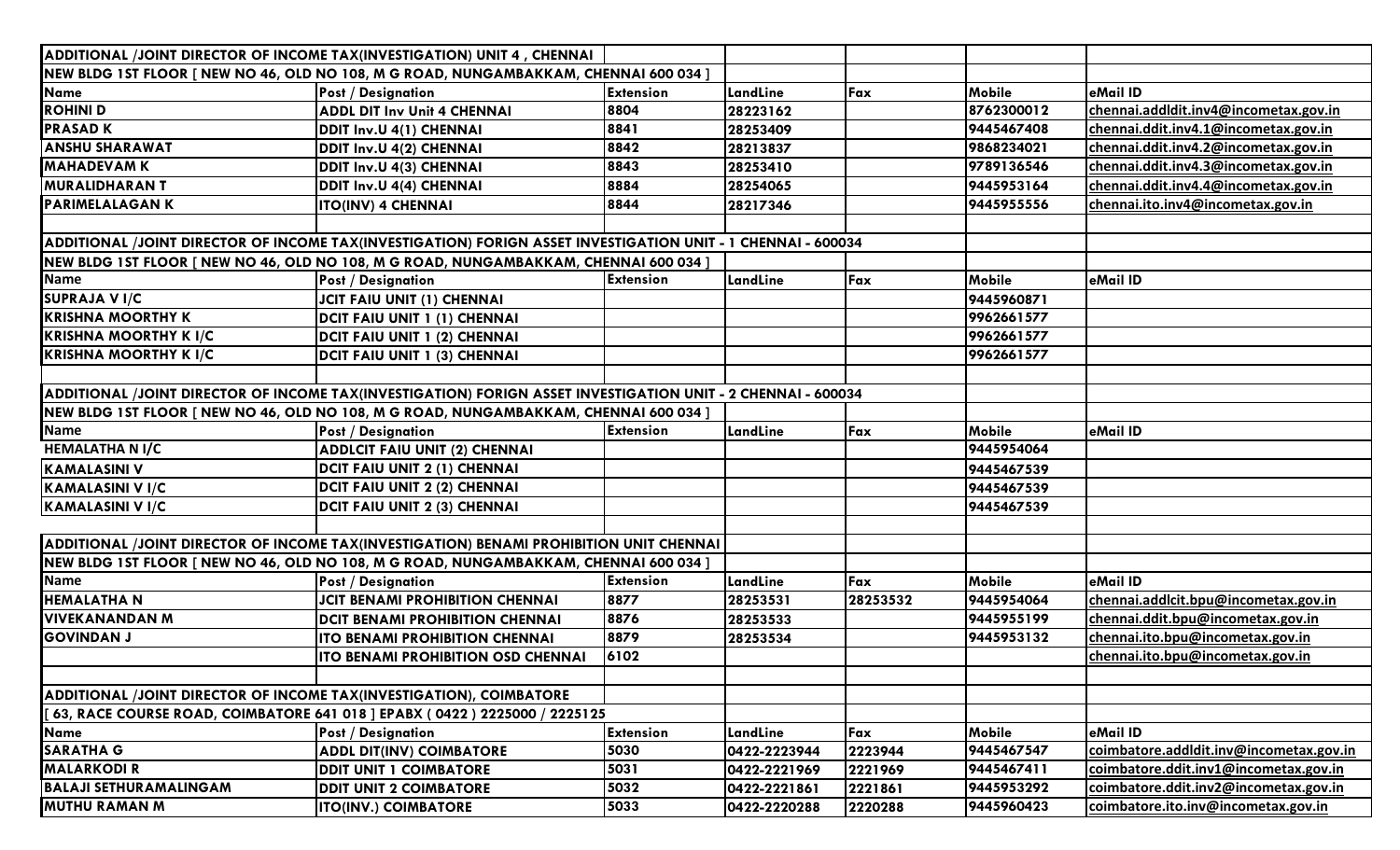| <b>VACANT</b>                                                     | AO O/o ADDL DIT(INV.) COIMBATORE                                                                                      |                  |              |              |               |                                        |
|-------------------------------------------------------------------|-----------------------------------------------------------------------------------------------------------------------|------------------|--------------|--------------|---------------|----------------------------------------|
|                                                                   |                                                                                                                       |                  |              |              |               |                                        |
| <b>DEPUTY DIRECTOR OF INCOME TAX (INVESTIGATION), ERODE</b>       |                                                                                                                       |                  |              |              |               |                                        |
| [ NO.R-II, NALLAPPA STREET, PERIYAR NAGAR, ERODE 638 001 ]        |                                                                                                                       |                  |              |              |               |                                        |
| Name                                                              | <b>Post / Designation</b>                                                                                             | <b>Extension</b> | LandLine     | Fax          | Mobile        | eMail ID                               |
| <b>LIEDER PANICKER</b>                                            | <b>ADIT(INV.) ERODE</b>                                                                                               |                  | 0424-2259048 |              | 7588181400    | erode.ddit.inv@incometax.gov.in        |
|                                                                   |                                                                                                                       |                  |              |              |               |                                        |
| ASSISTANT DIRECTOR OF INCOME TAX (INVESTIGATION) - SALEM          |                                                                                                                       |                  |              |              |               |                                        |
| [ NO 3, GANDHI ROAD, SALEM 636 007]                               |                                                                                                                       |                  |              |              |               |                                        |
| <b>Name</b>                                                       | <b>Post / Designation</b>                                                                                             | <b>Extension</b> | LandLine     | Fax          | Mobile        | eMail ID                               |
| RAJA RAMAN S                                                      | <b>DDIT(INV.) SALEM</b>                                                                                               |                  | 0427-2311990 |              | 9445953211    | salem.ddit.inv@incometax.gov.in        |
|                                                                   |                                                                                                                       |                  |              |              |               |                                        |
| ADDITIONAL /JOINT DIRECTOR OF INCOME TAX (INVESTIGATION), MADURAI |                                                                                                                       |                  |              |              |               |                                        |
|                                                                   | [ANNEX BLDG, 3RD FLR, I T STAFF QUARTERS CAMPUS, KULAMANGALAM MAIN ROAD, MEENAMABALPURAM, MADURAI 625 002 ]           |                  |              |              |               |                                        |
| Name                                                              | <b>Post / Designation</b>                                                                                             | <b>Extension</b> | LandLine     | Fax          | <b>Mobile</b> | eMail ID                               |
| <b>SENTHIL KUMAR S K</b>                                          | <b>ADDL DIT(Inv.) MADURAI</b>                                                                                         | 295              | 0452-2531082 | 0452-2531485 | 8985970495    | madurai.addldit.inv@incometax.gov.in   |
| <b>SAMUEL NITIN STEPHEN</b>                                       | <b>ADIT(Inv.) UNIT 1 MADURAI</b>                                                                                      | 395              | 0452-2532291 | 0452-2532291 | 9600046824    | madurai.addldit.inv1@incometax.gov.in  |
| <b>YASSER ARAFAT F A</b>                                          | <b>ADIT(Inv.) UNIT 2 MADURAI</b>                                                                                      |                  | 0452-2532372 |              | 9445960173    | madurai.addldit.inv2@incometax.gov.in  |
| <b>RAMESH R</b>                                                   | <b>ITO(Inv.) MADURAI</b>                                                                                              |                  | 0452-2530417 |              | 9445960311    | madurai.ito.inv@incometax.gov.in       |
| <b>CHATHIYAMOORTHI K</b>                                          | AO (Inv.) MADURAI                                                                                                     |                  |              |              | 9445955769    |                                        |
|                                                                   |                                                                                                                       |                  |              |              |               |                                        |
| ASSISTANT DIRECTOR OF INCOME TAX (INVESTIGATION), TIRUNELVELI     |                                                                                                                       |                  |              |              |               |                                        |
| Name                                                              | <b>Post / Designation</b>                                                                                             | <b>Extension</b> | LandLine     | Fax          | <b>Mobile</b> | eMail ID                               |
| <b>KASI SHANKAR N</b>                                             | <b>ADIT(Inv.) TIRUNELVELI</b>                                                                                         | 218              | 0462-2542639 | 0462-2542640 | 9445953187    | tirunelveli.ddit.inv@incometax.gov.in  |
|                                                                   |                                                                                                                       |                  |              |              |               |                                        |
| <b>DEPUTY DIRECTOR OF INCOME TAX (INVESTIGATION), TRICHY</b>      |                                                                                                                       |                  |              |              |               |                                        |
|                                                                   | [ NEW NO 44, OLD NO 4, WILLIAMS ROAD, CANTONMENT, TIRUCHIRAPALLI 620 001 ] EPABX ( 0431 ) 2414102 / 03 / 05 / 06 / 07 |                  |              |              |               |                                        |
| <b>Name</b>                                                       | <b>Post / Designation</b>                                                                                             | <b>Extension</b> | LandLine     | Fax          | <b>Mobile</b> | eMail ID                               |
| <b>ROJITH JONES</b>                                               | <b>DDIT(Inv.) TRICHY</b>                                                                                              | 4511             | 0431-2415222 |              | 9497308105    | trichy.ddit.inv@incometax.gov.in       |
|                                                                   |                                                                                                                       |                  |              |              |               |                                        |
| PRINCIPAL COMMISSIONER OF INCOME TAX (CENTRAL) 1, CHENNAI         |                                                                                                                       |                  |              |              |               |                                        |
|                                                                   | NEW BLDG 3RDFLOOR [ NEW NO 46, OLD NO 108, M G ROAD, NUNGAMBAKKAM, CHENNAI 600 034 ]                                  |                  |              |              |               |                                        |
| <b>Name</b>                                                       | <b>Post / Designation</b>                                                                                             | <b>Extension</b> | LandLine     | Fax          | Mobile        | eMail ID                               |
| <b>GOPALA GURUSAMY</b>                                            | <b>PR CIT(Central) 1 CHENNAI</b>                                                                                      | 8870             | 28277631     | 28260877     | 9445467647    | chennai.pcit.cen1@incometax.gov.in     |
| <b>KRISHNAKUMAR S</b>                                             | ACIT(HQ) PR CIT(Central) 1 CHENNAI                                                                                    | 8890             | 28254031     |              | 9445953119    | hennai.dcit.cen1.1@incometax.gov.in    |
| <b>PRADEEP KUMAR P K</b>                                          | <b>ITO(HQ) PR CIT(Central) 1 CHENNAI</b>                                                                              | 8836             | 28270112     |              | 9445953518    | chennai.ito.hqrs.cen1@incometax.gov.in |
| <b>GOMATHINAYAGAM A</b>                                           | <b>ITO TRO PR CIT(Central) 1 CHENNAI</b>                                                                              | 8857             | 28271892     |              | 9445953521    | chennai.ITO TRO cen1@incometax.gov.in  |
| <b>DAYALAN B</b>                                                  | AO GR II PR CIT(Central) 1 CHENNAI                                                                                    | 8827             | 28254333     |              | 9445953656    | chennai.ddo.cen1@incometax.gov.in      |
| <b>SRIDHARAN P M</b>                                              | AO GR III PR CIT(Central) 1 CHENNAI                                                                                   | 6113/6122        | 28254044     |              | 9445953604    | p.m.sridharan@incometax.gov.in         |
| <b>SUNDARAVALLI RAGAVAN</b>                                       | <b>SR PS PR CIT(Central) 1 CHENNAI</b>                                                                                | 6127             | 28277868     |              | 9445953728    |                                        |
|                                                                   |                                                                                                                       |                  |              |              |               |                                        |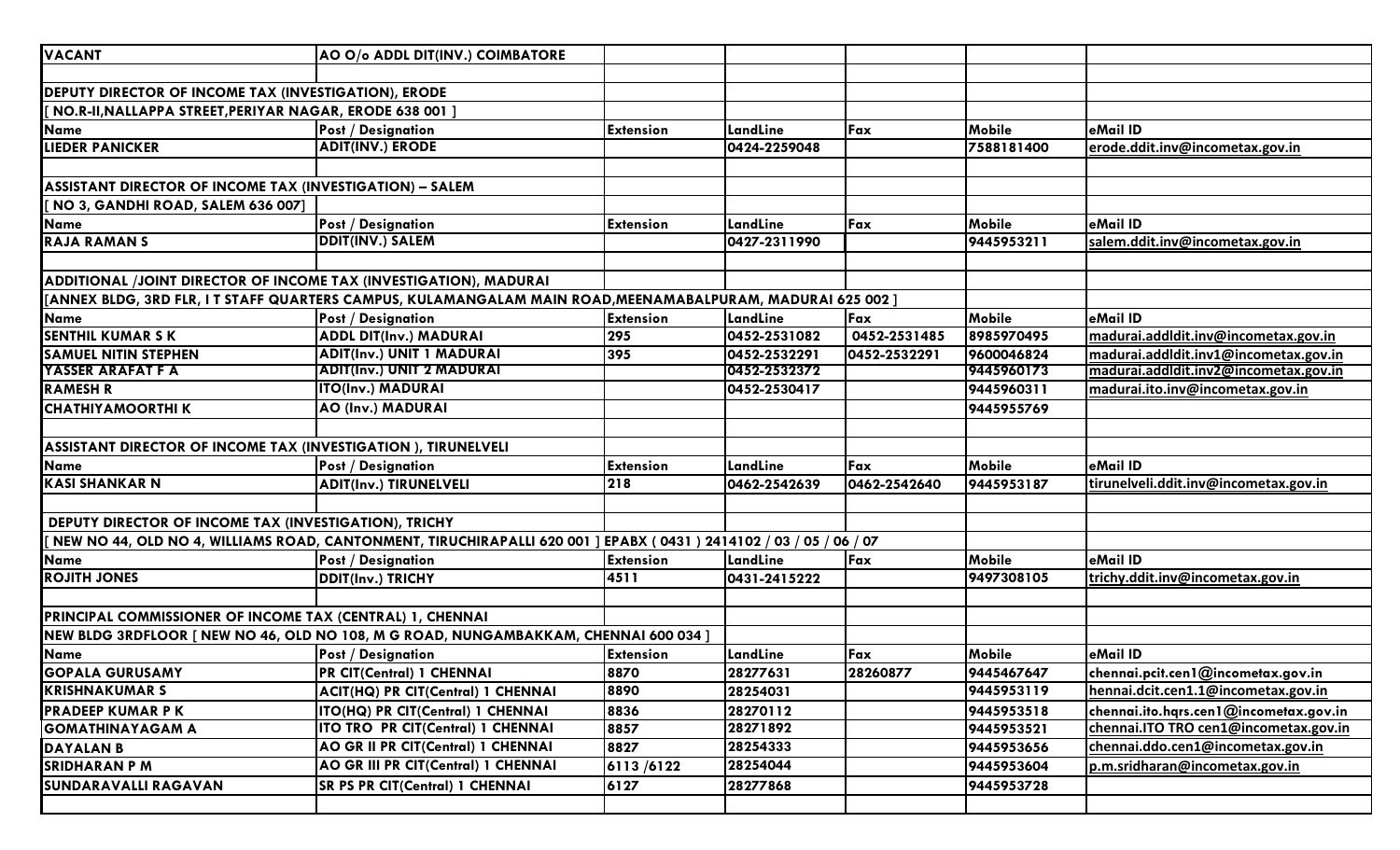| <b>CENTRAL RANGE 1, CHENNAI</b>                  |                                                                                       |                  |          |          |               |                                         |  |  |
|--------------------------------------------------|---------------------------------------------------------------------------------------|------------------|----------|----------|---------------|-----------------------------------------|--|--|
|                                                  | NEW BLDG 3RDFLOOR [ NEW NO 46, OLD NO 108, M G ROAD, NUNGAMBAKKAM, CHENNAI 600 034 ]  |                  |          |          |               |                                         |  |  |
| Name                                             | <b>Post / Designation</b>                                                             | <b>Extension</b> | LandLine | Fax      | <b>Mobile</b> | eMail ID                                |  |  |
| <b>VATCHALA C</b>                                | <b>ADDL CIT(CENTRAL RANGE 1 CHENNAI</b>                                               | 8818             | 28275278 | 28254410 | 9445954091    | chennai.addl cit.cen1@incometax.gov.in  |  |  |
| <b>BALAJEE CHANDRASEKAR K</b>                    | <b>ACIT Cen.Cir.1(1) CHENNAI</b>                                                      | 8851             | 28254026 |          | 9445954114    | chennai.dcit.cen1.1@incometax.gov.in    |  |  |
| <b>KALAISELVI E</b>                              | DCIT Cen.Cir.1(2) CHENNAI                                                             | 8852             | 28271878 |          | 9445953176    | chennai.dcit.cen1.2@incometax.gov.in    |  |  |
| <b>SHALINI M</b>                                 | <b>ACIT Cen Cir.1(3) CHENNAI</b>                                                      | 8853             | 28271805 |          | 9994986621    | chennai.dcit.cen1.3@incometax.gov.in    |  |  |
| <b>SUBRAMANIAN S</b>                             | <b>ACIT Cen Cir.1(4) CHENNAI</b>                                                      | 8854             | 28271915 |          | 9445955015    | chennai.dcit.cen1.4@incometax.gov.in    |  |  |
|                                                  |                                                                                       |                  |          |          |               |                                         |  |  |
| <b>CENTRAL RANGE 3, CHENNAI</b>                  |                                                                                       |                  |          |          |               |                                         |  |  |
| Name                                             | <b>Post / Designation</b>                                                             | <b>Extension</b> | LandLine | Fax      | Mobile        | eMail ID                                |  |  |
| <b>MURUGESAN C</b>                               | <b>ADDL CIT CENTRAL RANGE 3 CHENNAI</b>                                               | 8816             | 28275388 |          |               | chennai.addl cit.cen3@incometax.gov.in  |  |  |
| <b>SUNAINA R</b>                                 | <b>ACIT Cen.Cir.3(1) CHENNAI</b>                                                      | 8871             | 28271845 |          | 9562801173    | chennai.dcit.cen3.1@incometax.gov.in    |  |  |
| <b>SRINIVASAN M</b>                              | <b>ACITCen Cir 3(2) CHENNAI</b>                                                       | 8872             | 28271806 |          | 9445953107    | chennai.dcit.cen3.2@incometax.gov.in    |  |  |
| <b>SRIRAM S</b>                                  | DCIT Cen . Cir. 3(3) CHENNAI                                                          | 8873             | 28271836 |          | 9445954109    | chennai.dcit.cen3.3@incometax.gov.in    |  |  |
| <b>ANURADHA S</b>                                | <b>ACIT Cen .Cir.3(4) CHENNAI</b>                                                     | 8874             | 28271839 |          | 9994356007    | chennai.dcit.cen3.4@incometax.gov.in    |  |  |
|                                                  |                                                                                       |                  |          |          |               |                                         |  |  |
| PRINCIPAL COMMISSIONER OF INCOME TAX (CENTRAL) 2 |                                                                                       |                  |          |          |               |                                         |  |  |
|                                                  | NEW BLDG 3RD FLOOR [ NEW NO 46, OLD NO 108, M G ROAD, NUNGAMBAKKAM, CHENNAI 600 034 ] |                  |          |          |               |                                         |  |  |
| Name                                             | <b>Post / Designation</b>                                                             | <b>Extension</b> | LandLine | Fax      | Mobile        | eMail ID                                |  |  |
| <b>RAMAKRISHNAN S</b>                            | <b>PR.CIT(Central) 2 CHENNAI</b>                                                      | 8820             | 28228106 | 28277868 | 9445955034    | chennai.pcit.cen2@incometax.gov.in      |  |  |
| <b>MUTHUS</b>                                    | ACIT(HQ) PR CIT CENTRAL 2 CHENNAI                                                     | 8878             | 28270148 |          | 9445955016    | chennai.dcit.hq.cen2@incometax.gov.in   |  |  |
| <b>BALAJI VISWANATH R</b>                        | ITO(HQ) PR CIT CENTRAL 2 CHENNAI                                                      | 8828             | 28250782 |          | 9445955755    | chennai.ito .hqrs.cen2@incometax.gov.in |  |  |
| <b>KUMAR DEEPAK RAJ</b>                          | ITO TRO PR CIT CENTRAL 2 CHENNAI                                                      | 8867             | 28271913 |          | 9445960169    | chennai.ITO TRO .cen2@incometax.gov.in  |  |  |
| <b>GOPALAKRISHNAN</b>                            | <b>AO PR CIT CENTRAL 2 CHENNAI</b>                                                    | 6159             | 28263835 |          | 9445954966    | d.gopalakrishnan@incometax.gov.in       |  |  |
| <b>PALANIAPPAN N</b>                             | AO PR CIT CENTRAL 2 CHENNAI                                                           | 6158             | 28263834 |          | 9445953404    | n.palaniappan@incometax.gov.in          |  |  |
| <b>SABITHA A</b>                                 | SR PS PR CIT CENTRAL 2 CHENNAI                                                        | 6119             | 28277868 |          | 9445955301    | anant.sabitha@incometax.gov.in          |  |  |
|                                                  |                                                                                       |                  |          |          |               |                                         |  |  |
| CIT (APPEALS) 18 - CHENNAI                       |                                                                                       |                  |          |          |               |                                         |  |  |
| <b>Name</b>                                      | <b>Post / Designation</b>                                                             | <b>Extension</b> | LandLine | Fax      | Mobile        | eMail ID                                |  |  |
| <b>VIVEKANANDAN V</b>                            | <b>CIT A 18 CHENNAI</b>                                                               | 8830             | 28261303 | 28278325 | 9445955032    |                                         |  |  |
| <b>VIGNESWARAN N</b>                             | <b>AO CIT A 18 CHENNAI</b>                                                            | 6118             |          |          | 9445953783    |                                         |  |  |
| <b>RAMAR</b>                                     | PS CIT A 18 CHENNAI                                                                   | 6131             | 28278325 |          | 9445953742    | r.rama@incometax.gov.in                 |  |  |
|                                                  |                                                                                       |                  |          |          |               |                                         |  |  |
| COMMISSIONER OF INCOME TAX (APPEALS) 19, CHENNAI |                                                                                       |                  |          |          |               |                                         |  |  |
|                                                  | NEW BLDG 3RD FLOOR [ NEW NO 46, OLD NO 108, M G ROAD, NUNGAMBAKKAM, CHENNAI 600 034 ] |                  |          |          |               |                                         |  |  |
| <b>Name</b>                                      | <b>Post / Designation</b>                                                             | <b>Extension</b> | LandLine | Fax      | <b>Mobile</b> | eMail ID                                |  |  |
| <b>REDDY RV</b>                                  | <b>CIT A 19 CHENNAI</b>                                                               | 8840             | 28270887 | 28262260 | 8985970077    |                                         |  |  |
| <b>PRAKASHT</b>                                  | <b>AO CIT A 19 CHENNAI</b>                                                            |                  |          |          | 9445960596    |                                         |  |  |
|                                                  | PS CIT A 19 CHENNAI                                                                   | 6120             |          |          |               |                                         |  |  |
|                                                  |                                                                                       |                  |          |          |               |                                         |  |  |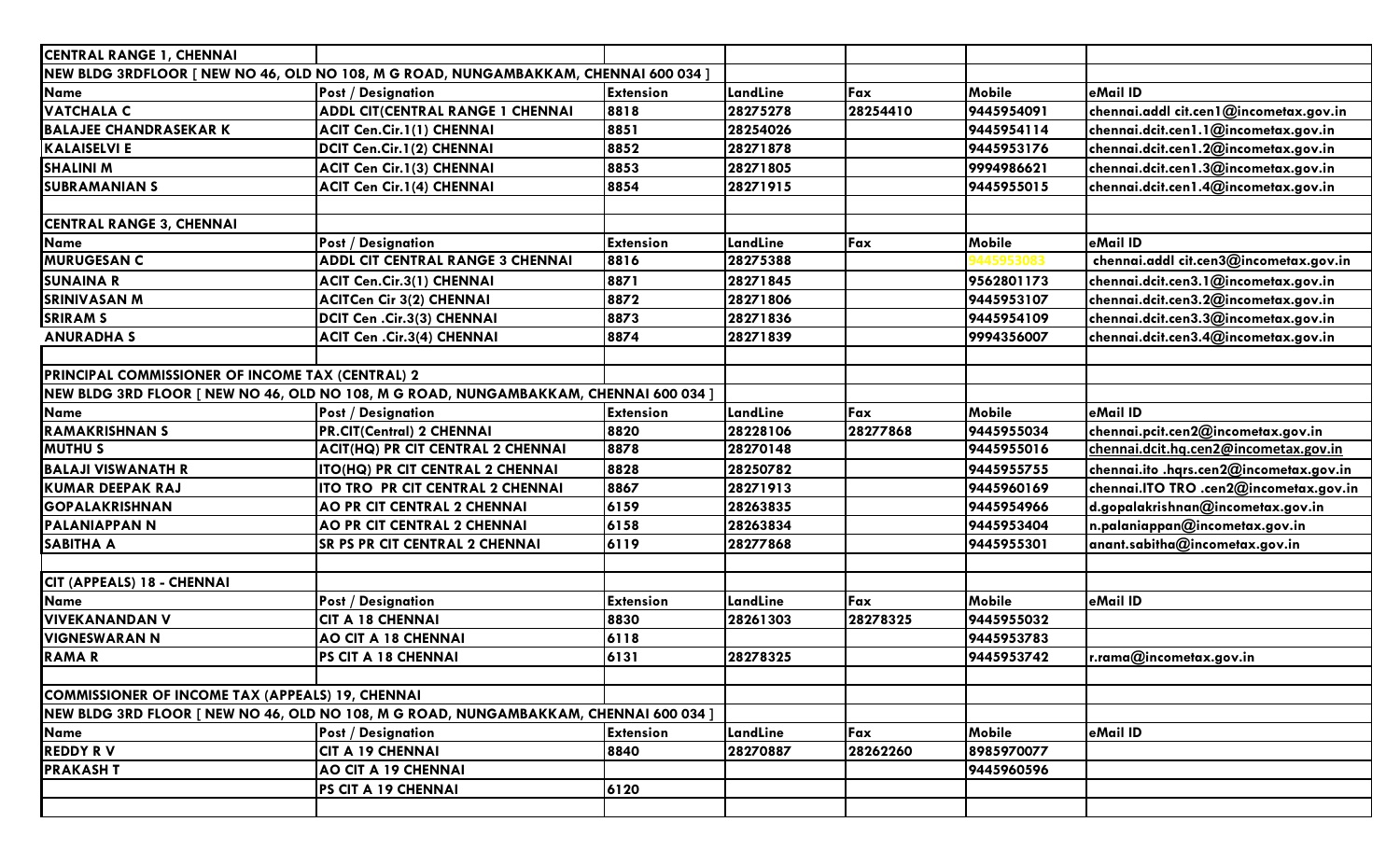| <b>CENTRAL RANGE 2, CHENNAI</b>                                                |                                                                                                                     |                  |              |              |               |                                          |
|--------------------------------------------------------------------------------|---------------------------------------------------------------------------------------------------------------------|------------------|--------------|--------------|---------------|------------------------------------------|
|                                                                                | NEW BLDG 1ST FLOOR [ NEW NO 46, OLD NO 108, M G ROAD, NUNGAMBAKKAM, CHENNAI 600 034 ]                               |                  |              |              |               |                                          |
| <b>Name</b>                                                                    | <b>Post / Designation</b>                                                                                           | <b>Extension</b> | LandLine     | Fax          | <b>Mobile</b> | eMail ID                                 |
| <b>JENARDHANAN V</b>                                                           | ADDL CIT CENTRAL RANGE 2 CHENNAI                                                                                    | 8817             | 28270033     | 044-28276493 | 9445960050    | chennai.addl cit.cen2@incometax.gov.in   |
| <b>BALAMIRTHAL</b>                                                             | DCIT Cen.Cir.2(1) CHENNAI                                                                                           | 8861             | 28271897     |              | 9600570974    | chennai.dcit.cen2.1@incometax.gov.in     |
| <b>MALATHI B</b>                                                               | DCIT Cen.Cir.2(2) CHENNAI                                                                                           | 8862             | 28268610     |              | 9445467537    | chennai.dcit.cen2.2@incometax.gov.in     |
| <b>AMBIKA S</b>                                                                | DCIT Cen.Cir.2(3) CHENNAI                                                                                           | 8863             | 28271942     |              | 9445960107    | chennai.dcit.cen2.3@incometax.gov.in     |
| <b>SREEKUMAR C</b>                                                             | DCIT Cen.Cir.2(4) CHENNAI                                                                                           | 8864             | 28241548     |              | 9818702188    | chennai.dcit.cen2.4@incometax.gov.in     |
|                                                                                |                                                                                                                     |                  |              |              |               |                                          |
|                                                                                | ADDITIONAL / JOINT COMMISSIONER OF INCOME TAX( CENTRAL RANGE), COIMBATORE                                           |                  |              |              |               |                                          |
|                                                                                | [63, RACE COURSE ROAD, COIMBATORE 641 018 ] EPABX (0422) 2225000 / 2225125                                          |                  |              |              |               |                                          |
| Name                                                                           | <b>Post / Designation</b>                                                                                           | <b>Extension</b> | LandLine     | Fax          | Mobile        | eMail ID                                 |
|                                                                                | <b>JCIT CENTRAL RANGE COIMBATORE</b>                                                                                | 5090             | 0422-2220708 | 0422-2221174 |               | coimbatore.addl.cit.cen@incometax.gov.in |
| <b>KALAISELVI A</b>                                                            | <b>DCIT CENTRAL CIRCLE I COIMBATORE</b>                                                                             | 5093             | 0422-2225093 |              | 9445467580    | coimbatore.dcit.cen1@incometax.gov.in    |
| <b>BALUSAMY N</b>                                                              | <b>ACIT CENTRAL CIRLCE 2 COIMBATORE</b>                                                                             | 5091             | 0422-2225091 | 0422-2221758 | 9445954145    | coimbatore.dcit.cen2@incometax.gov.in    |
| <b>PACHAIYAPPAN P</b>                                                          | <b>ACIT CENTRAL CIRLCE 3 COIMBATORE</b>                                                                             | 5094             | 0422-2225094 | 0422-2222722 | 7588182426    | coimbatore.dcit.cen3@incometax.gov.in    |
|                                                                                | ITO OSD CENTRAL CIRLCE COIMBATORE                                                                                   | 5094             | 0422-2225094 | 0422-2222722 |               | coimbatore.dcit.cen3@incometax.gov.in    |
|                                                                                |                                                                                                                     |                  |              |              |               |                                          |
| <b>DEPUTY / ASSISTANT COMMISSIONER OF INCOME TAX ( CENTRAL CIRCLE) , SALEM</b> |                                                                                                                     |                  |              |              |               |                                          |
| [2ND FLOOR, NO 3, GANDHI ROAD, SALEM 636 007]                                  |                                                                                                                     |                  |              |              |               |                                          |
| Name                                                                           | <b>Post / Designation</b>                                                                                           | <b>Extension</b> | LandLine     | Fax          | Mobile        | eMail ID                                 |
| <b>KANNAN G</b>                                                                | <b>ACIT CENTRAL CIRCLE SALEM</b>                                                                                    |                  | 0427-2310300 | 0427-2310300 | 9445467412    | salem.dcit.cen@incometax.gov.in          |
|                                                                                |                                                                                                                     |                  |              |              |               |                                          |
|                                                                                | ADDITIONAL / JOINT COMMISSIONER OF INCOME TAX (CENTRAL RANGE), MADURAI                                              |                  |              |              |               |                                          |
|                                                                                | ADDL OFFICE BLDG, GF FLOOR [ IT STAFF QTRS BLDG, MEENAMBALPURAM, MADURAI 625 002 ], EPABX (0452) 2532525, 26,27, 28 |                  |              |              |               |                                          |
| Name                                                                           | <b>Post / Designation</b>                                                                                           | <b>Extension</b> | LandLine     | Fax          | <b>Mobile</b> | eMail ID                                 |
| <b>SUBHASRIM</b>                                                               | <b>JCIT CENTRAL RANGE MADURAI</b>                                                                                   | 391              | 0452-2531281 | 0452-2526901 | 9445960885    | madurai.addl.cit.cen@incometax.gov.in    |
| <b>AISWARYA J</b>                                                              | <b>ACIT CENTRAL CIRCLE 1 MADURAI</b>                                                                                | 392              | 0452-2520246 |              | 9445467657    | madurai.dcit.cen1@incometax.gov.in       |
| <b>GOVINDARAJ A</b>                                                            | <b>DCIT CENTRAL CIRCLE 2 MADURAI</b>                                                                                | 393              | 0452-2525102 |              | 8807676785    | madurai.dcit.cen2@incometax.gov.in       |
|                                                                                | <b>ITO CENTRAL RANGE OSD MADURAI</b>                                                                                |                  |              |              |               |                                          |
|                                                                                |                                                                                                                     |                  |              |              |               |                                          |
|                                                                                | DEPUTY / ASSISTANT COMMISSIONER OF INCOME TAX (CENTRAL CIRCLE), TRI CHY                                             |                  |              |              |               |                                          |
|                                                                                | [[ NEW NO 44, OLD NO 4, WILLIAMS ROAD , TRICHY 1 ] EPABX ( 0431 ) 2414102 / 03 / 05 / 06 / 07                       |                  |              |              |               |                                          |
| <b>Name</b>                                                                    | <b>Post / Designation</b>                                                                                           | <b>Extension</b> | LandLine     | Fax          | <b>Mobile</b> | eMail ID                                 |
| <b>VENKATESAN G</b>                                                            | <b>ACIT CENTRAL CIRCLE 1 TRICHY</b>                                                                                 | 4612             | 0431-2410723 | 0431-2410724 | 9445953231    | trichy.dcit.cen1@incometax.gov.in        |
| <b>VENKATESAN G I/C</b>                                                        | <b>ACIT CENTRAL CIRCLE 2 TRICHY</b>                                                                                 | 4612             | 0431-2410724 | 0431-2410724 | 9445953231    | trichy.dcit.cen2@incometax.gov.in        |
|                                                                                |                                                                                                                     |                  |              |              |               |                                          |
| CHIEF COMMISSIONER OF INCOME TAX (TDS), CHENNAI                                |                                                                                                                     |                  |              |              |               |                                          |
|                                                                                | MAIN BLDG 3RD FLOOR [ 121 M G ROAD, NUNGAMBAKKAM, CHENNAI 600 034 ] EPABX (044) 28338000, 28338700, 28338100        |                  |              |              |               |                                          |
| Name                                                                           | <b>Post / Designation</b>                                                                                           | <b>Extension</b> | LandLine     | Fax          | <b>Mobile</b> | eMail ID                                 |
| RAVICHANDRAN RAMASAMY                                                          | <b>CCIT(TDS) CHENNAI</b>                                                                                            | 8006             | 28338306     | 28338326     | 9741195003    | chennai.ccit.tds@incometax.gov.in        |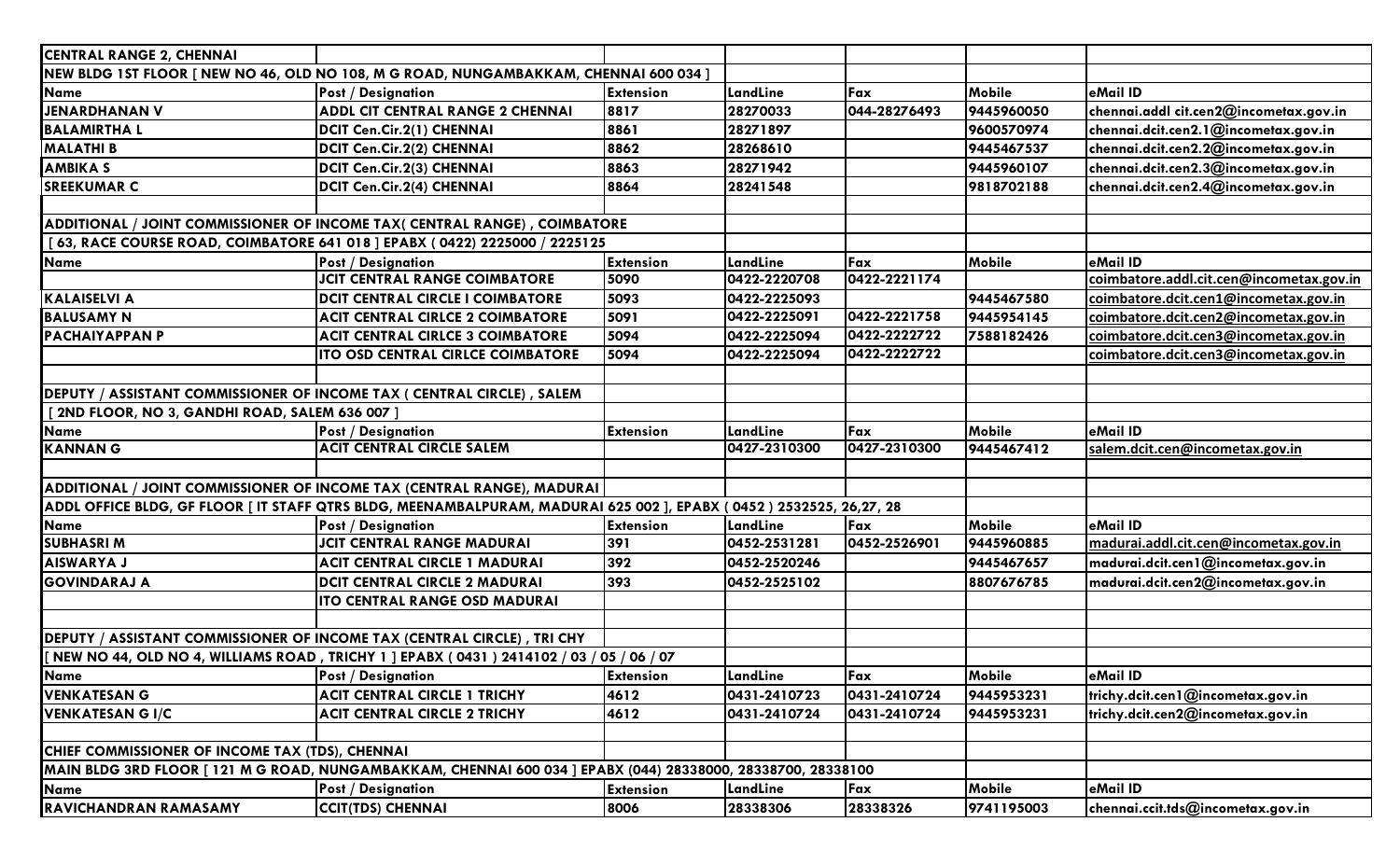| <b>SANGEETHA ANAND</b>                                                 | ACIT(HQ) CCIT(TDS) CHENNAI                                                                                            | 8069             | 28338369 |          | 9445953126 | chennai.dcit.hq.ccittds@incometax.gov.in |
|------------------------------------------------------------------------|-----------------------------------------------------------------------------------------------------------------------|------------------|----------|----------|------------|------------------------------------------|
| <b>HEMALATHA R</b>                                                     | <b>SR.PS CCIT(TDS) CHENNAI</b>                                                                                        | 6406             | 28338659 |          | 9445954251 | r.hemalatha@incometax.gov.in             |
| <b>MURALIDHARAN R</b>                                                  | <b>AO CCIT(TDS) CHENNAI</b>                                                                                           | 8733             | 28333057 |          | 9445954712 |                                          |
|                                                                        |                                                                                                                       |                  |          |          |            |                                          |
| <b>COMMISSIONER OF INCOME TAX (TDS), CHENNAI</b>                       |                                                                                                                       |                  |          |          |            |                                          |
|                                                                        | 1st FLOOR, TOWER 1, BSNL BUILDING, NO-16, GREAMS ROAD, CHENNAI-600 006 EPABX (044) 28338000, 28338700, 28338100       |                  |          |          |            |                                          |
| Name                                                                   | <b>Post / Designation</b>                                                                                             | <b>Extension</b> | LandLine | Fax      | Mobile     | eMail ID                                 |
| <b>TRIPURA SUNDARI C</b>                                               | <b>CIT(TDS) CHENNAI</b>                                                                                               | 8111             | 28295201 | 28295202 | 9969238367 | chennai.cit.tds@incometax.gov.in         |
| <b>RADHA KESAVAN V</b>                                                 | ITO(HQ) 1 CIT(TDS) CHENNAI                                                                                            | 8197             | 28295205 |          | 9445955763 | chennai.ito.hq.tds@incometax.gov.in      |
| <b>GEETHAD</b>                                                         | ITO(HQ) 2 CIT(TDS) CHENNAI                                                                                            | 8194 / 6072      | 28295432 | 28295876 | 9445953642 | chennai.ito.hq2.tds@incometax.gov.in     |
| <b>VACANT</b>                                                          | AO CIT(TDS) CHENNAI                                                                                                   | 6741             |          |          |            |                                          |
| <b>HARINARAYANAN G</b>                                                 | <b>AO CIT(TDS) CHENNAI</b>                                                                                            | 8715             | 28295430 |          | 9445960597 | g.harinarayanan@incometax.gov.in         |
| <b>VIDHYALAKSHMI B</b>                                                 | PS CIT(TDS) CHENNAI                                                                                                   | 6767             | 28295201 |          | 9445953455 | b.vidyalakshmi@incometax.gov.in          |
|                                                                        |                                                                                                                       |                  |          |          |            |                                          |
| ADDITIONAL /JOINT COMMISSIONER OF INCOME TAX (TDS), RANGE 1, CHENNAI   |                                                                                                                       |                  |          |          |            |                                          |
|                                                                        | 1st FLOOR, TOWER 1, BSNL BUILDING, NO-16, GREAMS ROAD, CHENNAI-600 006 EPABX (044) 28338000, 28338700, 28338100 TDS 1 |                  |          |          |            |                                          |
| <b>Name</b>                                                            | <b>Post / Designation</b>                                                                                             | <b>Extension</b> | LandLine | Fax      | Mobile     | eMail ID                                 |
| <b>SUBBA RAO DV</b>                                                    | ADDL CIT TDS RANGE 1 CHENNAI                                                                                          | 8295             | 28295879 |          | 8985972308 | chennai.addl cit.tds1@incometax.gov.in   |
| <b>DILIP UN</b>                                                        | <b>DCIT TDS CIRCLE 1 CHENNAI</b>                                                                                      | 8294             | 28295423 |          | 9445955110 | chennai.dcit.tds1.1@incometax.gov.in     |
| <b>SRIVIDYA R</b>                                                      | ITO TDS WARD 1(1) CHENNAI                                                                                             | 8293             | 28295422 |          | 9445954655 | chennai.ito.tds1.1@incometax.gov.in      |
| <b>RAJESWARI S</b>                                                     | ITO TDS WARD 1(2) CHENNAI                                                                                             | 8192             | 28295426 |          | 9445954879 | chennai.ito.tds1.2@incometax.gov.in      |
| <b>KALYANASUNDARAM S</b>                                               | ITO TDS WARD 1(3) CHENNAI                                                                                             | 8193             | 28295427 |          | 9445954564 | chennai.ito.tds1.3@incometax.gov.in      |
| <b>FREDERICK A K</b>                                                   | <b>ITO TDS TAMBARAM</b>                                                                                               | 8964             | 22266437 |          | 9445954899 | tambaram.ito.tds@incometax.gov.in        |
|                                                                        |                                                                                                                       |                  |          |          |            |                                          |
| ADDITIONAL /JOINT COMMISSIONER OF INCOME TAX (TDS), RANGE 2, CHENNAI   |                                                                                                                       |                  |          |          |            |                                          |
| 1st FLOOR, TOWER 1, BSNL BUILDING, NO-16, GREAMS ROAD, CHENNAI-600 006 |                                                                                                                       |                  |          |          |            |                                          |
| Name                                                                   | <b>Post / Designation</b>                                                                                             | <b>Extension</b> | LandLine | Fax      | Mobile     | eMail ID                                 |
| <b>PREMIR</b>                                                          | <b>JCIT TDS RANGE 2 CHENNAI</b>                                                                                       | 8195             | 28295421 |          | 9445960875 | chennai.addl cit.tds2@incometax.gov.in   |
| <b>ARAVIND PS</b>                                                      | <b>DCIT TDS CIRCLE 2 CHENNAI</b>                                                                                      | 8298             | 28295428 |          | 9445955155 | chennai.dcit.tds2.1@incometax.gov.in     |
| MUTHUKUMARASWAMY P S                                                   | ITO TDS WARD 2(1) CHENNAI                                                                                             | 8297             | 28295562 |          | 9445954924 | chennai.ito.tds2.1@incometax.gov.in      |
| <b>RAVI SHANKAR S</b>                                                  | ITO TDS WARD 2(2) CHENNAI                                                                                             | 8292             | 28295561 |          | 9841296314 | chennai.ito.tds2.2@incometax.gov.in      |
| <b>GOPIKRISHNAN K</b>                                                  | ITO TDS WARD 2(3) CHENNAI                                                                                             | 8727             | 28295563 |          | 9841009400 | chennai.ito.tds2.3@incometax.gov.in      |
| <b>DAYARAM KUMAR</b>                                                   | <b>ITO(TDS) VELLORE</b>                                                                                               | 7289             | 2223455  |          | 9445954323 | vellore.ito.tds@incometax.gov.in         |
|                                                                        |                                                                                                                       |                  |          |          |            |                                          |
| ADDITIONAL /JOINT COMMISSIONER OF INCOME TAX (TDS), RANGE 3, CHENNAI   |                                                                                                                       |                  |          |          |            |                                          |
|                                                                        | 1st FLOOR, TOWER 1, BSNL BUILDING, NO-16, GREAMS ROAD, CHENNAI-600 006 EPABX (044) 28338000, 28338700, 28338100       |                  |          |          |            |                                          |
| Name                                                                   | <b>Post / Designation</b>                                                                                             | <b>Extension</b> | LandLine | Fax      | Mobile     | eMail ID                                 |
| <b>ARJUN MANIC M</b>                                                   | <b>JCIT(TDS) RANGE 3 CHENNAI</b>                                                                                      | 8115             | 28295878 | 28295878 | 9404852501 | chennai.addl cit.tds3@incometax.gov.in   |
| <b>SENTHIL PRABHU V</b>                                                | <b>DCIT TDS CIRCLE 3 CHENNAI</b>                                                                                      | 8196             | 28295568 |          | 9445467535 | chennai.dcit.tds3.1@incometax.gov.in     |
| <b>SRIDHAR TV</b>                                                      | ITO TDS WARD 3(1) CHENNAI                                                                                             | 8728             | 28295440 |          | 9445953343 | chennai.ito.tds3.1@incometax.gov.in      |
| <b>SENDHIL KUMAR K</b>                                                 | <b>ITO TDS WARD 3(2) CHENNAI</b>                                                                                      | 8729             | 28295565 |          | 9445954915 | chennai.ito.tds3.2@incometax.gov.in      |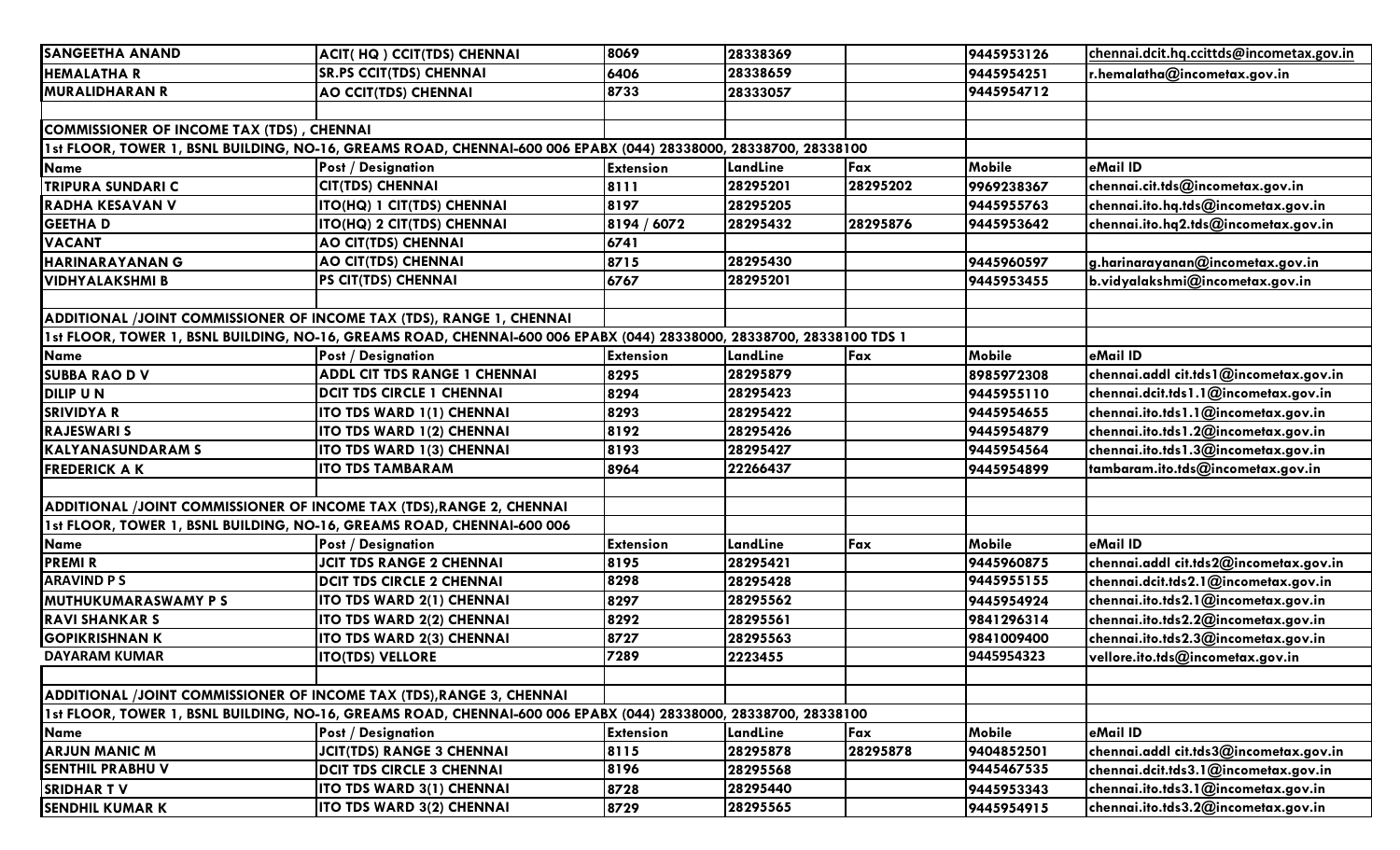| <b>RAJA RAMAN L</b>                                             | ITO TDS WARD 3(3) CHENNAI                                                                                       | 8709             | 28295564       |              | 9445954566 | chennai.ito.tds3.3@incometax.gov.in      |  |  |  |
|-----------------------------------------------------------------|-----------------------------------------------------------------------------------------------------------------|------------------|----------------|--------------|------------|------------------------------------------|--|--|--|
| <b>GANESAN R</b>                                                | <b>ITO(TDS) PUDUCHERRY</b>                                                                                      | 7263             | 0413-2211005   |              | 9445954805 | puducherry.ito.tds@incometax.gov.in      |  |  |  |
|                                                                 |                                                                                                                 |                  |                |              |            |                                          |  |  |  |
| COMMISSIONERS OF INCOME TAX (TDS), COIMBATORE                   |                                                                                                                 |                  |                |              |            |                                          |  |  |  |
|                                                                 | [1510, MAYFLOWER MIDCITY, TRICHY ROAD - COIMBATORE 641 018 ] EPABX (0422) 2225000 / 2225125                     |                  |                |              |            |                                          |  |  |  |
| <b>Name</b>                                                     | <b>Post / Designation</b>                                                                                       | <b>Extension</b> | LandLine       | Fax          | Mobile     | eMail ID                                 |  |  |  |
| <b>TRIPURA SUNDARI C I/C</b>                                    | <b>CIT(TDS) COIMBATORE</b>                                                                                      |                  | 0422 2210015   | 0422 2210010 | 9969238367 | coimbatore.cit.tds@incometax.gov.in      |  |  |  |
| <b>SHYAMALA S</b>                                               | ITO HQ 1 CIT(TDS) COIMBATORE                                                                                    |                  | 0422 - 2210010 |              | 9445955334 | coimbatore.ito.hq.tds@incometax.gov.in   |  |  |  |
| <b>SURESH A</b>                                                 | ITO HQ 2 CIT(TDS) COIMBATORE                                                                                    |                  | 0422 - 2210029 |              | 9445960550 | coimbatore.ito.hq2.tds@incometax.gov.in  |  |  |  |
| <b>DEEPAKKV</b>                                                 | ITO OSD CIT(TDS) COIMBATORE                                                                                     |                  |                |              | 9445960327 |                                          |  |  |  |
| <b>INDUMATHIRJ</b>                                              | <b>AO CIT(TDS) COIMBATORE</b>                                                                                   |                  |                |              | 9445960402 |                                          |  |  |  |
|                                                                 |                                                                                                                 |                  |                |              |            |                                          |  |  |  |
| ADDITIONAL / JOINT COMMISSIONER OF INCOME TAX (TDS), COIMBATORE |                                                                                                                 |                  |                |              |            |                                          |  |  |  |
| Name                                                            | <b>Post / Designation</b>                                                                                       | <b>Extension</b> | LandLine       | Fax          | Mobile     | eMail ID                                 |  |  |  |
| <b>KARTHIKEYAN M</b>                                            | <b>ADDL CIT TDS RANGE COIMBATORE</b>                                                                            | 5070             | 0422-2210017   |              | 8762302543 | coimbatore.addl cit.tds@incometax.gov.in |  |  |  |
| <b>BHARATHIS</b>                                                | <b>ACIT TDS CIRCLE COIMBATORE</b>                                                                               |                  | 0422-2210026   |              | 9500217300 | coimbatore.dcit.tds@incometax.gov.in     |  |  |  |
| <b>JEGANATHAN S</b>                                             | ITO(TDS) 1(1) COIMBATORE                                                                                        |                  | 0422 -2211360  |              | 9445955371 | coimbatore.ito.tds@incometax.gov.in      |  |  |  |
| <b>PRITHVI RAJA M</b>                                           | ITO(TDS) 1(2) COIMBATORE                                                                                        |                  | 0422-2211357   |              | 9445955744 | coimbatore.ito.tds@incometax.gov.in      |  |  |  |
| <b>JOHN BENEDICT ASHOK</b>                                      | <b>ITO(TDS) TIRUPPUR</b>                                                                                        | 717              | 0421-2480070   |              | 9445960484 | tiruppur.ito.tds@incometax.gov.in        |  |  |  |
|                                                                 |                                                                                                                 |                  |                |              |            |                                          |  |  |  |
|                                                                 | ADDITIONAL / JOINT COMMISSIONER OF INCOME TAX (TDS), MADURAI                                                    |                  |                |              |            |                                          |  |  |  |
|                                                                 | INCOME TAX STAFF QUARTRES COMPLEX MEENAAMBAL PURAM MADURAI 625002 ] EPABX (0452) 2532525 / 26 / 27 / 28         |                  |                |              |            |                                          |  |  |  |
| <b>Name</b>                                                     | <b>Post / Designation</b>                                                                                       | <b>Extension</b> | LandLine       | Fax          | Mobile     | eMail ID                                 |  |  |  |
| <b>MICHAEL JERALD</b>                                           | <b>JCIT TDS RANGE MADURAI</b>                                                                                   |                  | 0452-2531910   | 0452-2531910 | 9445960874 | madurai.addl cit.tds@incometax.gov.in    |  |  |  |
| <b>SATHISH BAPU K R</b>                                         | <b>ACIT TDS CIRCLE MADURAI</b>                                                                                  |                  | 0452 2533910   |              | 9445954142 | madurai.dcit.tds@incometax.gov.in        |  |  |  |
| <b>VENKATESWARAN G</b>                                          | <b>ITO TDS MADURAI</b>                                                                                          |                  | 0452 2531510   |              | 9445955713 | madurai.ito.tds@incometax.gov.in         |  |  |  |
| <b>PONRAJ M</b>                                                 | <b>AO TDS MADURAI</b>                                                                                           |                  |                |              | 9445955775 |                                          |  |  |  |
|                                                                 |                                                                                                                 |                  |                |              |            |                                          |  |  |  |
| <b>INCOME TAX OFFICE (TDS), TIRUNELVELI</b>                     |                                                                                                                 |                  |                |              |            |                                          |  |  |  |
|                                                                 | [ NELLAI CITICENTRE, TIRUCHENDUR ROAD, RAHMATH NAGAR, TIRUNELVELI 627 011 ], EPABX( 0462 )- 2542648/49/50       |                  |                |              |            |                                          |  |  |  |
| Name                                                            | <b>Post / Designation</b>                                                                                       | <b>Extension</b> | LandLine       | Fax          | Mobile     | eMail ID                                 |  |  |  |
| <b>MAHARAJAN GOMATHINATAGAM A</b>                               | <b>ITO TDS TIRUNELVELI</b>                                                                                      |                  | 0462 2541985   |              | 9445955384 | tirunelveli.ito.tds@incometax.gov.in     |  |  |  |
|                                                                 |                                                                                                                 |                  |                |              |            |                                          |  |  |  |
| <b>INCOME TAX OFFICER (TDS), TRICHY</b>                         |                                                                                                                 |                  |                |              |            |                                          |  |  |  |
|                                                                 | NO 44, OLD NO 4, WILLIAMS ROAD, CANTONMENT, TIRUCHIRAPALLI 620001] EPABX ( 0431 ) 2414102 / 03 / 04 / 05 / 06 [ |                  |                |              |            |                                          |  |  |  |
| <b>Name</b>                                                     | <b>Post / Designation</b>                                                                                       | <b>Extension</b> | LandLine       | Fax          | Mobile     | eMail ID                                 |  |  |  |
| <b>GANESH KUMAR</b>                                             | <b>ITO 1 TDS TRICHY</b>                                                                                         |                  | 0431-2463787   |              | 9445955474 | trichy.ito.tds1@incometax.gov.in         |  |  |  |
| <b>SATISH KUMAR</b>                                             | <b>ITO 2 TDS TRICHY</b>                                                                                         |                  | 0431-2416112   |              | 9445954330 | trichy.ito.tds2@incometax.gov.in         |  |  |  |
| <b>KSHITIJ RANJAN</b>                                           | <b>ITO TDS HOSUR</b>                                                                                            |                  |                |              | 9445960051 | hosur.ito.tds2@incometax.gov.in          |  |  |  |
| <b>GANAPATHY SUNDARAM S</b>                                     | <b>ITO TDS SALEM</b>                                                                                            |                  |                |              | 9445955413 | salem.ito.tds@incometax.gov.in           |  |  |  |
|                                                                 |                                                                                                                 |                  |                |              |            |                                          |  |  |  |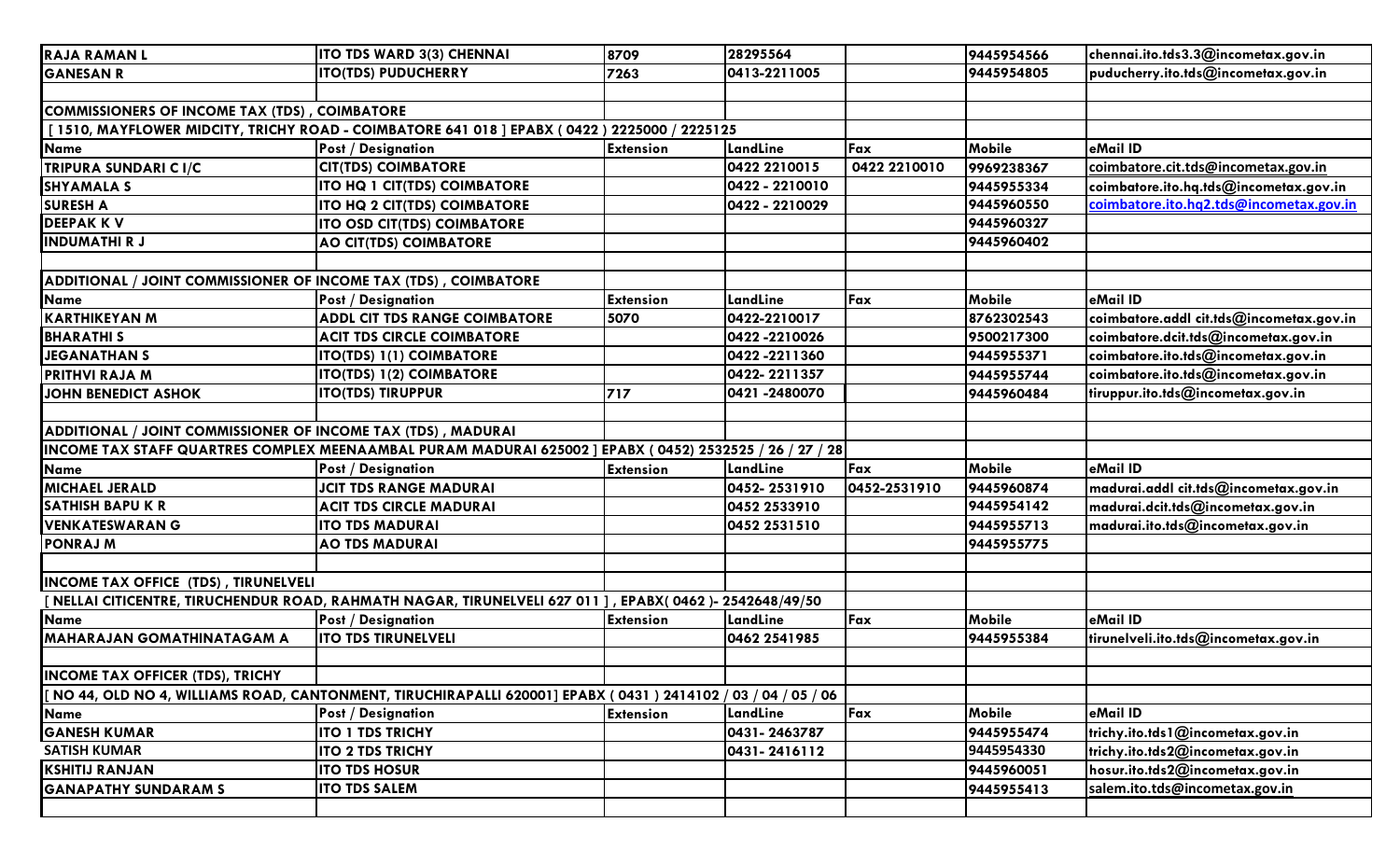| CHIEF COMMISSIONER OF INCOME TAX, COIMBATORE      |                                                                              |                  |                |              |            |                                          |
|---------------------------------------------------|------------------------------------------------------------------------------|------------------|----------------|--------------|------------|------------------------------------------|
|                                                   | 63, RACE COURSE ROAD, COIMBATORE 641 018 ] EPABX (0422 )2225000 / 2225125    |                  |                |              |            |                                          |
| <b>Name</b>                                       | <b>Post / Designation</b>                                                    | <b>Extension</b> | LandLine       | Fax          | Mobile     | eMail ID                                 |
| <b>MORA BHUPAL REDDY</b>                          | <b>CCIT COIMBATORE</b>                                                       | 5001             | 0422-2223062   | 0422-2224067 | 9811950320 | coimbatore.ccit@incometax.gov.in         |
| <b>Dr KARTHIK N</b>                               | DCIT(HQ)(ADMIN.) CCIT COIMBATORE                                             | 5002             | 0422-2222363   | 0422-2220179 | 9445467544 | COIMBATORE.DCIT.HQ.ADMIN@incometax.      |
| <b>DANIEL RAJ E</b>                               | <b>DCIT OSD CCIT COIMBATORE</b>                                              |                  |                |              | 9445953255 |                                          |
| POLLURI CHENNA KESAVA RAO                         | ITO(HQ)(PR) CCIT COIMBATORE                                                  | 5003             | 0422-2223174   | 0422-2220710 | 9445960418 | coimbatore.ito.hq.pro@incometax.gov.in   |
| <b>SUSHEELA PRAKASH</b>                           | ITO(HQ) 2 CCIT COIMBATORE                                                    | 5005             | 0422-2220440   | 0422-2220440 | 9445960569 | coimbatore.ito.hq.tech@incometax.gov.in  |
| <b>RAMANI BAI</b>                                 | <b>SR PS CCIT COIMBATORE</b>                                                 |                  |                |              | 9445954287 | s.ramani.bai@incometax.gov.in            |
| <b>KIRUBAKARAN T M</b>                            | <b>AO CCIT COIMBATORE</b>                                                    |                  |                |              | 9445960485 | coimbatore.ddo.ccit@incometax.gov.in     |
| <b>NAHABRAJP</b>                                  | AO OSD CCIT COIMBATORE                                                       |                  |                |              | 9445955652 | joyshekar.shekaran@incometax.gov.in      |
| PRINCIPAL COMMISSIONER OF INCOMETAX 1, COIMBATORE |                                                                              |                  |                |              |            |                                          |
|                                                   | [63, RACE COURSE ROAD, COIMBATORE 641 018 ] EPABX ( 0422 ) 2225000 / 2225125 |                  |                |              |            |                                          |
| Name                                              | <b>Post / Designation</b>                                                    | <b>Extension</b> | LandLine       | Fax          | Mobile     | eMail ID                                 |
| <b>CHANDANA RAMACHANDRAN I/C</b>                  | <b>PR.CIT 1 COIMBATORE</b>                                                   | 5101             | 0422-2220543   | 0422-2222743 | 8762302506 | coimbatore.pcit1@incometax.gov.in        |
| <b>SUNIL KUMAR P</b>                              | ITO(HQ) PR CIT 1 COIMBATORE                                                  | 5106             | 0422-2223055   | 0422-2222743 | 9445955335 | coimbatore.ito.hq1.cit1@incometax.gov.in |
| <b>MAHESH A</b>                                   | ITO(HQ) 2 PR CIT 1 COIMBATORE                                                |                  |                |              | 9445955398 | coimbatore.ito.hq.cit2@incometax.gov.in  |
| <b>VINODKUMAR S</b>                               | ITO TRO 1 PR CIT 1 COIMBATORE                                                | 5115             | 0422-2225115   | 0422-2220367 | 9445955336 | coimbatore.ITO TRO 1@incometax.gov.in    |
| <b>PRASANNA KUMAR P</b>                           | <b>PS PR CIT 1 COIMBATORE</b>                                                | 5144             | 0422-2225144   |              | 9445960334 | parakkat.prasannakumar@incometax.gov.in  |
| <b>RAJANK</b>                                     | <b>AO PR CIT 1 COIMBATORE</b>                                                |                  | 0422 - 2225022 |              | 9445955401 |                                          |
| <b>DEVI PRIYA M</b>                               | <b>AO PR CIT 1 COIMBATORE</b>                                                |                  | 0422 - 2225044 |              | 9445955844 | coimbatore.ddo.pcit1@incometax.gov.in    |
| <b>PARAMESWARAN R</b>                             | <b>AO PR CIT 1 COIMBATORE</b>                                                |                  |                |              | 9445960432 |                                          |
| <b>KRISHNAMOORTHI P</b>                           | <b>DD(SYSTEMS) COIMBATORE</b>                                                | 5153             | 0422-2221825   | 0422-2221825 | 9445960379 | COIMBATORE.DD.SYSTEMS@incometax.gov.     |
| <b>CORPORATE RANGE, COIMBATORE</b>                |                                                                              |                  |                |              |            |                                          |
|                                                   | 63, RACE COURSE ROAD, COIMBATORE 641 018 ] EPABX (0422 )2225000 / 2225125    |                  |                |              |            |                                          |
| <b>Name</b>                                       | <b>Post / Designation</b>                                                    | <b>Extension</b> | LandLine       | Fax          | Mobile     | eMail ID                                 |
| <b>NAGENDRA KUMAR P</b>                           | <b>JCIT CORPORATE RANGE COIMBATORE</b>                                       | 5110             | 0422-2223160   | 0422-2223160 | 9445467473 | coimbatore.addl cit.c@incometax.gov.in   |
| <b>KRISHNA PRASAD K K</b>                         | <b>DCIT CORPORATE CIRCLE 1 COIMBATORE</b>                                    | 5111             | 0422-2223884   |              | 9445467538 | coimbatore.dcit.c1@incometax.gov.in      |
| <b>PON ESAKKIMUTHU J</b>                          | ITO CORPORATE WARD 1 COIMBATORE                                              | 5039             | 0422-2225113   |              | 9445960412 | coimbatore.ito.cl@incometax.gov.in       |
| <b>NAGARAJAN S</b>                                | <b>ITO CORPORATE WARD 2 COIMBATORE</b>                                       | 5164             | 0422-2225164   |              | 9445960332 | coimbatore.ito.c2@incometax.gov.in       |
| <b>NON CORPORATE RANGE 1, COIMBATORE</b>          |                                                                              |                  |                |              |            |                                          |
|                                                   | [63, RACE COURSE ROAD, COIMBATORE 641 018 ] EPABX (0422 ) 2225000 / 2225125  |                  |                |              |            |                                          |
| <b>Name</b>                                       | <b>Post / Designation</b>                                                    | <b>Extension</b> | LandLine       | Fax          | Mobile     | eMail ID                                 |
| <b>SARAVANA KUMAR K K</b>                         | <b>JCIT NCR 1 COIMBATORE</b>                                                 | 5130             | 0422-2222186   | 0422-2222186 | 8762302558 | coimbatore.addl cit1@incometax.gov.in    |
| <b>GEETHA J</b>                                   | ITO NCW 1(1) COIMBATORE                                                      | 5132             | 0422-2225132   |              | 9445955692 | coimbatore.ito.nc1.1@incometax.gov.in    |
| <b>MATHI ANAND</b>                                | <b>ITO NCW 1(4) COIMBATORE</b>                                               | 5135             | 0422-2225135   |              | 9445954802 | coimbatore.ito.nc1.4@incometax.gov.in    |
| <b>NON CORPORATE CIRCLE 4, COIMBATORE</b>         |                                                                              |                  |                |              |            |                                          |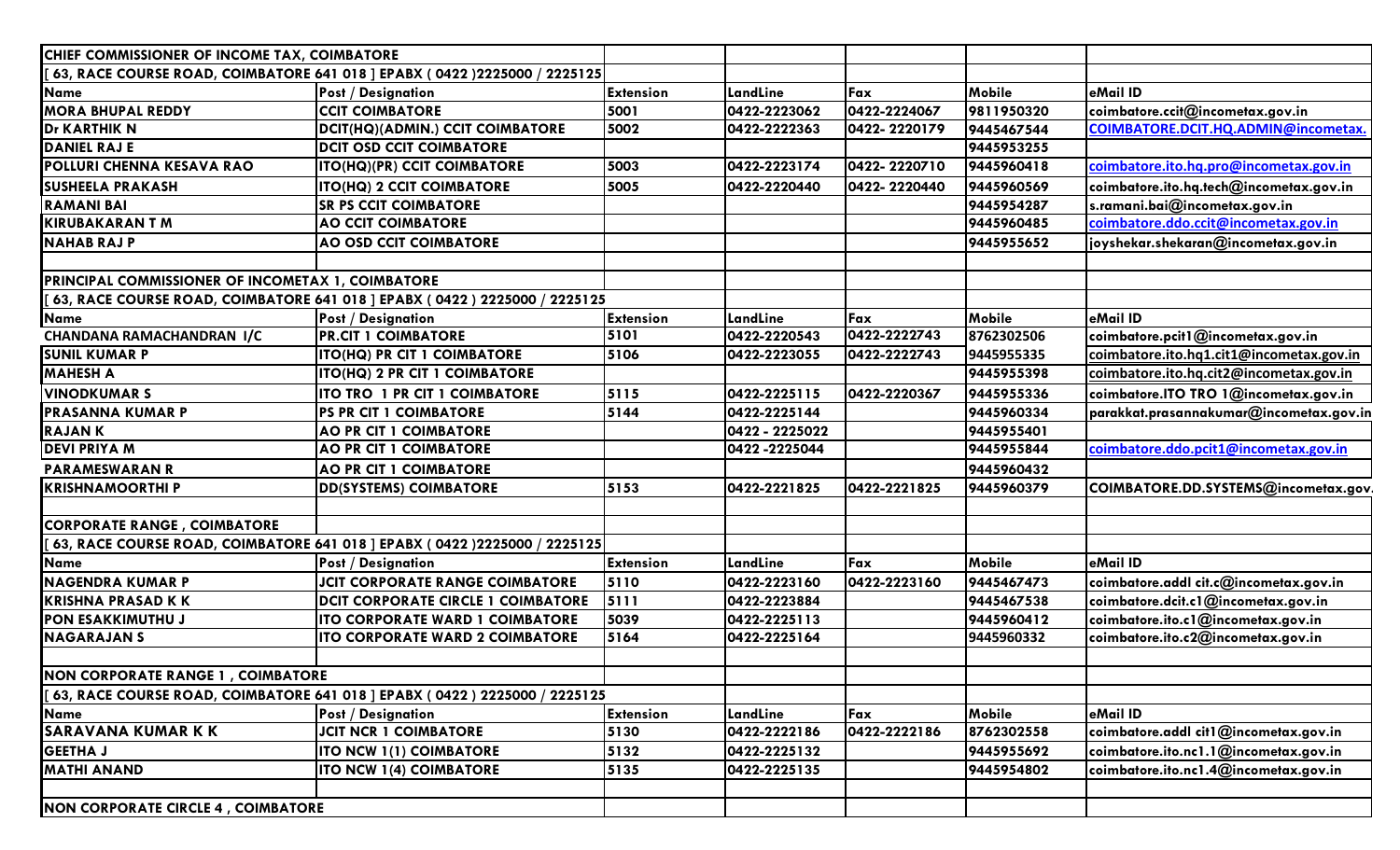|                                                                | 63, RACE COURSE ROAD, COIMBATORE 641 018 ] EPABX ( 0422 )2225000 / 2225125 |                  |              |              |               |                                       |
|----------------------------------------------------------------|----------------------------------------------------------------------------|------------------|--------------|--------------|---------------|---------------------------------------|
| Name                                                           | <b>Post / Designation</b>                                                  | <b>Extension</b> | LandLine     | Fax          | <b>Mobile</b> | eMail ID                              |
| <b>GIJI PRIYANKA G</b>                                         | <b>ACIT NCC 4 COIMBATORE</b>                                               | 5041             | 0422-2222841 |              | 9384215603    | coimbatore.dcit.nc4@incometax.gov.in  |
| <b>KUMUDHA G</b>                                               | ITO NCW 4(1) COIMBATORE                                                    | 5028             | 0422-2225028 |              | 9445953259    | coimbatore.ito.nc4.1@incometax.gov.in |
| <b>SUBRAMANIAN B</b>                                           | ITO NCW 4(3) COIMBATORE                                                    | 5161             | 0422-2225161 |              | 9445953277    | coimbatore.ito.nc4.3@incometax.gov.in |
| <b>RAJNISH KUMAR PANDEY</b>                                    | <b>ITO NCW 4(4) COIMBATORE</b>                                             |                  |              |              | 9445955398    |                                       |
|                                                                | 9445955664                                                                 |                  |              |              |               |                                       |
| <b>INCOME TAX OFFICE, POLLACHI</b>                             |                                                                            |                  |              |              |               |                                       |
| [34, VENKATESA COLONY, POLLACHI 642 001 ] EPABX (04259 )224717 |                                                                            |                  |              |              |               |                                       |
| Name                                                           | Post / Designation                                                         | <b>Extension</b> | LandLine     | Fax          | Mobile        | eMail ID                              |
| <b>NARAYANANKS</b>                                             | <b>ITO WARD 1 POLLACHI</b>                                                 |                  | 04259-220010 |              | 9445960384    | pollachi.ito1.1@incometax.gov.in      |
|                                                                |                                                                            |                  |              |              |               |                                       |
| <b>NON CORPORATE RANGE 2, COIMBATORE</b>                       |                                                                            |                  |              |              |               |                                       |
|                                                                | 63, RACE COURSE ROAD, COIMBATORE 641 018 ] EPABX (0422 )2225000 / 2225125  |                  |              |              |               |                                       |
| Name                                                           | <b>Post / Designation</b>                                                  | <b>Extension</b> | LandLine     | Fax          | <b>Mobile</b> | eMail ID                              |
| <b>SRI VIJAY</b>                                               | <b>JCIT NCR 2 COIMBATORE</b>                                               | 5050             | 0422-2223245 | 0422-2223245 | 8985970642    | coimbatore.addl cit2@incometax.gov.in |
| <b>PRASANNA N</b>                                              | <b>ACIT NCC 2 COIMBATORE</b>                                               | 5073             | 0422-2223843 | 0422-2223843 | 9445953253    | coimbatore.dcit.nc2@incometax.gov.in  |
| <b>ARUMUGAM R</b>                                              | ITO NCW 2(1) COIMBATORE                                                    | 5072             | 0422-2220512 |              | 9445960498    | coimbatore.ito.nc2.1@incometax.gov.in |
|                                                                |                                                                            |                  |              |              |               |                                       |
| <b>NON CORPORATE WARD 3, COIMBATORE</b>                        |                                                                            |                  |              |              |               |                                       |
|                                                                | 63, RACE COURSE ROAD, COIMBATORE 641 018 ] EPABX (0422) 2225000 / 2225125  |                  |              |              |               |                                       |
| Name                                                           | <b>Post / Designation</b>                                                  | <b>Extension</b> | LandLine     | Fax          | Mobile        | eMail ID                              |
| <b>JOSEPHINE MARY S</b>                                        | ITO NCW 3(1) COIMBATORE                                                    | 5068             | 0422-2225068 |              | 9445953278    | coimbatore.ito.nc3.1@incometax.gov.in |
| <b>GEETHA S NAIR</b>                                           | <b>ITO NCW 3(2) COIMBATORE</b>                                             | 5064             | 0422-2225064 |              | 8986911494    | coimbatore.ito.nc3.2@incometax.gov.in |
|                                                                |                                                                            |                  |              |              |               |                                       |
| <b>INCOME TAX OFFICE, OOTY</b>                                 |                                                                            |                  |              |              |               |                                       |
| CHRISTO BLDG, II FLOOR, STATE BANK ROAD, OOTACAMUND - 643 001) |                                                                            |                  |              |              |               |                                       |
| <b>Name</b>                                                    | <b>Post / Designation</b>                                                  | <b>Extension</b> | LandLine     | Fax          | Mobile        | eMail ID                              |
| <b>SAJI CHRISTOPHER</b>                                        | <b>ITO WARD 1 OOTY</b>                                                     | 34               | 0423-2452810 |              | 9445954911    | ooty.ito1.1@incometax.gov.in          |
|                                                                |                                                                            |                  |              |              |               |                                       |
| ADDITIONAL / JOINT COMMISSIONER OF INCOME TAX RANGE 1 1, SALEM |                                                                            |                  |              |              |               |                                       |
| (NO 3, GANDHI ROAD, SALEM 636 007)                             |                                                                            |                  |              |              |               |                                       |
| Name                                                           | <b>Post / Designation</b>                                                  | <b>Extension</b> | LandLine     | Fax          | Mobile        | eMail ID                              |
| <b>SOWMYA V</b>                                                | <b>JCIT RANGE 1 SALEM</b>                                                  |                  | 0427-2317724 | 0427-2315151 | 8762301692    | salem.addl cit.1@incometax.gov.in     |
| <b>SARAVANANK</b>                                              | <b>ACIT OSD CIRCLE 1 SALEM</b>                                             |                  | 0427-2314030 |              | 9445955014    | salem.dcit1.1@incometax.gov.in        |
| <b>RAJINI P B</b>                                              | ITO WARD 1(1) SALEM                                                        |                  | 0427-2311010 |              | 9445955663    | salem.ito1.1@incometax.gov.in         |
| <b>SHANKAR C</b>                                               | ITO WARD 1(6) SALEM                                                        |                  | 0427-2311011 |              | 9445954116    | salem.ito1.6@incometax.gov.in         |
| <b>KARTHIKEYAN V</b>                                           | AO ADDL CIT RANGE 1 SALEM                                                  |                  |              |              | 9445955373    | salem.ddo@incometax.gov.in            |
|                                                                |                                                                            |                  |              |              |               |                                       |
| <b>INCOME TAX OFFICE, HOSUR</b>                                |                                                                            |                  |              |              |               |                                       |
| (737/1, IST FLOOR, R K TOWERS, MARUTHI NAGAR, HOSUR 635 109)   |                                                                            |                  |              |              |               |                                       |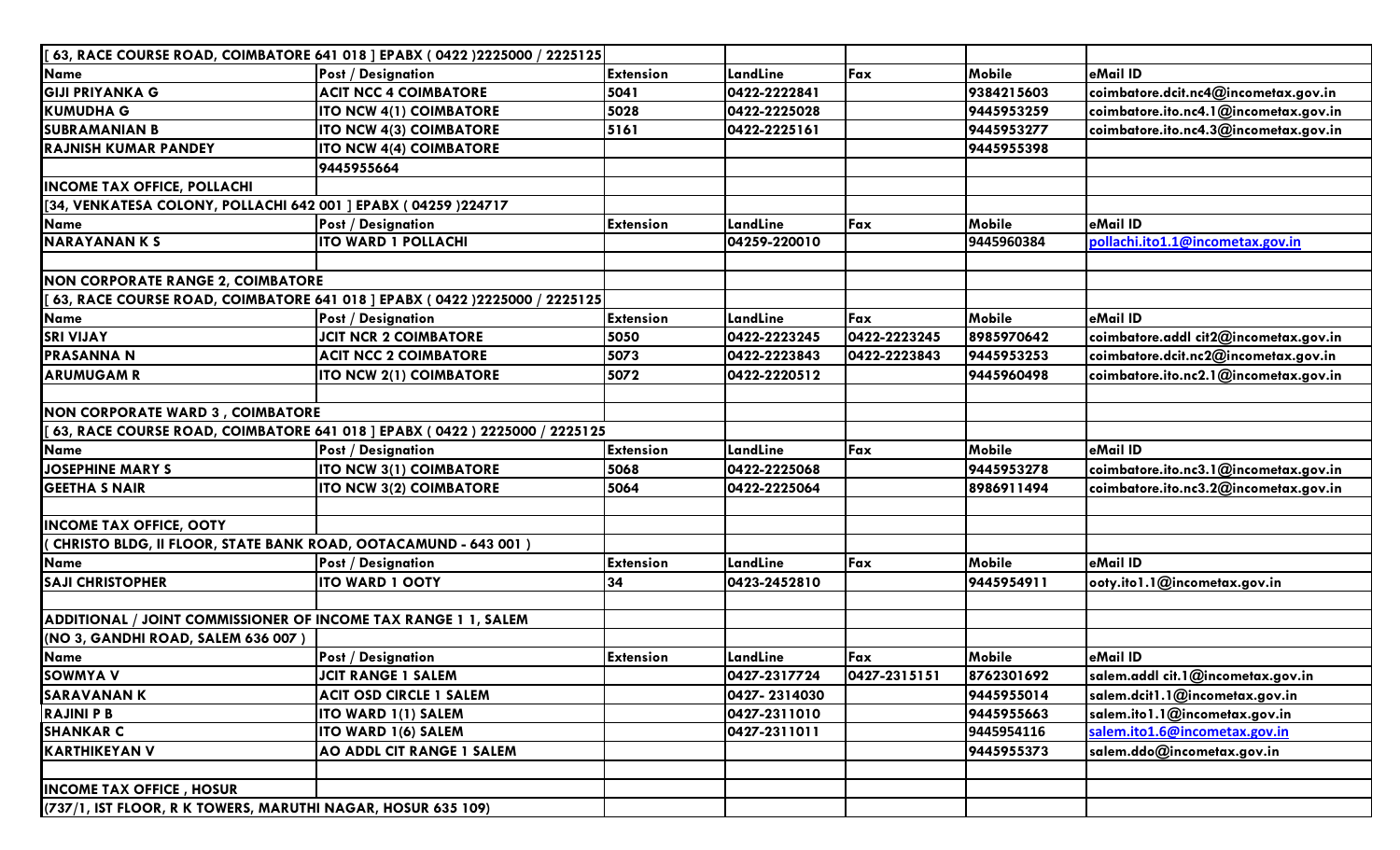| <b>Name</b>                                                      | <b>Post / Designation</b>                                                                   | <b>Extension</b> | LandLine      | Fax          | <b>Mobile</b> | eMail ID                            |
|------------------------------------------------------------------|---------------------------------------------------------------------------------------------|------------------|---------------|--------------|---------------|-------------------------------------|
| <b>GOPAL KUMAR JHA</b>                                           | <b>ITO WARD IHOSUR</b>                                                                      |                  | 04344-260728  |              | 9445599365    | hosur.ito1@incometax.gov.in         |
|                                                                  |                                                                                             |                  |               |              |               |                                     |
| <b>INCOME TAX OFFICE, KRISHNAGIRI</b>                            |                                                                                             |                  |               |              |               |                                     |
| (46 K R N COMPLEX EAST, K THEATRE ROAD, KRISHNAGIRI 635 001)     |                                                                                             |                  |               |              |               |                                     |
| <b>Name</b>                                                      | <b>Post / Designation</b>                                                                   | <b>Extension</b> | LandLine      | Fax          | Mobile        | eMail ID                            |
| <b>RAVI SHANKAR</b>                                              | <b>ITO WARD 1 KRISHNAGIRI</b>                                                               |                  | 04343-233621  | 04343-233621 | 9445955648    | krishnagiri.ito1@incometax.gov.in   |
|                                                                  |                                                                                             |                  |               |              |               |                                     |
| <b>INCOME TAX OFFICE, DHARMAPURI</b>                             |                                                                                             |                  |               |              |               |                                     |
| (SHOBA COMPLEX, ANNA SAGARAM MAIN ROAD, DHARMAPURI 636 704)      |                                                                                             |                  |               |              |               |                                     |
| <b>Name</b>                                                      | <b>Post / Designation</b>                                                                   | <b>Extension</b> | LandLine      | Fax          | Mobile        | eMail ID                            |
| <b>NAGARAJAN N</b>                                               | <b>ITO WARD 1 DHARMAPURI</b>                                                                |                  | 043432-266005 |              | 9445960513    | dharmapuri.ito 1@incometax.gov.in   |
|                                                                  |                                                                                             |                  |               |              |               |                                     |
| ADDITIONAL / JOINT COMMISSIONER OF INCOME TAX- RANGE 1, ERODE    |                                                                                             |                  |               |              |               |                                     |
| NO.R-II, NALLAPPA STREET, PERIYAR NAGAR, ERODE 638 001]          |                                                                                             |                  |               |              |               |                                     |
| <b>Name</b>                                                      | <b>Post / Designation</b>                                                                   | <b>Extension</b> | LandLine      | Fax          | Mobile        | eMail ID                            |
| <b>SENTHIL KUMAR N</b>                                           | <b>ADDL CIT RANGE 1 ERODE</b>                                                               | 5040             | 0424-2265598  | 0424-2266066 | 9445954100    | erode.addl cit1@incometax.gov.in    |
| <b>SUBBURATHINAM G</b>                                           | <b>ACIT CIRCLE 1 ERODE</b>                                                                  |                  | 0424-2252364  |              | 9445953134    | erode.dcit1@incometax.gov.in        |
| <b>MANOHARAN R</b>                                               | <b>ITO WARD1(1) ERODE</b>                                                                   |                  | 0424-2252361  | 0424-2266250 | 9445953289    | erode.ito1.1@incometax.gov.in       |
| <b>BABU JEBAKUMAR J</b>                                          | <b>AO RANGE ERODE</b>                                                                       |                  |               |              | 9445955684    |                                     |
|                                                                  |                                                                                             |                  |               |              |               |                                     |
| <b>INCOME TAX- OFFICE WARD 2, ERODE</b>                          |                                                                                             |                  |               |              |               |                                     |
| NO.R-II, NALLAPPA STREET, PERIYAR NAGAR, ERODE 638 001           |                                                                                             |                  |               |              |               |                                     |
| <b>Name</b>                                                      | <b>Post / Designation</b>                                                                   | <b>Extension</b> | LandLine      | Fax          | Mobile        | eMail ID                            |
| <b>KUMARESANT</b>                                                | ITO WARD 2(1) ERODE                                                                         |                  | 0424-2215721  |              | 9445960567    | erode.ito2.1@incometax.gov.in       |
|                                                                  |                                                                                             |                  |               |              |               |                                     |
| <b>INCOME TAX OFFICE, NAMAKKAL</b>                               |                                                                                             |                  |               |              |               |                                     |
|                                                                  | (138/3, L M R SHOPPING ARCADE, III FLOOR, SALEM ROAD, NAMAKKAL 637 001) EPABX(04286) 276806 |                  |               |              |               |                                     |
| <b>Name</b>                                                      | <b>Post / Designation</b>                                                                   | <b>Extension</b> | LandLine      | Fax          | Mobile        | eMail ID                            |
| <b>ABDUL RASHEED I</b>                                           | <b>ITO WARD 1 NAMAKKAL</b>                                                                  |                  | 04286-276804  | 04286-276804 | 9445960465    | namakkal.ito1@incometax.gov.in      |
| <b>PALVANNAN C</b>                                               | <b>ITO WARD 2 NAMAKKAL</b>                                                                  |                  | 04286-276807  |              | 9445953196    | namakkal.ito2@incometax.gov.in      |
|                                                                  |                                                                                             |                  |               |              |               |                                     |
| <b>INCOME TAX OFFICE TIRUCHENGODE</b>                            |                                                                                             |                  |               |              |               |                                     |
|                                                                  | 15T FLOOR S.F NO 87/2 MUNICILITY AREA BUNGALOW STREET.ERODE ROAD TIRUCHENGODE 637211        |                  |               |              |               |                                     |
| <b>Name</b>                                                      | <b>Post / Designation</b>                                                                   | <b>Extension</b> | LandLine      | Fax          | Mobile        | eMail ID                            |
| <b>PALVANNAN CI/C</b>                                            | <b>ITO WARD 1 TIRUCHENGODE</b>                                                              |                  |               |              | 9445953196    | tiruchengode.ito2@incometax.gov.in  |
|                                                                  |                                                                                             |                  |               |              |               |                                     |
| ADDITIONAL / JOINT COMMISSIONER OF INCOME TAX- RANGE 1, TIRUPPUR |                                                                                             |                  |               |              |               |                                     |
| 121, ADAMS PLAZA, 121 SIXTY FEET ROAD, TIRUPUR 641 602,          |                                                                                             |                  |               |              |               |                                     |
| <b>Name</b>                                                      | <b>Post / Designation</b>                                                                   | <b>Extension</b> | LandLine      | Fax          | <b>Mobile</b> | eMail ID                            |
| <b>SRINIVASAN A</b>                                              | <b>ADDL CIT RANGE 1 TIRUPPUR</b>                                                            | 703              | 0421-2480040  | 0421-2484759 | 9445955812    | tiruppur.addl cit1@incometax.gov.in |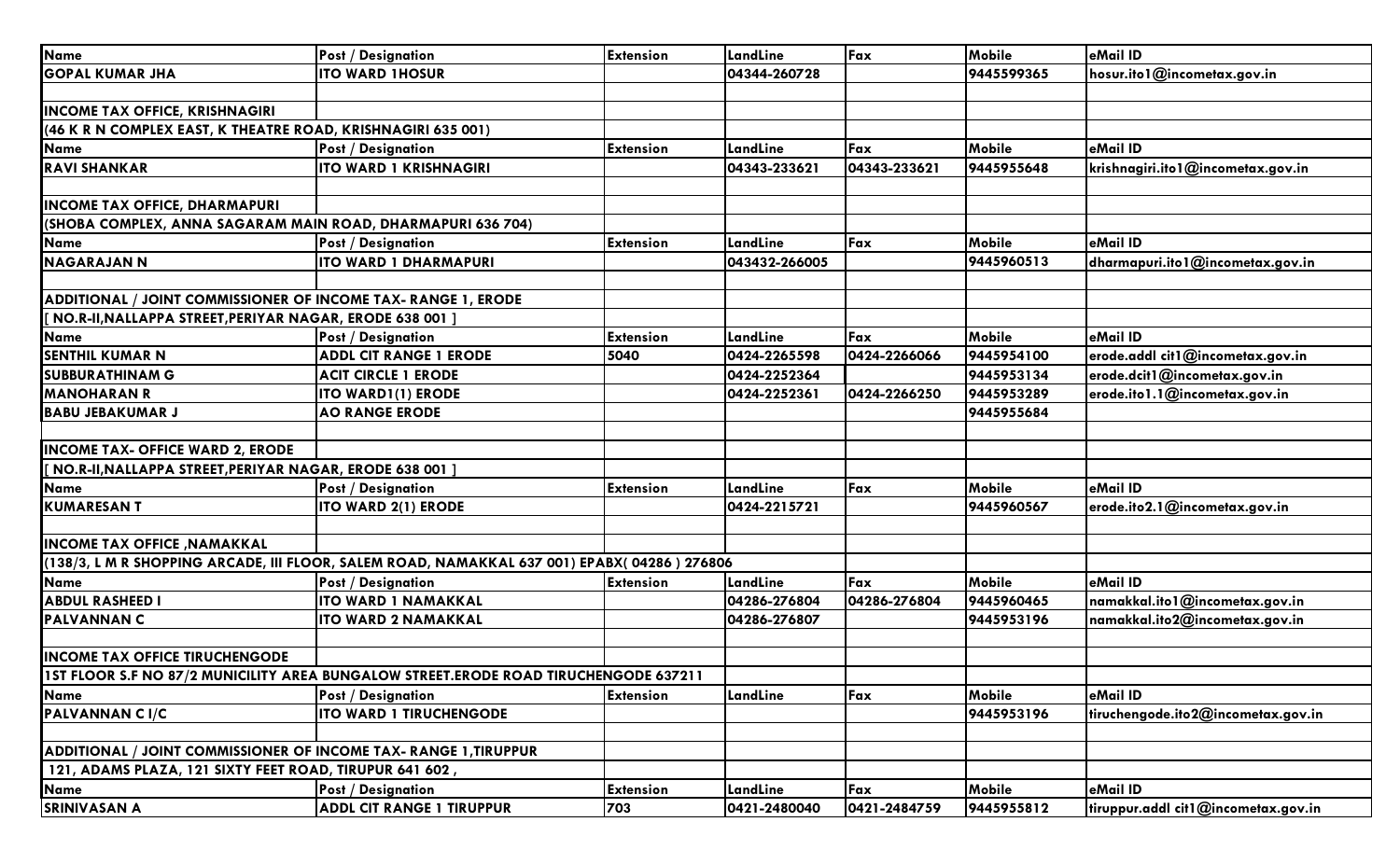| <b>SAKTHIVEL T I/C</b>                          | <b>ACIT CIRCLE1 TIRUPPUR</b>                                                                                               | 701              | 0421-2238300                  |               | 9597411896    | tiruppur.dcit1@incometax.gov.in          |
|-------------------------------------------------|----------------------------------------------------------------------------------------------------------------------------|------------------|-------------------------------|---------------|---------------|------------------------------------------|
| <b>PRAYATI SHARMA</b>                           | <b>DCIT OSD CIRCLE1 TIRUPPUR</b>                                                                                           |                  |                               |               | 9013852463    |                                          |
| <b>UMA MAHESWARI V</b>                          | ITO WARD 1(1) TIRUPPUR                                                                                                     | 715              | 0421-2480003                  | 0421-2264715  | 9445954804    | tiruppur.ito1.1@incometax.gov.in         |
|                                                 | <b>ITO WARD 1(2) TIRUPPUR</b>                                                                                              | 712              | 0421-2480081                  |               |               | tiruppur.ito1.2@incometax.gov.in         |
| <b>ASOKAN CU</b>                                | <b>ITO WARD 1(4) TIRUPPUR</b>                                                                                              | 714              | 0421-2480002                  |               | 9442423769    | tiruppur.ito1.4@incometax.gov.in         |
| <b>SARAVANAND</b>                               | <b>AO RANGE TIRUPPUR</b>                                                                                                   |                  |                               |               | 9445960428    |                                          |
|                                                 |                                                                                                                            |                  |                               |               |               |                                          |
| <b>INCOME TAX OFFICE - WARD 2, TIRUPPUR</b>     |                                                                                                                            |                  |                               |               |               |                                          |
| 121, ADAMS BLDG, 60 FEET ROAD, TIRUPUR 641 602, |                                                                                                                            |                  |                               |               |               |                                          |
| Name                                            | <b>Post / Designation</b>                                                                                                  | <b>Extension</b> | LandLine                      | Fax           | <b>Mobile</b> | eMail ID                                 |
| <b>JAYANTHI BABU</b>                            | ITO WARD 2(1) TIRUPPUR                                                                                                     | 720              | 0421-2203762                  |               | 9445954441    | tiruppur.ito2.1@incometax.gov.in         |
| <b>NAIRUS</b>                                   | ITO WARD 2(4) TIRUPPUR                                                                                                     | 729              | 0421-2248020                  |               | 9445960445    | tiruppur.ito2.4@incometax.gov.in         |
|                                                 |                                                                                                                            |                  |                               |               |               |                                          |
| CHIEF COMMISSIONER OF INCOMETAX, MADURAI        |                                                                                                                            |                  |                               |               |               |                                          |
|                                                 | [ 2, V P RATHINASAMY NADAR ROAD, CR BLDG, BIBIKULAM, MADURAI 625 002 ] EPABX ( 0452 ) 2532525, 2532526, 2532527, 2532528   |                  |                               |               |               |                                          |
| Name                                            | <b>Post / Designation</b>                                                                                                  | <b>Extension</b> | LandLine                      | Fax           | <b>Mobile</b> | eMail ID                                 |
| <b>SEEMA RAJ</b>                                | <b>CCIT MADURAI</b>                                                                                                        | 200              | 0452-2532940                  | 0452-2528495/ | 9811950320    | madurai.ccit@incometax.gov.in            |
| <b>KARTHIKA M</b>                               | <b>ACIT(HQ ADMIN) CCIT MADURAI</b>                                                                                         | 301              | 0452-2531065                  | 0452-2539238  | 9445467616    | madurai.dcit.hq.admin@incometax.gov.in   |
| <b>ULAGANATHANS</b>                             | ITO(HQ) 1 CCIT MADURAI                                                                                                     | 304              | 0452-2527766                  | 0452-2527766  | 9445955358    | madurai.ito.hq.pro@incometax.gov.in      |
|                                                 | <b>ITO(HQ) 2 CCIT MADURAI</b>                                                                                              |                  |                               |               |               | madurai.ito.hq.tech@incometax.gov.in     |
| <b>ULAGANATHAN S I/C</b>                        | <b>ITO(JUDL.) CCIT MADURAI</b>                                                                                             | 302              | 0452-2526758                  | 0452-2526758  | 9445955358    | madurai.ito.hq.judicial@incometax.gov.in |
| <b>RAJESWARI S</b>                              | <b>SR PS CCIT MADURAI</b>                                                                                                  | 400              | 0452-2526099                  | 0452-2530362  | 9445954281    | s.rajeswari@incometax.gov.in             |
| <b>VIJAYARANI S</b>                             | <b>AO Gr.II CCIT MADURAI</b>                                                                                               |                  | 0452-2533487                  |               | 9445955843    | Madurai.ddo.pcit1@incometax.gov.in       |
| <b>MAYILVAHANAN A T</b>                         | AD SYSTEMS MADURAI                                                                                                         | 500              | 0452-2528611                  | 0452-2528611  | 9445954725    | madurai.dd.systems@incometax.gov.in      |
|                                                 |                                                                                                                            |                  |                               |               |               |                                          |
| PRINCIPAL COMMISSIONER OF INCOMETAX 1, MADURAI  |                                                                                                                            |                  |                               |               |               |                                          |
|                                                 | 2, V P RATHINASAMY NADAR ROAD, CR BLDG, BIBIKULAM, MADURAI 625 002 ] EPABX ( 0452 )-2532525, 2532526, 2532527, 2532528 [   |                  |                               |               |               |                                          |
| <b>Name</b>                                     | <b>Post / Designation</b>                                                                                                  | <b>Extension</b> | LandLine                      | Fax           | <b>Mobile</b> | eMail ID                                 |
| CHANDANA RAMACHANDRAN I/C                       | <b>PR CIT1 MADURAI</b>                                                                                                     | 210              | 0452-2531932 / 2:0452-2526764 |               | 8762302506    | madurai.pcit1@incometax.gov.in           |
| <b>CHOKALINGAM CS</b>                           | ITO(HQ) PR CIT1 MADURAI                                                                                                    |                  | 0452-2535909                  |               | 9445953248    | madurai.ito.hq.cit1@incometax.gov.in     |
| <b>SUBAMANI M</b>                               | ITO(JUDL.)(HQ) PR CIT1 MADURAI                                                                                             |                  | 0452-2535909                  |               | 9445960319    | madurai.ito.hq.judicial@incometax.gov.in |
| <b>VANITHA S</b>                                | ITO TRO 1 PR CIT1 MADURAI                                                                                                  | 353              | 0452-2530571                  |               | 9445955829    | madurai.ITO TRO 1@incometax.gov.in       |
| <b>VELRAJANK</b>                                | <b>Sr PS PR CIT1 MADURAI</b>                                                                                               | 410              | 0452-2530211                  | 0452-2530211  | 9445955824    | k.velrajan@incometax.gov.in              |
| <b>JAYALAKSHMI M</b>                            | AO Gr.III / DDO PR CIT1 MADURAI                                                                                            | 511              |                               |               | 9445955730    | Madurai.ddo.pcit1@incometax.gov.in       |
| <b>SATHYAMOORTHY K</b>                          | <b>AO Gr.III PR CIT1 MADURAI</b>                                                                                           |                  |                               |               | 9445955769    |                                          |
| <b>MOHAMMED ISMAIL M</b>                        | AO Gr.III PR CIT1 MADURAI                                                                                                  | 510              |                               |               | 9445955493    |                                          |
|                                                 |                                                                                                                            |                  |                               |               |               |                                          |
| <b>CORPORATE RANGE, MADURAI</b>                 |                                                                                                                            |                  |                               |               |               |                                          |
|                                                 | [[ 2, V P RATHINASAMY NADAR ROAD, CR BLDG, BIBIKULAM, MADURAI 625 002 ] EPABX ( 0452 )- 2532525, 2532526, 2532527, 2532528 |                  |                               |               |               |                                          |
| <b>Name</b>                                     | <b>Post / Designation</b>                                                                                                  | <b>Extension</b> | LandLine                      | Fax           | Mobile        | eMail ID                                 |
| <b>KAVITHA R</b>                                | <b>JCIT CORPORATE RANGE MADURAI</b>                                                                                        | 250              | 0452-2530418                  | 0452-2530418  | 9408792048    | madurai.addl cit.c1@incometax.gov.in     |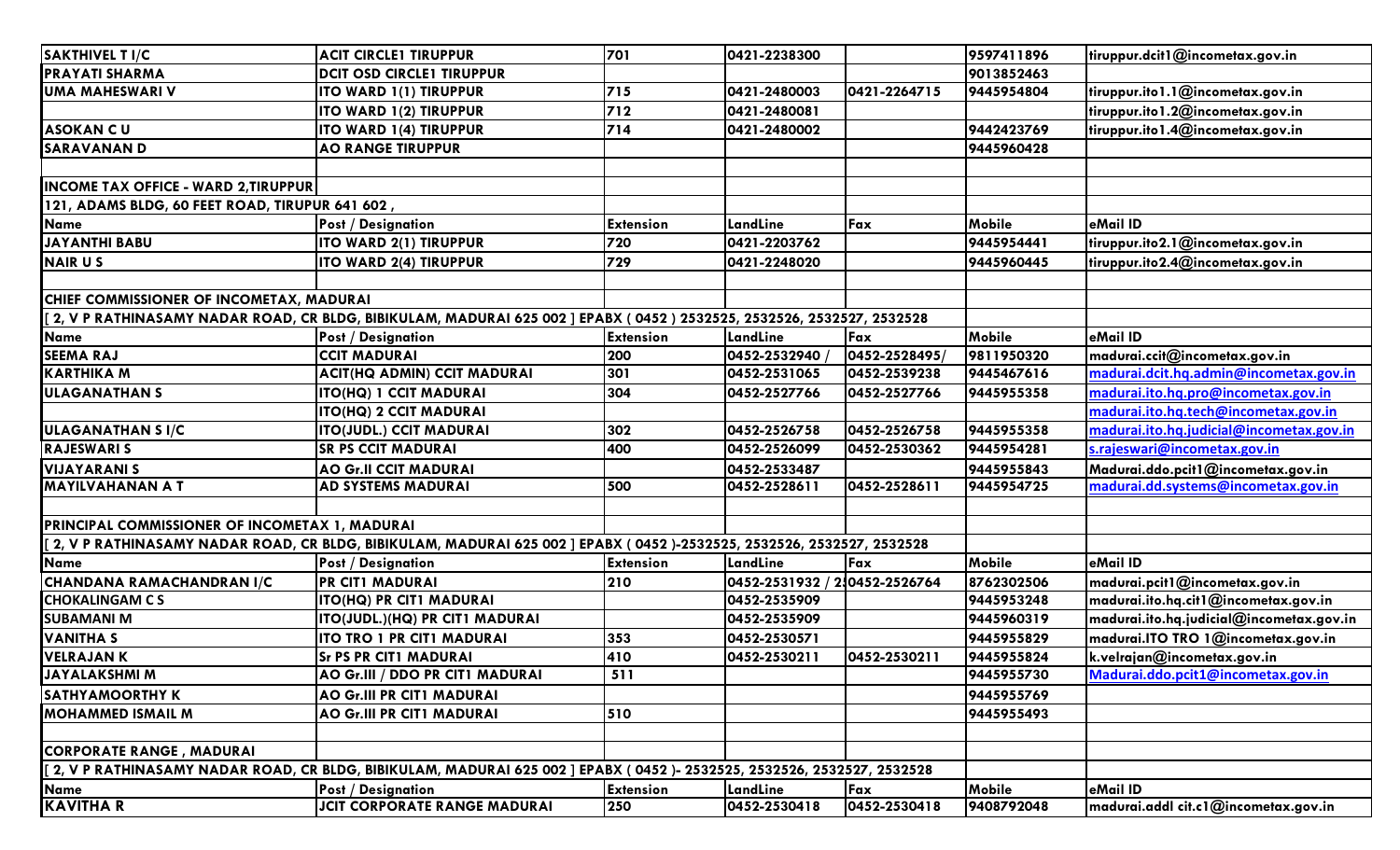| <b>MATHUSUTHAN E</b>                                                      | <b>IDCIT CORPORATE CIRCLE 1 MADURAI</b>                                           | 361              | 0452-2530328 |              | 9445953234    | madurai.dcit.c1@incometax.gov.in      |
|---------------------------------------------------------------------------|-----------------------------------------------------------------------------------|------------------|--------------|--------------|---------------|---------------------------------------|
| <b>SOLAI MEENA N</b>                                                      | <b>ITO CORPORATE WARD 1 MADURAI</b>                                               |                  | 0452-2530078 |              | 9445955836    | madurai.ito.c1@incometax.gov.in       |
| <b>SUBULAKSHMI R S</b>                                                    | <b>ITO CORPORATE WARD 2 MADURAI</b>                                               | 352              | 0452-2530727 |              | 9445955908    | madurai.ito.c2@incometax.gov.in       |
| <b>UDHAYA SEKAR A</b>                                                     | <b>ITO CORPORATE WARD 3 MADURAI</b>                                               | 507              |              |              | 9445955824    | madurai.ito.c3@incometax.gov.in       |
| <b>KANDA SARAVANAN K</b>                                                  | <b>ITO CORPORATE WARD 4 MADURAI</b>                                               | 508              |              |              | 9445955970    | madurai.ito.c4@incometax.gov.in       |
|                                                                           |                                                                                   |                  |              |              |               |                                       |
| <b>NON CORPORATE RANGE 1, MADURAI</b>                                     |                                                                                   |                  |              |              |               |                                       |
| [[ 2, V P RATHINASAMY NADAR ROAD, CR BLDG, BIBIKULAM, MADURAI 625 002 ]   |                                                                                   |                  |              |              |               |                                       |
| <b>Name</b>                                                               | <b>Post / Designation</b>                                                         | <b>Extension</b> | LandLine     | Fax          | <b>Mobile</b> | eMail ID                              |
| <b>AROON PRASAAD RV</b>                                                   | <b>JCIT NCR 1 MADURAI</b>                                                         | 270              | 0452-2532063 | 0452-2532063 | 9444194442    | madurai.addl cit.ncl@incometax.gov.in |
| <b>SORANAM A</b>                                                          | <b>ACIT NCC 1 MADURAI</b>                                                         | 377              | 0452-2521823 |              | 9445953213    | madurai.dcit.nc1@incometax.gov.in     |
| <b>SURIA PRAKASH S B</b>                                                  | ITO NCW 1(1) MADURAI                                                              | 374              | 0452-2530573 |              | 9445955907    | madurai.ito.nc1.1@incometax.gov.in    |
| <b>ANDIR</b>                                                              | <b>ITO NCW 1(3) MADURAI</b>                                                       | 372              | 0452-2530613 |              | 9445955828    | madurai.ito.nc1.3@incometax.gov.in    |
| <b>PERUMAL K</b>                                                          | <b>ITO NCW 1(5) MADURAI</b>                                                       | 673              |              |              | 9445960310    | madurai.ito.nc1.5@incometax.gov.in    |
| <b>ANANDKUMAR V S</b>                                                     | <b>ITO NCW 1(7) MADURAI</b>                                                       |                  |              |              | 9445953969    | madurai.ito.nc1.7@incometax.gov.in    |
|                                                                           |                                                                                   |                  |              |              |               |                                       |
| <b>NCOME TAX, OFFICE KARAIKUDI</b>                                        |                                                                                   |                  |              |              |               |                                       |
| [G / IST FLOOR, SEKKALAI STREET, KARAIKUDI 630 002 ] EPABX (4565 )-224242 |                                                                                   |                  |              |              |               |                                       |
| Name                                                                      | <b>Post / Designation</b>                                                         | <b>Extension</b> | LandLine     | Fax          | <b>Mobile</b> | eMail ID                              |
| <b>SUBRAMANIAN G</b>                                                      | <b>ITO WARD 1 KARAIKUDI</b>                                                       |                  | 04565-227240 | 04565-225241 | 9445955891    | karaikudi.ito1@incometax.gov.in       |
|                                                                           |                                                                                   |                  |              |              |               |                                       |
| <b>INCOMT TAX OFFICE, RAMANATHAPURAM</b>                                  |                                                                                   |                  |              |              |               |                                       |
|                                                                           | SAPTHAGIRI VANIGA VALAGAM, NO 176, VANDIKKARA STREET, RAMANATHAPURAM 623 501 ]    |                  |              |              |               |                                       |
| <b>Name</b>                                                               | <b>Post / Designation</b>                                                         | <b>Extension</b> | LandLine     | Fax          | Mobile        | eMail ID                              |
| <b>CHANDRASEKAR K E R</b>                                                 | <b>ITO WARD 1 RAMANATHAPURAM</b>                                                  |                  | 04567-225130 | 04567-224466 | 9445955833    | ramanathapuram.itol@incometax.gov.in  |
|                                                                           |                                                                                   |                  |              |              |               |                                       |
| <b>NON CORPORATE RANGE 2, MADURAI</b>                                     |                                                                                   |                  |              |              |               |                                       |
| [2, V P RATHINASAMY NADAR ROAD, CR BLDG, BIBIKULAM, MADURAI 625 002 ]     |                                                                                   |                  |              |              |               |                                       |
| <b>Name</b>                                                               | <b>Post / Designation</b>                                                         | <b>Extension</b> | LandLine     | Fax          | Mobile        | eMail ID                              |
| MICHAEL JERALD I/C                                                        | <b>JCIT NCR 2 MADURAI</b>                                                         | 354              | 0452-2530598 | 0452-2530598 | 9445960874    | madurai.addl cit.nc2@incometax.gov.in |
| <b>KALAISELVI S</b>                                                       | <b>DCIT NCC 2 MADURAI</b>                                                         | 596              |              |              | 9445953224    | madurai.dcit.nc2@incometax.gov.in     |
| UTHAYACHANDRAN S                                                          | <b>ITO NCW 2(1) MADURAI</b>                                                       | 495              |              |              | 9445955510    | madurai.ito.nc2.1@incometax.gov.in    |
| <b>MOHANDAS G</b>                                                         | <b>ITO NCW 2(3) MADURAI</b>                                                       | 395              | 0452-2532372 |              | 9445955830    | madurai.ito.nc2.3@incometax.gov.in    |
|                                                                           |                                                                                   |                  |              |              |               |                                       |
| <b>INCOME T AX OFFICE, DINDIGUL</b>                                       |                                                                                   |                  |              |              |               |                                       |
|                                                                           | [ PALANI BYE PASS ROAD, KOTTAPATTI POST, DINDIGUL 624 002 } EPABX (0451 )-2427638 |                  |              |              |               |                                       |
| <b>Name</b>                                                               | <b>Post / Designation</b>                                                         | <b>Extension</b> | LandLine     | Fax          | <b>Mobile</b> | eMail ID                              |
| <b>SELVARANIK</b>                                                         | <b>ITO WARD 1 DINDIGUL</b>                                                        |                  | 0451-2422210 | 2422212      | 9445955868    | dindigul.ito1@incometax.gov.in        |
|                                                                           |                                                                                   |                  |              |              |               |                                       |
| <b>INCOME TAX OFFICE, THENI</b>                                           |                                                                                   |                  |              |              |               |                                       |
|                                                                           | [74-74A WHITE HOUSE STREET, NRT NAGAR, THENI 625531 ] EPABX (04546)-250680        |                  |              |              |               |                                       |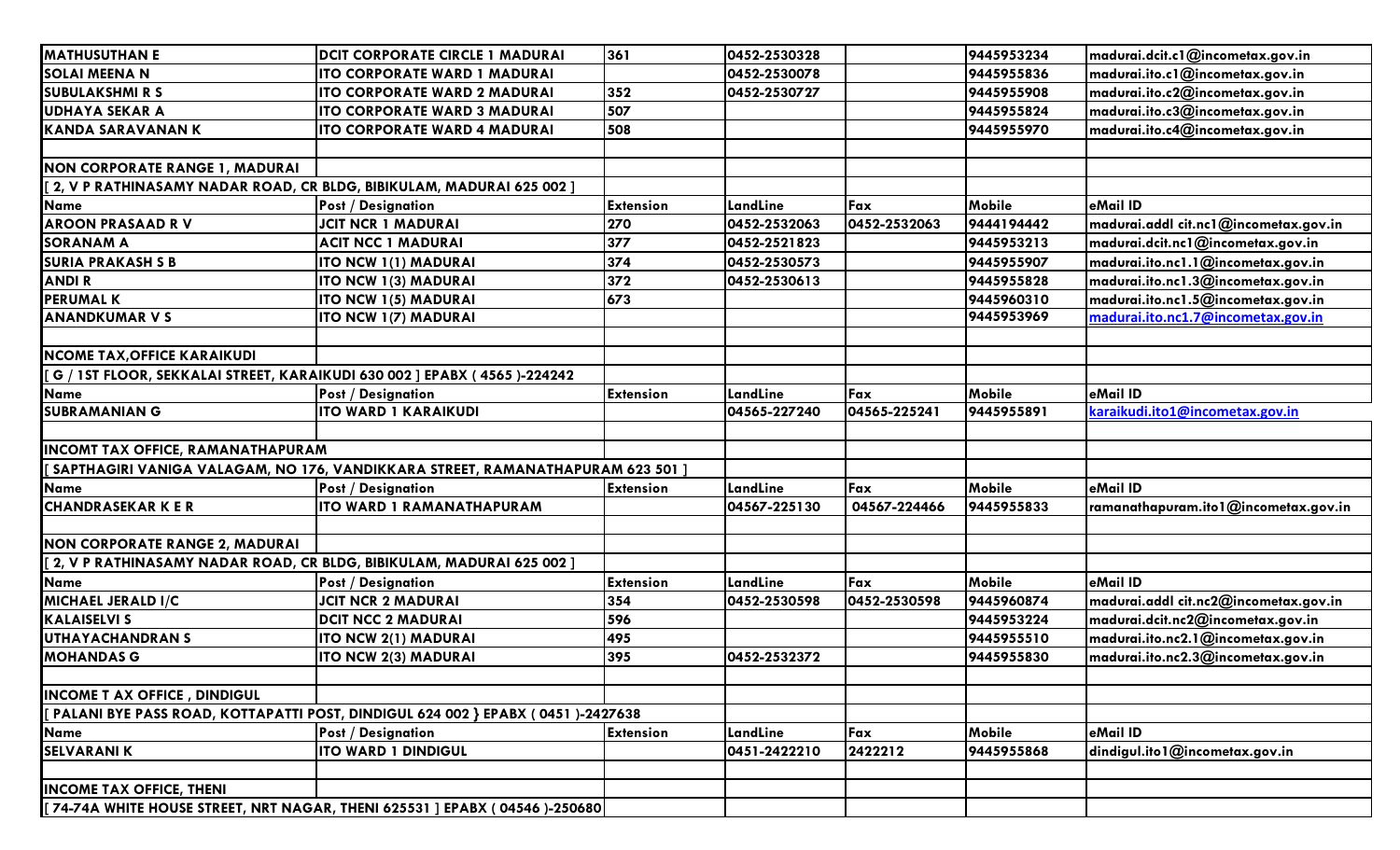| <b>Name</b>                                                       | <b>Post / Designation</b>                                                                                                               | <b>Extension</b> | LandLine     | Fax          | Mobile        | eMail ID                              |
|-------------------------------------------------------------------|-----------------------------------------------------------------------------------------------------------------------------------------|------------------|--------------|--------------|---------------|---------------------------------------|
| <b>AMBETHKAR S</b>                                                | <b>ITO WARD 1 THENI</b>                                                                                                                 | 30               | 04546-252024 | 04546-262781 | 9445953249    | theni.ito1@incometax.gov.in           |
|                                                                   |                                                                                                                                         |                  |              |              |               |                                       |
| <b>INCOME TAX, OFFICE VIRUDHANAGAR</b>                            |                                                                                                                                         |                  |              |              |               |                                       |
|                                                                   | MADURA COATS COMPOUND, RAILWAY FEEDER ROAD, VIRUDHUNAGAR 626 001                                                                        |                  |              |              |               |                                       |
| <b>Name</b>                                                       | Post / Designation                                                                                                                      | <b>Extension</b> | LandLine     | Fax          | Mobile        | eMail ID                              |
| <b>GOMATHI SANKAR E</b>                                           | <b>ITO WARD 1 VIRUDHUNAGAR</b>                                                                                                          |                  | 04562-242617 |              | 9445955723    | virudhunagar.ito1@incometax.gov.in    |
| <b>PAULCHAMY P</b>                                                | <b>ITO WARD 3 VIRUDHUNAGAR</b>                                                                                                          |                  | 04562-265743 |              | 9445955906    | virudhunagar.ito2@incometax.gov.in    |
|                                                                   |                                                                                                                                         |                  |              |              |               |                                       |
| ADDITIONAL / JOINT COMMISSIONER OF INCOME TAX, TIRUNELVELLI RANGE |                                                                                                                                         |                  |              |              |               |                                       |
|                                                                   | NELLAI CITICENTRE, TIRUCHENDUR ROAD, RAHMATH NAGAR, TIRUNELVELI 627 011 ] , EPABX( 0462 )- 2542648/49/50                                |                  |              |              |               |                                       |
| <b>Name</b>                                                       | <b>Post / Designation</b>                                                                                                               | <b>Extension</b> | LandLine     | Fax          | Mobile        | eMail ID                              |
|                                                                   | <b>JCIT RANGE TIRUNELVELI</b>                                                                                                           |                  | 0462-2542631 | 0462-2542630 |               | tirunelveli.addl cit@incometax.gov.in |
| <b>RAVEENDRAN P</b>                                               | <b>ACIT CIRCLE TIRUNELVELI</b>                                                                                                          |                  | 0462-2542651 | 0462-2542651 | 9445953171    | tirunelveli.dcit1@incometax.gov.in    |
| <b>MEENAKSHI SUNDARAM V</b>                                       | <b>ITO WARD 1 TIRUNELVELI</b>                                                                                                           |                  | 0462-2542642 |              | 9445955989    | tirunelveli.ito1@incometax.gov.in     |
| <b>RAJA PANDIAN P</b>                                             | <b>ITO WARD 4 TIRUNELVELI</b>                                                                                                           |                  | 0462-2542644 |              | 9445955911    | tirunelveli.ito4@incometax.gov.in     |
| <b>ELANGO K</b>                                                   | <b>AO GR III TIRUNELVELI</b>                                                                                                            |                  | 0462-2542647 |              | 9445955975    |                                       |
|                                                                   |                                                                                                                                         |                  |              |              |               |                                       |
| <b>NCOME TAX, OFFICE NAGERCOIL</b>                                |                                                                                                                                         |                  |              |              |               |                                       |
|                                                                   | [ SIVARAJ BLDG, TOWER JUNCTION ROAD, NAGERCOIL 629 001 ] EPABX ( 04562 )- 232049                                                        |                  |              |              |               |                                       |
| Name                                                              | <b>Post / Designation</b>                                                                                                               | <b>Extension</b> | LandLine     | Fax          | <b>Mobile</b> | eMail ID                              |
| <b>VENUKUMAR B S</b>                                              | <b>ITO WARD 1 NAGERCOIL</b>                                                                                                             |                  | 04652-224140 |              | 9445955362    | nagercoil.itol@incometax.gov.in       |
|                                                                   |                                                                                                                                         |                  |              |              |               |                                       |
| <b>INCOME TAX, OFFICE TUTICORIN</b>                               |                                                                                                                                         |                  |              |              |               |                                       |
|                                                                   | 19 A, WEST GREAT COTTON ROAD, TUTICORIN 628 001 ] EPABX (0461 )- 2330243, 2326225                                                       |                  |              |              |               |                                       |
| <b>Name</b>                                                       | <b>Post / Designation</b>                                                                                                               | <b>Extension</b> | LandLine     | Fax          | <b>Mobile</b> | eMail ID                              |
| <b>SHENBAGAM A</b>                                                | <b>ITO WARD 1 TUTICORIN</b>                                                                                                             |                  | 0461-2300632 |              | 9445955322    | TUTICORIN.ito1@incometax.gov.in       |
| <b>SIVABALANT</b>                                                 | <b>ITO WARD 2 TUTICORIN</b>                                                                                                             |                  | 0461-2330229 |              | 9445955978    | TUTICORIN.ito2@incometax.gov.in       |
|                                                                   |                                                                                                                                         |                  |              |              |               |                                       |
| ADDITIONAL/JOINT COMMISSIONER OF INCOME TAX - RANGE, TRICHY       |                                                                                                                                         |                  |              |              |               |                                       |
|                                                                   | MAIN BLDG 2ND FLOOR, NEW NO 44, OLD NO 4, WILLIAMS ROAD, CANTONMENT, TIRUCHIRAPALLI 620 001 ] EPABX ( 0431 )2414102 / 03 / 05 / 06 / 07 |                  |              |              |               |                                       |
| <b>Name</b>                                                       | <b>Post / Designation</b>                                                                                                               | <b>Extension</b> | LandLine     | Fax          | Mobile        | eMail ID                              |
| <b>BHUVANESWARY J</b>                                             | <b>JCIT RANGE 1 TRICHY</b>                                                                                                              | 4110             | 0431-2461640 | 0431-2461640 | 9445599390    | trichy.addl cit.1@incometax.gov.in    |
| <b>KARUPPUSAMY PANDIAN K R</b>                                    | <b>DCIT CIRCLE 1 TRICHY</b>                                                                                                             | 4105             | 0431-2460634 |              | 9445953206    | trichy.dcit1.1@incometax.gov.in       |
| <b>VISALAKSHI K</b>                                               | <b>ITO WARD1(1) TRICHY</b>                                                                                                              | 4111             | 0431-2462821 |              | 9445954462    | trichy.ito1.1@incometax.gov.in        |
|                                                                   |                                                                                                                                         |                  |              |              |               |                                       |
| <b>INCOME TAX OFFICE - TRICHY</b>                                 |                                                                                                                                         |                  |              |              |               |                                       |
|                                                                   | MAIN BLDG 2ND FLOOR, NEW NO 44, OLD NO 4, WILLIAMS ROAD, CANTONMENT, TIRUCHIRAPALLI 620 001 ] EPABX ( 0431 )2414102 / 03 / 05 / 06 / 07 |                  |              |              |               |                                       |
| Name                                                              | <b>Post / Designation</b>                                                                                                               | <b>Extension</b> | LandLine     | Fax          | Mobile        | eMail ID                              |
| <b>KANNAN M</b>                                                   | ITO WARD 2(1) TRICHY                                                                                                                    | 4112             | 0431-2417917 |              | 9445960512    | trichy.ito2.1@incometax.gov.in        |
|                                                                   |                                                                                                                                         |                  |              |              |               |                                       |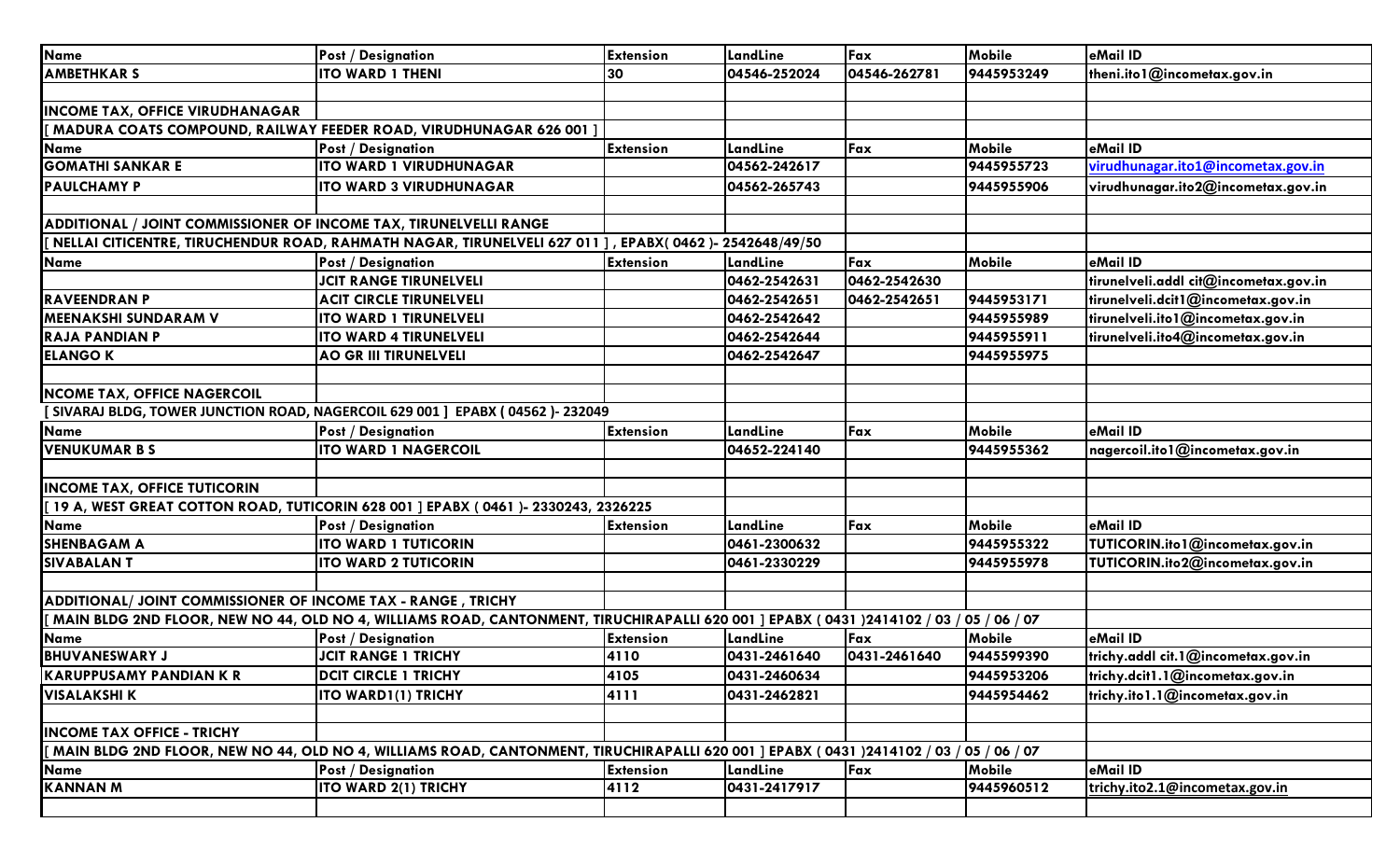| <b>INCOME TAX OFFICE PERAMBALUR</b>                                     |                                                                                               |                  |              |               |                                    |                                      |
|-------------------------------------------------------------------------|-----------------------------------------------------------------------------------------------|------------------|--------------|---------------|------------------------------------|--------------------------------------|
|                                                                         | 15T FLOOR NO 71 SRI DHEENADAYALAN COMPLEX VENKATESAPURAM PERAMBALUR 621 212                   |                  |              |               |                                    |                                      |
| <b>Name</b>                                                             | <b>Post / Designation</b>                                                                     | <b>Extension</b> | LandLine     | Fax           | Mobile                             | eMail ID                             |
| <b>CHANDRASEKARAN K</b>                                                 | <b>ITO WARD 1 PERAMBALUR</b>                                                                  |                  | 04328-224588 |               | 9445955417                         | perambalur.ito1@incometax.gov.in     |
|                                                                         |                                                                                               |                  |              |               |                                    |                                      |
| <b>INCOME TAX OFFICE, KARUR</b>                                         |                                                                                               |                  |              |               |                                    |                                      |
| (16-B, CHINNANDAN KOIL STREET, KARUR - 639 001)                         |                                                                                               |                  |              |               |                                    |                                      |
| <b>Name</b>                                                             | <b>Post / Designation</b>                                                                     | <b>Extension</b> | LandLine     | Fax           | Mobile                             | eMail ID                             |
| <b>MUTHUKRISHNAN R</b>                                                  | <b>ITO WARD1 KARUR</b>                                                                        |                  | 04324-241660 | 04324-240933  | 9445955488                         | karur.ito1@incometax.gov.in          |
|                                                                         |                                                                                               |                  |              |               |                                    |                                      |
| ADDITIONAL/ JOINT COMMISSIONER OF INCOME TAX, THANJAVUR RANGE           |                                                                                               |                  |              |               |                                    |                                      |
| [ NO 100, NANJIKKOTTAI ROAD, THANJAVUR 631 006 ] STD 04362 EPABX 230622 |                                                                                               |                  |              |               |                                    |                                      |
| <b>Name</b>                                                             | Post / Designation                                                                            | LandLine         | Fax          | <b>Mobile</b> | eMail ID                           |                                      |
| NITHYA DI/C                                                             | <b>JCIT RANGE 2 THANJAVUR</b>                                                                 | 04362-278060     | 04362-278060 | 9445953198    | thanjavur.addlcit@incometax.gov.in |                                      |
| <b>SRINIVASAN S</b>                                                     | <b>ACIT CIRCLE THANJAVUR</b>                                                                  | 04362-278411     | 04362-278411 | 9445953204    | thanjavur.dcit1@incometax.gov.in   |                                      |
| <b>VILVIJAYAN R</b>                                                     | <b>ITO WARD1 THANJAVUR</b>                                                                    | 04362-277620     |              | 9445955534    | thanjavur.ito1@incometax.gov.in    |                                      |
| <b>RAJASEKARAN M</b>                                                    | AO O/o JCIT RANGE THANJAVUR                                                                   |                  |              |               | 9445955596                         |                                      |
|                                                                         |                                                                                               |                  |              |               |                                    |                                      |
| <b>INCOME TAX OFFICER, KUMBAKONAM WARD</b>                              |                                                                                               |                  |              |               |                                    |                                      |
|                                                                         | MAIN BLDG, 1ST FLOOR   NO 31, KRISHNASWAMY ROAD, GANDHI NAGAR, KUMBAKONAM 612 001             |                  |              |               |                                    |                                      |
| <b>Name</b>                                                             | Post / Designation                                                                            | <b>Extension</b> | LandLine     | Fax           | Mobile                             | eMail ID                             |
| <b>PALANISAMY K</b>                                                     | <b>ITO WARD 1 KUMBAKONAM</b>                                                                  |                  | 0435-2411366 |               | 9445955533                         | kumbakonam.ito1@incometax.gov.in     |
| <b>PADMANABHANK</b>                                                     | <b>AO KUMBAKONAM</b>                                                                          |                  |              |               | 9629735614                         | krishnan.padmanaban@incometax.gov.in |
|                                                                         |                                                                                               |                  |              |               |                                    |                                      |
| <b>INCOME TAX OFFICE, TIRUVARUR</b>                                     |                                                                                               |                  |              |               |                                    |                                      |
|                                                                         | NO 1A/24, BYE PASS ROAD, BHARATH TOWERS, TIRUVARUR- 610001 ] STD 04366 EPABX (04366 )250522   |                  |              |               |                                    |                                      |
| <b>Name</b>                                                             | <b>Post / Designation</b>                                                                     | <b>Extension</b> | LandLine     | Fax           | Mobile                             | eMail ID                             |
| <b>RAJASEKARL</b>                                                       | <b>ITO WARD 1 TIRUVARUR</b>                                                                   | 31               | 04366-250533 | 04366-240533  | 9445955506                         | tiruvarur.ito1@incometax.gov.in      |
|                                                                         |                                                                                               |                  |              |               |                                    |                                      |
| <b>INCOME TAX OFFICE, NAGAPATTINAM</b>                                  |                                                                                               |                  |              |               |                                    |                                      |
| (NO 81, SALT ROAD, NAGAPATTINAM - 611 001) EPABX (04365)224274          |                                                                                               |                  |              |               |                                    |                                      |
| <b>Name</b>                                                             | <b>Post / Designation</b>                                                                     | <b>Extension</b> | LandLine     | Fax           | Mobile                             | eMail ID                             |
| <b>KRISHNAN R</b>                                                       | <b>ITO WARD 1 NAGAPATTINAM</b>                                                                |                  | 04365-221791 | 04365-221791  | 9445955626                         | nagapattinam.ito1@incometax.gov.in   |
|                                                                         |                                                                                               |                  |              |               |                                    |                                      |
| <b>INCOME TAX OFFICE, PUDUKOTTAI</b>                                    |                                                                                               |                  |              |               |                                    |                                      |
|                                                                         | (ANNAVASAL RAOD, CHOLA REAL ESTATE, THIRUKKOKARANAM, PUDUKKOTTAI 622 002) EPAX ( 04322 236105 |                  |              |               |                                    |                                      |
| <b>Name</b>                                                             | <b>Post / Designation</b>                                                                     | <b>Extension</b> | LandLine     | Fax           | Mobile                             | eMail ID                             |
| <b>SURESH KUMAR R</b>                                                   | <b>ITO WARD 1 PUDUKOTTAI</b>                                                                  |                  | 04322-236047 | 0432-236780   | 9445955451                         | pudukkottai.ito1@incometax.gov.in    |
|                                                                         |                                                                                               |                  |              |               |                                    |                                      |
| CHIEF COMMISSIONER OF INCOME TAX (REFAC)                                |                                                                                               |                  |              |               |                                    |                                      |
| REGIONAL e-ASSESSMENT CENTRE CHENNAI                                    |                                                                                               |                  |              |               |                                    |                                      |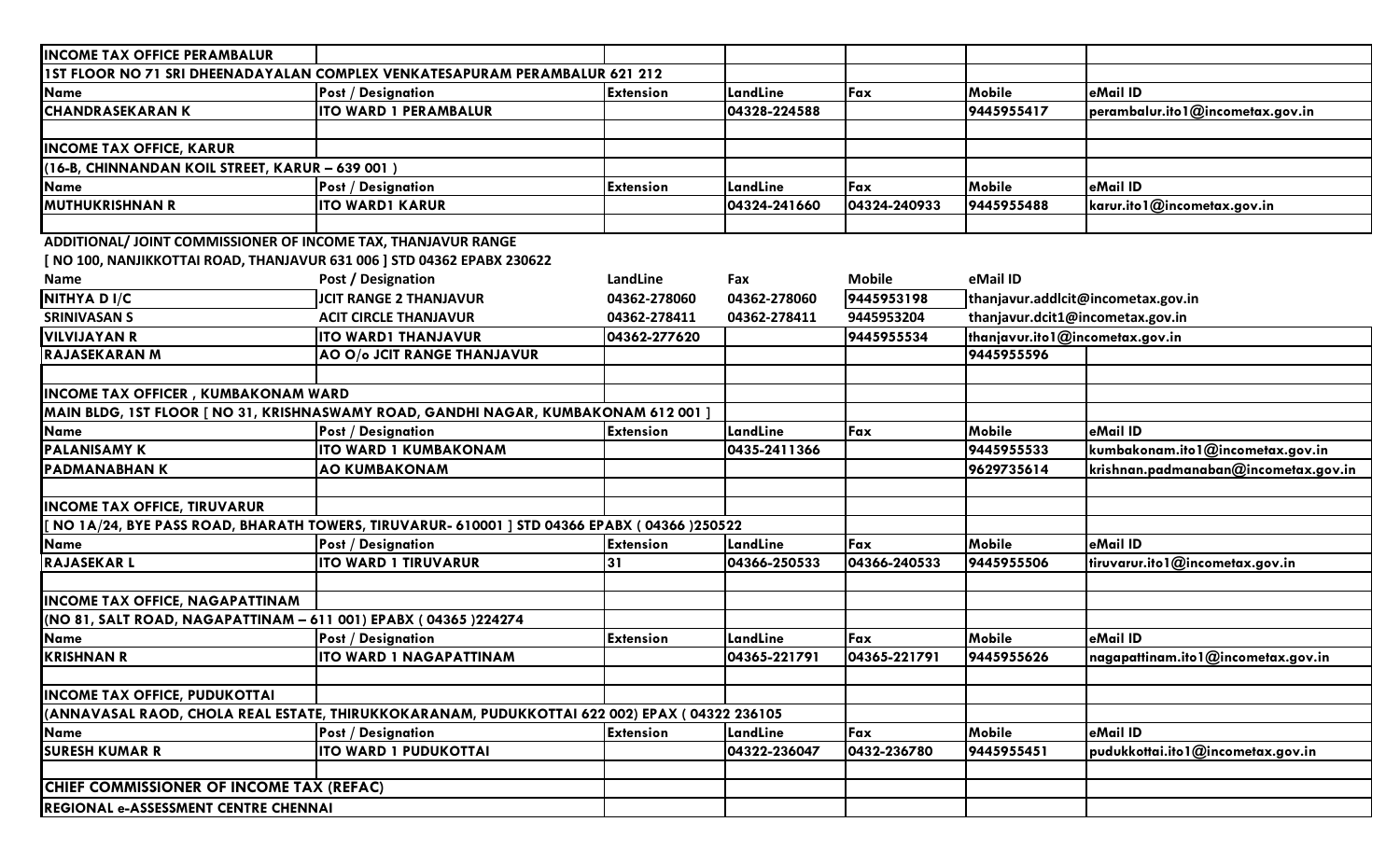| MAIN BLDG 3RD FLOOR [121 M G ROAD, NUNGAMBAKKAM, CHENNAI 600 034 ]EPABX (044) 28338000, 28338700, 28338100 |                                                                                                                          |                  |          |          |               |                                             |
|------------------------------------------------------------------------------------------------------------|--------------------------------------------------------------------------------------------------------------------------|------------------|----------|----------|---------------|---------------------------------------------|
| <b>Name</b>                                                                                                | <b>Post / Designation</b>                                                                                                | <b>Extension</b> | LandLine | Fax      | <b>Mobile</b> | eMail ID                                    |
| <b>TRIPTI BISWAS</b>                                                                                       | CCIT(REFAC 1)                                                                                                            | 8002             | 28338302 | 28338322 | 8547002415    | chennai.ccit.reac@incometax.gov.in          |
| <b>GANESAN S</b>                                                                                           | ITO(HQ) CCIT(REFAC 1) CHENNAI                                                                                            | 8029             | 28338329 | 28338329 | 9445960157    | chennai.ito.hq.ccit.reac@incometax.gov.in   |
| <b>BOOPATHY V</b>                                                                                          | <b>AO CCIT(REFAC 1) CHENNAI</b>                                                                                          | 8734             | 28333029 |          | 9445954208    | chennai.ddo1.ccit.reac@incometax.gov.in     |
| <b>KALAISELVI S</b>                                                                                        | <b>SR.PS CCIT(REFAC 1) CHENNAI</b>                                                                                       | 6402             | 28338418 | 28338697 | 9445954254    |                                             |
|                                                                                                            |                                                                                                                          |                  |          |          |               |                                             |
| <b>PRINCIPAL COMMISSIONER OF INCOME TAX -1 (REFAC)</b>                                                     |                                                                                                                          |                  |          |          |               |                                             |
| <b>REGIONAL e-ASSESSMENT CENTRE CHENNAI</b>                                                                |                                                                                                                          |                  |          |          |               |                                             |
|                                                                                                            | WANAPARTHY BLDG 7TH FLOOR [121 M G ROAD, NUNGAMBAKKAM, CHENNAI 600 034 ]EPABX (044) 28338000, 28338700, 28338100 REFAC 1 |                  |          |          |               |                                             |
| Name                                                                                                       | <b>Post / Designation</b>                                                                                                | <b>Extension</b> | LandLine | Fax      | Mobile        | eMail ID                                    |
| <b>APARNA RAO GI/C</b>                                                                                     | PR CIT(REFAC) 1 CHENNAI                                                                                                  | 7010             | 28338410 | 28332240 | 8985970042    | chennai.pcit1.au.reac@incometax.gov.in      |
| <b>SWEETIE JAYASHREE S</b>                                                                                 | ITO(HQ) PR CIT(REFAC) 1 CHENNAI                                                                                          | 7016             | 28332231 |          | 9445953810    | chennai.ito.hq.pcit1.au.reac@incometax.gov  |
| <b>INDIRA B</b>                                                                                            | ITO(OSD) PR CIT(REFAC) 1 CHENNAI                                                                                         |                  |          |          | 9445953598    |                                             |
| <b>KRISHNAMOORTHY N</b>                                                                                    | ITO(OSD) PR CIT(REFAC) 1 CHENNAI                                                                                         |                  |          |          | 9445953634    |                                             |
| <b>JOHNSON M P</b>                                                                                         | AO PR CIT(REFAC) 1 CHENNAI                                                                                               | 6341             | 28333127 |          | 9445955666    | chennai.ddo1.pcit1.reac@incometax.gov.in    |
| <b>VIJAYARAGHAVAN R</b>                                                                                    | <b>SR PS PR CIT(REFAC) 1 CHENNAI</b>                                                                                     | 6471             |          |          | 9445954257    | r.vijayaraghavan@incometax.gov.in           |
|                                                                                                            |                                                                                                                          |                  |          |          |               |                                             |
| ADDITIONAL / JOINT COMMISSIONER , REGIONAL e-ASSESSMENT CENTRE 1(1) CHENNAI                                |                                                                                                                          |                  |          |          |               |                                             |
|                                                                                                            | WANAPARTHY BLOCK [ 121 M G ROAD, NUNGAMBAKKAM, CHENNAI 600 034 ]EPABX (044) 28338000, 28338700, 28338100                 |                  |          |          |               |                                             |
| <b>Name</b>                                                                                                | <b>Post / Designation</b>                                                                                                | <b>Extension</b> | LandLine | Fax      | <b>Mobile</b> | eMail ID                                    |
| <b>JUSTIN V</b>                                                                                            | <b>JCIT REFAC AU 1(1) CHENNAI</b>                                                                                        | 8225             | 28338361 |          | 9445953074    | chennai.addlcit1.1.au.reac@incometax.gov.ir |
| <b>ANUJM</b>                                                                                               | ACIT AU 1(1)(1) CHENNAI                                                                                                  | 7027             | 28333209 |          | 9445467497    | chennai.dcit1.1.1.au.reac@incometax.gov.in  |
| <b>SUNITHA BOBEN</b>                                                                                       | ITO AU 1(1)(2) CHENNAI                                                                                                   | 8267             | 28333259 |          | 9445954459    | chennai.ito1.1.2.au.reac@incometax.gov.in   |
| <b>GNANAMURUGALAXMI V</b>                                                                                  | ITO AU 1(1)(3) CHENNAI                                                                                                   | 8263             | 28333261 |          | 9445955712    | chennai.ito1.1.3.au.reac@incometax.gov.in   |
| <b>SATHYAV</b>                                                                                             | ITO AU 1(1)(4) CHENNAI                                                                                                   | 6554             |          |          | 9445953797    | chennai.ito1.1.4.au.reac@incometax.gov.in   |
| <b>GANDHIMATHY D</b>                                                                                       | ITO AU 1(1)(5) CHENNAI                                                                                                   | 6545             |          |          | 9445953861    | chennai.ito1.1.5.au.reac@incometax.gov.in   |
| <b>SUMAN SURENDRAN</b>                                                                                     | ITO AU 1(1)(6) CHENNAI                                                                                                   | 6541             |          |          | 9445954098    | chennai.ito1.1.6.au.reac@incometax.gov.in   |
|                                                                                                            |                                                                                                                          |                  |          |          |               |                                             |
|                                                                                                            | ADDITIONAL / JOINT COMMISSIONER, REGIONAL e-ASSESSMENT CENTRE 1(2) CHENNAI                                               |                  |          |          |               |                                             |
|                                                                                                            | WANAPARTHY BLOCK [ 121 M G ROAD, NUNGAMBAKKAM, CHENNAI 600 034 ]EPABX (044) 28338000, 28338700, 28338100                 |                  |          |          |               |                                             |
| Name                                                                                                       | <b>Post / Designation</b>                                                                                                | <b>Extension</b> | LandLine | Fax      | Mobile        | eMail ID                                    |
| <b>BHASWATI CHATTERJEE IYER</b>                                                                            | ADDL CIT REFAC AU 1(2) CHENNAI                                                                                           | 8265             | 28338367 |          | 8902197966    | chennai.addlcit1.2.au.reac@incometax.gov.ir |
| PURANASUNTHARI M                                                                                           | ACIT AU 1(2)(1) CHENNAI                                                                                                  | 8226             | 28338657 |          | 8056706850    | chennai.dcit1.2.1.au.reac@incometax.gov.in  |
| <b>SASI PRABHA</b>                                                                                         | ITO AU 1(2)(2) CHENNAI                                                                                                   | 8222             | 28333237 |          | 9445953572    | chennai.ito1.2.2.au.reac@incometax.gov.in   |
| <b>ANANDRAJ V I/C</b>                                                                                      | ITO AU 1(2)(3) CHENNAI                                                                                                   | 8023             | 28333293 |          | 9445953753    | chennai.ito1.2.3.au.reac@incometax.gov.in   |
| <b>ANAND KUMAR JHA</b>                                                                                     | ITO AU 1(2)(4) CHENNAI                                                                                                   | 8024             | 28333294 |          | 9445953867    | chennai.ito1.2.4.au.reac@incometax.gov.in   |
| <b>RAVINDRANATH N</b>                                                                                      | ITO AU 1(2)(5) CHENNAI                                                                                                   | 6451             |          |          | 9445953494    | chennai.ito1.2.5.au.reac@incometax.gov.in   |
| <b>VIJAYALAKSHMI N</b>                                                                                     | ITO AU 1(2)(6) CHENNAI                                                                                                   | 6330             | 28338539 |          | 9445953529    | chennai.ito1.2.6.au.reac@incometax.gov.in   |
|                                                                                                            |                                                                                                                          |                  |          |          |               |                                             |
|                                                                                                            | ADDITIONAL / JOINT COMMISSIONER, REGIONAL e-ASSESSMENT CENTRE 1(3) CHENNAI                                               |                  |          |          |               |                                             |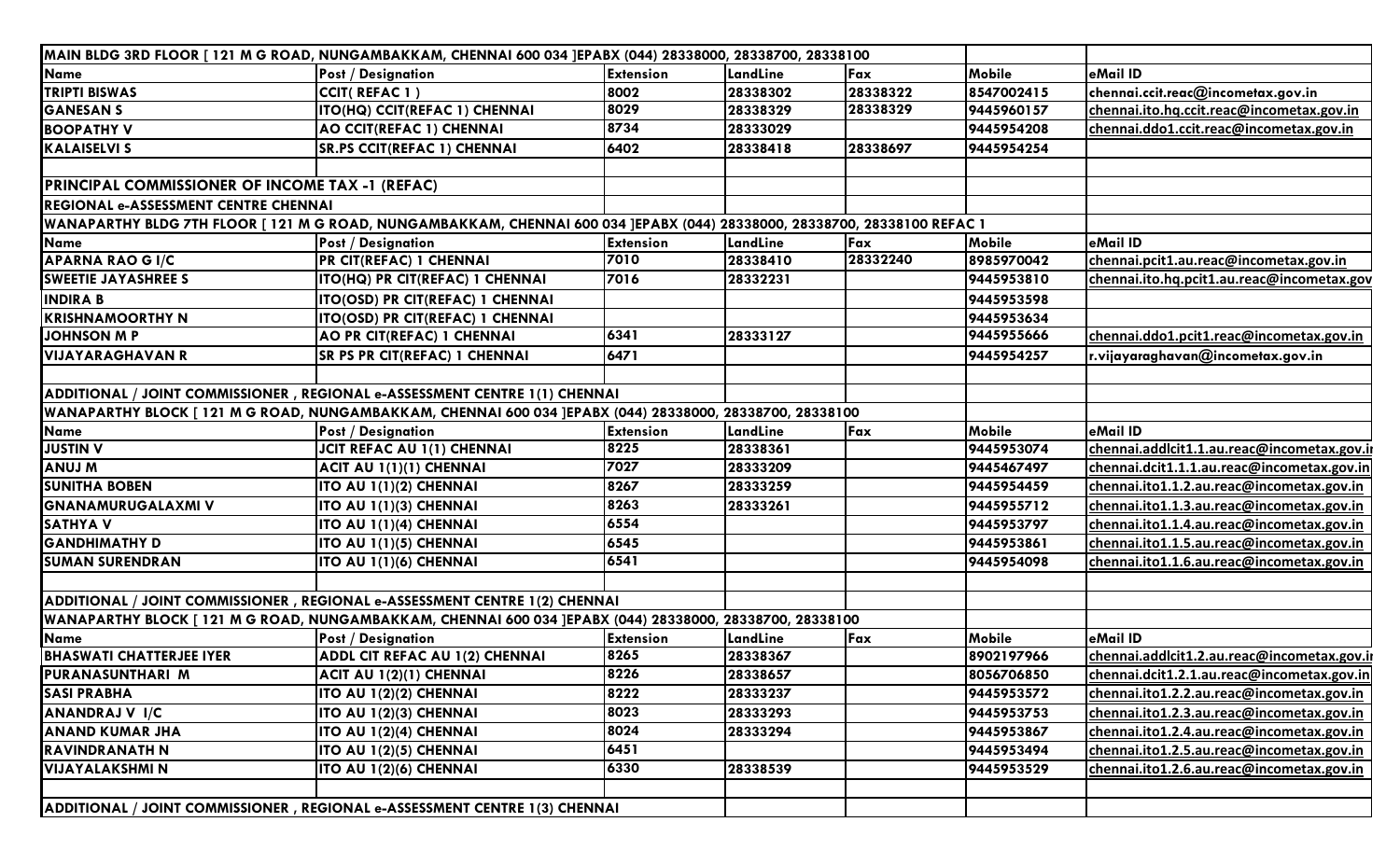|                                                       | WANAPARTHY BLOCK [ 121 M G ROAD, NUNGAMBAKKAM, CHENNAI 600 034 JEPABX (044) 28338000, 28338700, 28338100          |                  |                |          |            |                                             |
|-------------------------------------------------------|-------------------------------------------------------------------------------------------------------------------|------------------|----------------|----------|------------|---------------------------------------------|
| <b>Name</b>                                           | <b>Post / Designation</b>                                                                                         | <b>Extension</b> | LandLine       | Fax      | Mobile     | eMail ID                                    |
| <b>VARUVOORU SREEDHAR</b>                             | <b>JCIT REFAC AU 1(3) CHENNAI</b>                                                                                 | 7032             | 28338496       | 28338357 | 9952439355 | chennai.addlcit1.3.au.reac@incometax.gov.ii |
| <b>KRISHNAMURTHI S</b>                                | ACIT AU 1(3)(1) CHENNAI                                                                                           | 8036             | 28338681       |          | 9445960149 | chennai.dcit1.3.1.au.reac@incometax.gov.in  |
| <b>PRABHAKAR R</b>                                    | ITO AU 1(3)(2) CHENNAI                                                                                            | 8032             | 28333297       |          | 9445954410 | chennai.ito1.3.2.au.reac@incometax.gov.in   |
| <b>ASHOK KUMAR S</b>                                  | ITO AU 1(3)(3) CHENNAI                                                                                            | 8026             | 28338684       |          | 9445954921 | chennai.ito1.3.3.au.reac@incometax.gov.in   |
| <b>BALASUBRAMANIAN V</b>                              | ITO AU 1(3)(4) TAMBARAM                                                                                           | 8951             |                |          | 9445954322 | chennai.ito1.3.4.au.reac@incometax.gov.in   |
| <b>RAMACHANDRAN S</b>                                 | ITO AU 1(3)(5) TAMBARAM                                                                                           | 8961             |                |          | 9445960612 | chennai.ito1.3.5.au.reac@incometax.gov.in   |
| <b>SHANTHI S</b>                                      | ITO AU 1(3)(6) TAMBARAM                                                                                           | 8962             |                |          | 9445952181 | chennai.ito1.3.6.au.reac@incometax.gov.in   |
|                                                       |                                                                                                                   |                  |                |          |            |                                             |
|                                                       | ADDITIONAL / JOINT COMMISSIONER, REGIONAL e-ASSESSMENT CENTRE 1(4) CHENNAI                                        |                  |                |          |            |                                             |
|                                                       | WANAPARTHY BLOCK [ 121 M G ROAD, NUNGAMBAKKAM, CHENNAI 600 034 ]EPABX (044) 28338000, 28338700, 28338100          |                  |                |          |            |                                             |
| <b>Name</b>                                           | <b>Post / Designation</b>                                                                                         | <b>Extension</b> | LandLine       | Fax      | Mobile     | eMail ID                                    |
| <b>JUSTIN V I/C</b>                                   | <b>ADDL CIT REFAC AU 1(4) CHENNAI</b>                                                                             | 8157             | 28333216       |          | 9445953074 | chennai.addlcit1.4.au.reac@incometax.gov.ir |
| <b>SUSANTA SAHA</b>                                   | ACIT AU 1(4)(1) CHENNAI                                                                                           | 8031             | 28333296       |          | 9433173233 | chennai.dcit1.4.1.au.reac@incometax.gov.in  |
| <b>BHUVANESHWARI N GANESH</b>                         | ITO AU 1(4)(2) CHENNAI                                                                                            | 8021             | 28333291       |          | 9445954443 | chennai.ito1.4.2.au.reac@incometax.gov.in   |
| <b>IKRISHNAKUMAR S</b>                                | ITO AU 1(4)(3) CHENNAI                                                                                            | 8022             | 28333292       |          | 9445954531 | chennai.ito1.4.3.au.reac@incometax.gov.in   |
| RADHA KRISHNAN G I/C                                  | ITO AU 1(4)(4) PUDHUCHERRY                                                                                        |                  |                |          | 9445954809 | chennai.ito1.4.4.au.reac@incometax.gov.in   |
| <b>SELVIRS</b>                                        | ITO AU 1(4)(5) CUDDALORE                                                                                          |                  | 04142 - 236426 |          | 9445954842 | chennai.ito1.4.5.au.reac@incometax.gov.in   |
| <b>VISWANATHAN S</b>                                  | ITO AU 1(4)(6) CUDDALORE                                                                                          |                  | 04142 - 236470 |          | 9445954838 | chennai.ito1.4.6.au.reac@incometax.gov.in   |
|                                                       |                                                                                                                   |                  |                |          |            |                                             |
| <b>PRINCIPAL COMMISSIONER OF INCOME TAX (REFAC) 2</b> |                                                                                                                   |                  |                |          |            |                                             |
|                                                       | WANAPARTHY BLDG 2RD FLOOR [ 121 M G ROAD, NUNGAMBAKKAM, CHENNAI 600 034 ]EPABX (044) 28338000, 28338700, 28338100 |                  |                |          |            |                                             |
| <b>Name</b>                                           | <b>Post / Designation</b>                                                                                         | <b>Extension</b> | LandLine       | Fax      | Mobile     | eMail ID                                    |
| <b>APARNA RAO G</b>                                   | PR CIT(REFAC) 2 CHENNAI                                                                                           | 7020             | 28333147       |          | 8985970042 | chennai.pcit2.au.reac@incometax.gov.in      |
| <b>JAYALATHAK</b>                                     | ITO(HQ) PR CIT(REFAC) 2 CHENNAI                                                                                   | 7026             | 28332230       |          | 9445960106 | chennai.ito.hq.pcit2.au.reac@incometax.gov  |
| <b>SUNDAR M</b>                                       | AO PR CIT(REFAC) 2 CHENNAI                                                                                        | 6453             |                |          | 9445954511 | chennai.ddo1.pcit2.reac@incometax.gov.in    |
| <b>SASIKALA G</b>                                     | SR PS PR CIT(REFAC) 2 CHENNAI                                                                                     | 6452             |                |          | 9445954247 |                                             |
|                                                       |                                                                                                                   |                  |                |          |            |                                             |
|                                                       | ADDITIONAL / JOINT COMMISSIONER, REGIONAL e-ASSESSMENT CENTRE 2(1) CHENNAI REFAC 2                                |                  |                |          |            |                                             |
|                                                       | WANAPARTHY BLDG 2RD FLOOR [ 121 M G ROAD, NUNGAMBAKKAM, CHENNAI 600 034 ]EPABX (044) 28338000, 28338700, 28338100 |                  |                |          |            |                                             |
| <b>Name</b>                                           | <b>Post / Designation</b>                                                                                         | <b>Extension</b> | LandLine       | Fax      | Mobile     | eMail ID                                    |
| <b>SHEILA PARTHASARATHY</b>                           | <b>JCIT REFAC AU 2(1) CHENNAI</b>                                                                                 | 7011             | 28338363       |          | 9445953097 | chennai.addlcit2.1.au.reac@incometax.gov.ii |
| <b>SANDIP SARKAR</b>                                  | DCIT AU 2(1)(1) CHENNAI                                                                                           | 8214             | 28333229       |          | 8902195372 | chennai.dcit2.1.1.au.reac@incometax.gov.in  |
| <b>SAMPOORANAM S</b>                                  | ITO AU 2(1)(2) CHENNAI                                                                                            | 8213             | 28333227       |          | 9445954568 | chennai.ito2.1.2.au.reac@incometax.gov.in   |
| <b>SHIVAKUMAR R</b>                                   | ITO AU 2(1)(3) CHENNAI                                                                                            | 8217             | 28333231       |          | 9445955338 | chennai.ito2.1.3.au.reac@incometax.gov.in   |
| <b>RAKESH KUMAR SINHA</b>                             | ITO AU 2(1)(4) CHENNAI                                                                                            | 6342             |                |          | 9445960404 | chennai.ito2.1.4.au.reac@incometax.gov.in   |
| <b>MALAVIKA VENKATESH</b>                             | ITO AU 2(1)(5) CHENNAI                                                                                            | 8224             |                |          | 9445953888 | chennai.ito2.1.5.au.reac@incometax.gov.in   |
| <b>MITA SUTER</b>                                     | ITO AU 2(1)(6) CHENNAI                                                                                            | 6482             |                |          | 9445954520 | chennai.ito2.1.6.au.reac@incometax.gov.in   |
|                                                       |                                                                                                                   |                  |                |          |            |                                             |
|                                                       | ADDITIONAL / JOINT COMMISSIONER, REGIONAL e-ASSESSMENT CENTRE 2(2) CHENNAI                                        |                  |                |          |            |                                             |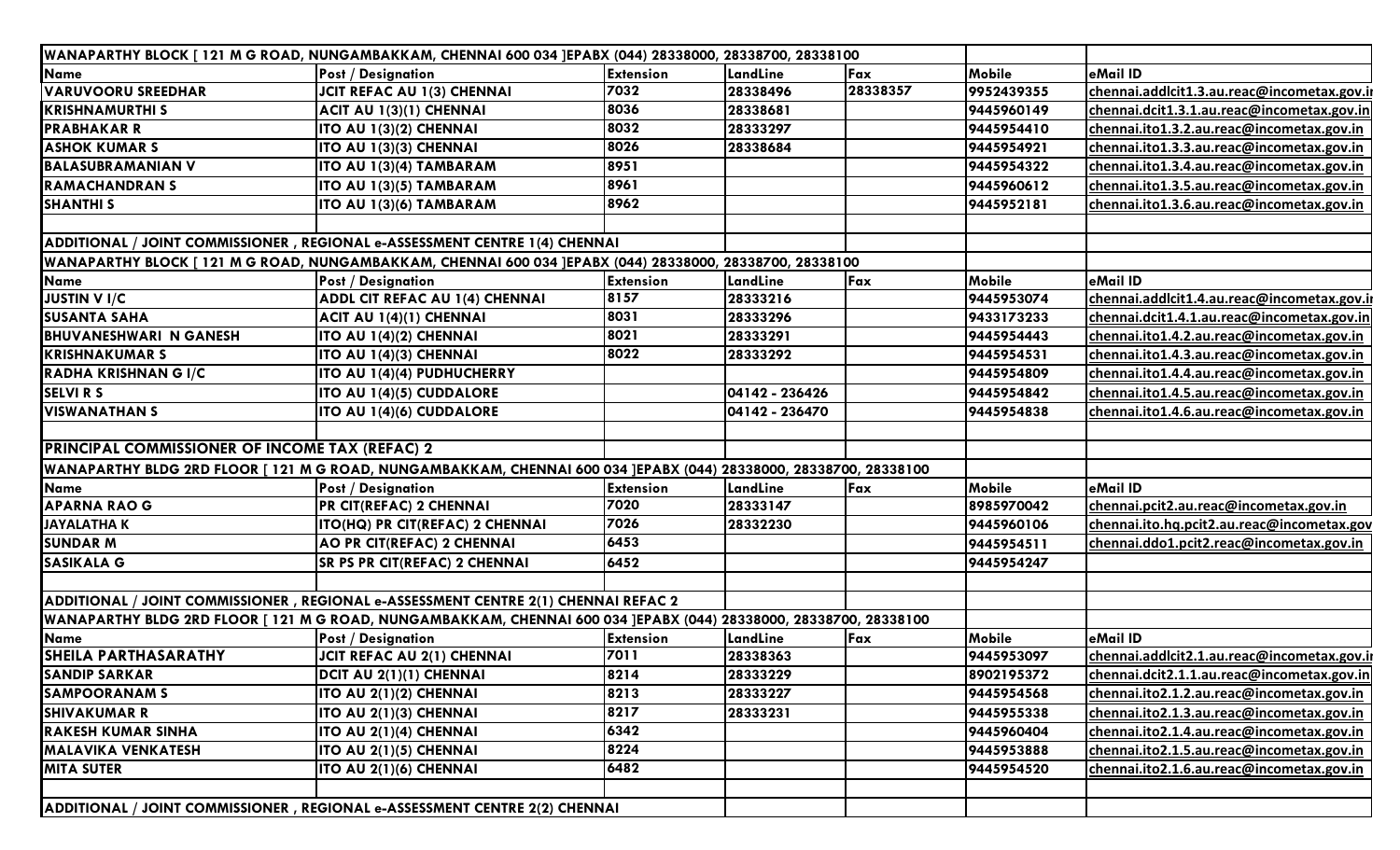| WANAPARTHY BLDG 2RD FLOOR [ 121 M G ROAD, NUNGAMBAKKAM, CHENNAI 600 034 ]EPABX (044) 28338000, 28338700, 28338100 |                                                                                                                   |                  |                              |          |               |                                             |  |  |
|-------------------------------------------------------------------------------------------------------------------|-------------------------------------------------------------------------------------------------------------------|------------------|------------------------------|----------|---------------|---------------------------------------------|--|--|
| <b>Name</b>                                                                                                       | <b>Post / Designation</b>                                                                                         | <b>Extension</b> | LandLine                     | Fax      | Mobile        | eMail ID                                    |  |  |
| PRAKASH PRITAMDAS KISHINCHANDAJCIT REFAC AU 2(2) CHENNAI                                                          |                                                                                                                   | 8216             | 28338625                     |          | 9445953324    | chennai.addlcit2.2.au.reac@incometax.gov.ii |  |  |
| <b>SRIVATSAN</b>                                                                                                  | ACIT AU 2(2)(1) CHENNAI                                                                                           | 7021             | 28338620                     |          | 9677201248    | chennai.dcit2.2.1.au.reac@incometax.gov.in  |  |  |
|                                                                                                                   | <b>ITO AU 2(2)(2) CHENNAI</b>                                                                                     | 8164             | 28333219                     |          |               | chennai.ito2.2.2.au.reac@incometax.gov.in   |  |  |
| <b>SANKARIN</b>                                                                                                   | <b>ITO AU 2(2)(3) CHENNAI</b>                                                                                     | 8752             | 28333224                     |          | 9445954306    | chennai.ito2.2.3.au.reac@incometax.gov.in   |  |  |
| <b>JAGANNATHAN L</b>                                                                                              | ITO AU 2(2)(4) CHENNAI                                                                                            | 8162             | 28333212                     |          | 9445955999    | chennai.ito2.2.4.au.reac@incometax.gov.in   |  |  |
| <b>RAVI SHANKAR KUMAR</b>                                                                                         | <b>ITO AU 2(2)(5) CHENNAI</b>                                                                                     | 8161             | 28333220                     |          | 9445953954    | chennai.ito2.2.5.au.reac@incometax.gov.in   |  |  |
| DAYANANDAPRASAD V                                                                                                 | <b>ITO AU 2(2)(6) CHENNAI</b>                                                                                     | 8771             | 28338541                     |          | 9445954153    | chennai.ito2.2.6.au.reac@incometax.gov.in   |  |  |
|                                                                                                                   |                                                                                                                   |                  |                              |          |               |                                             |  |  |
|                                                                                                                   | ADDITIONAL / JOINT COMMISSIONER, REGIONAL e-ASSESSMENT CENTRE 2(3) CHENNAI                                        |                  |                              |          |               |                                             |  |  |
|                                                                                                                   | WANAPARTHY BLDG 2RD FLOOR [ 121 M G ROAD, NUNGAMBAKKAM, CHENNAI 600 034 ]EPABX (044) 28338000, 28338700, 28338100 |                  |                              |          |               |                                             |  |  |
| Name                                                                                                              | <b>Post / Designation</b>                                                                                         | <b>Extension</b> | LandLine                     | Fax      | <b>Mobile</b> | eMail ID                                    |  |  |
| PRAKASH PRITAMDAS KISHINCHANDAJCIT REFAC AU 2(3) CHENNAI                                                          |                                                                                                                   | 7023             | 28338407                     |          | 9445953324    | chennai.addlcit2.3.au.reac@incometax.gov.ir |  |  |
| <b>L UMMA</b>                                                                                                     | DCIT AU 2(3)(1) CHENNAI                                                                                           | 8034             | 28333299                     |          | 9443571873    | chennai.dcit2.3.1.au.reac@incometax.gov.in  |  |  |
| <b>GANGAP</b>                                                                                                     | <b>ITO AU 2(3)(2) CHENNAI</b>                                                                                     | 8776             | 28338542                     |          | 8903886614    | chennai.ito2.3.2.au.reac@incometax.gov.in   |  |  |
| <b>SIDDARTHAN R</b>                                                                                               | <b>ITO AU 2(3)(3) CHENNAI</b>                                                                                     | 8754             | 28333176                     |          | 9445955577    | chennai.ito2.3.3.au.reac@incometax.gov.in   |  |  |
| <b>BHUVANESWARI G</b>                                                                                             | <b>ITO AU 2(3)(4) CHENNAI</b>                                                                                     | 8751             | 28333171                     |          | 9445954947    | chennai.ito2.3.4.au.reac@incometax.gov.in   |  |  |
| <b>ANANTHA THEERTHAN N</b>                                                                                        | <b>ITO AU 2(3)(5) VILLUPURAM</b>                                                                                  |                  | 04146 - 251029               |          | 9445954807    | chennai.ito2.3.5.au.reac@incometax.gov.in   |  |  |
|                                                                                                                   | ITO AU 2(3)(6) VILLUPURAM                                                                                         |                  | 04146 - 251029               |          |               | chennai.ito2.3.6.au.reac@incometax.gov.in   |  |  |
|                                                                                                                   |                                                                                                                   |                  |                              |          |               |                                             |  |  |
|                                                                                                                   | ADDITIONAL / JOINT COMMISSIONER, REGIONAL e-ASSESSMENT CENTRE 2(4) CHENNAI                                        |                  |                              |          |               |                                             |  |  |
|                                                                                                                   | WANAPARTHY BLDG 2RD FLOOR [ 121 M G ROAD, NUNGAMBAKKAM, CHENNAI 600 034 ]EPABX (044) 28338000, 28338700, 28338100 |                  |                              |          |               |                                             |  |  |
| Name                                                                                                              | <b>Post / Designation</b>                                                                                         | <b>Extension</b> | LandLine                     | Fax      | Mobile        | eMail ID                                    |  |  |
| JANCY ELIZABETH RANI L                                                                                            | JCIT REFAC AU 2(4) CHENNAI                                                                                        | 8144             | 28338604                     |          | 9445599391    | chennai.addlcit2.4.au.reac@incometax.gov.ir |  |  |
| <b>MARIMUTHU K</b>                                                                                                | ACIT AU 2(4)(1) CHENNAI                                                                                           | 8033             | 28333298                     |          | 9445960128    | chennai.dcit2.4.1.au.reac@incometax.gov.in  |  |  |
| <b>JANARDHANAN R</b>                                                                                              | <b>ITO AU 2(4)(2) CHENNAI</b>                                                                                     | 8799             | 28338545                     |          | 9445953156    | chennai.ito2.4.2.au.reac@incometax.gov.in   |  |  |
| <b>RAM SEVAK VISHWAKARMA</b>                                                                                      | <b>ITO AU 2(4)(3) CHENNAI</b>                                                                                     | 8774             | 28338541                     |          | 9445955616    | chennai.ito2.4.3.au.reac@incometax.gov.in   |  |  |
| SARAVANAN JI/C                                                                                                    | <b>ITO AU 2(4)(4) VILLUPURAM</b>                                                                                  |                  | $\overline{04}$ 146 - 251026 |          | 9445954841    | chennai.ito2.4.4.au.reac@incometax.gov.in   |  |  |
| <b>BALAMURUGAN G</b>                                                                                              | <b>ITO AU 2(4)(5) VILLUPURAM</b>                                                                                  |                  | 04146 - 251026               |          | 9445953146    | chennai.ito2.4.5.au.reac@incometax.gov.in   |  |  |
| <b>GLORY CHANDRA RANI P I/C</b>                                                                                   | ITO AU 2(4)(6) VILLUPURAM                                                                                         |                  | 04146 - 251026               |          | 9445954490    | chennai.ito2.4.6.au.reac@incometax.gov.in   |  |  |
|                                                                                                                   |                                                                                                                   |                  |                              |          |               |                                             |  |  |
| PRINCIPAL COMMISSIONER OF INCOME TAX (REFAC) -3                                                                   |                                                                                                                   |                  |                              |          |               |                                             |  |  |
|                                                                                                                   | WANAPARTHY BLDG 7TH FLOOR [ 121 M G ROAD, NUNGAMBAKKAM, CHENNAI 600 034 ]EPABX (044) 28338000, 28338700, 28338100 |                  |                              |          |               |                                             |  |  |
| Name                                                                                                              | <b>Post / Designation</b>                                                                                         | Extension        | LandLine                     | Fax      | Mobile        | eMail ID                                    |  |  |
| <b>BENNY JOHN</b>                                                                                                 | <b>PR CIT(REFAC) 3 CHENNAI</b>                                                                                    | 7030             | 28338400                     | 28338445 | 8547002409    | chennai.pcit3.au.reac@incometax.gov.in      |  |  |
| <b>GEETHA KRISHNAMURTHY</b>                                                                                       | <b>ITO(HQ) PR CIT(REFAC) 3 CHENNAI</b>                                                                            | 7036             | 28338415                     |          | 9445960111    | chennai.ito.hq.pcit3.au.reac@incometax.gov  |  |  |
| <b>SUBHASHINI PK</b>                                                                                              | AO PR CIT(REFAC) 3 CHENNAI                                                                                        | 6436             |                              |          | 9445954926    | chennai.ddo1.pcit3.reac@incometax.gov.in    |  |  |
| <b>VIJAYALAKSHMI S K</b>                                                                                          | <b>SR PS PR CIT(REFAC) 3 CHENNAI</b>                                                                              | 6473             |                              |          | 9445954260    |                                             |  |  |
|                                                                                                                   |                                                                                                                   |                  |                              |          |               |                                             |  |  |
| ADDITIONAL / JOINT COMMISSIONER, REGIONAL e-ASSESSMENT CENTRE 3(1) CHENNAI                                        |                                                                                                                   |                  |                              |          |               |                                             |  |  |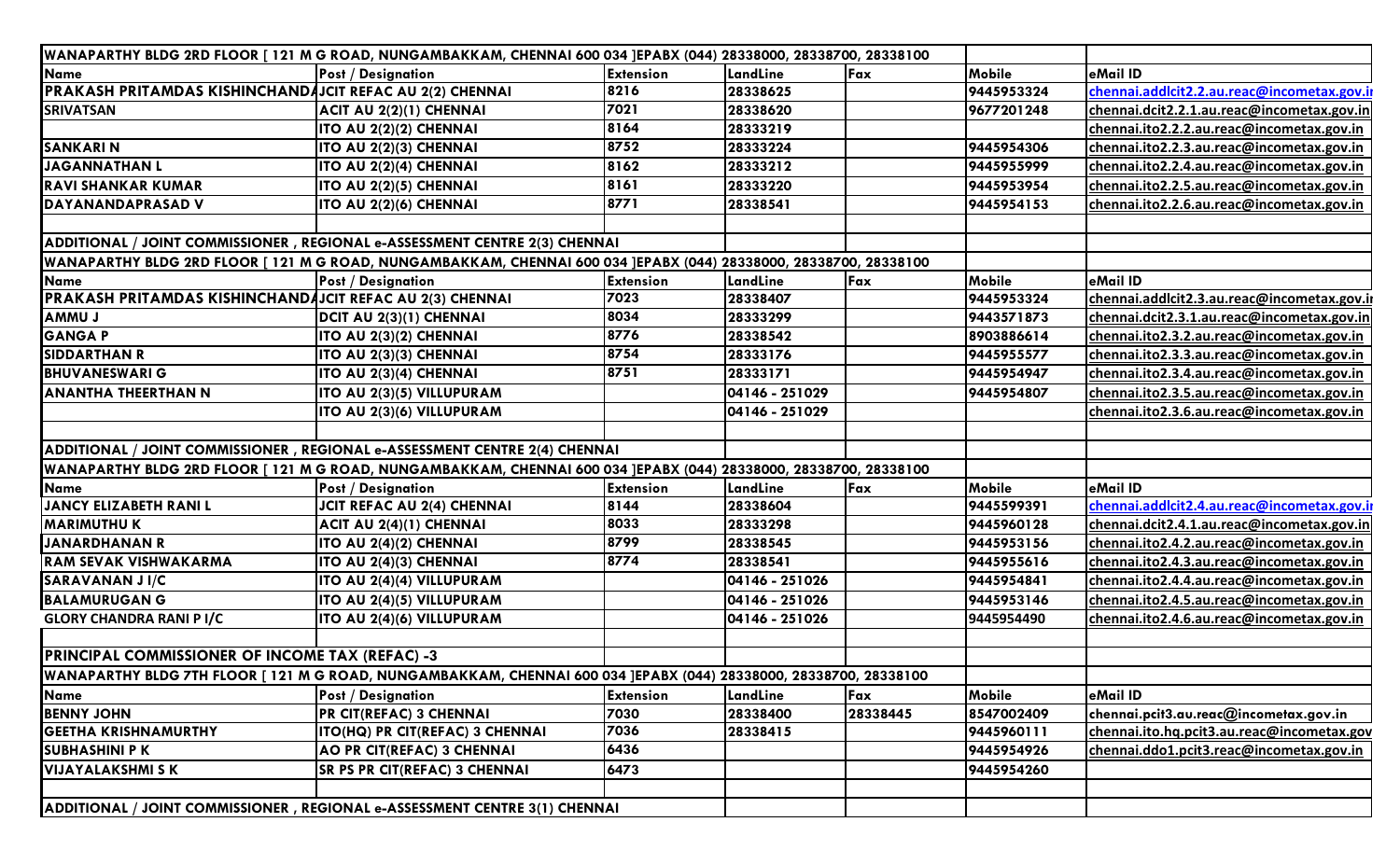|                             | WANAPARTHY BLOCK [121 M G ROAD, NUNGAMBAKKAM, CHENNAI 600 034 ]EPABX (044) 28338000, 28338700, 28338100 REFAC 3 |                  |          |     |               |                                             |
|-----------------------------|-----------------------------------------------------------------------------------------------------------------|------------------|----------|-----|---------------|---------------------------------------------|
| <b>Name</b>                 | <b>Post / Designation</b>                                                                                       | <b>Extension</b> | LandLine | Fax | <b>Mobile</b> | eMail ID                                    |
| <b>VENKATESH S I/C</b>      | <b>JCIT REFAC AU 3(1) CHENNAI</b>                                                                               | 7031             | 28338666 |     | 9482715699    | chennai.addlcit3.1.au.reac@incometax.gov.il |
| <b>NISHANT RAO</b>          | ACIT AU 3(1)(1) CHENNAI                                                                                         | 8236             | 28338626 |     | 9445467536    | chennai.dcit3.1.1.au.reac@incometax.gov.in  |
| <b>SURYANARAYANAN V</b>     | ITO AU 3(1)(2) CHENNAI                                                                                          | 8231             | 28333242 |     | 9445954654    | chennai.ito3.1.2.au.reac@incometax.gov.in   |
| <b>SAI GANESH S</b>         | ITO AU 3(1)(3) CHENNAI                                                                                          | 8223             | 28338551 |     | 9445954629    | chennai.ito3.1.3.au.reac@incometax.gov.in   |
| <b>SRINIVASAN K P</b>       | ITO AU 3(1)(4) CHENNAI                                                                                          | 8177             | 28333206 |     | 9445953588    | chennai.ito3.1.4.au.reac@incometax.gov.in   |
| <b>VIRENDRA KERKETTA</b>    | ITO AU 3(1)(5) CHENNAI                                                                                          | 6419             | 28333141 |     | 9445960163    | chennai.ito3.1.5.au.reac@incometax.gov.in   |
| <b>ANGELINA P</b>           | ITO AU 3(1)(6) CHENNAI                                                                                          | 6355             |          |     | 9445954394    | chennai.ito3.1.6.au.reac@incometax.gov.in   |
|                             |                                                                                                                 |                  |          |     |               |                                             |
|                             | ADDITIONAL / JOINT COMMISSIONER, REGIONAL e-ASSESSMENT CENTRE 3(2) CHENNAI                                      |                  |          |     |               |                                             |
|                             | WANAPARTHY BLOCK [ 121 M G ROAD, NUNGAMBAKKAM, CHENNAI 600 034 ]EPABX (044) 28338000, 28338700, 28338100        |                  |          |     |               |                                             |
| <b>Name</b>                 | <b>Post / Designation</b>                                                                                       | <b>Extension</b> | LandLine | Fax | Mobile        | eMail ID                                    |
| <b>BENAKATTI R L</b>        | <b>JCIT REFAC AU 3(2) CHENNAI</b>                                                                               | 7041             | 28338345 |     | 9445953143    | chennai.addlcit3.2.au.reac@incometax.gov.ir |
| <b>NATARAJAN E</b>          | ACIT AU 3(2)(1) CHENNAI                                                                                         | 8066             | 28333133 |     | 9445960154    | chennai.dcit3.2.1.au.reac@incometax.gov.in  |
| <b>MOHAMED MOHIDEEN K N</b> | ITO AU 3(2)(2) CHENNAI                                                                                          | 8232             | 28333132 |     | 9445955711    | chennai.ito3.2.2.au.reac@incometax.gov.in   |
| <b>SRIVIDYA NARAYANAN</b>   | ITO AU 3(2)(3) CHENNAI                                                                                          | 8234             | 28338549 |     | 9445954645    | chennai.ito3.2.3.au.reac@incometax.gov.in   |
| <b>BALAJI A B</b>           | ITO AU 3(2)(4) CHENNAI                                                                                          | 8770             | 28333151 |     | 9940325766    | chennai.ito3.2.4.au.reac@incometax.gov.in   |
|                             |                                                                                                                 | 6531             |          |     |               | chennai.ito3.2.5.au.reac@incometax.gov.in   |
| <b>SUMATHI A</b>            | ITO AU 3(2)(6) CHENNAI                                                                                          | 8260             | 28338550 |     | 9445953643    | chennai.ito3.2.6.au.reac@incometax.gov.in   |
|                             |                                                                                                                 |                  |          |     |               |                                             |
|                             | ADDITIONAL / JOINT COMMISSIONER, REGIONAL e-ASSESSMENT CENTRE 3(3) CHENNAI                                      |                  |          |     |               |                                             |
|                             | WANAPARTHY BLOCK [ 121 M G ROAD, NUNGAMBAKKAM, CHENNAI 600 034 JEPABX (044) 28338000, 28338700, 28338100        |                  |          |     |               |                                             |
| <b>Name</b>                 | <b>Post / Designation</b>                                                                                       | <b>Extension</b> | LandLine | Fax | <b>Mobile</b> | eMail ID                                    |
| <b>SUMANTH SRINIVAS A</b>   | <b>JCIT REFAC AU 3(3) CHENNAI</b>                                                                               | 8215             | 28338362 |     | 8762302641    | chennai.addlcit3.3.au.reac@incometax.gov.ir |
| <b>PARAMASIVAM P</b>        | ACIT AU 3(3)(1) CHENNAI                                                                                         | 8062             | 28333295 |     | 9445953109    | chennai.dcit3.3.1.au.reac@incometax.gov.in  |
| <b>ANITHA S</b>             | ITO AU 3(3)(2) CHENNAI                                                                                          | 8233             | 28333244 |     | 9445954644    | chennai.ito3.3.2.au.reac@incometax.gov.in   |
| <b>VAIDEHIS</b>             | ITO AU 3(3)(3) CHENNAI                                                                                          | 8122             | 28338618 |     | 9445953128    | chennai.ito3.3.3.au.reac@incometax.gov.in   |
| <b>VIJAYALAKSHMI R</b>      | ITO AU 3(3)(4) CHENNAI                                                                                          | 8064             | 28333137 |     | 9445954791    | chennai.ito3.3.4.au.reac@incometax.gov.in   |
| KARTHIYAYINI U              | ITO AU 3(3)(5) CHENNAI                                                                                          | 8063             | 28333136 |     | 9445954498    | chennai.ito3.3.5.au.reac@incometax.gov.in   |
| <b>PUGAZHENDI P</b>         | ITO AU 3(3)(6) CHENNAI                                                                                          | 8061             | 28333177 |     | 9445954732    | chennai.ito3.3.6.au.reac@incometax.gov.in   |
|                             |                                                                                                                 |                  |          |     |               |                                             |
|                             | ADDITIONAL / JOINT COMMISSIONER, REGIONAL e-ASSESSMENT CENTRE 3(4) CHENNAI                                      |                  |          |     |               |                                             |
|                             | WANAPARTHY BLOCK [ 121 M G ROAD, NUNGAMBAKKAM, CHENNAI 600 034 ]EPABX (044) 28338000, 28338700, 28338100        |                  |          |     |               |                                             |
| <b>Name</b>                 | <b>Post / Designation</b>                                                                                       | <b>Extension</b> | LandLine | Fax | Mobile        | eMail ID                                    |
| <b>RAVINDRA T MISHRA</b>    | ADDL CIT REFAC AU 3(4) CHENNAI                                                                                  |                  |          |     | 8762302560    | chennai.addlcit3.4.au.reac@incometax.gov.ir |
| <b>SHOEB SHAIK</b>          | ACIT AU 3(4)(1) CHENNAI                                                                                         | 7033             | 28333241 |     | 9940137677    | chennai.dcit3.4.1.au.reac@incometax.gov.in  |
| <b>CHAMUNDESWARI R</b>      | ITO AU 3(4)(2) CHENNAI                                                                                          | 8272             | 28333265 |     | 9445960171    | chennai.dcit3.4.2.au.reac@incometax.gov.in  |
| <b>MUMTAZ BEGUM S</b>       | ITO AU 3(4)(3) CHENNAI                                                                                          | 8273             | 28333266 |     | 9445953757    | chennai.dcit3.4.3.au.reac@incometax.gov.in  |
|                             | ITO AU 3(4)(4) CHENNAI                                                                                          |                  |          |     |               | chennai.dcit3.4.4.au.reac@incometax.gov.in  |
| <b>VASUGI G</b>             | ITO AU 3(4)(5) SALEM                                                                                            |                  |          |     | 9445954843    | chennai.dcit3.4.5.au.reac@incometax.gov.in  |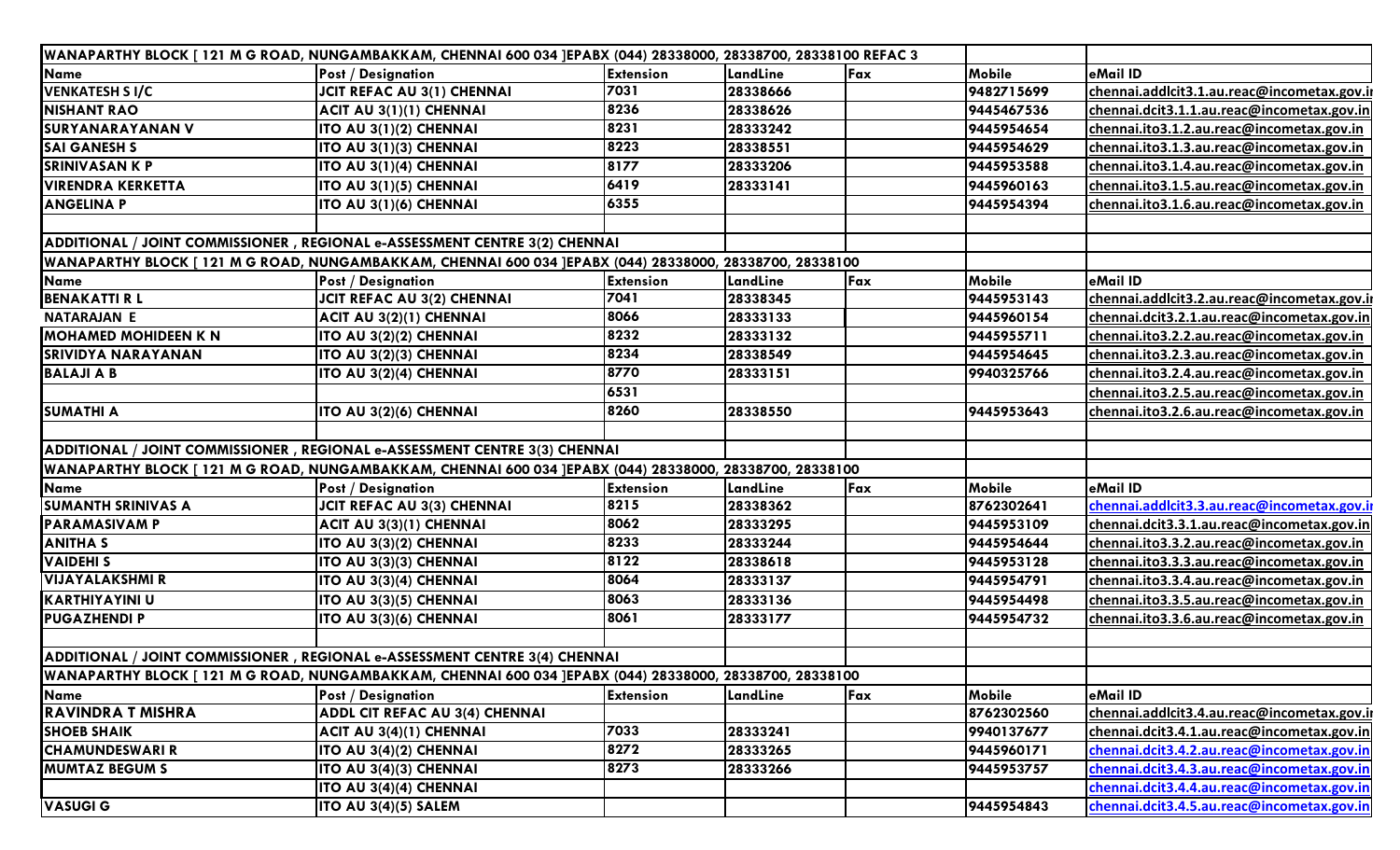| <b>PARAMESWARI A</b>                            | ITO AU 3(4)(6) SALEM                                                                                              |                  |          |          | 9445955680 | chennai.dcit3.4.6.au.reac@incometax.gov.in  |
|-------------------------------------------------|-------------------------------------------------------------------------------------------------------------------|------------------|----------|----------|------------|---------------------------------------------|
|                                                 |                                                                                                                   |                  |          |          |            |                                             |
| PRINCIPAL COMMISSIONER OF INCOME TAX (REFAC) -4 |                                                                                                                   |                  |          |          |            |                                             |
|                                                 | WANAPARTHY BLDG 7TH FLOOR [ 121 M G ROAD, NUNGAMBAKKAM, CHENNAI 600 034 ]EPABX (044) 28338000, 28338700, 28338100 |                  |          |          |            |                                             |
| Name                                            | <b>Post / Designation</b>                                                                                         | <b>Extension</b> | LandLine | Fax      | Mobile     | eMail ID                                    |
| <b>BENNY JOHN I/C</b>                           | <b>PR CIT(REFAC) 4 CHENNAI</b>                                                                                    | 8102             | 28338442 | 28338402 | 8547002409 | chennai.pcit4.au.reac@incometax.gov.in      |
| <b>KALAR</b>                                    | <b>ITO(HQ) PR CIT(REFAC) 4 CHENNAI</b>                                                                            | 7046             | 28338412 |          | 9445953460 | chennai.ito.hq.pcit4.au.reac@incometax.gov  |
| <b>NANDHAKUMAR A</b>                            | <b>AO PR CIT(REFAC) 4 CHENNAI</b>                                                                                 | 8702             |          |          | 9445954609 | chennai.ddo1.pcit4.reac@incometax.gov.in    |
| <b>VASANTHI K R</b>                             | PS PR CIT(REFAC) 4 CHENNAI                                                                                        | 6445             |          |          | 9445954255 | k.r.vasanthi@incometax.gov.in               |
|                                                 |                                                                                                                   |                  |          |          |            |                                             |
|                                                 | ADDITIONAL / JOINT COMMISSIONER, REGIONAL e-ASSESSMENT CENTRE 4(1) CHENNAI                                        |                  |          |          |            |                                             |
|                                                 | WANAPARTHY BLOCK [ 121 M G ROAD, NUNGAMBAKKAM, CHENNAI 600 034 ]EPABX (044) 28338000, 28338700, 28338100          |                  |          |          |            |                                             |
| Name                                            | <b>Post / Designation</b>                                                                                         | <b>Extension</b> | LandLine | Fax      | Mobile     | eMail ID                                    |
| <b>PRAVEEN D</b>                                | JCIT REFAC AU 4(1) CHENNAI                                                                                        | 7012             | 28338335 |          | 9182765531 | chennai.addlcit4.1.au.reac@incometax.gov.ir |
| <b>CHANDRAMOULIS</b>                            | ACIT AU 4(1)(1) CHENNAI                                                                                           | 8114             | 28333288 |          | 9445960137 | chennai.dcit4.1.1.au.reac@incometax.gov.in  |
| <b>SRIVIDHYA NATARAJAN</b>                      | <b>ITO AU 4(1)(2) CHENNAI</b>                                                                                     | 8113             | 28333287 |          | 9445960613 | chennai.ito4.1.2.au.reac@incometax.gov.in   |
| RAJENDRA KUMAR MEENA                            | <b>ITO AU 4(1)(3) CHENNAI</b>                                                                                     | 8112             | 28333286 |          | 9445960172 | chennai.ito4.1.3.au.reac@incometax.gov.in   |
| <b>SARATHA V</b>                                | <b>ITO AU 4(1)(4) CHENNAI</b>                                                                                     | 8117             | 28333285 |          | 9445954563 | chennai.ito4.1.4.au.reac@incometax.gov.in   |
| <b>AYUSH GUPTA</b>                              | <b>ITO AU 4(1)(5) CHENNAI</b>                                                                                     | 6598             |          |          | 9445953659 | chennai.ito4.1.5.au.reac@incometax.gov.in   |
| <b>VENUGOPAL DI/C</b>                           | <b>ITO AU 4(1)(6) CHENNAI</b>                                                                                     | 6492             |          |          | 9445954101 | chennai.ito4.1.6.au.reac@incometax.gov.in   |
|                                                 |                                                                                                                   |                  |          |          |            |                                             |
|                                                 | ADDITIONAL / JOINT COMMISSIONER, REGIONAL e-ASSESSMENT CENTRE 4(2) CHENNAI                                        |                  |          |          |            |                                             |
|                                                 | WANAPARTHY BLOCK [ 121 M G ROAD, NUNGAMBAKKAM, CHENNAI 600 034 ]EPABX (044) 28338000, 28338700, 28338100          |                  |          |          |            |                                             |
| Name                                            | <b>Post / Designation</b>                                                                                         | <b>Extension</b> | LandLine | Fax      | Mobile     | eMail ID                                    |
| UMA MAHESWARI R                                 | JCIT REFAC AU 4(2) CHENNAI                                                                                        |                  |          |          | 9136767952 | chennai.addlcit4.2.au.reac@incometax.gov.ir |
| <b>RAJAND</b>                                   | DCIT AU 4(2)(1) CHENNAI                                                                                           | 8133             | 28338612 |          | 9445960174 | chennai.dcit4.2.1.au.reac@incometax.gov.in  |
| <b>SAUBHIK DAS</b>                              | <b>ITO AU 4(2)(2) CHENNAI</b>                                                                                     | 8134             | 28338624 |          | 9445954154 | chennai.ito4.2.2.au.reac@incometax.gov.in   |
| UMESH KUMAR BARNWAL                             | <b>ITO AU 4(2)(3) CHENNAI</b>                                                                                     | 8046             | 28333178 |          | 9445954572 | chennai.ito4.2.3.au.reac@incometax.gov.in   |
| <b>SHANMUGAM M</b>                              | <b>ITO AU 4(2)(4) CHENNAI</b>                                                                                     | 8041             | 28333121 |          | 9445953727 | chennai.ito4.2.4.au.reac@incometax.gov.in   |
| <b>MALINI R I/C</b>                             | <b>ITO AU 4(2)(5) CHENNAI</b>                                                                                     | 6446             |          |          | 9445960130 | chennai.ito4.2.5.au.reac@incometax.gov.in   |
| <b>JHANSI SANKAR</b>                            | <b>ITO AU 4(2)(6) CHENNAI</b>                                                                                     | 6543             |          |          | 9445953647 | chennai.ito4.2.6.au.reac@incometax.gov.in   |
|                                                 |                                                                                                                   |                  |          |          |            |                                             |
|                                                 | ADDITIONAL / JOINT COMMISSIONER, REGIONAL e-ASSESSMENT CENTRE 4(3) CHENNAI                                        |                  |          |          |            |                                             |
|                                                 | WANAPARTHY BLOCK [ 121 M G ROAD, NUNGAMBAKKAM, CHENNAI 600 034 ]EPABX (044) 28338000, 28338700, 28338100          |                  |          |          |            |                                             |
| Name                                            | <b>Post / Designation</b>                                                                                         | <b>Extension</b> | LandLine | Fax      | Mobile     | eMail ID                                    |
| UMA MAHESWARI R I/C                             | JCIT REFAC AU 4(3) CHENNAI                                                                                        | 8125             | 28338352 |          | 9136767952 | chennai.addlcit4.3.au.reac@incometax.gov.iı |
| <b>ABHINAYA N</b>                               | ACIT AU 4(3)(1) CHENNAI                                                                                           | 8127             | 28333129 |          | 9445467414 | chennai.dcit4.3.1.au.reac@incometax.gov.in  |
| <b>RAVIKUMAR G</b>                              | <b>ITO AU 4(3)(2) CHENNAI</b>                                                                                     | 8042             | 28333122 |          | 9445955355 | chennai.ito4.3.2.au.reac@incometax.gov.in   |
| <b>BADITHA POTHU RAJU</b>                       | <b>ITO AU 4(3)(3) CHENNAI</b>                                                                                     | 8043             | 28333124 |          | 9445599434 | chennai.ito4.3.3.au.reac@incometax.gov.in   |
| <b>SASI KUMAR S I/C</b>                         | <b>ITO AU 4(3)(4) CHENNAI</b>                                                                                     | 8044             | 28333126 |          | 9445953834 | chennai.ito4.3.4.au.reac@incometax.gov.in   |
| <b>SAKTHI DEVI V</b>                            | <b>ITO AU 4(3)(5) CHENNAI</b>                                                                                     | 8182             | 28333280 |          | 9445953592 | chennai.ito4.3.5.au.reac@incometax.gov.in   |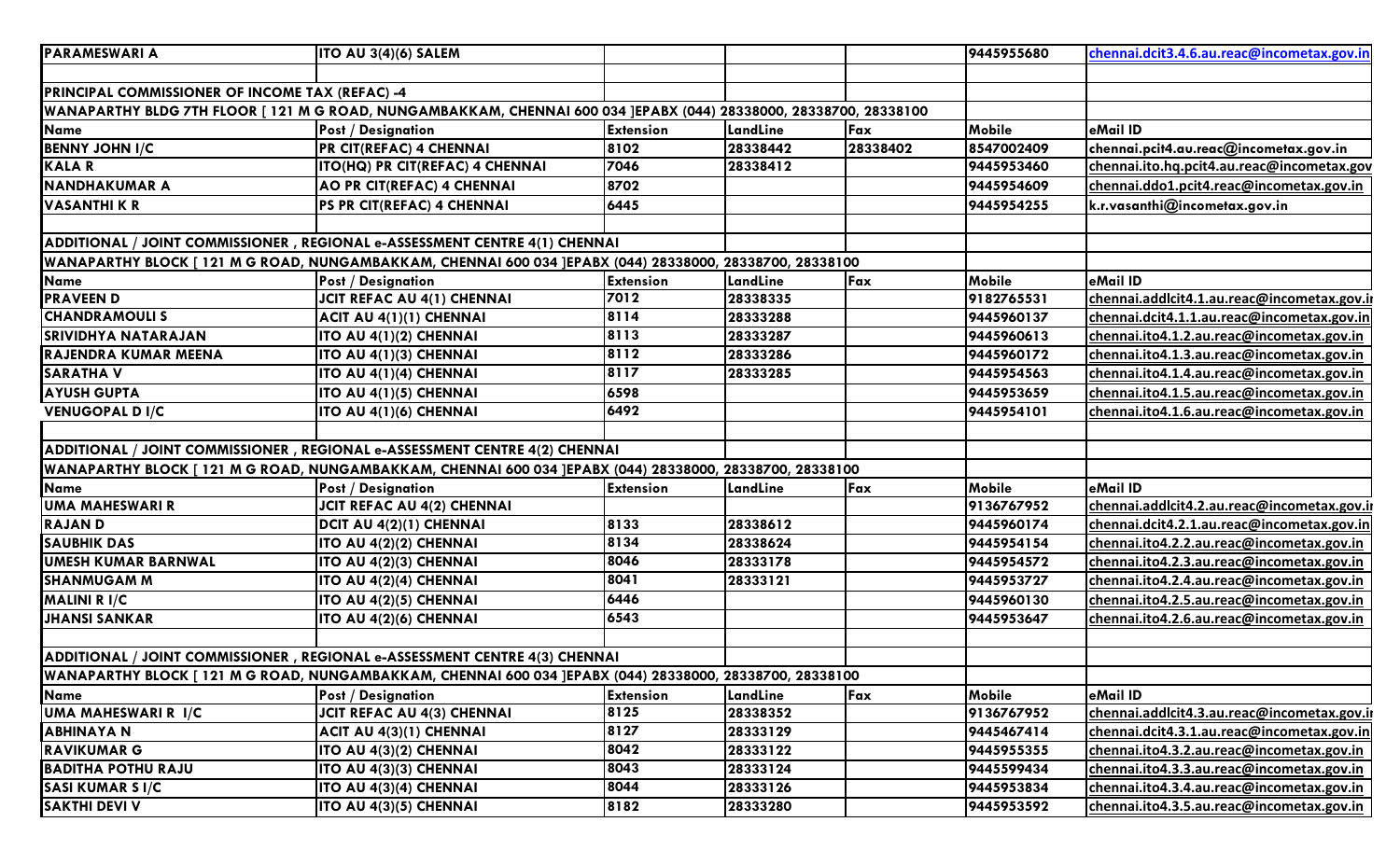| <b>SANJEEV KUMAR</b>                                                                                               | <b>ITO AU 4(3)(6) CHENNAI</b>                                                                            | 8184             | 28333282       |     | 9445955544 | chennai.ito4.3.6.au.reac@incometax.gov.in   |
|--------------------------------------------------------------------------------------------------------------------|----------------------------------------------------------------------------------------------------------|------------------|----------------|-----|------------|---------------------------------------------|
|                                                                                                                    |                                                                                                          |                  |                |     |            |                                             |
|                                                                                                                    | ADDITIONAL / JOINT COMMISSIONER, REGIONAL e-ASSESSMENT CENTRE 4(4) CHENNAI                               |                  |                |     |            |                                             |
|                                                                                                                    | WANAPARTHY BLOCK [ 121 M G ROAD, NUNGAMBAKKAM, CHENNAI 600 034 ]EPABX (044) 28338000, 28338700, 28338100 |                  |                |     |            |                                             |
| <b>Name</b>                                                                                                        | <b>Post / Designation</b>                                                                                | <b>Extension</b> | LandLine       | Fax | Mobile     | eMail ID                                    |
| <b>SAMATHA MULLAMUDI</b>                                                                                           | <b>JCIT REFAC AU 4(4) CHENNAI</b>                                                                        | 7022             | 28332232       |     | 9445960892 | chennai.addlcit4.4.au.reac@incometax.gov.ii |
| <b>SUDARSHAN G</b>                                                                                                 | ACIT AU 4(4)(1) CHENNAI                                                                                  | 8137             | 28333208       |     | 9791216978 | chennai.dcit4.4.1.au.reac@incometax.gov.in  |
| <b>RAVINDRANKR</b>                                                                                                 | ITO AU 4(4)(2) CHENNAI                                                                                   | 8738             | 28338553       |     | 9445953501 | chennai.ito4.4.2.au.reac@incometax.gov.in   |
| <b>SRIKANTH P</b>                                                                                                  | ITO AU 4(4)(3) CHENNAI                                                                                   | 8745             |                |     | 9445953486 | chennai.ito4.4.3.au.reac@incometax.gov.in   |
| <b>MUKESH KUMAR</b>                                                                                                | <b>ITO AU 4(4)(4) ERODE</b>                                                                              |                  | 0424 - 2252361 |     | 9445954618 | chennai.ito4.4.4.au.reac@incometax.gov.in   |
| <b>JAYARAMAN B</b>                                                                                                 | <b>ITO AU 4(4)(5) ERODE</b>                                                                              |                  | 0424 - 2266251 |     | 9445955338 | chennai.ito4.4.5.au.reac@incometax.gov.in   |
| <b>VASUGI</b>                                                                                                      | <b>ITO AU 4(4)(6) ERODE</b>                                                                              |                  |                |     | 9445953188 | chennai.ito4.4.6.au.reac@incometax.gov.in   |
|                                                                                                                    |                                                                                                          |                  |                |     |            |                                             |
| PRINCIPAL COMMISSIONER OF INCOME TAX - REFAC RU - 1                                                                |                                                                                                          |                  |                |     |            |                                             |
|                                                                                                                    | 16 BSNL BLDG TOWER 1 2ND FLOOR GREAMS ROAD,, CHENNAI 600 006 ] EPABX (044) 28338000, 28338700, 28338100  |                  |                |     |            |                                             |
| <b>Name</b>                                                                                                        | <b>Post / Designation</b>                                                                                | <b>Extension</b> | LandLine       | Fax | Mobile     | eMail ID                                    |
| <b>SRINIVASA RAO G</b>                                                                                             | PR CIT(REFAC) RU 1 CHENNAI                                                                               | 8910             | 28295442       |     | 9445467599 | chennai.pcit1.ru.reac@incometax.gov.in      |
| <b>RAMASWAMY S</b>                                                                                                 | ITO HQ(REFAC) PR CIT(REFAC) RU 1 CHENN 8909                                                              |                  | 28295445       |     | 9445955786 | chennai.ito.hq.pcit1.ru.reac@incometax.gov. |
|                                                                                                                    | AO(REFAC) PR CIT(REFAC) RU 1 CHENNAI                                                                     | 8978             | 28295448       |     |            | a.p. vija yalakshmi@incometax.gov.in        |
| <b>SOUNDARAJAN K S</b>                                                                                             | SR PS(REFAC) PR CIT(REFAC) RU 1 CHENNAI 6708                                                             |                  |                |     | 9445954290 | k.s.soundararajan@incometax.gov.in          |
|                                                                                                                    |                                                                                                          |                  |                |     |            |                                             |
| ADDITIONAL / JOINT COMMISSIONER, REFAC, RU - 1(1)                                                                  |                                                                                                          |                  |                |     |            |                                             |
| NO.16, BSNL BUILDING, TOWER-1, GREAMS ROAD, CHENNAI- 600 006.                                                      |                                                                                                          |                  |                |     |            |                                             |
| <b>Name</b>                                                                                                        | <b>Post / Designation</b>                                                                                | <b>Extension</b> | LandLine       | Fax | Mobile     | eMail ID                                    |
| <b>SHEIBA JOHN</b>                                                                                                 | JCIT REFAC RU 1(1) CHENNAI                                                                               | 8915             | 28295875       |     | 9445953968 | chennai.addlcit1.1.ru.reac@incometax.gov.ir |
| <b>SOLOMON C P</b>                                                                                                 | ACIT RU 1(1)(1) CHENNAI                                                                                  | 8847             | 28295449       |     | 9445953106 | chennai.dcit1.1.1.ru.reac@incometax.gov.in  |
| <b>GANESH V</b>                                                                                                    | ACIT RU 1(1)(2) CHENNAI                                                                                  | 8708             | 28295654       |     | 8547000253 | chennai.ito1.1.2.ru.reac@incometax.gov.in   |
| <b>JAYANTHI RAVI</b>                                                                                               | <b>ITO RU 1(1)(3) CHENNAI</b>                                                                            | 8938             | 28295649       |     | 9445954994 | chennai.ito1.1.3.ru.reac@incometax.gov.in   |
| <b>SRINIVASAN N R</b>                                                                                              | <b>ITO RU 1(1)(4) CHENNAI</b>                                                                            | 8904             | 28295653       |     | 9445953541 | chennai.ito1.1.4.ru.reac@incometax.gov.in   |
| <b>ANANDA MEENAKSHI</b>                                                                                            | <b>ITO RU 1(1)(5) CHENNAI</b>                                                                            | 8866             | 28295852       |     | 9445953734 | chennai.ito1.1.5.ru.reac@incometax.gov.in   |
|                                                                                                                    |                                                                                                          |                  |                |     |            |                                             |
| ADDITIONAL / JOINT COMMISSIONER, REFAC, RU - 1(1)<br>NO.16, BSNL BUILDING, TOWER-1, GREAMS ROAD, CHENNAI- 600 006. |                                                                                                          |                  |                |     |            |                                             |
| Name                                                                                                               | <b>Post / Designation</b>                                                                                | <b>Extension</b> | LandLine       | Fax | Mobile     | eMail ID                                    |
| <b>SHEIBA JOHN I/C</b>                                                                                             | JCIT REFAC RU 1(2) CHENNAI                                                                               | 8925             | 28295849       |     | 9445953968 | chennai.addlcit1.2.ru.reac@incometax.gov.ir |
| <b>ELANGO E</b>                                                                                                    | ACIT RU 1(2)(1) CHENNAI                                                                                  | 8916             | 28295841       |     | 9445960115 | chennai.dcit1.2.1.ru.reac@incometax.gov.in  |
| <b>ELANGO E I/C</b>                                                                                                | ACIT RU 1(2)(2) CHENNAI                                                                                  | 8912             | 28295843       |     | 9445960115 | chennai.dcit1.2.2.ru.reac@incometax.gov.in  |
| <b>USHA RAMANI</b>                                                                                                 | <b>ITO RU 1(2)(3) CHENNAI</b>                                                                            | 8980             | 28295659       |     | 9445953633 | chennai.ito1.2.3.ru.reac@incometax.gov.in   |
| <b>PADMABABHANS</b>                                                                                                | <b>ITO RU 1(2)(4) CHENNAI</b>                                                                            | 8913             | 28295848       |     | 9445954682 | chennai.ito1.2.4.ru.reac@incometax.gov.in   |
| <b>DEEPANKUMAR V</b>                                                                                               | <b>ITO RU 1(2)(5) CHENNAI</b>                                                                            | 8926             | 28295847       |     | 9445953461 | chennai.ito1.2.5.ru.reac@incometax.gov.in   |
|                                                                                                                    |                                                                                                          |                  |                |     |            |                                             |
|                                                                                                                    |                                                                                                          |                  |                |     |            |                                             |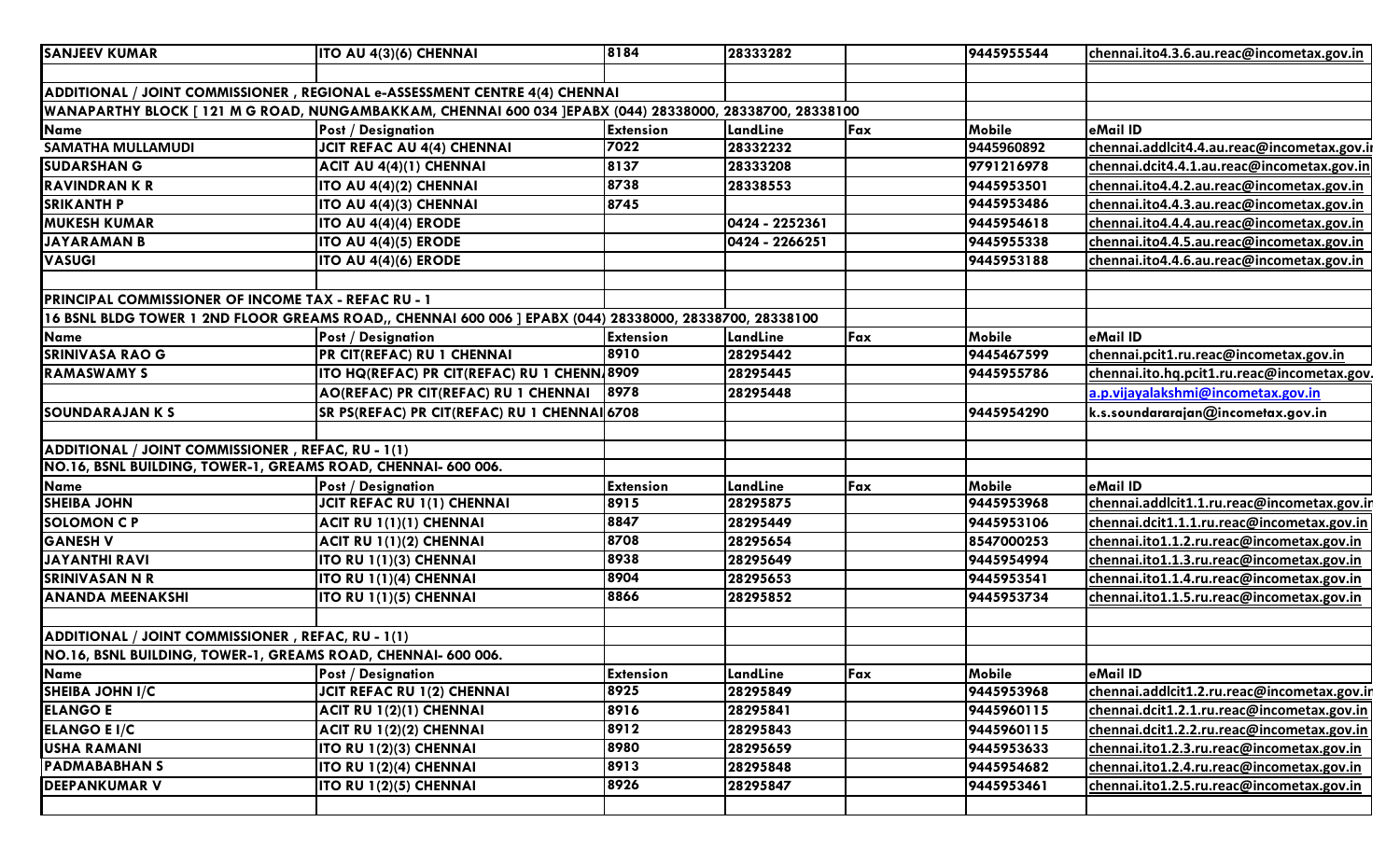| ADDITIONAL / JOINT COMMISSIONER, REFAC, RU - 1(3)                          |                                                                                                              |                          |                      |          |                          |                                                                                        |
|----------------------------------------------------------------------------|--------------------------------------------------------------------------------------------------------------|--------------------------|----------------------|----------|--------------------------|----------------------------------------------------------------------------------------|
| [63, RACE COURSE ROAD, COIMBATORE 641 018 ] EPABX (0422) 2225000 / 2225125 |                                                                                                              |                          |                      |          |                          |                                                                                        |
| <b>Name</b>                                                                | <b>Post / Designation</b>                                                                                    | Extension                | LandLine             | Fax      | <b>Mobile</b>            | eMail ID                                                                               |
| <b>PRAVEEN D I/C</b>                                                       | <b>JCIT REFAC RU 1(3) COIMBATORE</b>                                                                         |                          |                      |          | 9182765531               | chennai.addlcit1.3.ru.reac@incometax.gov.ir                                            |
| <b>FRANCIS CO</b>                                                          | ACIT RU 1(3)(1) COIMBATORE                                                                                   |                          |                      |          | 9445953262               | chennai.dcit1.3.1.ru.reac@incometax.gov.in                                             |
| <b>IRSHAD C M</b>                                                          | ACIT RU 1(3)(2) COIMBATORE                                                                                   |                          |                      |          | 7907676584               | chennai.dcit1.3.2.ru.reac@incometax.gov.in                                             |
| <b>MEENAKSHIN</b>                                                          | <b>ITO RU 1(3)(3) COIMBATORE</b>                                                                             |                          | 0422-2225057         |          | 9445960394               | chennai.ito1.3.3.ru.reac@incometax.gov.in                                              |
| <b>MUTHULAKSHMI A</b>                                                      | <b>ITO RU 1(3)(4) TIRUPPUR</b>                                                                               |                          |                      |          | 9445960511               | chennai.ito1.3.4.ru.reac@incometax.gov.in                                              |
| <b>VASUDEVAN R</b>                                                         | <b>ITO RU 1(3)(5) TIRUPPUR</b>                                                                               |                          |                      |          | 9445955693               | chennai.ito1.3.5.ru.reac@incometax.gov.in                                              |
|                                                                            |                                                                                                              |                          |                      |          |                          |                                                                                        |
| CHIEF COMMISSIONER OF INCOME TAX, CHENNAI 3                                |                                                                                                              |                          |                      |          |                          |                                                                                        |
|                                                                            | MAIN BLDG 3rd FLOOR [ 121 M G ROAD, NUNGAMBAKKAM, CHENNAI 600 034 ] EPABX (044) 28338000, 28338700, 28338100 |                          |                      |          |                          |                                                                                        |
| Name                                                                       | <b>Post / Designation</b>                                                                                    | <b>Extension</b>         | LandLine             | Fax      | <b>Mobile</b>            | eMail ID                                                                               |
| KARDN                                                                      | CCIT(REFAC 2)                                                                                                | 8003                     | 28338303             | 28338323 | 9445960002               | chennai.ccit2.reac@incometax.gov.in                                                    |
| <b>RAMESH V</b>                                                            | <b>ITO HQ CCIT(REFAC 2) CHENNAI</b>                                                                          | 8039                     | 28338339             |          | 9445953520               | chennai.ito.hq.ccit2.reac@incometax.gov.in                                             |
| <b>HEMALATHA T M</b>                                                       | <b>SR PS CCIT(REFAC 2) CHENNAI</b>                                                                           | 6403                     | 28338565             |          | 9445954276               | t.m.hemalatha@incometax.gov.in                                                         |
| <b>BABUD</b>                                                               | <b>AO CCIT(REFAC 2) CHENNAI</b>                                                                              | 8718                     | 28333049             |          | 9445953382               |                                                                                        |
|                                                                            |                                                                                                              |                          |                      |          |                          |                                                                                        |
| <b>PRINCIPAL COMMISSIONER OF INCOM5</b>                                    |                                                                                                              |                          |                      |          |                          |                                                                                        |
|                                                                            | WANAPARTHY BLOCK [ 121 M G ROAD, NUNGAMBAKKAM, CHENNAI 600 034 ]EPABX (044) 28338000, 28338700, 28338100     |                          |                      |          |                          |                                                                                        |
| Name                                                                       | <b>Post / Designation</b>                                                                                    | <b>Extension</b>         | LandLine             | Fax      | Mobile                   | eMail ID                                                                               |
| <b>SELVA GANESH P I/C</b>                                                  | <b>PR CIT(REFAC) 5 CHENNAI</b>                                                                               | 8059                     | 28333158             |          | 9445955007               | chennai.pcit5.au.reac@incometax.gov.in                                                 |
| <b>SUNDARAMURTHY S</b>                                                     | ITO HQ PR CIT(REFAC) 5 CHENNAI                                                                               | 7037                     | 28332235             |          | 9445955554               | chennai.ito.hq.pcit5.au.reac@incometax.gov                                             |
| SAMUEL SELVARAJ DEVAPRIAM R                                                | <b>AO PR CIT(REFAC) 5 CHENNAI</b>                                                                            | 8737                     | 28333174             |          | 9445954922               | chennai.ddo1.pcit5.reac@incometax.gov.in                                               |
| <b>SANTHIS</b>                                                             | <b>SR PS PR CIT(REFAC) 5 CHENNAI</b>                                                                         | 6437                     |                      |          | 9445954996               | s.kalaiselvi@incometax.gov.in                                                          |
|                                                                            |                                                                                                              |                          |                      |          |                          |                                                                                        |
|                                                                            | ADDITIONAL / JOINT COMMISSIONER, REGIONAL e-ASSESSMENT CENTRE 5(1) CHENNAI                                   |                          |                      |          |                          |                                                                                        |
|                                                                            | WANAPARTHY BLOCK [ 121 M G ROAD, NUNGAMBAKKAM, CHENNAI 600 034 ]EPABX (044) 28338000, 28338700, 28338100     |                          |                      |          |                          | eMail ID                                                                               |
| Name<br><b>NANDHA KUMAR V I/C</b>                                          | <b>Post / Designation</b><br>JCIT REFAC AU 5(1) CHENNAI                                                      | <b>Extension</b><br>8191 | LandLine<br>28338409 | Fax      | Mobile<br>9445467577     | chennai.addlcit5.1.au.reac@incometax.gov.ir                                            |
| SANKARANARAYANAN V                                                         | DCIT AU 5(1)(1) CHENNAI                                                                                      | 8086                     | 28333152             |          | 9445953230               |                                                                                        |
|                                                                            |                                                                                                              | 8099                     |                      |          |                          | chennai.dcit5.1.1.au.reac@incometax.gov.in                                             |
| <b>DHANASEKARK</b><br><b>DHARMENDRA KUMAR SINGH</b>                        | <b>ITO AU 5(1)(2) CHENNAI</b><br>ITO AU 5(1)(3) CHENNAI                                                      | 8258                     | 28333150<br>28333153 |          | 9445953388<br>9445955677 | chennai.ito5.1.2.au.reac@incometax.gov.in<br>chennai.ito5.1.3.au.reac@incometax.gov.in |
| <b>INDUMATHY B</b>                                                         |                                                                                                              | 7047                     |                      |          | 9445953953               | chennai.ito5.1.4.au.reac@incometax.gov.in                                              |
| JAGYENEOSHWAR MISHRA                                                       | <b>ITO AU 5(1)(4) CHENNAI</b>                                                                                | 8744                     | 28338526             |          | 9445954220               |                                                                                        |
|                                                                            | <b>ITO AU 5(1)(5) CHENNAI</b>                                                                                |                          |                      |          |                          | chennai.ito5.1.5.au.reac@incometax.gov.in                                              |
| <b>AMIT KUMAR CHAURASIA</b>                                                | <b>ITO AU 5(1)(6) CHENNAI</b>                                                                                | 8237                     | 28333146             |          | 9445955052               | chennai.ito5.1.6.au.reac@incometax.gov.in                                              |
|                                                                            | ADDITIONAL / JOINT COMMISSIONER, REGIONAL e-ASSESSMENT CENTRE 5(2) CHENNAI                                   |                          |                      |          |                          |                                                                                        |
| Name                                                                       | <b>Post / Designation</b>                                                                                    | <b>Extension</b>         | LandLine             | Fax      | Mobile                   | eMail ID                                                                               |
| <b>PRITHVIRAJ</b>                                                          | JCIT REFAC AU 5(2) HOSUR                                                                                     |                          |                      |          | 8971687909               | chennai.addlcit5.2.au.reac@incometax.gov.ir                                            |
| <b>VENKATESWARAN G I/C</b>                                                 | ACIT AU 5(2)(1) HOSUR                                                                                        |                          |                      |          | 9445955713               | chennai.dcit5.2.1.au.reac@incometax.gov.in                                             |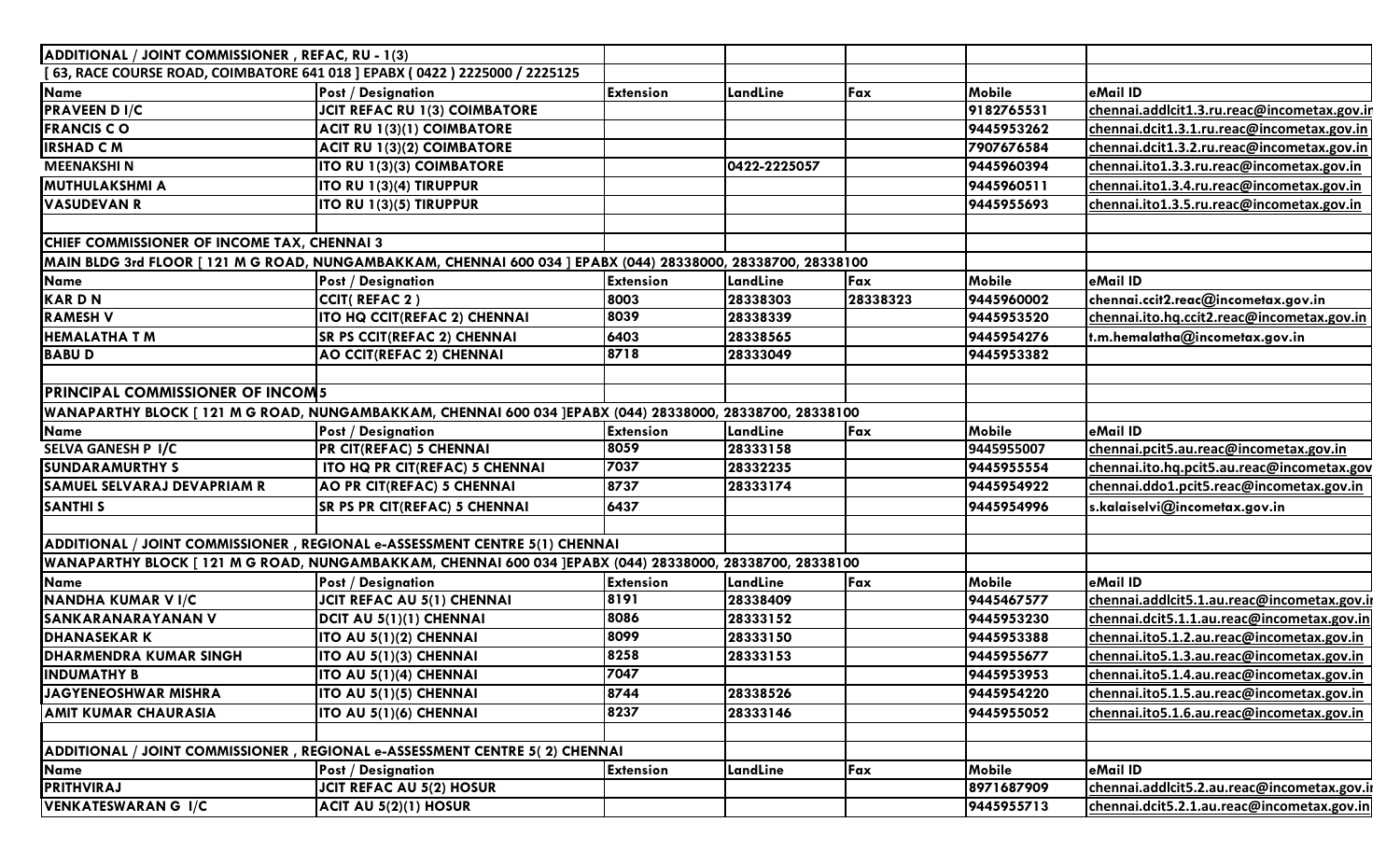| <b>RAJAN V</b>                                        | ITO AU 5(2)(2) HOSUR                                                                                                                  |                  |               |     | 9445955356    | chennai.ito5.2.2.au.reac@incometax.gov.in   |
|-------------------------------------------------------|---------------------------------------------------------------------------------------------------------------------------------------|------------------|---------------|-----|---------------|---------------------------------------------|
| <b>RAJARAM J</b>                                      | ITO AU 5(2)(3) NAMAKKAL                                                                                                               |                  |               |     | 9445955675    | chennai.ito5.2.3.au.reac@incometax.gov.in   |
| <b>KATHIRAVAN K</b>                                   | ITO AU 5(2)(4) NAMAKKAL                                                                                                               |                  |               |     | 9445960469    | chennai.ito5.2.4.au.reac@incometax.gov.in   |
| <b>KAMALAKANNAN V</b>                                 | <b>ITO AU 5(2)(5) THIRUCHENGODE</b>                                                                                                   |                  |               |     | 9445955637    | chennai.ito5.2.5.au.reac@incometax.gov.in   |
| <b>VENKATESH D</b>                                    | ITO AU 5(2)(6) KRISHNAGIRI                                                                                                            |                  |               |     | 9445955653    | chennai.ito5.2.6.au.reac@incometax.gov.in   |
|                                                       |                                                                                                                                       |                  |               |     |               |                                             |
|                                                       | ADDITIONAL / JOINT COMMISSIONER, REGIONAL e-ASSESSMENT CENTRE 5(3) CHENNAI                                                            |                  |               |     |               |                                             |
| <b>Name</b>                                           | <b>Post / Designation</b>                                                                                                             | <b>Extension</b> | LandLine      | Fax | Mobile        | eMail ID                                    |
| <b>RENU B RAJ I/C</b>                                 | <b>JCIT REFAC AU 5(3) TUTICORIN</b>                                                                                                   |                  |               |     | 8547001184    | chennai.addlcit5.3.au.reac@incometax.gov.ir |
| PUSHPARAJ J I/C                                       | ACIT AU 5(3)(1) TUTICORIN                                                                                                             |                  |               |     | 9445953236    | chennai.dcit5.3.1.au.reac@incometax.gov.in  |
| <b>RAVICHANDRAN M</b>                                 | <b>ITO AU 5(3)(2) TUTICORIN</b>                                                                                                       |                  |               |     | 9445955381    | chennai.ito5.3.2.au.reac@incometax.gov.in   |
| <b>RAPHAEL S</b>                                      | <b>ITO AU 5(3)(3) TUTICORIN</b>                                                                                                       |                  |               |     | 9445953858    | chennai.ito5.3.3.au.reac@incometax.gov.in   |
| <b>JEYA SANKAR P</b>                                  | <b>ITO AU 5(3)(4) TUTICORIN</b>                                                                                                       |                  |               |     | 9445953243    | chennai.ito5.3.4.au.reac@incometax.gov.in   |
| <b>KALYANASUNDARAM S</b>                              | <b>ITO AU 5(3)(5) TUTICORIN</b>                                                                                                       |                  |               |     | 9445954564    | chennai.ito5.3.5.au.reac@incometax.gov.in   |
| <b>SIVASANAKARAN G</b>                                | ITO AU 5(3)(6) TUTICORIN                                                                                                              |                  | 04652-2224174 |     | 9445954964    | chennai.ito5.3.6.au.reac@incometax.gov.in   |
|                                                       |                                                                                                                                       |                  |               |     |               |                                             |
| ADDITIONAL / JOINT COMMISSIONER, REJCIT REFAC AU 5(4) |                                                                                                                                       |                  |               |     |               |                                             |
| Name                                                  | <b>Post / Designation</b>                                                                                                             | <b>Extension</b> | LandLine      | Fax | Mobile        | eMail ID                                    |
| NANDHA KUMAR V I/C                                    | JCIT REFAC AU 5(4) PUDHUCHERRY                                                                                                        |                  | 013 - 2221255 |     | 9445467577    | chennai.addlcit5.4.au.reac@incometax.gov.ir |
| <b>BALACHANDAR D</b>                                  | ACIT AU 5(4)(1) PUDHUCHERRY                                                                                                           |                  |               |     | 7598134804    | chennai.dcit5.4.1.au.reac@incometax.gov.in  |
| <b>TAMIL CHELVAN K</b>                                | <b>ITO AU 5(4)(2) PUDHUCHERRY</b>                                                                                                     |                  |               |     | 9445954815    | chennai.ito5.4.2.au.reac@incometax.gov.in   |
| SATHYA PRAKASH GUPTA I/C                              | <b>ITO AU 5(4)(3) PUDHUCHERRY</b>                                                                                                     |                  |               |     | 9445953215    | chennai.ito5.4.3.au.reac@incometax.gov.in   |
| <b>VETRI SELVI T I/C</b>                              | ITO AU 5(4)(4) PUDHUCHERRY                                                                                                            |                  |               |     | 9445954955    | chennai.ito5.4.4.au.reac@incometax.gov.in   |
| <b>SENGUTTUVAN K I/C</b>                              | ITO AU 5(4)(5) PUDHUCHERRY                                                                                                            |                  |               |     | 9445954840    | chennai.ito5.4.5.au.reac@incometax.gov.in   |
| <b>SANTOSH KUMAR I/C</b>                              | ITO AU 5(4)(6) PUDHUCHERRY                                                                                                            |                  |               |     | 9445955405    | chennai.ito5.4.6.au.reac@incometax.gov.in   |
|                                                       |                                                                                                                                       |                  |               |     |               |                                             |
| PRINCIPAL COMMISSIONER OF INCOM6                      |                                                                                                                                       |                  |               |     |               |                                             |
|                                                       | WANAPARTHY BLOCK [ 121 M G ROAD, NUNGAMBAKKAM, CHENNAI 600 034 ]EPABX (044) 28338000, 28338700, 28338100                              |                  |               |     |               |                                             |
| <b>Name</b>                                           | <b>Post / Designation</b>                                                                                                             | <b>Extension</b> | LandLine      | Fax | <b>Mobile</b> | eMail ID                                    |
| <b>SELVA GANESH P</b>                                 | PR CIT(REFAC) 6 CHENNAI                                                                                                               | 8105             | 28338405      |     | 9445955007    | chennai.pcit6.au.reac@incometax.gov.in      |
| <b>VISALAKSHI R</b>                                   | <b>ITO HQ PR CIT(REFAC) 6 CHENNAI</b>                                                                                                 | 8150             | 28332237      |     | 9445954305    | chennai.ito.hq.pcit5.au.reac@incometax.gov  |
| <b>UDAYAMALA G</b>                                    | AO PR CIT(REFAC) 6 CHENNAI                                                                                                            | 6493             |               |     | 7299327113    | chennai.ddo1.pcit6.reac@incometax.gov.in    |
| <b>VENKATARAMAN A L</b>                               | PS PR CIT(REFAC) 6 CHENNAI                                                                                                            | 6596             |               |     | 9445953381    | a.l.venkataraman@incometax.gov.in           |
|                                                       |                                                                                                                                       |                  |               |     |               |                                             |
| ADDITIONAL / JOINT COMMISSIONER, REJCIT REFAC AU 6(1) |                                                                                                                                       |                  |               |     |               |                                             |
|                                                       | WANAPARTHY BLOCK (NEW BLOCK) 7TH FLOOR [121 M G ROAD, NUNGAMBAKKAM, CHENNAI 600 034 ] EPABX (044) 28338000, 28338700, 28338100 CORP 6 |                  |               |     |               |                                             |
| <b>Name</b>                                           | <b>Post / Designation</b>                                                                                                             | <b>Extension</b> | LandLine      | Fax | <b>Mobile</b> | eMail ID                                    |
| <b>VINOD DHANUSKODI M</b>                             | JCIT REFAC AU 6(1) CHENNAI                                                                                                            | 8076             | 28333207      |     |               | chennai.addlcit6.1.au.reac@incometax.gov.ir |
| <b>ARUNKUMAR S</b>                                    | ACIT AU 6(1)(1) CHENNAI                                                                                                               | 8249             | 28338634      |     | 9445960132    | chennai.dcit6.1.1.au.reac@incometax.gov.in  |
| <b>SHEELA SHANKAR</b>                                 | ITO AU 6(1)(2) CHENNAI                                                                                                                | 8243             | 28338525      |     | 9445954392    | chennai.ito6.1.2.au.reac@incometax.gov.in   |
| <b>ANTONY NELSSON Y</b>                               | ITO AU 6(1)(3) CHENNAI                                                                                                                | 8244             | 28332038      |     | 9445955333    |                                             |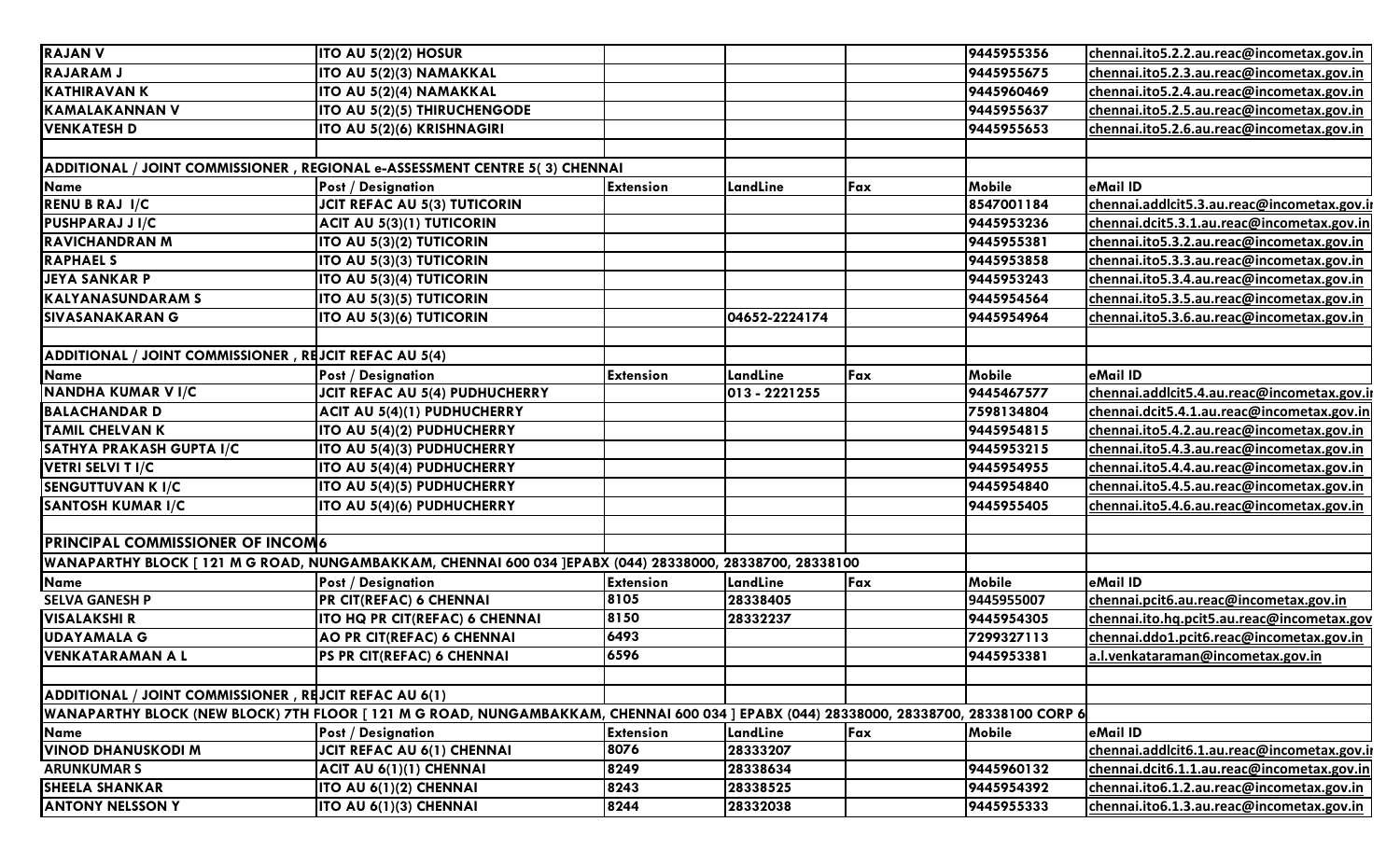| <b>RAVINDRA GUPTA NJ</b>                                   | ITO AU 6(1)(4) CHENNAI                                                                                    | 8248             | 28333154     |     | 9445954908    | chennai.ito6.1.4.au.reac@incometax.gov.in   |
|------------------------------------------------------------|-----------------------------------------------------------------------------------------------------------|------------------|--------------|-----|---------------|---------------------------------------------|
| <b>PARAMESWARI R</b>                                       | ITO AU 6(1)(5) CHENNAI                                                                                    | 6502             | 28333144     |     | 9445954677    | chennai.ito6.1.5.au.reac@incometax.gov.in   |
| SHEELA P J                                                 | ITO AU 6(1)(6) CHENNAI                                                                                    | 6422             | 28338559     |     | 9445953606    | chennai.ito6.1.6.au.reac@incometax.gov.in   |
|                                                            |                                                                                                           |                  |              |     |               |                                             |
| ADDITIONAL / JOINT COMMISSIONER, REJCIT REFAC AU 6(2)      |                                                                                                           |                  |              |     |               |                                             |
| Name                                                       | Post / Designation                                                                                        | <b>Extension</b> | LandLine     | Fax | <b>Mobile</b> | eMail ID                                    |
| <b>RENGA RAJAN S I/C</b>                                   | JCIT REFAC AU 6(2) CHENNAI                                                                                |                  |              |     | 9445954081    | chennai.addlcit6.2.au.reac@incometax.gov.ir |
| <b>TAMILVANAN S I/C</b>                                    | DCIT AU 6(2)(1) KANCHIPURAM                                                                               |                  |              |     | 9445954134    | chennai.dcit6.2.1.au.reac@incometax.gov.in  |
| SIVANANDHAN K I/C                                          | ITO AU 6(2)(2) KANCHIPURAM                                                                                |                  |              |     | 9445954540    | chennai.ito6.2.2.au.reac@incometax.gov.in   |
| <b>PREMILA P N I/C</b>                                     | ITO AU 6(2)(3) THIRUVALLUR                                                                                |                  |              |     | 9445953883    | chennai.ito6.2.3.au.reac@incometax.gov.in   |
| <b>PATTABIRAMAN A R</b>                                    | ITO AU 6(2)(4) VELLORE                                                                                    |                  |              |     | 9445953487    | chennai.ito6.2.4.au.reac@incometax.gov.in   |
| AJAY KUMAR CHOUDHARY I/C                                   | ITO AU 6(2)(5) VELLORE                                                                                    |                  |              |     | 9445599342    | chennai.ito6.2.5.au.reac@incometax.gov.in   |
| <b>SUBRAMANIAN V</b>                                       | ITO AU 6(2)(6) TIRUVANNAMALAI                                                                             |                  |              |     | 9445954129    | chennai.ito6.2.6.au.reac@incometax.gov.in   |
|                                                            |                                                                                                           |                  |              |     |               |                                             |
|                                                            | ADDITIONAL / JOINT COMMISSIONER, REGIONAL e-ASSESSMENT CENTRE 6(3) ERODE                                  |                  |              |     |               |                                             |
| Name                                                       | Post / Designation                                                                                        | <b>Extension</b> | LandLine     | Fax | <b>Mobile</b> | eMail ID                                    |
| <b>SRI VIJAY I/C</b>                                       | <b>JCIT REFAC AU 6(3) ERODE</b>                                                                           |                  |              |     | 8985970642    | chennai.addlcit6.3.au.reac@incometax.gov.ir |
| <b>SURESH KANNAN M</b>                                     | <b>ACIT AU 6(3)(1) ERODE</b>                                                                              |                  | 0424-2252364 |     | 9445953137    | chennai.dcit6.3.1.au.reac@incometax.gov.in  |
| <b>USHAKV</b>                                              | ITO AU 6(3)(2) ERODE                                                                                      |                  |              |     | 9445955339    | chennai.ito6.3.2.au.reac@incometax.gov.in   |
| <b>KRISHNAMOORTHY S</b>                                    | <b>ITO AU 6(3)(3) ERODE</b>                                                                               |                  |              |     | 9445960568    | chennai.ito6.3.3.au.reac@incometax.gov.in   |
| <b>RAJENDRAN B</b>                                         | ITO AU 6(3)(4) ERODE                                                                                      |                  |              |     | 9445955936    | chennai.ito6.3.4.au.reac@incometax.gov.in   |
| <b>SAMPATH R</b>                                           | <b>ITO AU 6(3)(5) ERODE</b>                                                                               |                  |              |     | 9445960391    | chennai.ito6.3.5.au.reac@incometax.gov.in   |
| <b>ATUL KUMAR</b>                                          | ITO AU 6(3)(6) ERODE                                                                                      |                  |              |     | 9445960387    | chennai.ito6.3.6.au.reac@incometax.gov.in   |
|                                                            |                                                                                                           |                  |              |     |               |                                             |
| ADDITIONAL / JOINT COMMISSIONER, REJCIT REFAC AU 6(4)      |                                                                                                           |                  |              |     |               |                                             |
| Name                                                       | Post / Designation                                                                                        | <b>Extension</b> | LandLine     | Fax | <b>Mobile</b> | eMail ID                                    |
| <b>POONKODI MI/C</b>                                       | <b>JCIT REFAC AU 6(4) TIRUPPUR</b>                                                                        | 333              | 0421-2203760 |     | 9445960618    | chennai.addlcit6.4.au.reac@incometax.gov.ir |
| <b>SAKTHIVEL T</b>                                         | ACIT AU 6(4)(1) TIRUPPUR                                                                                  | 300              | 0421-2203761 |     | 9597411896    | chennai.dcit6.4.1.au.reac@incometax.gov.in  |
| <b>DEEPABS</b>                                             | ITO AU 6(4)(2) TIRUPPUR                                                                                   | 310              | 0421-2203762 |     | 9445955397    | chennai.ito6.4.2.au.reac@incometax.gov.in   |
| <b>BHUVANESHWARI V</b>                                     | ITO AU 6(4)(3) TIRUPPUR                                                                                   | 320              | 0421-2230080 |     | 9445960483    | chennai.ito6.4.3.au.reac@incometax.gov.in   |
| <b>VIJAYALAKSHMI V</b>                                     | ITO AU 6(4)(4) TIRUPPUR                                                                                   | 330              | 0421-2230025 |     | 9445960385    | chennai.ito6.4.4.au.reac@incometax.gov.in   |
| <b>RAMACHANDRAN K V</b>                                    | ITO AU 6(4)(5) TIRUPPUR                                                                                   | 340              | 0421-2248020 |     | 9445960467    | chennai.ito6.4.5.au.reac@incometax.gov.in   |
| RADHA KRISHNAN K                                           | ITO AU 6(4)(6) TIRUPPUR                                                                                   | 350              | 0421-2230075 |     | 9445960440    | chennai.ito6.4.6.au.reac@incometax.gov.in   |
|                                                            |                                                                                                           |                  |              |     |               |                                             |
| <b>PRINCIPAL COMMISSIONER OF INCOME TAX - REFAC RU - 2</b> |                                                                                                           |                  |              |     |               |                                             |
|                                                            | 16 BSNL BLDG TOWER 2 2ND FLOOR GREAMS ROAD,, CHENNAI 600 006 ] EPABX (044) 28338000, 28338700, 28338100 [ |                  |              |     |               |                                             |
| Name                                                       | Post / Designation                                                                                        | <b>Extension</b> | LandLine     | Fax | Mobile        | eMail ID                                    |
| <b>SRINIVASA RAO G I/C</b>                                 | <b>PR CIT(REFAC) RU 2 CHENNAI</b>                                                                         | 8995             | 28292714     |     | 9445467599    | chennai.pcit2.ru.reac@incometax.gov.in      |
| <b>GEETHA DEVI M</b>                                       | ITO HQ PR CIT(REFAC) RU 2 CHENNAI                                                                         | 8992             | 28290659     |     | 9445953860    | chennai.ito.hq.pcit2.ru.reac@incometax.gov. |
| <b>BHUVANESWARI G</b>                                      | AO PR CIT(REFAC) RU 2 CHENNAI                                                                             | 8987             | 28295291     |     | 9445954179    | chennai.ddo1.pcit2.reac@incometax.gov.in    |
| <b>VACANT</b>                                              | PS PR CIT(REFAC) RU 2 CHENNAI                                                                             |                  |              |     |               |                                             |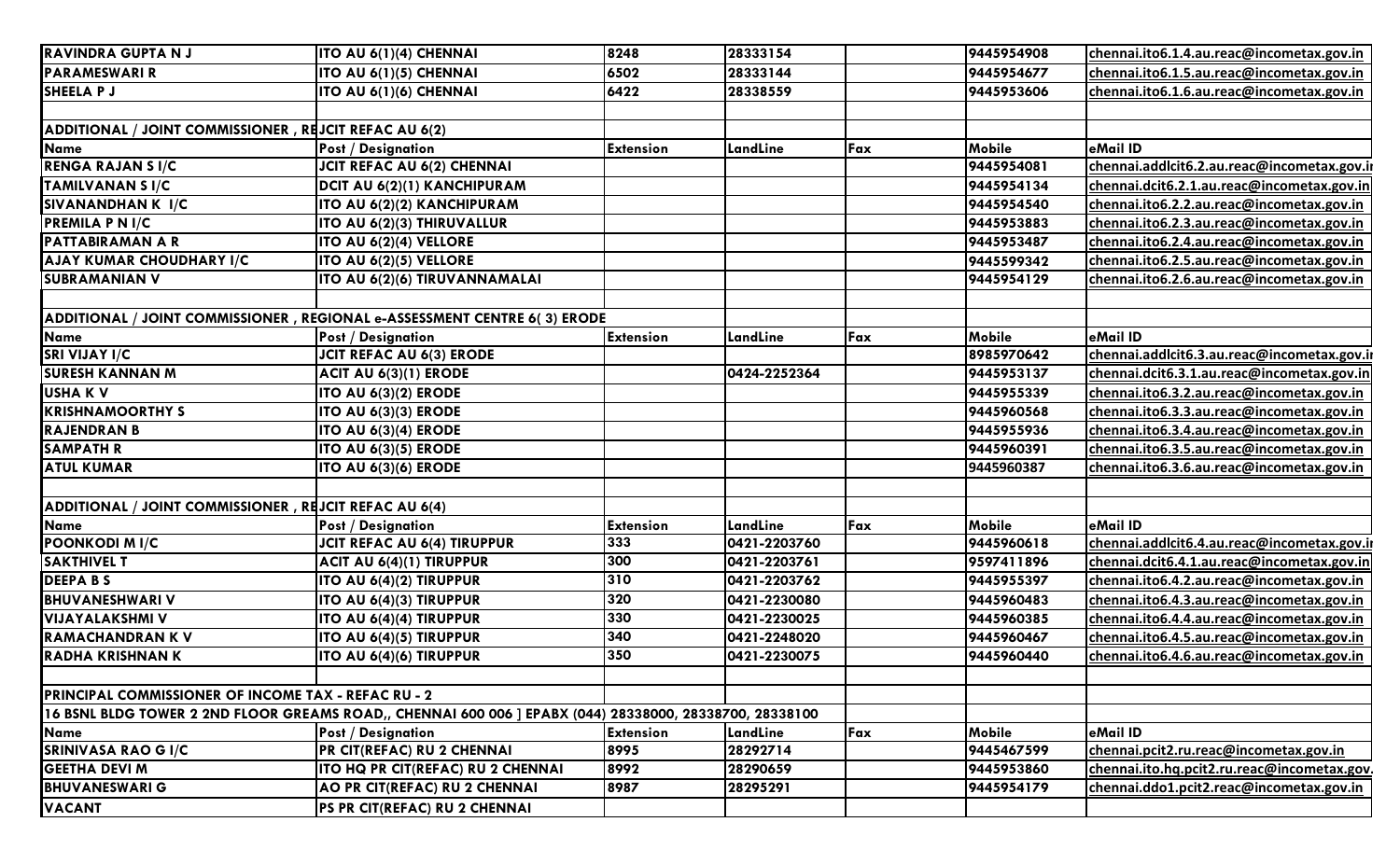| ADDITIONAL / JOINT COMMISSIONER, REFAC, RU- 2(1)                   |                                                                                                                                 |                  |          |          |               |                                             |
|--------------------------------------------------------------------|---------------------------------------------------------------------------------------------------------------------------------|------------------|----------|----------|---------------|---------------------------------------------|
|                                                                    | 16 BSNL BLDG TOWER 2 2ND FLOOR GREAMS ROAD,, CHENNAI 600 006 ] EPABX (044) 28338000, 28338700, 28338100                         |                  |          |          |               |                                             |
| Name                                                               | <b>Post / Designation</b>                                                                                                       | <b>Extension</b> | LandLine | Fax      | Mobile        | eMail ID                                    |
| <b>BENAKATTI R L I/C</b>                                           | JCIT REFAC RU 2(1) CHENNAI                                                                                                      |                  |          |          | 9445953143    | chennai.addlcit2.1.ru.reac@incometax.gov.ir |
| <b>KANNAN G</b>                                                    | DCIT REFAC RU 2(1)(1) CHENNAI                                                                                                   | 8982             | 28290676 |          | 9445953100    | chennai.dcit2.1.1.ru.reac@incometax.gov.in  |
| <b>GANESH V I/C</b>                                                | DCIT REFAC RU 2(1)(2) CHENNAI                                                                                                   | 8984             | 28290573 |          | 8547000253    | chennai.dcit2.1.2.ru.reac@incometax.gov.in  |
| <b>VENUGOPAL D</b>                                                 | <b>ITO REFAC RU 2(1)(3) CHENNAI</b>                                                                                             | 6740             | 28295172 |          | 9445954101    | chennai.ito2.1.3.ru.reac@incometax.gov.in   |
| <b>LALITHANS</b>                                                   | ITO REFAC RU 2(1)(4) CHENNAI                                                                                                    |                  |          |          | 9445960134    | chennai.ito2.1.4.ru.reac@incometax.gov.in   |
| <b>PREMILA P N</b>                                                 | <b>ITO REFAC RU 2(1)(5) CHENNAI</b>                                                                                             | 8922             | 28295203 |          | 9445953883    | chennai.ito2.1.5.ru.reac@incometax.gov.in   |
|                                                                    |                                                                                                                                 |                  |          |          |               |                                             |
| ADDITIONAL / JOINT COMMISSIONER, REFAC, RU- 2(2)                   |                                                                                                                                 |                  |          |          |               |                                             |
|                                                                    | 16 BSNL BLDG TOWER 2 2ND FLOOR GREAMS ROAD,, CHENNAI 600 006 ] EPABX (044) 28338000, 28338700, 28338100                         |                  |          |          |               |                                             |
| Name                                                               | <b>Post / Designation</b>                                                                                                       | <b>Extension</b> | LandLine | Fax      | <b>Mobile</b> | eMail ID                                    |
| <b>SUMANTH SRINIVAS A I/C</b>                                      | <b>JCIT REFAC RU 2(2) CHENNAI</b>                                                                                               | 8914             | 28295846 |          | 8762302641    | chennai.addlcit2.2.ru.reac@incometax.gov.ir |
| <b>SWARNALATHA V</b>                                               | DCIT REFAC RU 2(2)(1) CHENNAI                                                                                                   | 6769             | 28294974 |          | 9445953125    | chennai.dcit2.2.1.ru.reac@incometax.gov.in  |
| ARUNA ANANDARAJ I/C                                                | DCIT REFAC RU 2(2)(2) CHENNAI                                                                                                   | 8986             | 28292513 |          | 9445953121    | chennai.dcit2.2.2.ru.reac@incometax.gov.in  |
| <b>HEMA S</b>                                                      | <b>ITO REFAC RU 2(2)(3) CHENNAI</b>                                                                                             | 8923             | 28295106 |          | 9445954944    | chennai.ito2.2.3.ru.reac@incometax.gov.in   |
| <b>SRIDEVI G</b>                                                   | <b>ITO REFAC RU 2(2)(4) CHENNAI</b>                                                                                             | 8924             | 28295015 |          | 9445954162    | chennai.ito2.2.4.ru.reac@incometax.gov.in   |
| <b>IKRISHNAMOORTHY N</b>                                           | <b>ITO REFAC RU 2(2)(5) CHENNAI</b>                                                                                             | 8927             | 28295880 |          | 9445953634    | chennai.ito2.2.5.ru.reac@incometax.gov.in   |
|                                                                    |                                                                                                                                 |                  |          |          |               |                                             |
| ADDITIONAL / JOINT COMMISSIONER, REFAC, RU- 2(3)                   |                                                                                                                                 |                  |          |          |               |                                             |
|                                                                    | 2 V P RATHINASAMY NADAR ROAD CR BLDG BIBIKULAM MADURAI 625 002 ] EPABX 0452 2532525 2532526 2532527 2532528 [                   |                  |          |          |               |                                             |
| Name                                                               | <b>Post / Designation</b>                                                                                                       | <b>Extension</b> | LandLine | Fax      | <b>Mobile</b> | eMail ID                                    |
| <b>SREEDEVI V</b>                                                  | <b>JCIT REFAC RU 2(3) MADURAI</b>                                                                                               |                  |          |          | 8547000062    | chennai.addlcit2.3.ru.reac@incometax.gov.ir |
| <b>ALAGAPPAN B</b>                                                 | DCIT REFAC RU 2(3)(1) MADURAI                                                                                                   |                  |          |          | 9445953233    | chennai.dcit2.3.1.ru.reac@incometax.gov.in  |
| <b>PUSHPARAJ J</b>                                                 | ACIT REFAC RU 2(3)(2) MADURAI                                                                                                   |                  |          |          | 9445953236    | chennai.dcit2.3.2.ru.reac@incometax.gov.in  |
| <b>SUBBULAKSHMIL</b>                                               | ITO REFAC RU 2(3)(3) MADURAI                                                                                                    |                  |          |          | 9445955773    | chennai.ito2.3.3.ru.reac@incometax.gov.in   |
| <b>RADHAKRISHNAN V</b>                                             | ITO REFAC RU 2(3)(4) MADURAI                                                                                                    |                  |          |          | 9445955760    | chennai.ito2.3.4.ru.reac@incometax.gov.in   |
| <b>GOVARDHANKG</b>                                                 | <b>ITO REFAC RU 2(3)(5) MADURAI</b>                                                                                             |                  |          |          | 9445954137    | chennai.ito2.3.5.ru.reac@incometax.gov.in   |
|                                                                    |                                                                                                                                 |                  |          |          |               |                                             |
| PRINCIPAL COMMISSIONER OF INCOME TAX - REFAC VERIFICATION UNIT - 1 |                                                                                                                                 |                  |          |          |               |                                             |
|                                                                    | WANAPARTHY BLOCK (NEW BLOCK) 2ND FLOOR [ 121 M G ROAD, NUNGAMBAKKAM, CHENNAI 600 034 ] EPABX (044) 28338000, 28338700, 28338100 |                  |          |          |               |                                             |
| Name                                                               | <b>Post / Designation</b>                                                                                                       | <b>Extension</b> | LandLine | Fax      | Mobile        | eMail ID                                    |
| <b>BENNY JOHN I/C</b>                                              | PR CIT(REFAC) VU 1 CHENNAI                                                                                                      | 7040             | 28333148 | 28333149 | 8547002409    | chennai.pcit1.vu.reac@incometax.gov.in      |
| <b>CHITHAMBARAM S A</b>                                            | ITO HQ PR CIT(REFAC) VU 1 CHENNAI                                                                                               | 8120             |          |          | 9445955013    | chennai.ito.hq.pcit1.vu.reac@incometax.gov  |
| <b>SENTHIL KUMARAN S N</b>                                         | AO PR CIT(REFAC) VU 1 CHENNAI                                                                                                   | 8724             | 28333012 |          | 9445960442    | s.n.senthilkumaran@incometax.gov.in         |
| <b>SELVARAJ V</b>                                                  | AO PR CIT(REFAC) VU 1 CHENNAI                                                                                                   | 8707             | 28333064 |          | 9445953695    | v.selvaraj@incometax.gov.in                 |
| <b>VACANT</b>                                                      | <b>SR PS PR CIT(REFAC) VU 1 CHENNAI</b>                                                                                         | 6459             |          |          |               | p.s.kanakavalli@incometax.gov.in            |
|                                                                    |                                                                                                                                 |                  |          |          |               |                                             |
| ADDITIONAL / JOINT COMMISSIONER, REFAC, VERIFICATION UNIT - 1(1)   |                                                                                                                                 |                  |          |          |               |                                             |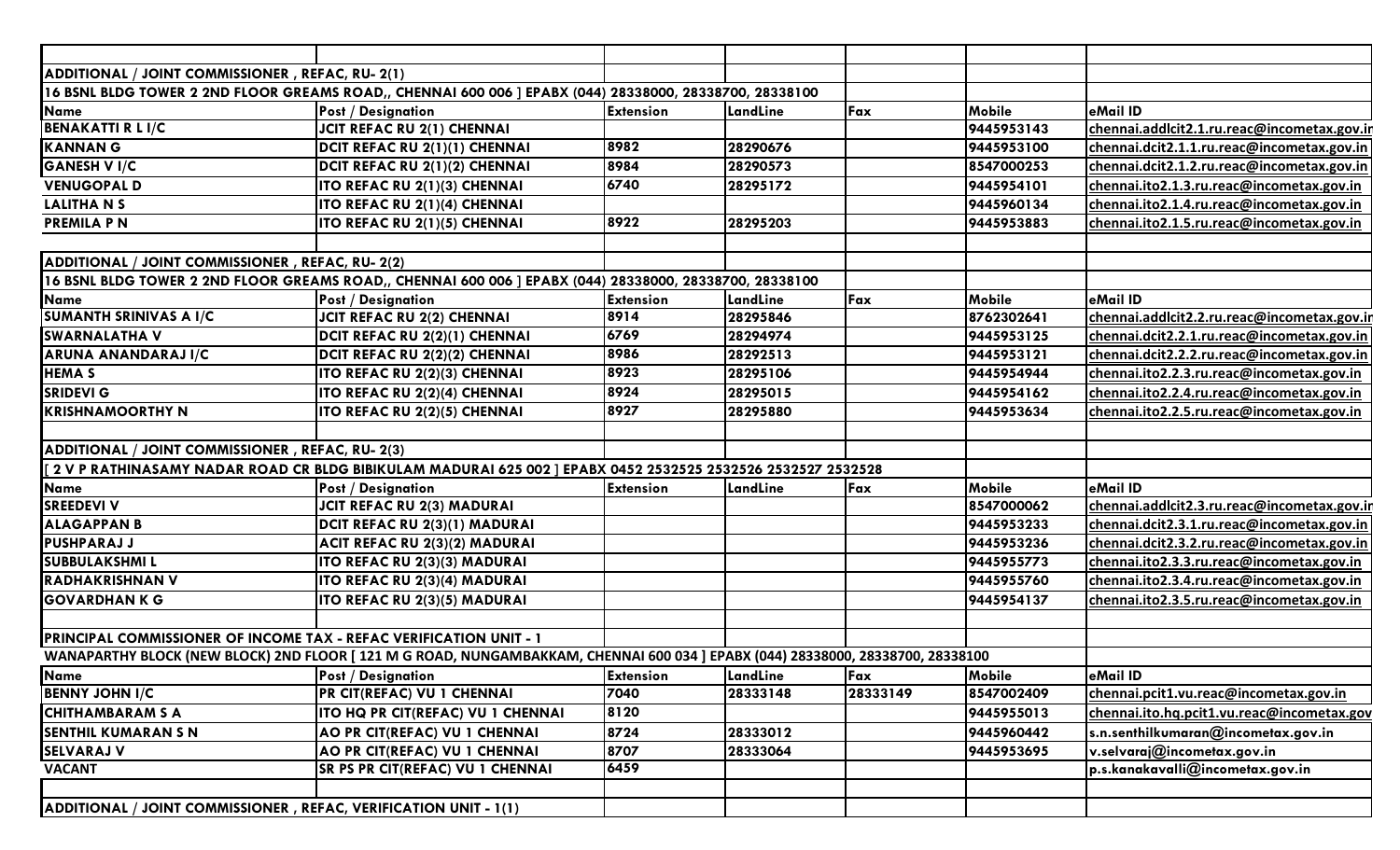| WANAPARTHY BLOCK [ 121 M G ROAD, NUNGAMBAKKAM, CHENNAI 600 034 JEPABX (044) 28338000, 28338700, 28338100 |                                                                                                                                |                  |          |          |               |                                             |
|----------------------------------------------------------------------------------------------------------|--------------------------------------------------------------------------------------------------------------------------------|------------------|----------|----------|---------------|---------------------------------------------|
| Name                                                                                                     | <b>Post / Designation</b>                                                                                                      | <b>Extension</b> | LandLine | Fax      | Mobile        | eMail ID                                    |
| SHEILA PARTHASARATHY I/C                                                                                 | <b>JCIT REFAC VU 1(1) CHENNAI</b>                                                                                              | 8275             | 28338366 |          | 9445953097    | chennai.addlcit1.1.vu.reac@incometax.gov.ir |
| SOLOMON C P I/C                                                                                          | DCIT VU 1(1)(1) CHENNAI                                                                                                        | 8741             | 28332239 |          | 9445953106    | chennai.dcit1.1.1.vu.reac@incometax.gov.in  |
| <b>PUGAZHENDI P</b>                                                                                      | ITO VU 1(1)(2) CHENNAI                                                                                                         | 6515             | 28338673 |          | 9445954732    | chennai.ito1.1.2.vu.reac@incometax.gov.in   |
| <b>RAJA KUMAR I L</b>                                                                                    | ITO VU 1(1)(3) CHENNAI                                                                                                         | 8170             | 28338417 |          | 9445954560    | chennai.ito1.1.3.vu.reac@incometax.gov.in   |
| <b>VISWANATHAN S</b>                                                                                     | <b>ITO VU 1(1)(4) CHENNAI</b>                                                                                                  | 6603             | 28332243 |          | 9445954957    | chennai.ito1.1.4.vu.reac@incometax.gov.in   |
| <b>ANANDRAJ V</b>                                                                                        | <b>ITO VU 1(1)(5) CHENNAI</b>                                                                                                  | 6595             | 28332241 |          | 9445953753    | chennai.ito1.1.5.vu.reac@incometax.gov.in   |
| <b>ALAMELUR</b>                                                                                          | ITO VU 1(1)(6) CHENNAI                                                                                                         | 8277             | 28333173 |          | 9445953490    | chennai.ito1.1.6.vu.reac@incometax.gov.in   |
|                                                                                                          |                                                                                                                                |                  |          |          |               |                                             |
| ADDITIONAL / JOINT COMMISSIONER, REFAC, VERIFICATION UNIT - 1(2)                                         |                                                                                                                                |                  |          |          |               |                                             |
| NO 130-B 3RD FLOOR MUDICHUR ROAD WEST TAMBARAM -6000045                                                  |                                                                                                                                |                  |          |          |               |                                             |
| Name                                                                                                     | <b>Post / Designation</b>                                                                                                      | <b>Extension</b> | LandLine | Fax      | <b>Mobile</b> | eMail ID                                    |
| RAVINDRA T MISHRA I/C                                                                                    | JCIT REFAC VU 1(2) CHENNAI                                                                                                     | 8955             | 22265543 |          | 8762302560    | chennai.addlcit1.2.vu.reac@incometax.gov.ir |
| <b>VIKNESWARAN R</b>                                                                                     | ACIT VU 1(2)(1) TAMBARAM                                                                                                       | 8956             | 22260432 |          | 9445599492    | chennai.dcit1.2.1.vu.reac@incometax.gov.in  |
| <b>SIVANANDHAN K</b>                                                                                     | ITO VU 1(2)(2) TAMBARAM                                                                                                        | 8954             | 22265877 |          | 9445954540    | chennai.ito1.2.2.vu.reac@incometax.gov.in   |
| <b>SUBATHRA R</b>                                                                                        | ITO VU 1(2)(3) TAMBARAM                                                                                                        | 8952             | 22265874 |          | 9445953690    | chennai.ito1.2.3.vu.reac@incometax.gov.in   |
| <b>SEETHALAKSHMI M</b>                                                                                   | ITO VU 1(2)(4) TAMBARAM                                                                                                        | 8953             | 22265876 |          | 9445954913    | chennai.ito1.2.4.vu.reac@incometax.gov.in   |
| <b>SUMATHY G</b>                                                                                         | ITO VU 1(2)(5) TAMBARAM                                                                                                        | 8963             | 22265875 |          | 9445960626    | chennai.ito1.2.5.vu.reac@incometax.gov.in   |
| <b>SUBATHRA RI/C</b>                                                                                     | ITO VU 1(2)(6) TAMBARAM                                                                                                        | 8967             | 22260449 |          | 9445953690    | chennai.ito1.2.6.vu.reac@incometax.gov.in   |
|                                                                                                          |                                                                                                                                |                  |          |          |               |                                             |
| ADDITIONAL / JOINT COMMISSIONER, REFAC, VERIFICATION UNIT - 1(3)                                         |                                                                                                                                |                  |          |          |               |                                             |
| Name                                                                                                     | <b>Post / Designation</b>                                                                                                      | <b>Extension</b> | LandLine | Fax      | <b>Mobile</b> | eMail ID                                    |
| <b>KAVITHA R I/C</b>                                                                                     | JCIT REFAC VU 1(3) NAGERCOIL                                                                                                   |                  |          |          | 9408792048    | chennai.addlcit1.3.vu.reac@incometax.gov.ir |
| <b>ALAGAPPAN BI/C</b>                                                                                    | DCIT VU 1(3)(1) NAGERCOIL                                                                                                      |                  |          |          | 9445953233    | chennai.dcit1.3.1.vu.reac@incometax.gov.in  |
| <b>JAYAKUMAR CS</b>                                                                                      | ITO VU 1(3)(2) NAGERCOIL                                                                                                       |                  |          |          | 9445955372    | chennai.ito1.3.2.vu.reac@incometax.gov.in   |
| <b>BHARATHI GANESH R</b>                                                                                 | <b>ITO VU 1(3)(3) NAGERCOIL</b>                                                                                                |                  |          |          | 9445953166    | chennai.ito1.3.3.vu.reac@incometax.gov.in   |
| JOHN JEBADURAI MOUNTIE E                                                                                 | ITO VU 1(3)(4) NAGERCOIL                                                                                                       |                  |          |          | 9445955928    | chennai.ito1.3.4.vu.reac@incometax.gov.in   |
| <b>JAYARAMANK</b>                                                                                        | ITO VU 1(3)(5) TIRUNELVELI                                                                                                     |                  |          |          | 9445955930    | chennai.ito1.3.5.vu.reac@incometax.gov.in   |
| <b>SASHIKUMAR P</b>                                                                                      | ITO VU 1(3)(6) TIRUNELVELI                                                                                                     |                  |          |          | 9445953103    | chennai.ito1.3.6.vu.reac@incometax.gov.in   |
|                                                                                                          |                                                                                                                                |                  |          |          |               |                                             |
| <b>PRINCIPAL COMMISSIONER OF INCOME TAX - TECHNICAL UNIT - 1</b>                                         |                                                                                                                                |                  |          |          |               |                                             |
|                                                                                                          | WANAPARTHY BLOCK (NEW BLOCK) 6TH FLOOR [121 M G ROAD, NUNGAMBAKKAM, CHENNAI 600 034 ] EPABX (044) 28338000, 28338700, 28338100 |                  |          |          |               |                                             |
| Name                                                                                                     | <b>Post / Designation</b>                                                                                                      | <b>Extension</b> | LandLine | Fax      | Mobile        | eMail ID                                    |
| <b>SELVA GANESH P I/C</b>                                                                                | PR CIT(REFAC) TU 1 CHENNAI                                                                                                     | 8106             | 28338406 | 28338446 | 9449595007    | chennai.pcit1.tu.reac@incometax.gov.in      |
| <b>ARUNAS</b>                                                                                            | ITO HQ PR CIT(REFAC) TU 1 CHENNAI                                                                                              | 8160             | 28338416 |          | 9445954304    | chennai.ito.hq.pcit1.tu.reac@incometax.gov. |
| <b>REVATHY B</b>                                                                                         | AO PR CIT(REFAC) TU 1 CHENNAI                                                                                                  | 8706             | 28333052 |          | 9445953839    | b.revathy@incometax.gov.in                  |
| <b>RAMKUMAR J</b>                                                                                        | AO PR CIT(REFAC) TU 1 CHENNAI                                                                                                  |                  |          |          | 9445955915    |                                             |
| <b>VACANT</b>                                                                                            | PS PR CIT(REFAC) TU 1 CHENNAI                                                                                                  | 6381             | 28338590 |          |               |                                             |
|                                                                                                          |                                                                                                                                |                  |          |          |               |                                             |
| ADDITIONAL / JOINT COMMISSIONER, REFAC, TECHNICAL UNIT - 1(1)                                            |                                                                                                                                |                  |          |          |               |                                             |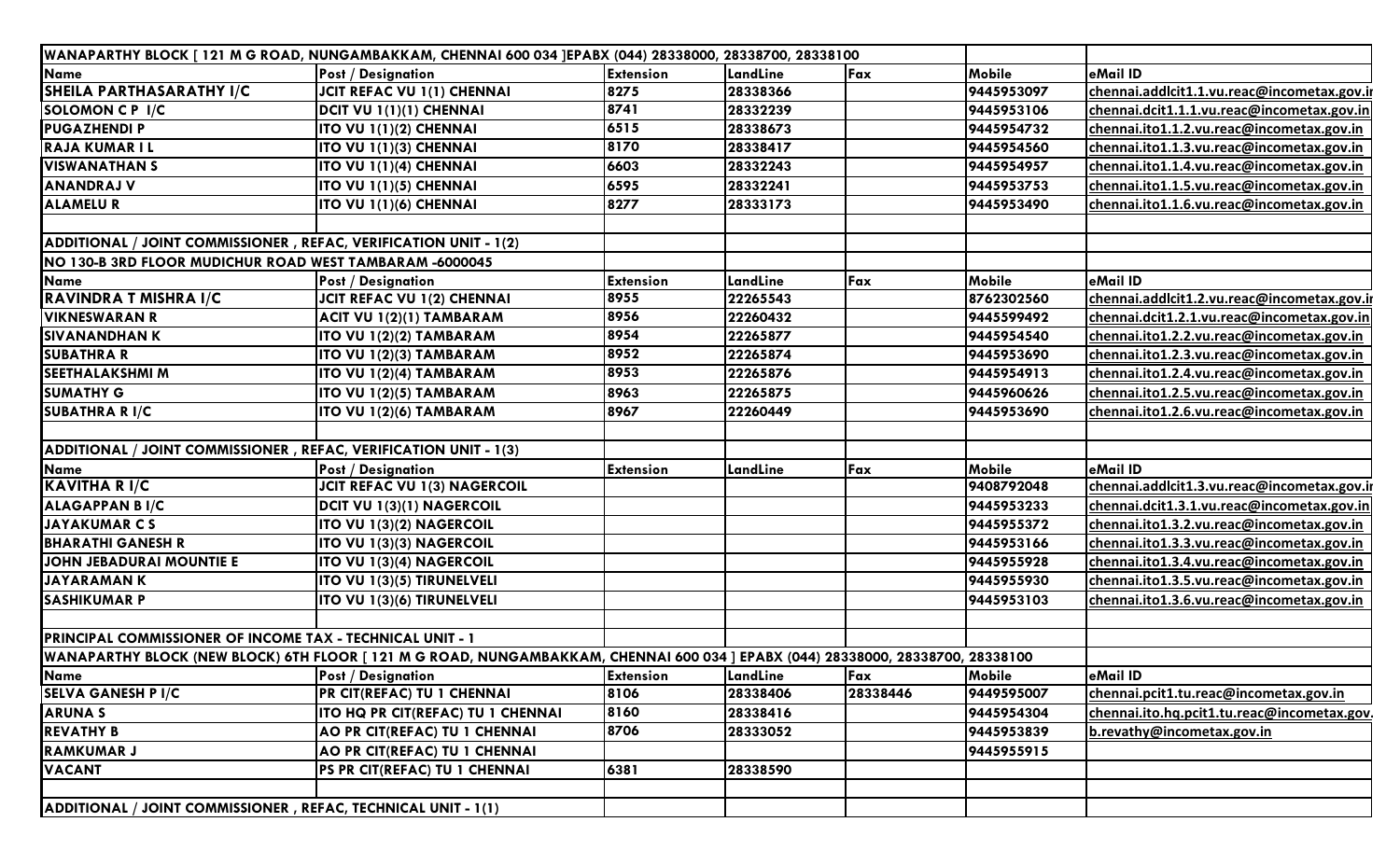| <b>Post / Designation</b><br><b>Extension</b><br><b>Mobile</b><br>eMail ID<br>LandLine<br>Fax<br><b>ADDL REFAC TU 1(1) CHENNAI</b><br>9952439355<br>chennai.addlcit1.1.tu.reac@incometax.gov.ir<br>28338598<br>8276<br>8266<br>9445467414<br>DCIT REFAC TU 1(1)(1) CHENNAI<br>28338632<br>chennai.dcit1.1.1.tu.reac@incometax.gov.in<br>28333262<br>9445953121<br>ACIT REFAC TU 1(1)(2) CHENNAI<br>8264<br>chennai.dcit1.1.2.tu.reac@incometax.gov.in<br>8262<br>9445960130<br>chennai.ito1.1.3.tu.reac@incometax.gov.in<br>ITO REFAC TU 1(1)(3) CHENNAI<br>28333260<br>6447<br>ITO REFAC TU 1(1)(4) CHENNAI<br>9445960152<br>chennai.ito1.1.4.tu.reac@incometax.gov.in<br>6325<br>9445953834<br>ITO REFAC TU 1(1)(5) CHENNAI<br>chennai.ito1.1.5.tu.reac@incometax.gov.in<br>ADDITIONAL / JOINT COMMISSIONER, REFAC, TECHNICAL UNIT - 1(2)<br>WANAPARTHY BLOCK (NEW BLOCK) 6TH FLOOR [ 121 M G ROAD, NUNGAMBAKKAM, CHENNAI 600 034 ] EPABX (044) 28338000, 28338700, 28338100<br><b>Mobile</b><br><b>Post / Designation</b><br><b>Extension</b><br>LandLine<br>eMail ID<br>Fax<br>7042<br>9445960892<br>JCIT REFAC TU 1(2) CHENNAI<br>28338365<br>chennai.addlcit1.2.tu.reac@incometax.gov.ir<br>DCIT REFAC TU 1(2)(1) CHENNAI<br>8784<br>9445954134<br>28333272<br>chennai.dcit1.2.1.tu.reac@incometax.gov.in<br>8782<br>28333270<br>9445960142<br>chennai.dcit1.2.2.tu.reac@incometax.gov.in<br>DCIT REFAC TU 1(2)(2) CHENNAI<br>8794<br>ITO REFAC TU 1(2)(3) CHENNAI<br>28333277<br>9445954490<br>chennai.ito1.2.3.tu.reac@incometax.gov.in<br>6397<br>ITO REFAC TU 1(2)(4) CHENNAI<br>9445954732<br>chennai.ito1.2.4.tu.reac@incometax.gov.in<br>28338555<br>6412<br>ITO REFAC TU 1(2)(5) CHENNAI<br>28338665<br>9445953465<br>chennai.ito1.2.5.tu.reac@incometax.gov.in<br>ADDITIONAL / JOINT COMMISSIONER, REFAC, TECHNICAL UNIT - 1(3)<br>WANAPARTHY BLOCK (NEW BLOCK) 6TH FLOOR [121 M G ROAD, NUNGAMBAKKAM, CHENNAI 600 034 ] EPABX (044) 28338000, 28338700, 28338100<br>eMail ID<br><b>Mobile</b><br><b>Post / Designation</b><br>LandLine<br><b>Extension</b><br>Fax<br>ADDL CIT REFAC TU 1(3) CHENNAI<br>9482715699<br>chennai.addlcit1.3.tu.reac@incometax.gov.ir<br>9445954126<br>DCIT REFAC TU 1(3)(1) CHENNAI<br>28338616<br>chennai.dcit1.3.1.tu.reac@incometax.gov.in<br>8174<br><b>ACIT REFAC TU 1(3)(2) CHENNAI</b><br>28338640<br>9445467559<br>chennai.dcit1.3.2.tu.reac@incometax.gov.in<br>ITO REFAC TU 1(3)(3) CHENNAI<br>6394<br>28338554<br>9445954955<br>chennai.ito1.3.3.tu.reac@incometax.gov.in<br>8792<br><b>ITO REFAC TU 1(3)(4) CHENNAI</b><br>9445953957<br>chennai.ito1.3.4.tu.reac@incometax.gov.in<br>28333275<br>28333273<br>chennai.ito1.3.5.tu.reac@incometax.gov.in<br>ITO REFAC TU 1(3)(5) CHENNAI<br>8787<br>9445599342<br>CHIEF COMMISSIONER OF INCOME TAX RFAC, CHENNAI<br>MAIN BLDG 3rd FLOOR [ 121 M G ROAD, NUNGAMBAKKAM, CHENNAI 600 034 ] EPABX (044) 28338000, 28338700, 28338100<br><b>Mobile</b><br><b>Post / Designation</b><br>LandLine<br>eMail ID<br><b>Extension</b><br>Fax<br>28338324<br>8004<br>28338304<br><b>CCIT( RFAC) CHENNAI</b><br>9969233060<br>chennai.ccit.rfac@incometax.gov.in><br>8049<br>28338349<br>9445954918<br>ITO HQ CCIT( RFAC) CHENNAI<br>28338349<br>chennai.dcit.hg.ccit4@incometax.gov.in<br>6404<br>28338586<br>9445954262<br><b>SR PS CCIT( RFAC) CHENNAI</b><br>AO CCIT( RFAC) CHENNAI<br>8719<br>28333028<br>COMMISSIONER OF INCOMETAX (APPEALS) 1, CHENNAI<br>MAIN BLDG 2ND FLOOR [ 121 M G ROAD, NUNGAMBAKKAM, CHENNAI 600 034] EPABX (044) 28338000, 28338700, 28338100<br><b>Post / Designation</b><br>Fax<br><b>Mobile</b><br>eMail ID<br><b>Extension</b><br>LandLine<br>CIT(A UNIT) 1 CHENNAI<br>28338431<br>9969233055<br>8201<br>28338421<br>chennai.cit-appeals-1@incometax.gov.in | WANAPARTHY BLOCK (NEW BLOCK)2ND FLOOR [121 M G ROAD, NUNGAMBAKKAM, CHENNAI 600 034 ] EPABX (044) 28338000, 28338700, 28338100 |  |  |  |
|------------------------------------------------------------------------------------------------------------------------------------------------------------------------------------------------------------------------------------------------------------------------------------------------------------------------------------------------------------------------------------------------------------------------------------------------------------------------------------------------------------------------------------------------------------------------------------------------------------------------------------------------------------------------------------------------------------------------------------------------------------------------------------------------------------------------------------------------------------------------------------------------------------------------------------------------------------------------------------------------------------------------------------------------------------------------------------------------------------------------------------------------------------------------------------------------------------------------------------------------------------------------------------------------------------------------------------------------------------------------------------------------------------------------------------------------------------------------------------------------------------------------------------------------------------------------------------------------------------------------------------------------------------------------------------------------------------------------------------------------------------------------------------------------------------------------------------------------------------------------------------------------------------------------------------------------------------------------------------------------------------------------------------------------------------------------------------------------------------------------------------------------------------------------------------------------------------------------------------------------------------------------------------------------------------------------------------------------------------------------------------------------------------------------------------------------------------------------------------------------------------------------------------------------------------------------------------------------------------------------------------------------------------------------------------------------------------------------------------------------------------------------------------------------------------------------------------------------------------------------------------------------------------------------------------------------------------------------------------------------------------------------------------------------------------------------------------------------------------------------------------------------------------------------------------------------------------------------------------------------------------------------------------------------------------------------------------------------------------------------------------------------------------------------------------------------------------------------------------------------------------------------------------------------------------------------------------------------------------------------------------------------------------------------------------------------------------------------------------------------------------------------------------------|-------------------------------------------------------------------------------------------------------------------------------|--|--|--|
|                                                                                                                                                                                                                                                                                                                                                                                                                                                                                                                                                                                                                                                                                                                                                                                                                                                                                                                                                                                                                                                                                                                                                                                                                                                                                                                                                                                                                                                                                                                                                                                                                                                                                                                                                                                                                                                                                                                                                                                                                                                                                                                                                                                                                                                                                                                                                                                                                                                                                                                                                                                                                                                                                                                                                                                                                                                                                                                                                                                                                                                                                                                                                                                                                                                                                                                                                                                                                                                                                                                                                                                                                                                                                                                                                                                          | <b>Name</b>                                                                                                                   |  |  |  |
|                                                                                                                                                                                                                                                                                                                                                                                                                                                                                                                                                                                                                                                                                                                                                                                                                                                                                                                                                                                                                                                                                                                                                                                                                                                                                                                                                                                                                                                                                                                                                                                                                                                                                                                                                                                                                                                                                                                                                                                                                                                                                                                                                                                                                                                                                                                                                                                                                                                                                                                                                                                                                                                                                                                                                                                                                                                                                                                                                                                                                                                                                                                                                                                                                                                                                                                                                                                                                                                                                                                                                                                                                                                                                                                                                                                          | <b>VARUVOORU SREEDHAR I/C</b>                                                                                                 |  |  |  |
|                                                                                                                                                                                                                                                                                                                                                                                                                                                                                                                                                                                                                                                                                                                                                                                                                                                                                                                                                                                                                                                                                                                                                                                                                                                                                                                                                                                                                                                                                                                                                                                                                                                                                                                                                                                                                                                                                                                                                                                                                                                                                                                                                                                                                                                                                                                                                                                                                                                                                                                                                                                                                                                                                                                                                                                                                                                                                                                                                                                                                                                                                                                                                                                                                                                                                                                                                                                                                                                                                                                                                                                                                                                                                                                                                                                          | <b>ABHINAYA N</b>                                                                                                             |  |  |  |
|                                                                                                                                                                                                                                                                                                                                                                                                                                                                                                                                                                                                                                                                                                                                                                                                                                                                                                                                                                                                                                                                                                                                                                                                                                                                                                                                                                                                                                                                                                                                                                                                                                                                                                                                                                                                                                                                                                                                                                                                                                                                                                                                                                                                                                                                                                                                                                                                                                                                                                                                                                                                                                                                                                                                                                                                                                                                                                                                                                                                                                                                                                                                                                                                                                                                                                                                                                                                                                                                                                                                                                                                                                                                                                                                                                                          | <b>ARUNA ANANDARAJ</b>                                                                                                        |  |  |  |
|                                                                                                                                                                                                                                                                                                                                                                                                                                                                                                                                                                                                                                                                                                                                                                                                                                                                                                                                                                                                                                                                                                                                                                                                                                                                                                                                                                                                                                                                                                                                                                                                                                                                                                                                                                                                                                                                                                                                                                                                                                                                                                                                                                                                                                                                                                                                                                                                                                                                                                                                                                                                                                                                                                                                                                                                                                                                                                                                                                                                                                                                                                                                                                                                                                                                                                                                                                                                                                                                                                                                                                                                                                                                                                                                                                                          | <b>MALINI R</b>                                                                                                               |  |  |  |
|                                                                                                                                                                                                                                                                                                                                                                                                                                                                                                                                                                                                                                                                                                                                                                                                                                                                                                                                                                                                                                                                                                                                                                                                                                                                                                                                                                                                                                                                                                                                                                                                                                                                                                                                                                                                                                                                                                                                                                                                                                                                                                                                                                                                                                                                                                                                                                                                                                                                                                                                                                                                                                                                                                                                                                                                                                                                                                                                                                                                                                                                                                                                                                                                                                                                                                                                                                                                                                                                                                                                                                                                                                                                                                                                                                                          | <b>KAMALA PRASHANT BHATKAL</b>                                                                                                |  |  |  |
|                                                                                                                                                                                                                                                                                                                                                                                                                                                                                                                                                                                                                                                                                                                                                                                                                                                                                                                                                                                                                                                                                                                                                                                                                                                                                                                                                                                                                                                                                                                                                                                                                                                                                                                                                                                                                                                                                                                                                                                                                                                                                                                                                                                                                                                                                                                                                                                                                                                                                                                                                                                                                                                                                                                                                                                                                                                                                                                                                                                                                                                                                                                                                                                                                                                                                                                                                                                                                                                                                                                                                                                                                                                                                                                                                                                          | <b>SASIKUMAR S</b>                                                                                                            |  |  |  |
|                                                                                                                                                                                                                                                                                                                                                                                                                                                                                                                                                                                                                                                                                                                                                                                                                                                                                                                                                                                                                                                                                                                                                                                                                                                                                                                                                                                                                                                                                                                                                                                                                                                                                                                                                                                                                                                                                                                                                                                                                                                                                                                                                                                                                                                                                                                                                                                                                                                                                                                                                                                                                                                                                                                                                                                                                                                                                                                                                                                                                                                                                                                                                                                                                                                                                                                                                                                                                                                                                                                                                                                                                                                                                                                                                                                          |                                                                                                                               |  |  |  |
|                                                                                                                                                                                                                                                                                                                                                                                                                                                                                                                                                                                                                                                                                                                                                                                                                                                                                                                                                                                                                                                                                                                                                                                                                                                                                                                                                                                                                                                                                                                                                                                                                                                                                                                                                                                                                                                                                                                                                                                                                                                                                                                                                                                                                                                                                                                                                                                                                                                                                                                                                                                                                                                                                                                                                                                                                                                                                                                                                                                                                                                                                                                                                                                                                                                                                                                                                                                                                                                                                                                                                                                                                                                                                                                                                                                          |                                                                                                                               |  |  |  |
|                                                                                                                                                                                                                                                                                                                                                                                                                                                                                                                                                                                                                                                                                                                                                                                                                                                                                                                                                                                                                                                                                                                                                                                                                                                                                                                                                                                                                                                                                                                                                                                                                                                                                                                                                                                                                                                                                                                                                                                                                                                                                                                                                                                                                                                                                                                                                                                                                                                                                                                                                                                                                                                                                                                                                                                                                                                                                                                                                                                                                                                                                                                                                                                                                                                                                                                                                                                                                                                                                                                                                                                                                                                                                                                                                                                          |                                                                                                                               |  |  |  |
|                                                                                                                                                                                                                                                                                                                                                                                                                                                                                                                                                                                                                                                                                                                                                                                                                                                                                                                                                                                                                                                                                                                                                                                                                                                                                                                                                                                                                                                                                                                                                                                                                                                                                                                                                                                                                                                                                                                                                                                                                                                                                                                                                                                                                                                                                                                                                                                                                                                                                                                                                                                                                                                                                                                                                                                                                                                                                                                                                                                                                                                                                                                                                                                                                                                                                                                                                                                                                                                                                                                                                                                                                                                                                                                                                                                          | Name                                                                                                                          |  |  |  |
|                                                                                                                                                                                                                                                                                                                                                                                                                                                                                                                                                                                                                                                                                                                                                                                                                                                                                                                                                                                                                                                                                                                                                                                                                                                                                                                                                                                                                                                                                                                                                                                                                                                                                                                                                                                                                                                                                                                                                                                                                                                                                                                                                                                                                                                                                                                                                                                                                                                                                                                                                                                                                                                                                                                                                                                                                                                                                                                                                                                                                                                                                                                                                                                                                                                                                                                                                                                                                                                                                                                                                                                                                                                                                                                                                                                          | SAMATHA MULLAMUDI I/C                                                                                                         |  |  |  |
|                                                                                                                                                                                                                                                                                                                                                                                                                                                                                                                                                                                                                                                                                                                                                                                                                                                                                                                                                                                                                                                                                                                                                                                                                                                                                                                                                                                                                                                                                                                                                                                                                                                                                                                                                                                                                                                                                                                                                                                                                                                                                                                                                                                                                                                                                                                                                                                                                                                                                                                                                                                                                                                                                                                                                                                                                                                                                                                                                                                                                                                                                                                                                                                                                                                                                                                                                                                                                                                                                                                                                                                                                                                                                                                                                                                          | <b>TAMILVANAN S</b>                                                                                                           |  |  |  |
|                                                                                                                                                                                                                                                                                                                                                                                                                                                                                                                                                                                                                                                                                                                                                                                                                                                                                                                                                                                                                                                                                                                                                                                                                                                                                                                                                                                                                                                                                                                                                                                                                                                                                                                                                                                                                                                                                                                                                                                                                                                                                                                                                                                                                                                                                                                                                                                                                                                                                                                                                                                                                                                                                                                                                                                                                                                                                                                                                                                                                                                                                                                                                                                                                                                                                                                                                                                                                                                                                                                                                                                                                                                                                                                                                                                          | <b>LEENA ANTONETTE MARIA</b>                                                                                                  |  |  |  |
|                                                                                                                                                                                                                                                                                                                                                                                                                                                                                                                                                                                                                                                                                                                                                                                                                                                                                                                                                                                                                                                                                                                                                                                                                                                                                                                                                                                                                                                                                                                                                                                                                                                                                                                                                                                                                                                                                                                                                                                                                                                                                                                                                                                                                                                                                                                                                                                                                                                                                                                                                                                                                                                                                                                                                                                                                                                                                                                                                                                                                                                                                                                                                                                                                                                                                                                                                                                                                                                                                                                                                                                                                                                                                                                                                                                          | <b>GLORY CHANDRA RANI P I/C</b>                                                                                               |  |  |  |
|                                                                                                                                                                                                                                                                                                                                                                                                                                                                                                                                                                                                                                                                                                                                                                                                                                                                                                                                                                                                                                                                                                                                                                                                                                                                                                                                                                                                                                                                                                                                                                                                                                                                                                                                                                                                                                                                                                                                                                                                                                                                                                                                                                                                                                                                                                                                                                                                                                                                                                                                                                                                                                                                                                                                                                                                                                                                                                                                                                                                                                                                                                                                                                                                                                                                                                                                                                                                                                                                                                                                                                                                                                                                                                                                                                                          | <b>PUGAZHENDI P I/C</b>                                                                                                       |  |  |  |
|                                                                                                                                                                                                                                                                                                                                                                                                                                                                                                                                                                                                                                                                                                                                                                                                                                                                                                                                                                                                                                                                                                                                                                                                                                                                                                                                                                                                                                                                                                                                                                                                                                                                                                                                                                                                                                                                                                                                                                                                                                                                                                                                                                                                                                                                                                                                                                                                                                                                                                                                                                                                                                                                                                                                                                                                                                                                                                                                                                                                                                                                                                                                                                                                                                                                                                                                                                                                                                                                                                                                                                                                                                                                                                                                                                                          | <b>GAYATHRI C</b>                                                                                                             |  |  |  |
|                                                                                                                                                                                                                                                                                                                                                                                                                                                                                                                                                                                                                                                                                                                                                                                                                                                                                                                                                                                                                                                                                                                                                                                                                                                                                                                                                                                                                                                                                                                                                                                                                                                                                                                                                                                                                                                                                                                                                                                                                                                                                                                                                                                                                                                                                                                                                                                                                                                                                                                                                                                                                                                                                                                                                                                                                                                                                                                                                                                                                                                                                                                                                                                                                                                                                                                                                                                                                                                                                                                                                                                                                                                                                                                                                                                          |                                                                                                                               |  |  |  |
|                                                                                                                                                                                                                                                                                                                                                                                                                                                                                                                                                                                                                                                                                                                                                                                                                                                                                                                                                                                                                                                                                                                                                                                                                                                                                                                                                                                                                                                                                                                                                                                                                                                                                                                                                                                                                                                                                                                                                                                                                                                                                                                                                                                                                                                                                                                                                                                                                                                                                                                                                                                                                                                                                                                                                                                                                                                                                                                                                                                                                                                                                                                                                                                                                                                                                                                                                                                                                                                                                                                                                                                                                                                                                                                                                                                          |                                                                                                                               |  |  |  |
|                                                                                                                                                                                                                                                                                                                                                                                                                                                                                                                                                                                                                                                                                                                                                                                                                                                                                                                                                                                                                                                                                                                                                                                                                                                                                                                                                                                                                                                                                                                                                                                                                                                                                                                                                                                                                                                                                                                                                                                                                                                                                                                                                                                                                                                                                                                                                                                                                                                                                                                                                                                                                                                                                                                                                                                                                                                                                                                                                                                                                                                                                                                                                                                                                                                                                                                                                                                                                                                                                                                                                                                                                                                                                                                                                                                          |                                                                                                                               |  |  |  |
|                                                                                                                                                                                                                                                                                                                                                                                                                                                                                                                                                                                                                                                                                                                                                                                                                                                                                                                                                                                                                                                                                                                                                                                                                                                                                                                                                                                                                                                                                                                                                                                                                                                                                                                                                                                                                                                                                                                                                                                                                                                                                                                                                                                                                                                                                                                                                                                                                                                                                                                                                                                                                                                                                                                                                                                                                                                                                                                                                                                                                                                                                                                                                                                                                                                                                                                                                                                                                                                                                                                                                                                                                                                                                                                                                                                          | Name                                                                                                                          |  |  |  |
|                                                                                                                                                                                                                                                                                                                                                                                                                                                                                                                                                                                                                                                                                                                                                                                                                                                                                                                                                                                                                                                                                                                                                                                                                                                                                                                                                                                                                                                                                                                                                                                                                                                                                                                                                                                                                                                                                                                                                                                                                                                                                                                                                                                                                                                                                                                                                                                                                                                                                                                                                                                                                                                                                                                                                                                                                                                                                                                                                                                                                                                                                                                                                                                                                                                                                                                                                                                                                                                                                                                                                                                                                                                                                                                                                                                          | <b>VENKATESH S</b>                                                                                                            |  |  |  |
|                                                                                                                                                                                                                                                                                                                                                                                                                                                                                                                                                                                                                                                                                                                                                                                                                                                                                                                                                                                                                                                                                                                                                                                                                                                                                                                                                                                                                                                                                                                                                                                                                                                                                                                                                                                                                                                                                                                                                                                                                                                                                                                                                                                                                                                                                                                                                                                                                                                                                                                                                                                                                                                                                                                                                                                                                                                                                                                                                                                                                                                                                                                                                                                                                                                                                                                                                                                                                                                                                                                                                                                                                                                                                                                                                                                          | <b>SWARNALATHA V I/C</b>                                                                                                      |  |  |  |
|                                                                                                                                                                                                                                                                                                                                                                                                                                                                                                                                                                                                                                                                                                                                                                                                                                                                                                                                                                                                                                                                                                                                                                                                                                                                                                                                                                                                                                                                                                                                                                                                                                                                                                                                                                                                                                                                                                                                                                                                                                                                                                                                                                                                                                                                                                                                                                                                                                                                                                                                                                                                                                                                                                                                                                                                                                                                                                                                                                                                                                                                                                                                                                                                                                                                                                                                                                                                                                                                                                                                                                                                                                                                                                                                                                                          | <b>SITA KRISHNAMOORTHY</b>                                                                                                    |  |  |  |
|                                                                                                                                                                                                                                                                                                                                                                                                                                                                                                                                                                                                                                                                                                                                                                                                                                                                                                                                                                                                                                                                                                                                                                                                                                                                                                                                                                                                                                                                                                                                                                                                                                                                                                                                                                                                                                                                                                                                                                                                                                                                                                                                                                                                                                                                                                                                                                                                                                                                                                                                                                                                                                                                                                                                                                                                                                                                                                                                                                                                                                                                                                                                                                                                                                                                                                                                                                                                                                                                                                                                                                                                                                                                                                                                                                                          | <b>VETRI SELVI T</b>                                                                                                          |  |  |  |
|                                                                                                                                                                                                                                                                                                                                                                                                                                                                                                                                                                                                                                                                                                                                                                                                                                                                                                                                                                                                                                                                                                                                                                                                                                                                                                                                                                                                                                                                                                                                                                                                                                                                                                                                                                                                                                                                                                                                                                                                                                                                                                                                                                                                                                                                                                                                                                                                                                                                                                                                                                                                                                                                                                                                                                                                                                                                                                                                                                                                                                                                                                                                                                                                                                                                                                                                                                                                                                                                                                                                                                                                                                                                                                                                                                                          | <b>MANIMEGALA T</b>                                                                                                           |  |  |  |
|                                                                                                                                                                                                                                                                                                                                                                                                                                                                                                                                                                                                                                                                                                                                                                                                                                                                                                                                                                                                                                                                                                                                                                                                                                                                                                                                                                                                                                                                                                                                                                                                                                                                                                                                                                                                                                                                                                                                                                                                                                                                                                                                                                                                                                                                                                                                                                                                                                                                                                                                                                                                                                                                                                                                                                                                                                                                                                                                                                                                                                                                                                                                                                                                                                                                                                                                                                                                                                                                                                                                                                                                                                                                                                                                                                                          | <b>AJAY KUMAR CHOUDHARY</b>                                                                                                   |  |  |  |
|                                                                                                                                                                                                                                                                                                                                                                                                                                                                                                                                                                                                                                                                                                                                                                                                                                                                                                                                                                                                                                                                                                                                                                                                                                                                                                                                                                                                                                                                                                                                                                                                                                                                                                                                                                                                                                                                                                                                                                                                                                                                                                                                                                                                                                                                                                                                                                                                                                                                                                                                                                                                                                                                                                                                                                                                                                                                                                                                                                                                                                                                                                                                                                                                                                                                                                                                                                                                                                                                                                                                                                                                                                                                                                                                                                                          |                                                                                                                               |  |  |  |
|                                                                                                                                                                                                                                                                                                                                                                                                                                                                                                                                                                                                                                                                                                                                                                                                                                                                                                                                                                                                                                                                                                                                                                                                                                                                                                                                                                                                                                                                                                                                                                                                                                                                                                                                                                                                                                                                                                                                                                                                                                                                                                                                                                                                                                                                                                                                                                                                                                                                                                                                                                                                                                                                                                                                                                                                                                                                                                                                                                                                                                                                                                                                                                                                                                                                                                                                                                                                                                                                                                                                                                                                                                                                                                                                                                                          |                                                                                                                               |  |  |  |
|                                                                                                                                                                                                                                                                                                                                                                                                                                                                                                                                                                                                                                                                                                                                                                                                                                                                                                                                                                                                                                                                                                                                                                                                                                                                                                                                                                                                                                                                                                                                                                                                                                                                                                                                                                                                                                                                                                                                                                                                                                                                                                                                                                                                                                                                                                                                                                                                                                                                                                                                                                                                                                                                                                                                                                                                                                                                                                                                                                                                                                                                                                                                                                                                                                                                                                                                                                                                                                                                                                                                                                                                                                                                                                                                                                                          |                                                                                                                               |  |  |  |
|                                                                                                                                                                                                                                                                                                                                                                                                                                                                                                                                                                                                                                                                                                                                                                                                                                                                                                                                                                                                                                                                                                                                                                                                                                                                                                                                                                                                                                                                                                                                                                                                                                                                                                                                                                                                                                                                                                                                                                                                                                                                                                                                                                                                                                                                                                                                                                                                                                                                                                                                                                                                                                                                                                                                                                                                                                                                                                                                                                                                                                                                                                                                                                                                                                                                                                                                                                                                                                                                                                                                                                                                                                                                                                                                                                                          | Name                                                                                                                          |  |  |  |
|                                                                                                                                                                                                                                                                                                                                                                                                                                                                                                                                                                                                                                                                                                                                                                                                                                                                                                                                                                                                                                                                                                                                                                                                                                                                                                                                                                                                                                                                                                                                                                                                                                                                                                                                                                                                                                                                                                                                                                                                                                                                                                                                                                                                                                                                                                                                                                                                                                                                                                                                                                                                                                                                                                                                                                                                                                                                                                                                                                                                                                                                                                                                                                                                                                                                                                                                                                                                                                                                                                                                                                                                                                                                                                                                                                                          | <b>Dr SENTHIL KUMAR B</b>                                                                                                     |  |  |  |
|                                                                                                                                                                                                                                                                                                                                                                                                                                                                                                                                                                                                                                                                                                                                                                                                                                                                                                                                                                                                                                                                                                                                                                                                                                                                                                                                                                                                                                                                                                                                                                                                                                                                                                                                                                                                                                                                                                                                                                                                                                                                                                                                                                                                                                                                                                                                                                                                                                                                                                                                                                                                                                                                                                                                                                                                                                                                                                                                                                                                                                                                                                                                                                                                                                                                                                                                                                                                                                                                                                                                                                                                                                                                                                                                                                                          | <b>VENKATARAMAN M</b>                                                                                                         |  |  |  |
|                                                                                                                                                                                                                                                                                                                                                                                                                                                                                                                                                                                                                                                                                                                                                                                                                                                                                                                                                                                                                                                                                                                                                                                                                                                                                                                                                                                                                                                                                                                                                                                                                                                                                                                                                                                                                                                                                                                                                                                                                                                                                                                                                                                                                                                                                                                                                                                                                                                                                                                                                                                                                                                                                                                                                                                                                                                                                                                                                                                                                                                                                                                                                                                                                                                                                                                                                                                                                                                                                                                                                                                                                                                                                                                                                                                          | <b>GUNAVATHY G</b>                                                                                                            |  |  |  |
|                                                                                                                                                                                                                                                                                                                                                                                                                                                                                                                                                                                                                                                                                                                                                                                                                                                                                                                                                                                                                                                                                                                                                                                                                                                                                                                                                                                                                                                                                                                                                                                                                                                                                                                                                                                                                                                                                                                                                                                                                                                                                                                                                                                                                                                                                                                                                                                                                                                                                                                                                                                                                                                                                                                                                                                                                                                                                                                                                                                                                                                                                                                                                                                                                                                                                                                                                                                                                                                                                                                                                                                                                                                                                                                                                                                          | <b>VACANT</b>                                                                                                                 |  |  |  |
|                                                                                                                                                                                                                                                                                                                                                                                                                                                                                                                                                                                                                                                                                                                                                                                                                                                                                                                                                                                                                                                                                                                                                                                                                                                                                                                                                                                                                                                                                                                                                                                                                                                                                                                                                                                                                                                                                                                                                                                                                                                                                                                                                                                                                                                                                                                                                                                                                                                                                                                                                                                                                                                                                                                                                                                                                                                                                                                                                                                                                                                                                                                                                                                                                                                                                                                                                                                                                                                                                                                                                                                                                                                                                                                                                                                          |                                                                                                                               |  |  |  |
|                                                                                                                                                                                                                                                                                                                                                                                                                                                                                                                                                                                                                                                                                                                                                                                                                                                                                                                                                                                                                                                                                                                                                                                                                                                                                                                                                                                                                                                                                                                                                                                                                                                                                                                                                                                                                                                                                                                                                                                                                                                                                                                                                                                                                                                                                                                                                                                                                                                                                                                                                                                                                                                                                                                                                                                                                                                                                                                                                                                                                                                                                                                                                                                                                                                                                                                                                                                                                                                                                                                                                                                                                                                                                                                                                                                          |                                                                                                                               |  |  |  |
|                                                                                                                                                                                                                                                                                                                                                                                                                                                                                                                                                                                                                                                                                                                                                                                                                                                                                                                                                                                                                                                                                                                                                                                                                                                                                                                                                                                                                                                                                                                                                                                                                                                                                                                                                                                                                                                                                                                                                                                                                                                                                                                                                                                                                                                                                                                                                                                                                                                                                                                                                                                                                                                                                                                                                                                                                                                                                                                                                                                                                                                                                                                                                                                                                                                                                                                                                                                                                                                                                                                                                                                                                                                                                                                                                                                          |                                                                                                                               |  |  |  |
|                                                                                                                                                                                                                                                                                                                                                                                                                                                                                                                                                                                                                                                                                                                                                                                                                                                                                                                                                                                                                                                                                                                                                                                                                                                                                                                                                                                                                                                                                                                                                                                                                                                                                                                                                                                                                                                                                                                                                                                                                                                                                                                                                                                                                                                                                                                                                                                                                                                                                                                                                                                                                                                                                                                                                                                                                                                                                                                                                                                                                                                                                                                                                                                                                                                                                                                                                                                                                                                                                                                                                                                                                                                                                                                                                                                          | <b>Name</b>                                                                                                                   |  |  |  |
|                                                                                                                                                                                                                                                                                                                                                                                                                                                                                                                                                                                                                                                                                                                                                                                                                                                                                                                                                                                                                                                                                                                                                                                                                                                                                                                                                                                                                                                                                                                                                                                                                                                                                                                                                                                                                                                                                                                                                                                                                                                                                                                                                                                                                                                                                                                                                                                                                                                                                                                                                                                                                                                                                                                                                                                                                                                                                                                                                                                                                                                                                                                                                                                                                                                                                                                                                                                                                                                                                                                                                                                                                                                                                                                                                                                          | <b>ABANI KANTA NAYAK</b>                                                                                                      |  |  |  |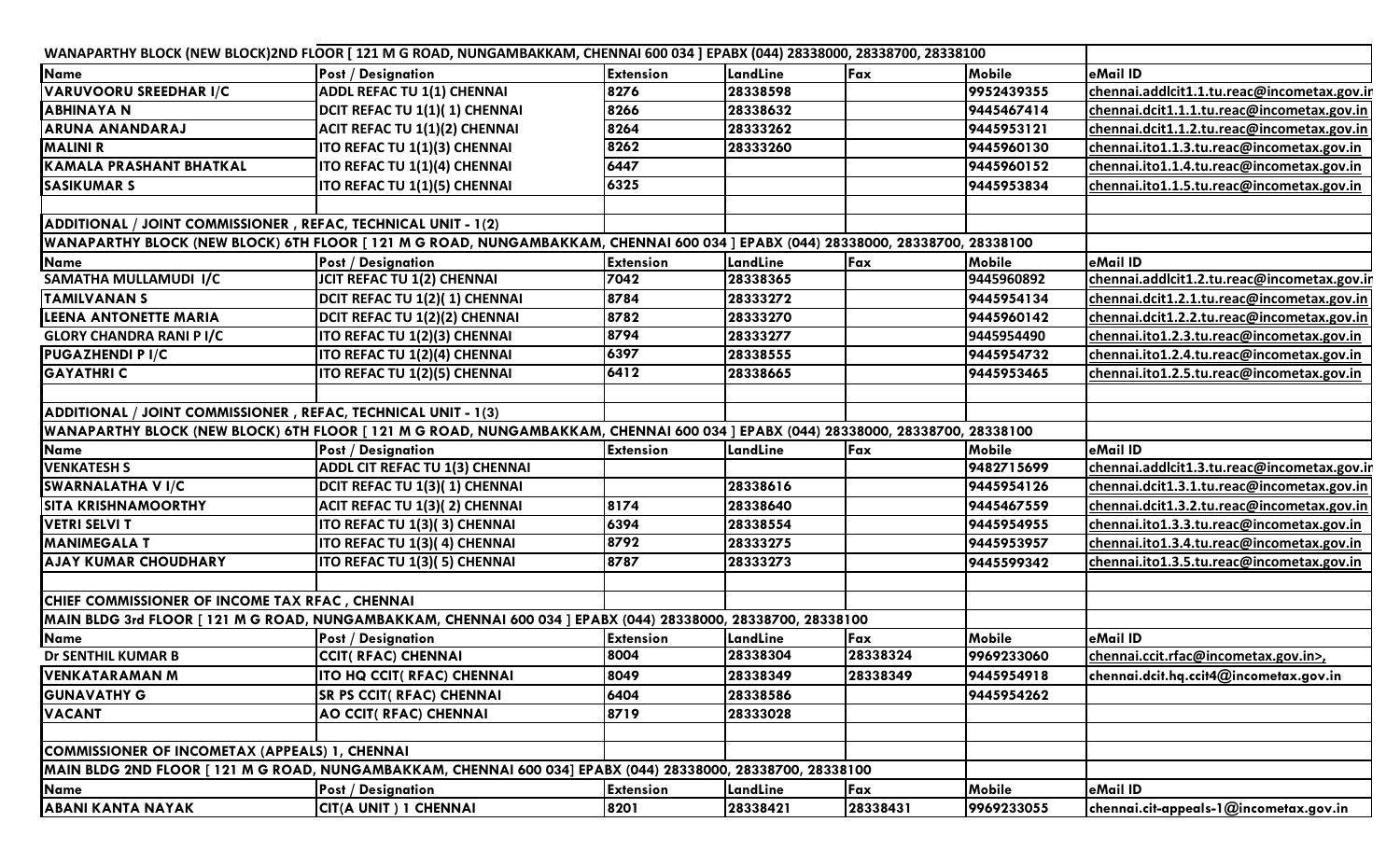| <b>GUNASEKARAN P</b>                                  | AO CIT(A UNIT) 1 CHENNAI                                                                                    | 6510/6463        |          |          | 9445953948    |                                                             |
|-------------------------------------------------------|-------------------------------------------------------------------------------------------------------------|------------------|----------|----------|---------------|-------------------------------------------------------------|
| <b>VANITHA SOLOMON S M T</b>                          | PS CIT(A UNIT) 1 CHENNAI                                                                                    | 6497             |          |          | 9445954537    | vanithasolomon@incometax.gov.in                             |
|                                                       |                                                                                                             |                  |          |          |               |                                                             |
| <b>COMMISSIONER OF INCOMETAX (APPEALS) 2, CHENNAI</b> |                                                                                                             |                  |          |          |               |                                                             |
| <b>Name</b>                                           | <b>Post / Designation</b>                                                                                   | <b>Extension</b> | LandLine | Fax      | Mobile        | eMail ID                                                    |
| ABANI KANTA NAYAK I/C                                 | CIT(A UNIT) 2 CHENNAI                                                                                       | 8205             | 28338698 |          | 9969233055    | chennai.cit2.appeal.unit@incometax.gov.in                   |
| <b>VIJAYAKUMAR K</b>                                  | AO CIT(A UNIT) 2 CHENNAI                                                                                    | 6317             |          |          | 9445954355    |                                                             |
| <b>VACANT</b>                                         | PS CIT(A UNIT) 2 CHENNAI                                                                                    | 8711             | 28333056 |          |               |                                                             |
|                                                       |                                                                                                             |                  |          |          |               |                                                             |
| <b>COMMISSIONER OF INCOMETAX (APPEALS) 3, CHENNAI</b> |                                                                                                             |                  |          |          |               |                                                             |
| <b>Name</b>                                           | <b>Post / Designation</b>                                                                                   | <b>Extension</b> | LandLine | Fax      | <b>Mobile</b> | eMail ID                                                    |
| <b>DURGESH SUMROTT</b>                                | CIT(A UNIT) 3 CHENNAI                                                                                       | 8207             | 28338437 | 28338491 | 9445954954    | chennai.cit3.appeal.unit@incometax.gov.in                   |
| <b>MANIMARAN A V</b>                                  | AO CIT(A UNIT) 3 CHENNAI                                                                                    | 6336             |          |          | 9445953832    | manimaran@incometax.gov.in                                  |
| <b>VACANT</b>                                         | PS CIT(A UNIT) 3 CHENNAI                                                                                    | 6553             |          |          |               |                                                             |
|                                                       |                                                                                                             |                  |          |          |               |                                                             |
| <b>COMMISSIONER OF INCOMETAX (APPEALS) 4, CHENNAI</b> |                                                                                                             |                  |          |          |               |                                                             |
| <b>Name</b>                                           | <b>Post / Designation</b>                                                                                   | <b>Extension</b> | LandLine | Fax      | Mobile        | eMail ID                                                    |
| <b>MURALI M I/C</b>                                   | CIT(A UNIT) 4 CHENNAI                                                                                       | 8750             | 28331370 | 28338691 | 9833648749    | chennai.cit4.appeal.unit@incometax.gov.in                   |
| <b>KUMARAN M</b>                                      | AO CIT(A UNIT) 4 CHENNAI                                                                                    | 6498             |          |          | 9445954499    |                                                             |
| <b>VACANT</b>                                         | PS CIT(A UNIT) 4 CHENNAI                                                                                    |                  |          |          |               |                                                             |
|                                                       |                                                                                                             |                  |          |          |               |                                                             |
| COMMISSIONER OF INCOMETAX (APPEALS) 5, CHENNAI        |                                                                                                             |                  |          |          |               |                                                             |
| Name                                                  | <b>Post / Designation</b>                                                                                   | <b>Extension</b> | LandLine | Fax      | Mobile        | eMail ID                                                    |
| <b>MURALIM</b>                                        | <b>CIT(A UNIT) 5 CHENNAI</b>                                                                                | 8756             | 28338491 | 28338503 | 9833648749    | chennai.cit5.appeal.unit@incometax.gov.in                   |
| <b>ARUN KUMAR A</b>                                   | AO CIT(A UNIT) 5 CHENNAI                                                                                    | 6568             |          |          | 9445953866    |                                                             |
| <b>SOWMYAR</b>                                        | PS CIT(A UNIT) 5 CHENNAI                                                                                    | 6500             | 28338459 |          | 9445954613    | r.sowmya@incometax.gov.in                                   |
|                                                       |                                                                                                             |                  |          |          |               |                                                             |
| <b>COMMISSIONER OF INCOMETAX (APPEALS) 6, CHENNAI</b> |                                                                                                             |                  |          |          |               |                                                             |
|                                                       | MAIN BLDG 2nd FLOOR [121 M G ROAD, NUNGAMBAKKAM, CHENNAI 600 034 ] EPABX (044) 28338000, 28338700, 28338100 |                  |          |          |               |                                                             |
| <b>Name</b>                                           | <b>Post / Designation</b>                                                                                   | <b>Extension</b> | LandLine | Fax      | Mobile        | eMail ID                                                    |
| <b>SATHYAMOORTHY N</b>                                | <b>CIT(A UNIT) 6 CHENNAI</b>                                                                                | 8209             | 28338426 | 28338436 | 9445467899    | chennai.cit6.appeal.unit@incometax.gov.in                   |
| <b>INDIRANI R</b>                                     | AO CIT(A UNIT) 6 CHENNAI                                                                                    | 6499             |          |          | 9445953584    |                                                             |
| <b>ARUMUGAM M</b>                                     | PS CIT(A UNIT) 6 CHENNAI                                                                                    |                  |          |          | 9445954882    | <arumugam.m@incometax.gov.in></arumugam.m@incometax.gov.in> |
|                                                       |                                                                                                             |                  |          |          |               |                                                             |
| <b>COMMISSIONER OF INCOMETAX (APPEALS) 7, CHENNAI</b> |                                                                                                             |                  |          |          |               |                                                             |
| <b>Name</b>                                           | <b>Post / Designation</b>                                                                                   | <b>Extension</b> | LandLine | Fax      | Mobile        | eMail ID                                                    |
| <b>ANN L KAPTHUAMA I/C</b>                            | CIT(A UNIT) 7 CHENNAI                                                                                       | 8203             | 28338423 | 28338433 | 9445467499    | chennai.cit7.appeal.unit@incometax.gov.in                   |
| <b>SAMPATH M B</b>                                    | AO CIT(A UNIT) 7 CHENNAI                                                                                    | 6462             |          |          | 9445953869    |                                                             |
| <b>VACANT</b>                                         | PS CIT(A UNIT) 7 CHENNAI                                                                                    | 6393             |          |          |               |                                                             |
|                                                       |                                                                                                             |                  |          |          |               |                                                             |
| <b>COMMISSIONER OF INCOMETAX (APPEAL) 8, CHENNAI</b>  |                                                                                                             |                  |          |          |               |                                                             |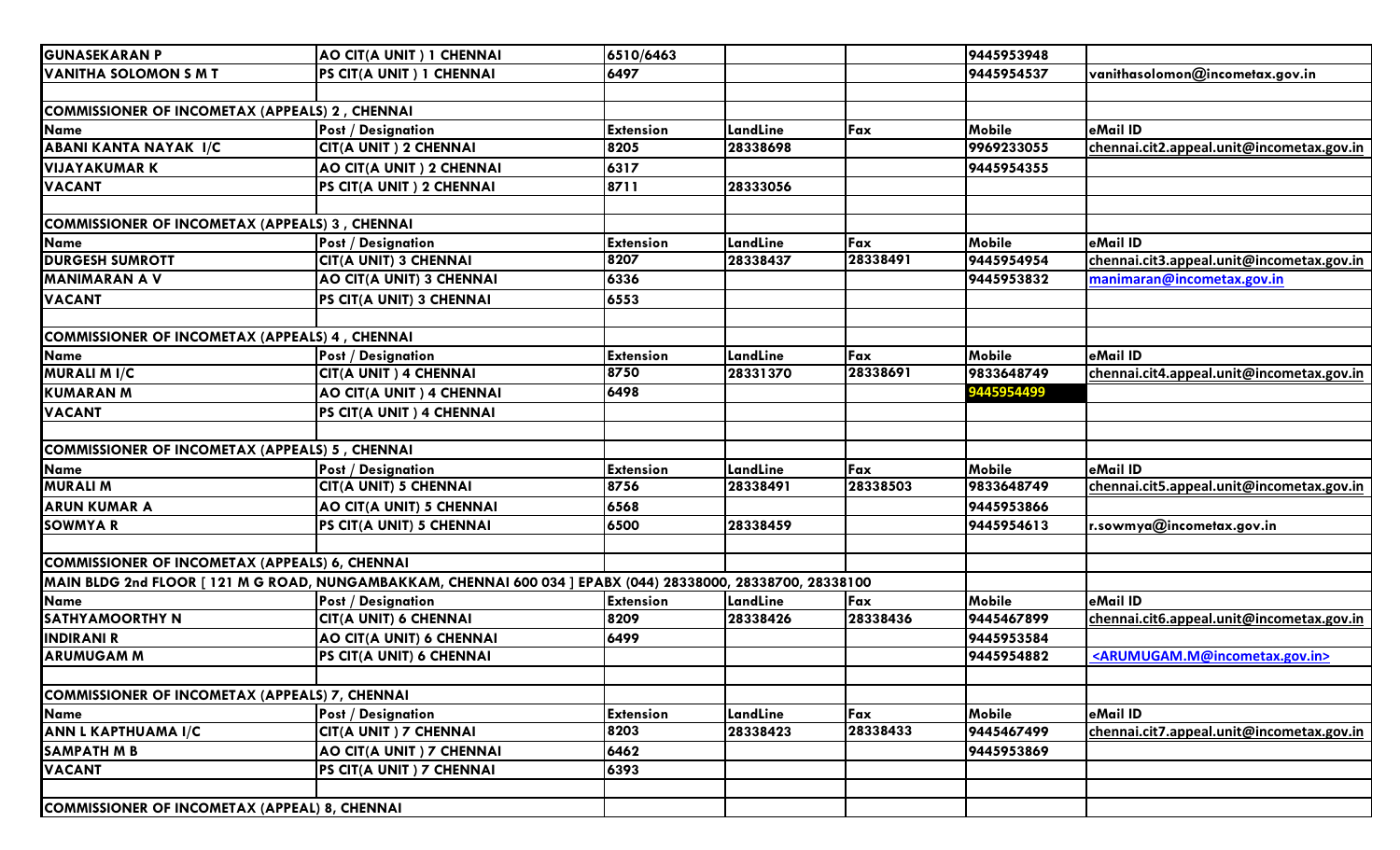| <b>Name</b>                                            | <b>Post / Designation</b>                                                                         | <b>Extension</b> | LandLine | Fax      | Mobile     | eMail ID                                   |
|--------------------------------------------------------|---------------------------------------------------------------------------------------------------|------------------|----------|----------|------------|--------------------------------------------|
| <b>ANN L KAPTHUAMA</b>                                 | <b>CIT(A UNIT) 8 CHENNAI</b>                                                                      | 8206             | 28338439 | 28338429 | 9445467499 | chennai.cit8.appeal.unit@incometax.gov.in  |
| <b>VACANT</b>                                          | AO CIT(A UNIT) 8 CHENNAI                                                                          | 6463             |          |          |            |                                            |
| <b>GANESH J</b>                                        | PS CIT(A UNIT) 8 CHENNAI                                                                          | 6377 6387        |          |          | 9445954544 |                                            |
|                                                        |                                                                                                   |                  |          |          |            |                                            |
| <b>COMMISSIONER OF INCOMETAX (APPEALS) 9, CHENNAI</b>  |                                                                                                   |                  |          |          |            |                                            |
| <b>Name</b>                                            | <b>Post / Designation</b>                                                                         | <b>Extension</b> | LandLine | Fax      | Mobile     | eMail ID                                   |
| <b>VASANTHAN TI/C</b>                                  | CIT(A UNIT) 9 CHENNAI                                                                             | 8085             | 28338449 | 28338499 | 8368944296 | chennai.cit9.appeal.unit@incometax.gov.in  |
| <b>PARGUNAN V</b>                                      | AO CIT(A UNIT) 9 CHENNAI                                                                          |                  |          |          | 9445954000 |                                            |
| <b>VACANT</b>                                          | PS CIT(A UNIT) 9 CHENNAI                                                                          | 6483             |          |          |            |                                            |
|                                                        |                                                                                                   |                  |          |          |            |                                            |
| COMMISSIONER OF INCOMETAX (APPEALS) 10, CHENNAI        |                                                                                                   |                  |          |          |            |                                            |
| <b>Name</b>                                            | <b>Post / Designation</b>                                                                         | <b>Extension</b> | LandLine | Fax      | Mobile     | eMail ID                                   |
| <b>VASANTHAN T</b>                                     | CIT(A UNIT) 10 CHENNAI                                                                            | 8204             | 28338424 | 28338434 | 8368944296 | chennai.cit10.appeal.unit@incometax.gov.in |
| <b>SEKAR G</b>                                         | AO CIT(A UNIT) 10 CHENNAI                                                                         |                  |          |          | 9445953444 |                                            |
| <b>VENKATESH S</b>                                     | PS CIT(A UNIT) 10 CHENNAI                                                                         | 6488 6470        |          |          | 9445954581 | s.venkatesh@incometax.gov.in               |
|                                                        |                                                                                                   |                  |          |          |            |                                            |
| <b>COMMISSIONER OF INCOMETAX (APPEALS) 11, CHENNAI</b> |                                                                                                   |                  |          |          |            |                                            |
|                                                        | MAIN BLDG [ 121 M G ROAD, NUNGAMBAKKAM, CHENNAI 600 034 ]EPABX (044) 28338000, 28338700, 28338100 |                  |          |          |            |                                            |
| <b>Name</b>                                            | <b>Post / Designation</b>                                                                         | <b>Extension</b> | LandLine | Fax      | Mobile     | eMail ID                                   |
| <b>CLEMENT RAMESH KUMAR R</b>                          | CIT(A UNIT) 11 CHENNAI                                                                            | 8757             | 28338436 | 28333203 | 9445599594 | chennai.cit11.appeal.unit@incometax.gov.in |
| <b>JULIE LAVANYA P</b>                                 | AO CIT(A UNIT) 11 CHENNAI                                                                         | 6450             |          |          | 9445954578 | p.julie.lavanya@incometax.gov.in           |
| <b>VACANT</b>                                          | PS CIT(A UNIT) 11 CHENNAI                                                                         |                  |          |          |            |                                            |
|                                                        |                                                                                                   |                  |          |          |            |                                            |
| COMMISSIONER OF INCOMETAX (APPEALS) 12, CHENNAI        |                                                                                                   |                  |          |          |            |                                            |
| <b>Name</b>                                            | <b>Post / Designation</b>                                                                         | <b>Extension</b> | LandLine | Fax      | Mobile     | eMail ID                                   |
| <b>DURGESH SUMROTT I/C</b>                             | CIT(A UNIT) 12 CHENNAI                                                                            |                  |          |          | 9445954954 | chennai.cit12.appeal.unit@incometax.gov.in |
| <b>PALANIVEL M</b>                                     | AO CIT(A UNIT) 12 CHENNAI                                                                         | 6537             |          |          | 9445953601 | muthanandham.palanivel@incometax.gov.i     |
| <b>VIJAYALAKSHMI J</b>                                 | PS CIT(A UNIT) 12 CHENNAI                                                                         | 6495             |          |          | 9445954503 | vijayalakshmi.j@incometax.gov.in           |
|                                                        |                                                                                                   |                  |          |          |            |                                            |
| COMMISSIONER OF INCOMETAX (APPEALS) 13, CHENNAI        |                                                                                                   |                  |          |          |            |                                            |
| <b>Name</b>                                            | <b>Post / Designation</b>                                                                         | <b>Extension</b> | LandLine | Fax      | Mobile     | eMail ID                                   |
| <b>SATHYAMOORTHY N I/C</b>                             | CIT(A UNIT) 13 CHENNAI                                                                            | 8753             | 28338522 | 28338523 | 9445467899 | chennai.cit13.appeal.unit@incometax.gov.in |
| <b>VACANT</b>                                          | AO CIT(A UNIT)13 CHENNAI                                                                          | 6584             |          |          |            |                                            |
| <b>VACANT</b>                                          | PS CIT(A UNIT)13 CHENNAI                                                                          | 6428             |          |          |            |                                            |
|                                                        |                                                                                                   |                  |          |          |            |                                            |
| <b>COMMISSIONER OF INCOMETAX (APPEALS) 14, CHENNAI</b> |                                                                                                   |                  |          |          |            |                                            |
| <b>Name</b>                                            | <b>Post / Designation</b>                                                                         | <b>Extension</b> | LandLine | Fax      | Mobile     | eMail ID                                   |
| <b>CLEMENT RAMESH KUMAR RI/C</b>                       | CIT(A UNIT) 14 CHENNAI                                                                            |                  |          |          | 9445599594 | chennai.cit14.appeal.unit@incometax.gov.in |
| <b>SENTHIL KUMAR C</b>                                 | AO (A UNIT) 14 CHENNAI                                                                            | 6481             |          |          | 9445953829 |                                            |
| <b>VACANT</b>                                          | PS (A UNIT) 14 CHENNAI                                                                            | 6585             |          |          |            |                                            |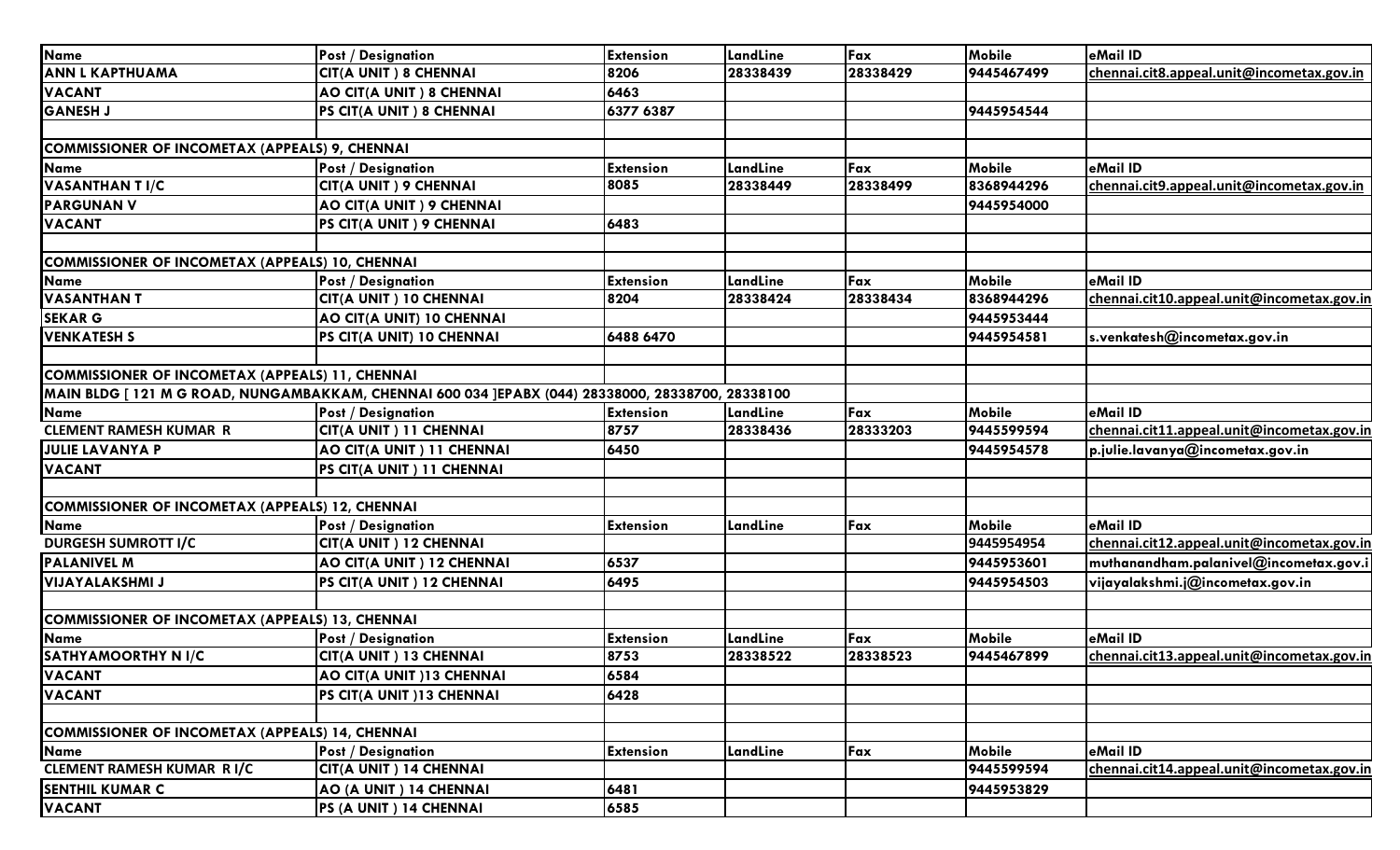| COMMISSIONER OF INCOME TAX (APPEALS) 15, CHENNAI          |                                                                                                             |                  |                |                |               |                                            |
|-----------------------------------------------------------|-------------------------------------------------------------------------------------------------------------|------------------|----------------|----------------|---------------|--------------------------------------------|
|                                                           | MAIN BLDG 2ND FLOOR [ 121 M G ROAD, NUNGAMBAKKAM, CHENNAI 600 034 ]EPABX (044) 28338000, 28338700, 28338100 |                  |                |                |               |                                            |
| <b>Name</b>                                               | <b>Post / Designation</b>                                                                                   | Extension        | LandLine       | Fax            | Mobile        | eMail ID                                   |
| JOTHI LAKSHMI NAYAK                                       | CIT(A UNIT)15 CHENNAI                                                                                       | 8202             | 28338422       | 28338432       | 9969234599    | cit-a-15@incometax.gov.in                  |
| <b>RAJAGOPAL R</b>                                        | AO CIT(A UNIT)15 CHENNAI                                                                                    | 6384             |                |                | 9445955392    |                                            |
| JENETTE EZHILARASI P                                      | PS CIT(A UNIT)15 CHENNAI                                                                                    | 6385             |                |                | 9445953890    | p.janette.ezhilarasi@incometax.gov.in      |
|                                                           |                                                                                                             |                  |                |                |               |                                            |
| COMMISSIONER OF INCOMETAX (APPEALS)16, CHENNAI            |                                                                                                             |                  |                |                |               |                                            |
|                                                           | MAIN BLDG 2ND FLOOR [ 121 M G ROAD, NUNGAMBAKKAM, CHENNAI 600 034 ] EPABX ( 044 ) 28338000, 28338100        |                  |                |                |               |                                            |
| Name                                                      | <b>Post / Designation</b>                                                                                   | <b>Extension</b> | LandLine       | Fax            | Mobile        | eMail ID                                   |
| <b>DURGESH SUMROTT I/C</b>                                | CIT(A UNIT)16 CHENNAI                                                                                       | 8200             | 28338428       | 28338656       | 9445954954    | chennai.cit16.appeal.unit@incometax.gov.in |
| <b>VACANT</b>                                             | AO CIT(A UNIT) 16 CHENNAI                                                                                   |                  |                |                |               |                                            |
| <b>VIJAYA V</b>                                           | PS CIT(A UNIT)16 CHENNAI                                                                                    |                  |                |                | 9445954467    | vijaya.venkateswaran@incometax.gov.in      |
|                                                           |                                                                                                             |                  |                |                |               |                                            |
| COMMISSIONER OF INCOME TAX (APPEALS), PUDUCHERRY          |                                                                                                             |                  |                |                |               |                                            |
|                                                           | [ D P THOTTAM, BEHIND ANANDA INN, MUTHIALPET, PUDUCHERRY 605 003 ]                                          |                  |                |                |               |                                            |
| <b>Name</b>                                               | <b>Post / Designation</b>                                                                                   | <b>Extension</b> | LandLine       | Fax            | <b>Mobile</b> | eMail ID                                   |
| <b>DARZAKHUM SONGATE</b>                                  | <b>CIT(A)UNIT PUDUCHERRY</b>                                                                                | 7270             | 0413 - 2211109 | 0413 - 2211101 | 8256990833    | puducherry.cit1.appeal.unit@incometax.gov  |
| <b>VACANT</b>                                             | PS CIT(A)UNIT PUDUCHERRY                                                                                    | 6908             |                |                |               |                                            |
|                                                           |                                                                                                             |                  |                |                |               |                                            |
|                                                           |                                                                                                             |                  |                |                |               |                                            |
| COMMISSIONER OF INCOME TAX (APPEALS) 1, COIMBATORE        |                                                                                                             |                  |                |                |               |                                            |
|                                                           | 63, RACE COURSE ROAD, COIMBATORE 641 018 ] EPABX (0422)2225000 / 2225125                                    |                  |                |                |               |                                            |
| <b>Name</b>                                               | <b>Post / Designation</b>                                                                                   | Extension        | LandLine       | Fax            | Mobile        | eMail ID                                   |
| <b>SIDDAPPAJJI R N</b>                                    | CIT(A) UNIT I COIMBATORE                                                                                    | 5105             | 0422-2220795   | 0422-2220135   | 8762302621    | coimbatore.cit1.appeal.unit@incometax.gov  |
| <b>RAVIKUMAR B</b>                                        | AO CIT(A) UNIT 1 COIMBATORE                                                                                 |                  |                |                | 9445960624    |                                            |
| <b>SUDHEER KUMAR K B</b>                                  | PS CIT(A) UNIT 1 COIMBATORE                                                                                 | 5083             | 0422-2225083   |                | 9445960392    | sudheer.kumar@incometax.gov.in             |
|                                                           |                                                                                                             |                  |                |                |               |                                            |
| <b>COMMISSIONER OF INCOME TAX (APPEALS) 2, COIMBATORE</b> |                                                                                                             |                  |                |                |               |                                            |
| <b>Name</b>                                               | <b>Post / Designation</b>                                                                                   | <b>Extension</b> | LandLine       | Fax            | Mobile        | eMail ID                                   |
| <b>NARESH SAKA</b>                                        | <b>CIT(A) UNIT 2 COIMBATORE</b>                                                                             | 5104             | 0422-2221207   | 0422-2220294   | 9480526032    | coimbatore.cit2.appeal.unit@incometax.gov  |
| <b>SAROJA N A</b>                                         | AO CIT(A) UNIT 2 COIMBATORE                                                                                 |                  |                |                | 9445960330    | n.a.saroja@incometax.gov.in                |
| <b>VACANT</b>                                             | <b>SR PS CIT(A) UNIT 2 COIMBATORE</b>                                                                       | 5064             | 0422-2225064   |                |               |                                            |
|                                                           |                                                                                                             |                  |                |                |               |                                            |
| <b>COMMISSIONER OF INCOME TAX (APPEALS) 3, COIMBATORE</b> |                                                                                                             |                  |                |                |               |                                            |
| <b>Name</b>                                               | <b>Post / Designation</b>                                                                                   | <b>Extension</b> | LandLine       | Fax            | <b>Mobile</b> | eMail ID                                   |
| <b>BINDHU A S</b>                                         | <b>CIT(A) UNIT 3 COIMBATORE</b>                                                                             | 5070             | 0422-2221402   | 0422-2220029   | 8547001030    | coimbatore.cit3.appeal.unit@incometax.gov  |
| <b>VACANT</b>                                             | PS CIT(A) UNIT 3 COIMBATORE                                                                                 |                  |                |                |               |                                            |
| <b>VACANT</b>                                             | AO CIT(A) UNIT 3 COIMBATORE                                                                                 |                  |                |                |               |                                            |
|                                                           |                                                                                                             |                  |                |                |               |                                            |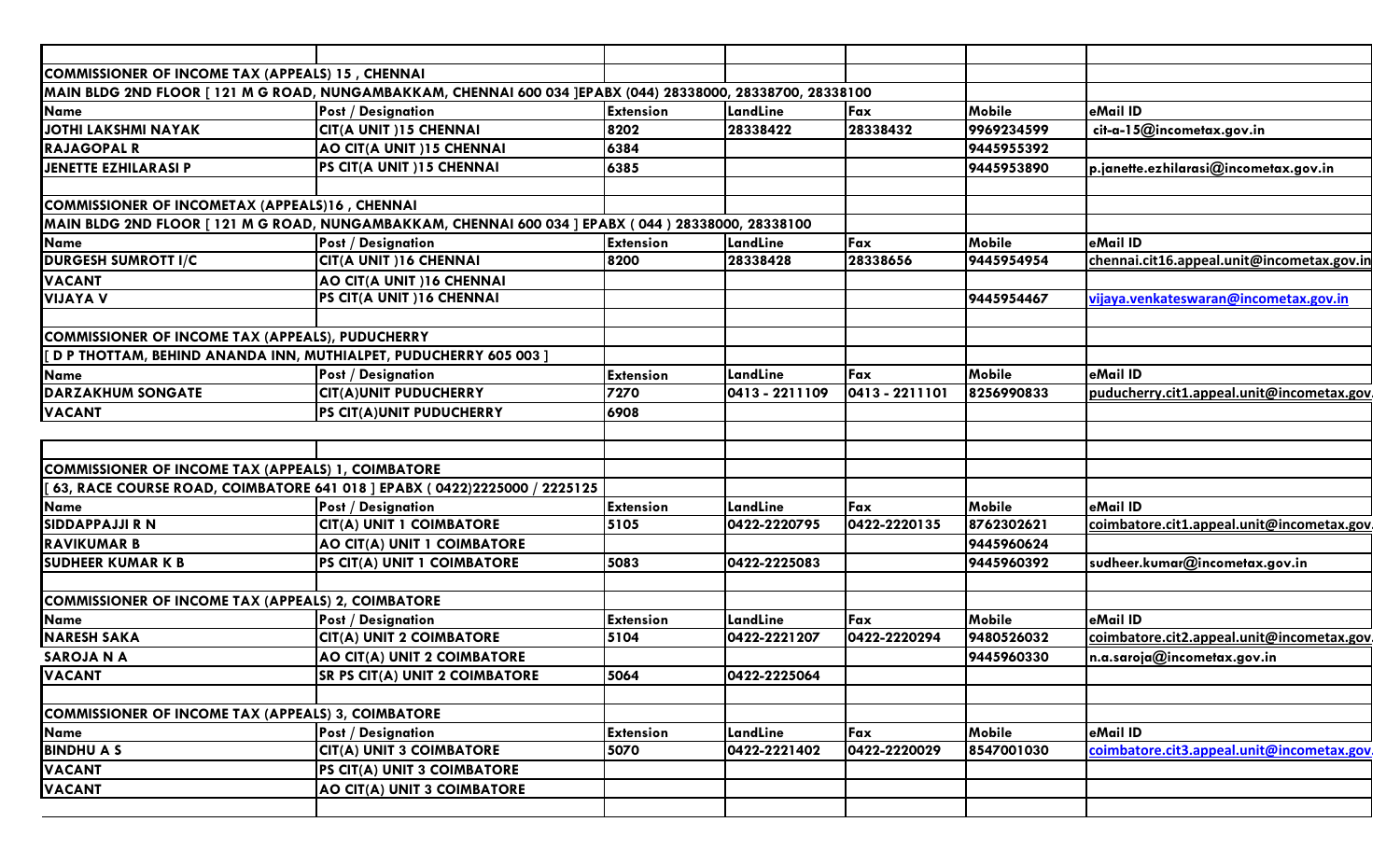| <b>COMMISSIONER OF INCOME TAX (APPEALS) 1, MADURAI</b> |                                                                                                                                          |                  |              |              |               |                                           |
|--------------------------------------------------------|------------------------------------------------------------------------------------------------------------------------------------------|------------------|--------------|--------------|---------------|-------------------------------------------|
|                                                        | [ 2, V P RATHINASAMY NADAR ROAD, CR BLDG, BIBIKULAM, MADURAI 625 002 ] EPABX ( 0452 )- 2532525, 2532526, 2532527, 2532528                |                  |              |              |               |                                           |
| Name                                                   | <b>Post / Designation</b>                                                                                                                | <b>Extension</b> | LandLine     | Fax          | Mobile        | eMail ID                                  |
| <b>BINDHU A S I/C</b>                                  | CIT(A) UNIT 1 MADURAI                                                                                                                    | 240              | 0452-2640223 | 0452-2533487 | 8547001030    | madurai.cit1.appeal.unit@incometax.gov.in |
| <b>VASANTHA A</b>                                      | Sr PS CIT(A) UNIT 1 MADURAI                                                                                                              | 430              |              |              | 9445954284    | kvelrajan@incometax.gov.in                |
| <b>MUTHAMMAL P</b>                                     | AO GR III CIT(A) UNIT 1 MADURAI                                                                                                          | 430              |              |              | 9445955386    | $ $ p.muthammal@incometax.gov.in          |
|                                                        |                                                                                                                                          |                  |              |              |               |                                           |
| <b>COMMISSIONER OF INCOME TAX (APPEALS) 2 MADURAI</b>  |                                                                                                                                          |                  |              |              |               |                                           |
|                                                        | [[ 2, V P RATHINASAMY NADAR ROAD, CR BLDG, BIBIKULAM, MADURAI 625 002 ] EPABX ( 0452 )- 2532525, 2532526, 2532527, 2532528               |                  |              |              |               |                                           |
| Name                                                   | <b>Post / Designation</b>                                                                                                                | <b>Extension</b> | LandLine     | Fax          | Mobile        | eMail ID                                  |
| SIDDAPPAJJI R N I/C                                    | CIT(A) UNIT 2 MADURAI                                                                                                                    | 230              | 0452-2530053 | 0452-2529122 | 8762302621    | madurai.cit2.appeal.unit@incometax.gov.in |
| <b>LAKSHMIP</b>                                        | <b>Sr PS CIT(A) UNIT 2 MADURAI</b>                                                                                                       | 660              |              |              | 9445955327    |                                           |
| <b>RAMAIAHK</b>                                        | AO.GR III CIT(A) UNIT 2 MADURAI                                                                                                          |                  |              |              | 9445955916    | kulathu.ramaiah@incometax.gov.in          |
| COMMISSIONER OF INCOME TAX (APPEALS) 1, TRICHY         |                                                                                                                                          |                  |              |              |               |                                           |
|                                                        | ANNEXE BLDG 2ND FLOOR, NEW NO 44, OLD NO 4, WILLIAMS ROAD, CANTONMENT, TIRUCHIRAPALLI 620 001 JEPABX (0431) 2414102 / 03 / 05 / 06 / 07  |                  |              |              |               |                                           |
| <b>Name</b>                                            | <b>Post / Designation</b>                                                                                                                | <b>Extension</b> | LandLine     | Fax          | Mobile        | eMail ID                                  |
| <b>KUMAR AJEET I/C</b>                                 | <b>CIT(A) UNIT TRICHY</b>                                                                                                                | 4300             | 0431-2415314 | 0431-2416712 | 8762300849    | trichy.cit1.appeal.unit@incometax.gov.in  |
| <b>KANNANK</b>                                         | <b>SR PS CIT(A) UNIT TRICHY</b>                                                                                                          | 4301             |              |              | 9445955410    | k.kannan@incometax.gov.in                 |
| <b>CHANDRASEKARANS</b>                                 | AO CIT(A) UNIT TRICHY                                                                                                                    | 4302             |              |              | 9952063737    | subbiah.chanDrasekaran@incometax.gov.in   |
|                                                        |                                                                                                                                          |                  |              |              |               |                                           |
| COMMISSIONER OF INCOME TAX (APPEALS) 1, SALEM          |                                                                                                                                          |                  |              |              |               |                                           |
| (NO 3, GANDHI ROAD, SALEM 636 007)                     |                                                                                                                                          |                  |              |              |               |                                           |
| Name                                                   | <b>Post / Designation</b>                                                                                                                | <b>Extension</b> | LandLine     | Fax          | Mobile        | eMail ID                                  |
| <b>KUMAR AJEET</b>                                     | CIT(A) SALEM UNIT                                                                                                                        |                  | 0427-2317497 | 0427-2317496 | 8762300849    |                                           |
| <b>LALITHA B</b>                                       | AO (A) SALEM UNIT                                                                                                                        |                  |              |              | 9445953911    |                                           |
| <b>VACANT</b>                                          | PS (A) SALEM UNIT                                                                                                                        |                  |              |              |               |                                           |
| CHIEF COMMISSIONER OF INCOME-TAX, REFAC TRICHY         |                                                                                                                                          |                  |              |              |               |                                           |
|                                                        | MAIN BLDG 1ST FLOOR, NEW NO 44, OLD NO 4, WILLIAMS ROAD, CANTONMENT, TIRUCHIRAPALLI 620 001 ] EPABX ( 0431 )-2414102 / 03 / 05 / 06 / 07 |                  |              |              |               |                                           |
| <b>Name</b>                                            | <b>Post / Designation</b>                                                                                                                | <b>Extension</b> | LandLine     | Fax          | Mobile        | eMail ID                                  |
| <b>SEKARAN P B</b>                                     | <b>CCIT REFAC TRICHY</b>                                                                                                                 | 4000             | 0431-2419937 | 0431-2400690 | 9445953017    | trichy.ccit@incometax.gov.in              |
| <b>VIMALA V</b>                                        | <b>ITO HQ CCIT REFAC TRICHY</b>                                                                                                          | 4014             | 0431-2410676 |              | 9445953174    | chennai.ito.hq.ccit.rfac@incometax.gov.in |
| <b>VACNT</b>                                           | PS CCIT REFAC TRICHY                                                                                                                     | 4002             | 0431-2419937 |              |               |                                           |
| <b>SHAKILA BEGAM A</b>                                 | <b>AO CCIT REFAC TRICHY</b>                                                                                                              | 4007             | 0431-2460053 |              | 9445955512    | a.s.begam@incometax.gov.in                |
|                                                        |                                                                                                                                          |                  |              |              |               |                                           |
| PRINCIPAL COMMISSIONER OF INCOME TAX, REFAC SALEM      |                                                                                                                                          |                  |              |              |               |                                           |
| (NO 3, GANDHI ROAD, SALEM 636 007)                     |                                                                                                                                          |                  |              |              |               |                                           |
| <b>Name</b>                                            | Post / Design ation                                                                                                                      | <b>Extension</b> | LandLine     | Fax          | <b>Mobile</b> | eMail ID                                  |
| <b>AMRENDRA KUMAR</b>                                  | <b>PR.CIT REFAC SALEM</b>                                                                                                                | 300              | 0427-2318864 | 0427-2317097 | 9999154808    | salem.pcit1.au.reac@incometax.gov.in      |
| <b>RAKESH KUMAR</b>                                    | ITO(HQ) PR CIT REFAC SALEM                                                                                                               |                  | 0427-2319180 |              | 9445960891    |                                           |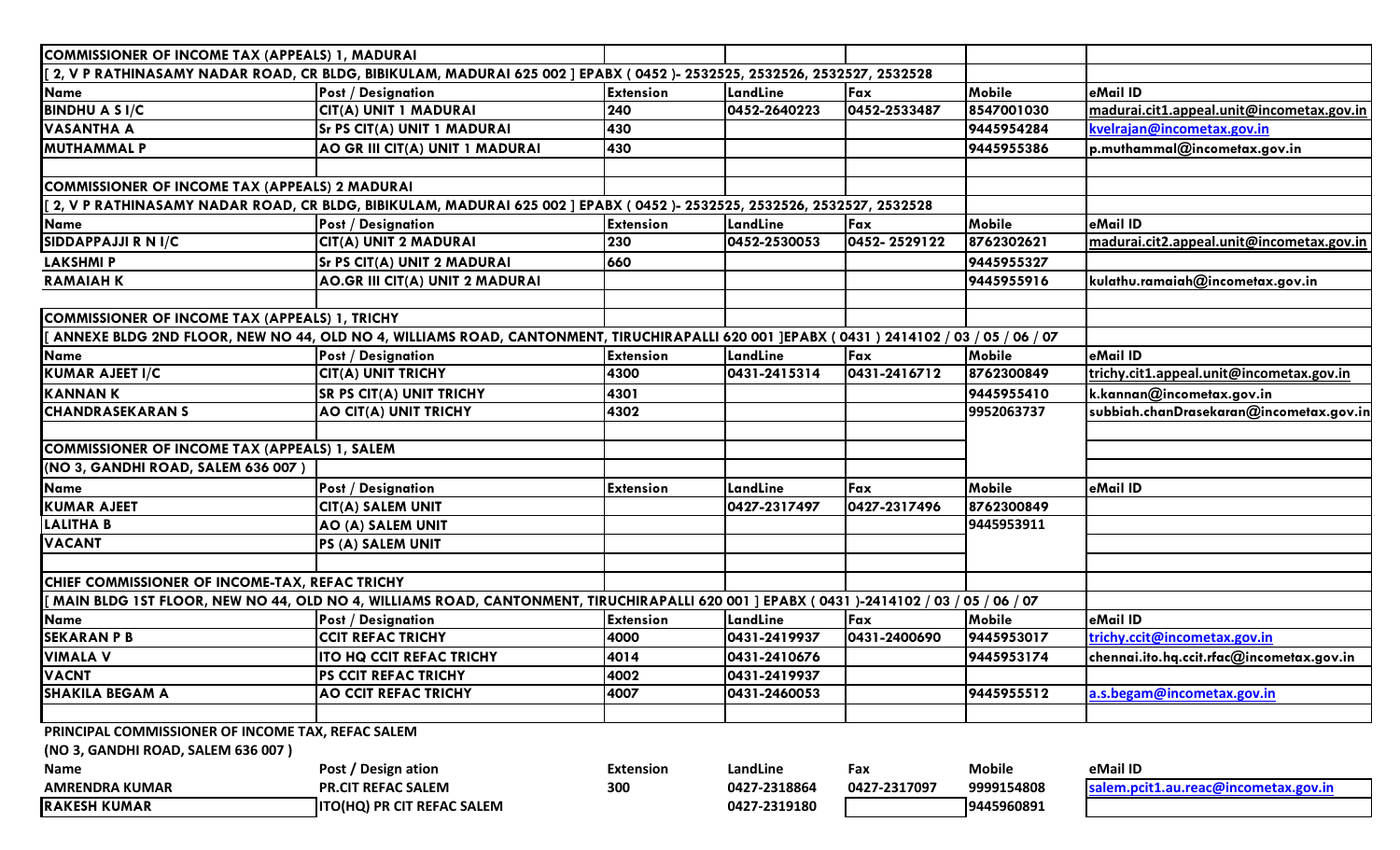| <b>VANITHA N</b>                                                     | <b>AO PR CIT REFAC SALEM</b>                                                        |                  |              |     | 9445955584    |                                           |
|----------------------------------------------------------------------|-------------------------------------------------------------------------------------|------------------|--------------|-----|---------------|-------------------------------------------|
| <b>VANITHA N</b>                                                     | <b>AO PR CIT REFAC SALEM</b>                                                        |                  | 0427-2313180 |     | 9445955584    |                                           |
| <b>ASHOK KUMAR A</b>                                                 | <b>AO PR CIT REFAC SALEM</b>                                                        |                  |              |     | 9445955374    | askumarito@gmail.com                      |
|                                                                      |                                                                                     |                  |              |     |               |                                           |
|                                                                      | ADDITIONAL / JOINT COMMISSIONER , REGIONAL e-ASSESSMENT CENTRE ASSESSMENT UNIT 1(1) |                  |              |     |               |                                           |
| (NO 3, GANDHI ROAD, SALEM 636 007)                                   |                                                                                     |                  |              |     |               |                                           |
| Name                                                                 | Post / Design ation                                                                 | <b>Extension</b> | LandLine     | Fax | <b>Mobile</b> | eMail ID                                  |
| <b>SARAVANA KUMAR K K I/C</b>                                        | JCIT(REFAC) AU 1(1) SALEM                                                           |                  |              |     | 8762302558    | salem.addlcit1.1.au.reac@incometax.gov.in |
| <b>MANIKANDAN M</b>                                                  | DCIT (REFAC) AU 1(1)(1) SALEM                                                       |                  |              |     | 9445953281    | salem.dcit1.1.1.au.reac@incometax.gov.in  |
| <b>RAM NARAYANAN G K</b>                                             | ITO (REFAC) AU 1(1)(2) SALEM                                                        |                  |              |     | 9445955702    | salem.ito1.1.2.au.reac@incometax.gov.in   |
| <b>SANJEEV KUMAR</b>                                                 | ITO (REFAC) AU 1(1)(3) SALEM                                                        |                  |              |     | 9445955436    | salem.ito1.1.3.au.reac@incometax.gov.in   |
| <b>ALOK PRATAP</b>                                                   | ITO (REFAC) AU 1(1)(4) SALEM                                                        |                  |              |     | 9445955646    | salem.ito1.1.4.au.reac@incometax.gov.in   |
| <b>KALLAM VENUGOPAL REDDY</b>                                        | ITO (REFAC) AU 1(1)(5) SALEM                                                        |                  |              |     | 9445954619    | salem.ito1.1.5.au.reac@incometax.gov.in   |
| <b>VINODH RAJ B</b>                                                  | ITO (REFAC) AU 1(1)(6) SALEM                                                        |                  |              |     | 9445960368    | salem.ito1.1.6.au.reac@incometax.gov.in   |
|                                                                      |                                                                                     |                  |              |     |               |                                           |
|                                                                      | ADDITIONAL / JOINT COMMISSIONER, REGIONAL e-ASSESSMENT CENTRE ASSESSMENT UNIT 1(2)  |                  |              |     |               |                                           |
| [2, V P RATHINASAMY NADAR ROAD, CR BLDG, BIBIKULAM, MADURAI 625 002] |                                                                                     |                  |              |     |               |                                           |
| <b>Name</b>                                                          | Post / Design ation                                                                 | <b>Extension</b> | LandLine     | Fax | <b>Mobile</b> | eMail ID                                  |
| <b>RENU B RAJ</b>                                                    | JCIT(REFAC) AU 1(2) SALEM                                                           |                  |              |     | 8547001184    | salem.addlcit1.2.au.reac@incometax.gov.in |
| <b>MADHURI D</b>                                                     | ACIT (REFAC) AU 1(2)(1) SALEM                                                       |                  |              |     | 9445953222    | salem.dcit1.2.1.au.reac@incometax.gov.in  |
| <b>SENTHILVEL R</b>                                                  | ITO (REFAC) AU 1(2)(2) SALEM                                                        |                  |              |     | 9445955639    | salem.ito1.2.2.au.reac@incometax.gov.in   |
| <b>BALAMURUGAN J</b>                                                 | ITO (REFAC) AU 1(2)(3) SALEM                                                        |                  |              |     | 9445955797    | salem.ito1.2.3.au.reac@incometax.gov.in   |
| <b>SARAVANANCS</b>                                                   | ITO (REFAC) AU 1(2)(4) SALEM                                                        |                  |              |     | 9445955909    | salem.ito1.2.4.au.reac@incometax.gov.in   |
| <b>PREMKUMAR S</b>                                                   | ITO (REFAC) AU 1(2)(5) SALEM                                                        |                  |              |     | 9445955328    | salem.ito1.2.5.au.reac@incometax.gov.in   |
| <b>CHELLAPPA D</b>                                                   | ITO (REFAC) AU 1(2)(6) SALEM                                                        |                  |              |     | 9445955905    | salem.ito1.2.6.au.reac@incometax.gov.in   |
|                                                                      |                                                                                     |                  |              |     |               |                                           |
|                                                                      | ADDITIONAL / JOINT COMMISSIONER, REGIONAL e-ASSESSMENT CENTRE ASSESSMENT UNIT 1(3)  |                  |              |     |               |                                           |
|                                                                      | [ PALANI BYE PASS ROAD, KOTTAPATTI POST, DINDIGUL 624 002 } EPABX (0451)-2427638    |                  |              |     |               |                                           |
| <b>Name</b>                                                          | Post / Design ation                                                                 | <b>Extension</b> | LandLine     | Fax | <b>Mobile</b> | eMail ID                                  |
| <b>SREEDEVI V I/C</b>                                                | JCIT(REFAC) AU 1(3) DINDIGUL                                                        |                  |              |     | 8547000062    | salem.addlcit1.3.au.reac@incometax.gov.in |
| <b>SANTHASORUBAN S</b>                                               | ACIT (REFAC) AU 1(3)(1) DINDIGUL                                                    |                  |              |     | 9445953205    | salem.dcit1.3.1.au.reac@incometax.gov.in  |
| LAXUMANAN D                                                          | ITO (REFAC) AU 1(3)(2) DINDIGUL                                                     |                  |              |     | 9445953178    | salem.ito1.3.2.au.reac@incometax.gov.in   |
| <b>SRIDHAR M K M</b>                                                 | ITO (REFAC) AU 1(3)(3) DINDIGUL                                                     |                  |              |     | 9445955354    | salem.ito1.3.3.au.reac@incometax.gov.in   |
| <b>MOHAMMED ISMAIL</b>                                               | <b>ITO (REFAC) AU 1(3)(4) DINDIGUL</b>                                              |                  |              |     | 9445955491    | salem.ito1.3.4.au.reac@incometax.gov.in   |
| <b>MAHESWARI B</b>                                                   | ITO (REFAC) AU 1(3)(5) KARAIKUDI                                                    |                  |              |     | 9445955594    | salem.ito1.3.5.au.reac@incometax.gov.in   |
| <b>RAMAKRISHNAN R</b>                                                | ITO (REFAC) AU 1(3)(6) THENI                                                        |                  |              |     | 9445955537    | salem.ito1.3.6.au.reac@incometax.gov.in   |
|                                                                      |                                                                                     |                  |              |     |               |                                           |
|                                                                      | ADDITIONAL / JOINT COMMISSIONER, REGIONAL e-ASSESSMENT CENTRE ASSESSMENT UNIT 1(4)  |                  |              |     |               |                                           |
| [ MADURA COATS COMPOUND, RAILWAY FEEDER ROAD, VIRUDHUNAGAR 626 001 ] |                                                                                     |                  |              |     |               |                                           |
| Name                                                                 | Post / Design ation                                                                 | Extension        | LandLine     | Fax | <b>Mobile</b> | eMail ID                                  |
| <b>AROON PRASAD R V I/C</b>                                          | <b>JCIT(REFAC) AU 1(4) VIRUDHUNAGAR</b>                                             |                  |              |     | 9444194442    | salem.addlcit1.4.au.reac@incometax.gov.in |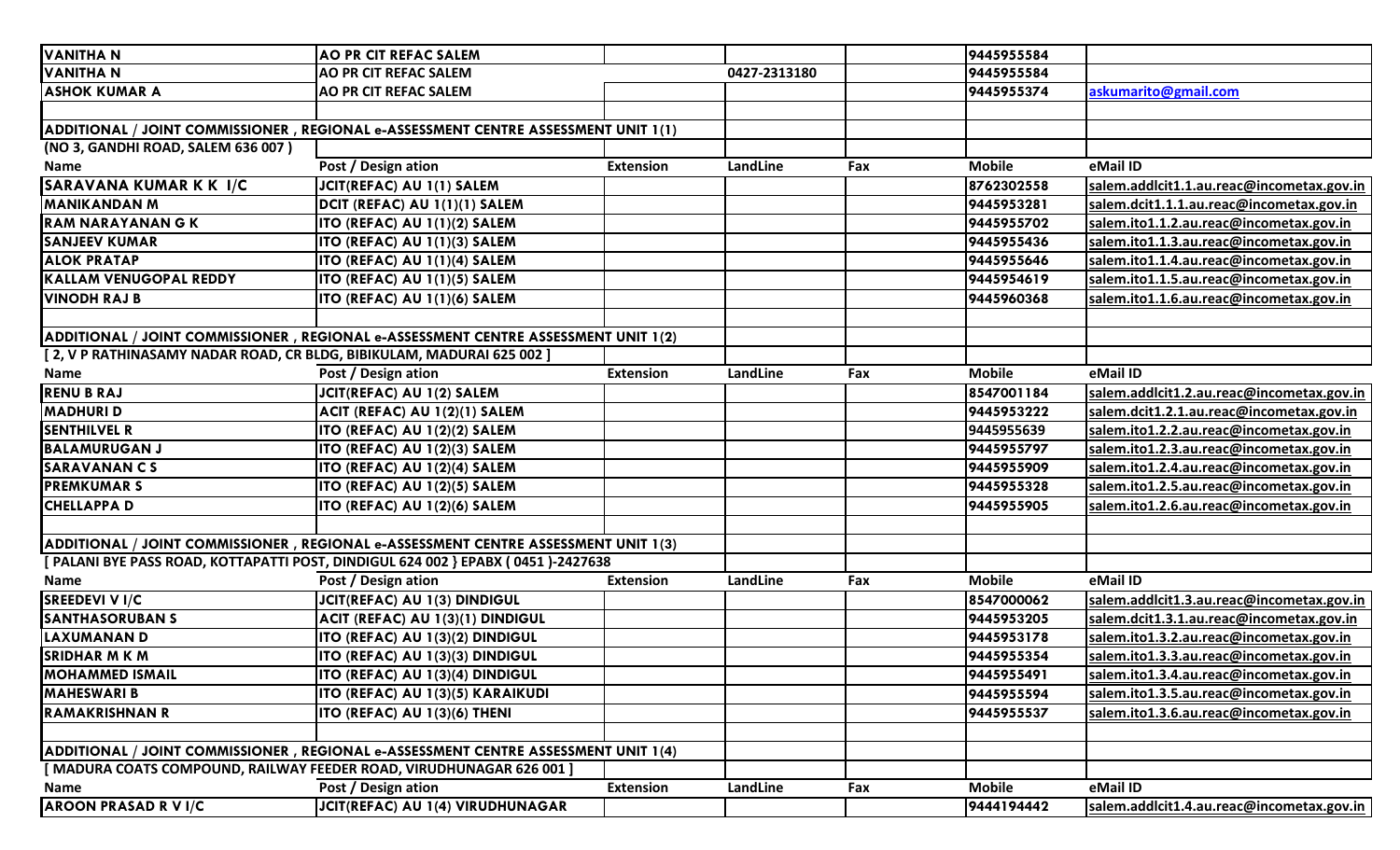| <b>POOVALINGAM M</b>                                                          | ACIT (REFAC) AU 1(4)(1) VIRUDHUNAGAR                                             |                  |              |              | 9445954151    | salem.dcit1.4.1.au.reac@incometax.gov.in   |  |  |  |
|-------------------------------------------------------------------------------|----------------------------------------------------------------------------------|------------------|--------------|--------------|---------------|--------------------------------------------|--|--|--|
| <b>MANIKANDAN C</b>                                                           | ITO(REFAC) AU 1(4)(2) VIRUDHUNAGAR                                               |                  |              |              | 9445955324    | salem.ito1.4.2.au.reac@incometax.gov.in    |  |  |  |
| <b>GOVINDASARAVANAN L</b>                                                     | ITO(REFAC) AU 1(4)(3) VIRUDHUNAGAR                                               |                  |              |              | 9445955934    | salem.ito1.4.3.au.reac@incometax.gov.in    |  |  |  |
| <b>GNANASEKAR S</b>                                                           | ITO(REFAC) AU 1(4)(4) VIRUDHUNAGAR                                               |                  |              |              | 9445955904    | salem.ito1.4.4.au.reac@incometax.gov.in    |  |  |  |
| <b>SUBRMANIAN P</b>                                                           | ITO(REFAC) AU 1(4)(5) TIRUNELVELI                                                |                  |              |              | 9445955962    | salem.ito1.4.5.au.reac@incometax.gov.in    |  |  |  |
| <b>SOORIYA KUMARI S</b>                                                       | ITO(REFAC) AU 1(4)(6) TIRUNELVELI                                                |                  |              |              | 9445955935    | salem.ito1.4.6.au.reac@incometax.gov.in    |  |  |  |
|                                                                               |                                                                                  |                  |              |              |               |                                            |  |  |  |
|                                                                               | PRINCIPAL COMMISSIONER OF INCOME TAX - REFAC VERIFICATION UNIT - 1 COIMBATORE    |                  |              |              |               |                                            |  |  |  |
| [ 63, RACE COURSE ROAD, COIMBATORE 641 018 ] EPABX ( 0422 ) 2225000 / 2225125 |                                                                                  |                  |              |              |               |                                            |  |  |  |
| <b>Name</b>                                                                   | Post / Designation                                                               | <b>Extension</b> | LandLine     | Fax          | <b>Mobile</b> | eMail ID                                   |  |  |  |
| <b>CHANDANA RAMACHANDRAN</b>                                                  | PR CIT REFAC VU 1 COIMBATORE                                                     | 5102             | 0422-2221324 | 0422-2221771 | 8762302506    | coimbatore.pcit1.vu.reac@incometax.gov.in  |  |  |  |
| <b>MARY SEBASTINA</b>                                                         | <b>ITO (HQRS) PR CIT REFAC VU 1 COIMBATOR 5060</b>                               |                  |              | 0422-2221771 | 9445955337    | coimbatore.ito.hq.pcit1.vu.reac@incometax. |  |  |  |
| <b>BHASKARAN V</b>                                                            | PS PR CIT REFAC VU 1 COIMBATORE                                                  |                  | 0422-2225141 | 0422-2222197 | 9445960335    |                                            |  |  |  |
| <b>PUSHPALATHAV</b>                                                           | AO PR CIT REFAC VU 1 COIMBATORE                                                  | 5160             |              |              | 9445960551    | veeran.pushpalatha@incometax.gov.in        |  |  |  |
| <b>VISALAKSHI</b>                                                             | AO PR CIT REFAC VU 1 COIMBATORE                                                  | 5162             |              |              | 9445955892    | s.visalakshi@incometax.gov.in              |  |  |  |
|                                                                               |                                                                                  |                  |              |              |               |                                            |  |  |  |
|                                                                               | ADDITIONAL COMMISSIONER OF INCOME TAX (REFAC) VERIFICATION UNIT 1(1), COIMBATORE |                  |              |              |               |                                            |  |  |  |
|                                                                               | [63, RACE COURSE ROAD, COIMBATORE 641 018 ] EPABX (0422 ) 2225000 / 2225125      |                  |              |              |               |                                            |  |  |  |
| <b>Name</b>                                                                   | Post / Designation                                                               | <b>Extension</b> | LandLine     | Fax          | <b>Mobile</b> | eMail ID                                   |  |  |  |
| <b>Dr SUNDARESAN S</b>                                                        | JCIT(REFAC) VU 1(1) COIMBATORE                                                   | 5174             | 0422-2221324 | 0422-2221771 | 9445955081    | coimbatore.addlcit1.1.vu.reac@incometax.go |  |  |  |
| <b>VENKATESWARAN G</b>                                                        | ACIT(REFAC) VU 1(1)(1) COIMBATORE                                                | 5085             |              |              | 9445953133    | coimbatore.dcit1.1.1.vu.reac@incometax.gov |  |  |  |
| <b>GOWRIS</b>                                                                 | ITO(REFAC) VU 1(1)(2) COIMBATORE                                                 | 5080             |              |              | 9445960388    | coimbatore.ito1.1.2.vu.reac@incometax.gov. |  |  |  |
| <b>RAJANI V B</b>                                                             | ITO(REFAC) VU 1(1)(3) COIMBATORE                                                 | 5132             |              |              | 9445960413    | coimbatore.ito1.1.3.vu.reac@incometax.gov. |  |  |  |
| <b>SHIVKUMAR K</b>                                                            | ITO(REFAC) VU 1(1)(4) COIMBATORE                                                 | 5131             |              |              | 9445955676    | coimbatore.ito1.1.4.vu.reac@incometax.gov. |  |  |  |
| <b>PRASAD K M</b>                                                             | ITO(REFAC) VU 1(1)(5) COIMBATORE                                                 | 5098             |              |              | 9445954250    | coimbatore.ito1.1.5.vu.reac@incometax.gov. |  |  |  |
| <b>GOPALAKRISHNAN M</b>                                                       | ITO(REFAC) VU 1(1)(6) COIMBATORE                                                 | 5135             |              |              | 9445953297    | coimbatore.ito1.1.6.vu.reac@incometax.gov. |  |  |  |
|                                                                               |                                                                                  |                  |              |              |               |                                            |  |  |  |
|                                                                               | ADDITIONAL COMMISSIONER OF INCOME TAX (REFAC) VERIFICATION UNIT 1(2), COIMBATORE |                  |              |              |               |                                            |  |  |  |
|                                                                               | [63, RACE COURSE ROAD, COIMBATORE 641 018 ] EPABX (0422 ) 2225000 / 2225125      |                  |              |              |               |                                            |  |  |  |
| <b>Name</b>                                                                   | Post / Designation                                                               | <b>Extension</b> | LandLine     | Fax          | <b>Mobile</b> | eMail ID                                   |  |  |  |
| <b>POONKODI M</b>                                                             | JCIT(REFAC) VU 1(2) COIMBATORE                                                   |                  | 0422-2221324 | 0422-2221771 | 9445960618    | coimbatore.addlcit1.2.vu.reac@incometax.go |  |  |  |
| <b>GOUTHAMI MANIVASAGAM I/C</b>                                               | ACIT(REFAC) VU 1(2)(1) COIMBATORE                                                | 5122             |              |              | 9445953285    | coimbatore.dcit1.2.1.vu.reac@incometax.gov |  |  |  |
| <b>HEMALATHA V</b>                                                            | <b>ITO(REFAC) VU 1(2)(2) COIMBATORE</b>                                          | 5038             |              |              | 9445960481    | coimbatore.ito1.2.2.vu.reac@incometax.gov. |  |  |  |
| <b>KALIMUTHU A</b>                                                            | <b>ITO(REFAC) VU 1(2)(3) COIMBATORE</b>                                          | 5042             |              |              | 9445960411    | coimbatore.ito1.2.3.vu.reac@incometax.gov. |  |  |  |
| <b>ALAGARSWAMY V</b>                                                          | ITO(REFAC) VU 1(2)(4) COIMBATORE                                                 | 5026             |              |              | 9445960888    | coimbatore.ito1.2.4.vu.reac@incometax.gov. |  |  |  |
| <b>NARAYANANS</b>                                                             | ITO(REFAC) VU 1(2)(5) COIMBATORE                                                 | 5056             |              |              | 9445960383    | coimbatore.ito1.2.5.vu.reac@incometax.gov. |  |  |  |
| <b>VIDYABHARATHY R</b>                                                        | ITO(REFAC) VU 1(2)(6) COIMBATORE                                                 |                  |              |              | 9445953272    | coimbatore.ito1.2.6.vu.reac@incometax.gov. |  |  |  |
|                                                                               |                                                                                  |                  |              |              |               |                                            |  |  |  |
|                                                                               | ADDITIONAL COMMISSIONER OF INCOME TAX (REFAC) VERIFICATION UNIT 1(3), COIMBATORE |                  |              |              |               |                                            |  |  |  |
|                                                                               | [63, RACE COURSE ROAD, COIMBATORE 641 018 ] EPABX (0422 ) 2225000 / 2225125      |                  |              |              |               |                                            |  |  |  |
| Name                                                                          | Post / Designation                                                               | <b>Extension</b> | LandLine     | Fax          | <b>Mobile</b> | eMail ID                                   |  |  |  |
|                                                                               |                                                                                  |                  |              |              |               |                                            |  |  |  |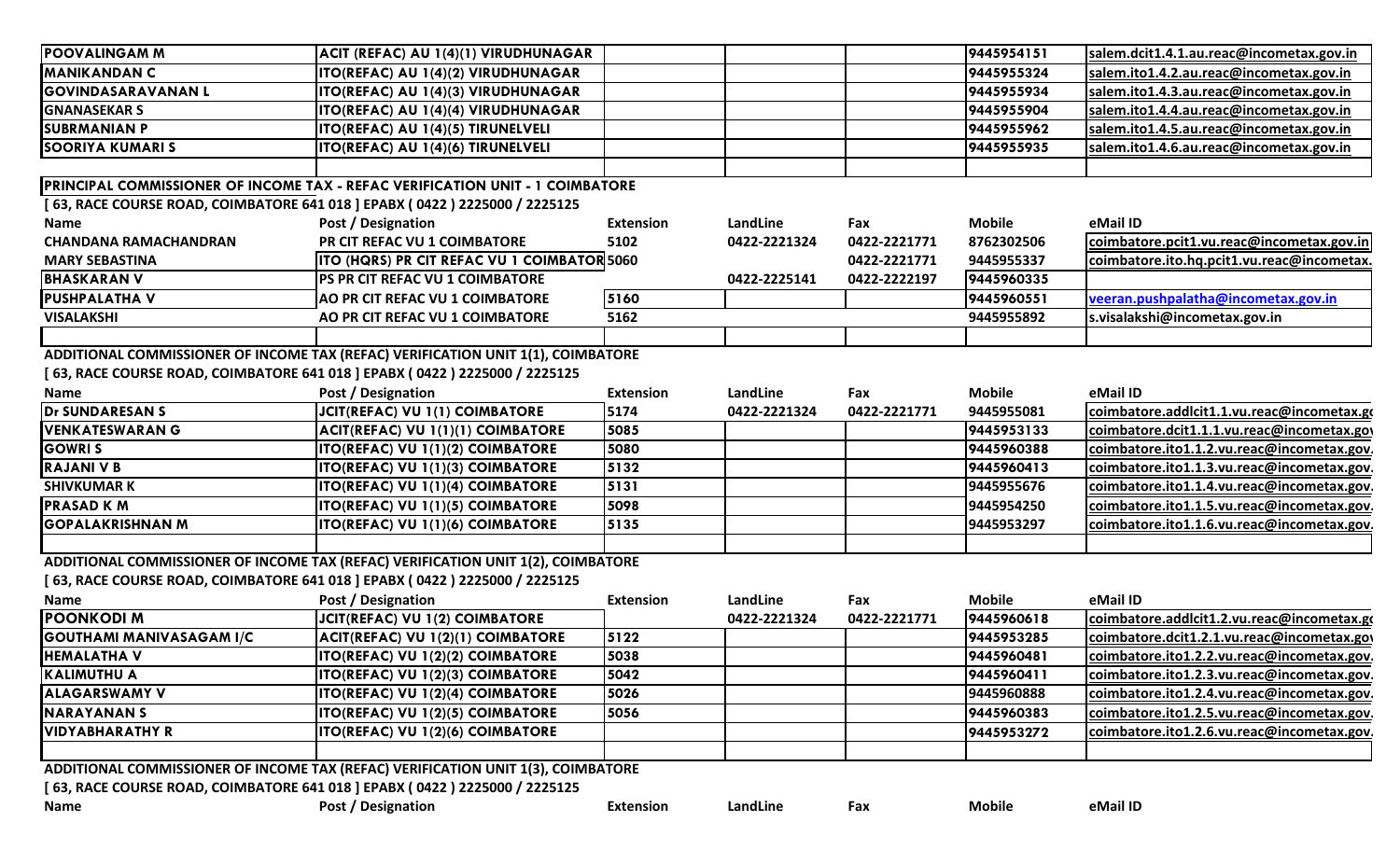| <b>SHIVAKUMAR R</b>                                                    | <b>JCIT(REFAC) VU 1(3) COIMBATORE</b>                                                                                                   | 5076             | 0422-2221324 | 0422-2221771 | 9894201962    |                                              |
|------------------------------------------------------------------------|-----------------------------------------------------------------------------------------------------------------------------------------|------------------|--------------|--------------|---------------|----------------------------------------------|
| <b>ILLANGILI K I/C</b>                                                 | ACIT(REFAC) VU 1(3)(1) COIMBATORE                                                                                                       | 5134             |              |              | 9442601244    | coimbatore.addlcit1.3.vu.reac@incometax.go   |
| <b>RAMAIAH K</b>                                                       | ITO(REFAC) VU 1(3)(2) COIMBATORE                                                                                                        | 5136             |              |              | 9445960415    | coimbatore.dcit1.3.1.vu.reac@incometax.gov   |
| <b>RAMKUMAR J</b>                                                      | ITO(REFAC) VU 1(3)(3) COIMBATORE                                                                                                        | 5042             |              |              | 9445953258    | coimbatore.ito1.3.2.vu.reac@incometax.gov.   |
| <b>SANTOSH KUMAR</b>                                                   | ITO(REFAC) VU 1(3)(4) COIMBATORE                                                                                                        | 5068             |              |              | 9445955405    | coimbatore.ito1.3.3.vu.reac@incometax.gov.   |
| <b>MALARVIZHI J</b>                                                    | ITO(REFAC) VU 1(3)(5) COIMBATORE                                                                                                        | 5157             |              |              | 9445960419    | coimbatore.ito1.3.4.vu.reac@incometax.gov.   |
| <b>KRISHNAMURTHY S</b>                                                 | ITO(REFAC) VU 1(3)(6) POLLACHI                                                                                                          |                  | 04259-226047 |              | 9445960386    | coimbatore.ito1.3.5.vu.reac@incometax.gov.   |
|                                                                        |                                                                                                                                         |                  |              |              |               |                                              |
| PRINCIPAL COMMISSIONER OF INCOME TAX REFAC VERIFICATION UNIT 1, TRICHY |                                                                                                                                         |                  |              |              |               |                                              |
|                                                                        | ANNEXE BLDG 2ND FLOOR, NEW NO 44, OLD NO 4, WILLIAMS ROAD, CANTONMENT, TIRUCHIRAPALLI 620 001 JEPABX (0431) 2414102 / 03 / 05 / 06 / 07 |                  |              |              |               |                                              |
| <b>Name</b>                                                            | Post / Designation                                                                                                                      | <b>Extension</b> | LandLine     | Fax          | <b>Mobile</b> | eMail ID                                     |
| AMRENDRA KUMAR I/C                                                     | PR CIT REFAC VU 1 TRICHY                                                                                                                |                  |              |              | 9999154808    | trichy.pcit1.vu.reac@incometax.gov.in        |
| <b>SUMATHI KADIRVELU</b>                                               | ITO(HQ) PR CIT REFAC VU 1 TRICHY                                                                                                        |                  |              |              | 9445955509    | trichy.ito.hq.pcit1.vu.reac@incometax.gov.in |
| <b>SENTHAMIL SELVAN K</b>                                              | AO PR CIT REFAC VU 1 TRICHY                                                                                                             |                  |              |              | 9445955456    |                                              |
| <b>VACANT</b>                                                          | PS PR CIT REFAC VU 1 TRICHY                                                                                                             |                  |              |              |               |                                              |
|                                                                        |                                                                                                                                         |                  |              |              |               |                                              |
|                                                                        | ADDITIONAL COMMISSIONER OF INCOME TAX REFAC VERIFICATION UNIT 1(1), TRICHY                                                              |                  |              |              |               |                                              |
|                                                                        | ANNEXE BLDG 2ND FLOOR, NEW NO 44, OLD NO 4, WILLIAMS ROAD, CANTONMENT, TIRUCHIRAPALLI 620 001 JEPABX (0431) 2414102 / 03 / 05 / 06 / 07 |                  |              |              |               |                                              |
| <b>Name</b>                                                            | Post / Designation                                                                                                                      | <b>Extension</b> | LandLine     | Fax          | <b>Mobile</b> | eMail ID                                     |
| <b>NITHYAD</b>                                                         | JCIT(REFAC) VU 1(1) TRICHY                                                                                                              |                  |              |              | 9445953198    | trichy.addlcit1.1.vu.reac@incometax.gov.in   |
| <b>KARTHIK R</b>                                                       | ACIT(REFAC) VU 1(1)(1) TRICHY                                                                                                           |                  |              |              | 9445953173    | trichy.dcit1.1.1.vu.reac@incometax.gov.in    |
| <b>VIJAYALAKSHMI S</b>                                                 | ITO(REFAC) VU 1(1)(2) TRICHY                                                                                                            |                  |              |              | 9445955516    | trichy.ito1.1.2.vu.reac@incometax.gov.in     |
| <b>DEVI B</b>                                                          | ITO(REFAC) VU 1(1)(3) TRICHY                                                                                                            |                  |              |              | 9445955383    | trichy.ito1.1.3.vu.reac@incometax.gov.in     |
| <b>SHANMUGAM I</b>                                                     | ITO(REFAC) VU 1(1)(4) TRICHY                                                                                                            |                  |              |              | 9445955408    | trichy.ito1.1.4.vu.reac@incometax.gov.in     |
| <b>PEER MOHIDEEN</b>                                                   | ITO(REFAC) VU 1(1)(5) TRICHY                                                                                                            |                  |              |              | 9445953180    | trichy.ito1.1.5.vu.reac@incometax.gov.in     |
| <b>MURALI V</b>                                                        | ITO(REFAC) VU 1(1)(6) TRICHY                                                                                                            |                  |              |              | 9445955514    | trichy.ito1.1.6.vu.reac@incometax.gov.in     |
|                                                                        |                                                                                                                                         |                  |              |              |               |                                              |
|                                                                        | ADDITIONAL COMMISSIONER OF INCOME TAX REFAC VERIFICATION UNIT 1(2), TRICHY                                                              |                  |              |              |               |                                              |
|                                                                        | ANNEXE BLDG 2ND FLOOR, NEW NO 44, OLD NO 4, WILLIAMS ROAD, CANTONMENT, TIRUCHIRAPALLI 620 001 JEPABX (0431) 2414102 / 03 / 05 / 06 / 07 |                  |              |              |               |                                              |
| <b>Name</b>                                                            | <b>Post / Designation</b>                                                                                                               | <b>Extension</b> | LandLine     | Fax          | <b>Mobile</b> | eMail ID                                     |
| <b>BHUVANESWARY JI/C</b>                                               | JCIT(REFAC) VU 1(2) TRICHY                                                                                                              |                  |              |              | 9445599390    | trichy.addlcit1.2.vu.reac@incometax.gov.in   |
| <b>ANBAZHAGAN R</b>                                                    | DCIT(REFAC) VU 1(2)(1) TRICHY                                                                                                           |                  |              |              | 9445953154    | trichy.dcit1.2.1.vu.reac@incometax.gov.in    |
| <b>LALITHA A</b>                                                       | ITO(REFAC) VU 1(2)(2) TRICHY                                                                                                            |                  |              |              | 9445955441    | trichy.ito1.2.2.vu.reac@incometax.gov.in     |
| MEER IRFAN ALI M D                                                     | ITO(REFAC) VU 1(2)(3) TRICHY                                                                                                            |                  |              |              | 9445955557    | trichy.ito1.2.3.vu.reac@incometax.gov.in     |
| <b>ASOKAN R</b>                                                        | ITO(REFAC) VU 1(2)(4) PUDUKOTTAI                                                                                                        |                  |              |              | 9445955529    | trichy.ito1.2.4.vu.reac@incometax.gov.in     |
| <b>UMA MAHESWARI K</b>                                                 | ITO(REFAC) VU 1(2)(5) PERAMBALUR                                                                                                        |                  |              |              | 9445960187    | trichy.ito1.2.5.vu.reac@incometax.gov.in     |
| <b>VALLIAMMAIRM</b>                                                    | ITO(REFAC) VU 1(2)(6) KARUR                                                                                                             |                  |              |              | 9445955457    | trichy.ito1.2.6.vu.reac@incometax.gov.in     |
|                                                                        |                                                                                                                                         |                  |              |              |               |                                              |
|                                                                        | ADDITIONAL COMMISSIONER OF INCOME TAX REFAC VERIFICATION UNIT 1(3), TRICHY                                                              |                  |              |              |               |                                              |
|                                                                        | MAIN BLDG, 1ST FLOOR [ NO 31, KRISHNASWAMY ROAD, GANDHI NAGAR, KUMBAKONAM 612 001 ]                                                     |                  |              |              |               |                                              |
| <b>Name</b>                                                            | <b>Post / Designation</b>                                                                                                               | <b>Extension</b> | LandLine     | Fax          | Mobile        | eMail ID                                     |
|                                                                        |                                                                                                                                         |                  |              |              |               |                                              |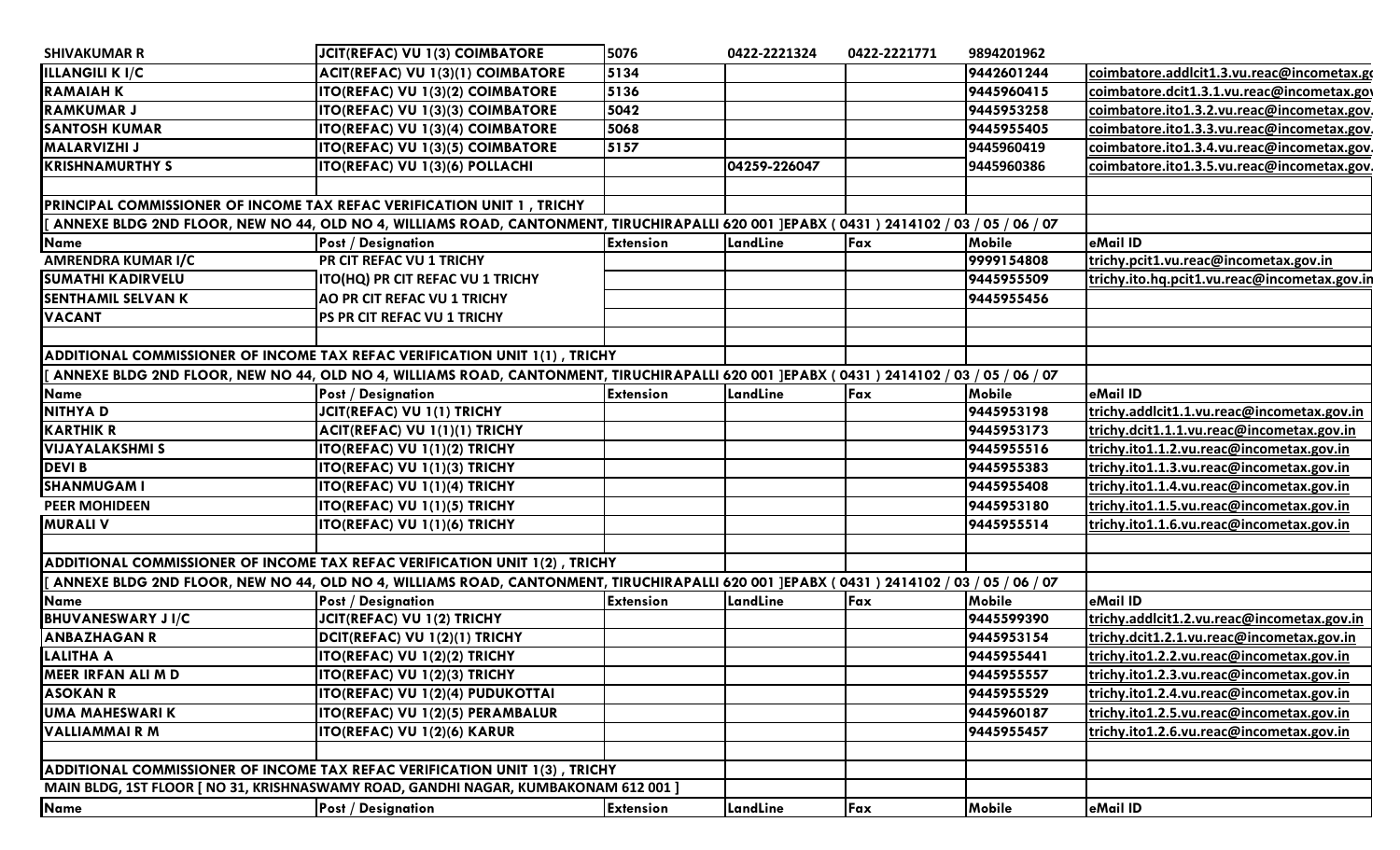| <b>BHUVANESWARY JI/C</b>                       | ADDL CIT(REFAC) VU 1(3) TRICHY                                                                                 |                  |          | 9445599390 | 9445599390    | trichy.addlcit1.3.vu.reac@incometax.gov.in |  |  |  |
|------------------------------------------------|----------------------------------------------------------------------------------------------------------------|------------------|----------|------------|---------------|--------------------------------------------|--|--|--|
| <b>KARTHIK R I/C</b>                           | DCIT(REFAC) VU 1(3)(1) KUMBAKONAM                                                                              |                  |          |            | 9445953173    | trichy.ito1.3.1.vu.reac@incometax.gov.in   |  |  |  |
| <b>ASHOK KUMAR P</b>                           | ITO(REFAC) VU 1(3)(2) KUMBAKONAM                                                                               |                  |          |            | 9445954801    | trichy.ito1.3.2.vu.reac@incometax.gov.in   |  |  |  |
| <b>THANGAM R</b>                               | <b>ITO(REFAC) VU 1(3)(3) THANJAVUR</b>                                                                         |                  |          |            | 9445955447    | trichy.ito1.3.3.vu.reac@incometax.gov.in   |  |  |  |
| <b>MANJULA K</b>                               | <b>ITO(REFAC) VU 1(3)(4) THANJAVUR</b>                                                                         |                  |          |            | 9445955454    | trichy.ito1.3.4.vu.reac@incometax.gov.in   |  |  |  |
| <b>SINGARAVELU T</b>                           | <b>ITO(REFAC) VU 1(3)(5) THIRUVARUR</b>                                                                        |                  |          |            | 9445955624    | trichy.ito1.3.5.vu.reac@incometax.gov.in   |  |  |  |
| <b>SATHIS KUMAR P</b>                          | ITO(REFAC) VU 1(3)(6) NAGAPATTINAM                                                                             |                  |          |            | 9445953167    | trichy.ito1.3.6.vu.reac@incometax.gov.in   |  |  |  |
|                                                |                                                                                                                |                  |          |            |               |                                            |  |  |  |
|                                                | COMMISSIONER OF INCOME TAX (INTERNATIONAL TAXATION), CHENNAI CIT INTL                                          |                  |          |            |               |                                            |  |  |  |
|                                                | 16 BSNL BLDG TOWER 1, 4TH, FLOOR [ GREAMS ROAD,, CHENNAI 600 006 ] EPABX ( 044 ) 28338000, 28338100, 28338383, |                  |          |            |               |                                            |  |  |  |
| <b>Name</b>                                    | <b>Post / Designation</b>                                                                                      | <b>Extension</b> | LandLine | Fax        | Mobile        | eMail ID                                   |  |  |  |
| <b>ANN MARY BABY I/C</b>                       | CIT(INTERNATIONAL TAXATION) CHENNAI 8290                                                                       |                  | 28295200 | 28295100   | 8547000090    | chennai.cit.it@incometax.gov.in            |  |  |  |
| <b>DHANALAKSHMI RAVIKUMAR</b>                  | <b>ITO(HQ) CIT(INTERNATIONAL TAXATION)</b>                                                                     | 8291             | 28295105 | 28295105   | 9445960114    | chennai.ito.hq.it@incometax.gov.in         |  |  |  |
| <b>DHANALAKSHMI RAVIKUMAR I/C</b>              | ITO TRO CIT(INTERNATIONAL TAXATION)                                                                            | 8268             | 28295102 |            | 9445960114    | chennai.ITO TRO .it@incometax.gov.in       |  |  |  |
| <b>SUGANYA O</b>                               | AO CIT(INTERNATIONAL TAXATION)                                                                                 | 6750             | 28295209 | 28295209   | 9445954470    | chennai.ddo1.it.reac@incometax.gov.in      |  |  |  |
| <b>GAYATHRIS</b>                               | <b>PS CIT(INTERNATIONAL TAXATION)</b>                                                                          | 6703             |          |            | 9445955304    | s.gayatri@incometax.gov.in                 |  |  |  |
|                                                |                                                                                                                |                  |          |            |               |                                            |  |  |  |
| COMMISSIONER OF INCOMETAX (APPEALS)16, CHENNAI |                                                                                                                |                  |          |            |               |                                            |  |  |  |
|                                                | MAIN BLDG 2ND FLOOR [ 121 M G ROAD, NUNGAMBAKKAM, CHENNAI 600 034 ] EPABX ( 044 ) 28338000, 28338100           |                  |          |            |               |                                            |  |  |  |
| <b>Name</b>                                    | <b>Post / Designation</b>                                                                                      | <b>Extension</b> | LandLine | Fax        | <b>Mobile</b> | eMail ID                                   |  |  |  |
| <b>DIWAKARA PRASAD T</b>                       | CIT(A) 16 CHENNAI                                                                                              | 8759             | 28338448 | 28338309   | 8985970079    |                                            |  |  |  |
| <b>SARAVANANK</b>                              | AO CIT(A) 16 CHENNAI                                                                                           |                  |          |            | 9445954391    | kesavan.saravanan@incometax.gov.in         |  |  |  |
| <b>VACANT</b>                                  | PS CIT(A) 16 CHENNAI                                                                                           |                  |          |            |               |                                            |  |  |  |
|                                                |                                                                                                                |                  |          |            |               |                                            |  |  |  |
|                                                | ADDITIONAL /JOINT COMMISSIONER OF INCOME TAX (INTERNATIONAL TAXATION) RANGE 1                                  |                  |          |            |               |                                            |  |  |  |
|                                                | 16 BSNL BLDG TOWER 1, 4TH, FLOOR [ GREAMS ROAD,, CHENNAI 600 006 ] EPABX ( 044 ) 28338000, 28338100, 28338383, |                  |          |            |               |                                            |  |  |  |
| Name                                           | <b>Post / Designation</b>                                                                                      | <b>Extension</b> | LandLine | Fax        | Mobile        | eMail ID                                   |  |  |  |
| <b>PREM ANAND J</b>                            | <b>ADDL CIT INTL.TAXN RANGE 1 CHENNAI</b>                                                                      | 8285             | 28295103 | 28295103   | 9445467564    | chennai.addl cit.it1@incometax.gov.in      |  |  |  |
| <b>SREENIVASA KARTHIK DEVARA</b>               | DCIT INTL TAXN 1(1) CHENNAI                                                                                    | 8713             | 28295104 | 28295104   | 9445599570    | chennai.dcit.it1.1@incometax.gov.in        |  |  |  |
| SREENIVASA KARTHIK DEVARA I/C                  | DCIT INTL TAXN 1(2) CHENNAI                                                                                    | 8907             | 28295208 |            | 9445599570    | chennai.dcit.it1.2@incometax.gov.in        |  |  |  |
| <b>POONGOTHAID</b>                             | <b>ITO INTL TAXN 1(1) CHENNAI</b>                                                                              | 8278             | 28295012 |            | 9445953515    | chennai.ito.it1.1@incometax.gov.in         |  |  |  |
| <b>MURUGESAN S</b>                             | <b>ITO INTL TAXN 1(2) CHENNAI</b>                                                                              | 8937             | 28295013 |            | 9445953717    | chennai.ito.it1.2@incometax.gov.in         |  |  |  |
|                                                |                                                                                                                |                  |          |            |               |                                            |  |  |  |
|                                                | ADDITIONAL /JOINT COMMISSIONER OF INCOME TAX (INTERNATIONAL TAXATION) RANGE                                    |                  |          |            |               |                                            |  |  |  |
|                                                | 16 BSNL BLDG TOWER 1, 4TH, FLOOR [ GREAMS ROAD,, CHENNAI 600 006 ] EPABX ( 044 ) 28338000, 28338100, 28338383, |                  |          |            |               |                                            |  |  |  |
| <b>Name</b>                                    | <b>Post / Designation</b>                                                                                      | <b>Extension</b> | LandLine | Fax        | <b>Mobile</b> | eMail ID                                   |  |  |  |
| Dr SENTHIL KUMAR P M                           | <b>JCIT INTL.TAXN RANGE 2 CHENNAI</b>                                                                          | 8208             | 28295101 |            | 8056036505    | chennai.addl cit.it2@incometax.gov.in      |  |  |  |
| <b>SWAMINATHAN M</b>                           | DCIT INTL TAXN 2(1) CHENNAI                                                                                    | 8990             | 28295206 | 28295206   | 9445467405    | chennai.dcit.it2.1@incometax.gov.in        |  |  |  |
| <b>SWAMINATHAN MI/C</b>                        | <b>DCIT INTL TAXN 2(2) CHENNAI</b>                                                                             | 8958             |          |            | 9445467405    | chennai.dcit.it2.2@incometax.gov.in        |  |  |  |
| <b>VIDYA RANGADURAI</b>                        | <b>ITO INTL TAXN 2(1) CHENNAI</b>                                                                              | 8936             | 28295204 |            | 9445960616    | chennai.ito.it2.1@incometax.gov.in         |  |  |  |
| <b>SUNDAR G</b>                                | <b>ITO INTL TAXN 2(2) CHENNAI</b>                                                                              | 8935             | 28295017 |            | 9445953980    | chennai.ito.it2.2@incometax.gov.in         |  |  |  |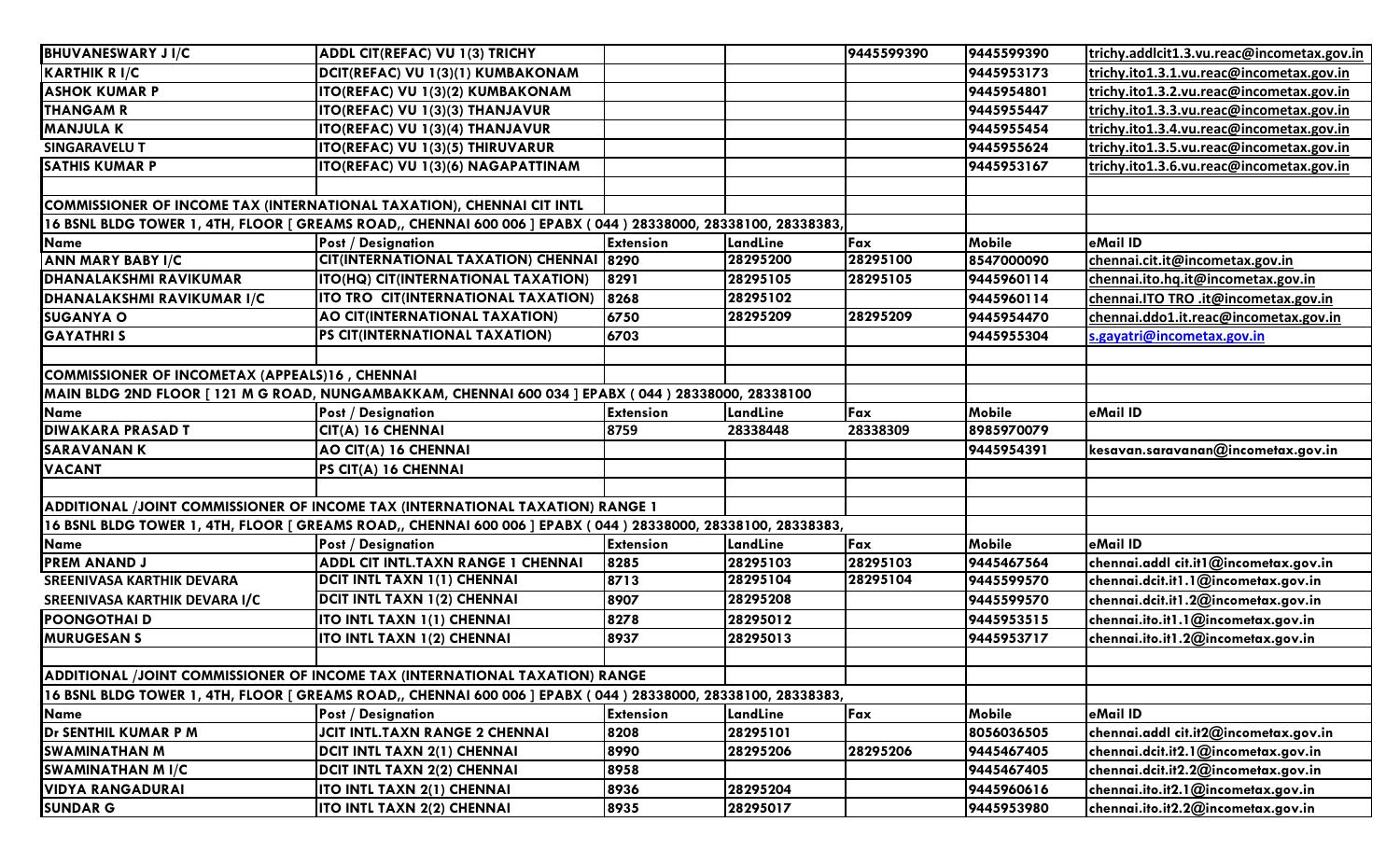|                                                                       | ADDITIONAL / JOINT COMMISSIONER OF INCOME TAX (INTERNATIONAL TAXATION) - COIMBATORE                         |                  |                |              |               |                                         |
|-----------------------------------------------------------------------|-------------------------------------------------------------------------------------------------------------|------------------|----------------|--------------|---------------|-----------------------------------------|
| (NO:1510 MAYFLOWER MIDCITY, TRICHY ROAD COIMBATORE)                   |                                                                                                             |                  |                |              |               |                                         |
| <b>Name</b>                                                           | <b>Post / Designation</b>                                                                                   | <b>Extension</b> | LandLine       | Fax          | <b>Mobile</b> | eMail ID                                |
| <b>PREMANAND JI/C</b>                                                 | <b>ADDL CIT(Intl Taxn )COIMBATORE</b>                                                                       |                  |                |              | 9445467564    | coimbatpre.addl cit.it@incometax.gov.in |
| <b>GOUTHAMI MANIVASAGAM</b>                                           | <b>ACIT(Intl Taxn) COIMBATORE</b>                                                                           |                  | 0422-2211311   |              | 9445953285    | coimbatpre.dcit.it@incometax.gov.in     |
| <b>PAWAND</b>                                                         | <b>ITO(Intl Taxation) Ward COIMBATORE</b>                                                                   |                  | 0422-2211310   | 0422-2220404 | 9445955694    | coimbatpre.ito.it@incometax.gov.in      |
| <b>ATHITHAN M</b>                                                     | <b>AO(Intl Taxation) Ward COIMBATORE</b>                                                                    |                  |                |              | 9445960488    |                                         |
|                                                                       |                                                                                                             |                  |                |              |               |                                         |
|                                                                       | <b>DEPUTY COMMISSIONER OF INCOME TAX (INTERNATIONAL TAXATION) - MADURAI</b>                                 |                  |                |              |               |                                         |
| 2, V P RATHINASAMY NADAR ROAD, C R BLDG, BIBIKULAM, MADURAI 625 002 ] |                                                                                                             |                  |                |              |               |                                         |
| <b>Name</b>                                                           | <b>Post / Designation</b>                                                                                   | <b>Extension</b> | LandLine       | Fax          | Mobile        | eMail ID                                |
| SORANAM A I/C                                                         | <b>ACIT CIRCLE MADURAI</b>                                                                                  |                  | 0452 - 2531082 |              | 9445953213    | madurai.dcit.it@incometax.gov.in        |
|                                                                       |                                                                                                             |                  |                |              |               |                                         |
| <b>INCOME TAX OFFICE - INTERNATIONAL TAXATION-TUTICORIN</b>           |                                                                                                             |                  |                |              |               |                                         |
| (NO:6, NORTH COTTON ROAD, AVM BUILDING, TUTICORIN -628001)            |                                                                                                             |                  |                |              |               |                                         |
| <b>Name</b>                                                           | <b>Post / Designation</b>                                                                                   | <b>Extension</b> | LandLine       | Fax          | Mobile        | eMail ID                                |
| <b>BAGAMPIRIYAL S</b>                                                 | ITO(Intl Taxation) Ward TUTICORIN                                                                           |                  | 0461-2320856   | 0461-2326205 | 9445955942    | tutiin.ito.it@incometax.gov.in          |
|                                                                       |                                                                                                             |                  |                |              |               |                                         |
| COMMISSIONER OF INCOME TAX (TRANSFER PRICING), CHENNAI                |                                                                                                             |                  |                |              |               |                                         |
|                                                                       | BSNL BLDG TOWER 1 5THFLOOR [ 16 GREAMS ROAD,, CHENNAI 600 006 ] EPABX ( 044 ) 28338000, 28338100, 28338383, |                  |                |              |               |                                         |
| <b>Name</b>                                                           | <b>Post / Designation</b>                                                                                   | <b>Extension</b> | LandLine       | Fax          | Mobile        | eMail ID                                |
| <b>MURALI M I/C</b>                                                   | <b>CIT(TP) CHENNAI</b>                                                                                      | 8758             | 28295239       | 28295241     | 9833648749    | chennai.dit.tp.@incometax.gov.in        |
| <b>RAMESH R</b>                                                       | ITO(HQ) CIT(TP) CHENNAI                                                                                     | 8928             | 28295243       |              | 9445954158    | chennai.ito hq.tp.@incometax.gov.in     |
| <b>JOTHI UDAYAKUMAR</b>                                               | <b>AO CIT(TP) CHENNAI</b>                                                                                   | 6788             |                |              | 9445954313    | jothiudayakumar@incometax.gov.in        |
| <b>VACANT</b>                                                         | PS CIT(TP) CHENNAI                                                                                          | 6768             |                |              |               | r.hemamalini@incometax.gov.in           |
|                                                                       |                                                                                                             |                  |                |              |               |                                         |
| ADDITIONAL / JOINT COMMISSIONER (TRANSFER PRICING) 1, CHENNAI         |                                                                                                             |                  |                |              |               |                                         |
|                                                                       | BSNL BLDG TOWER 1 5THFLOOR [ 16 GREAMS ROAD,, CHENNAI 600 006 ] EPABX ( 044 ) 28338000, 28338100, 28338383, |                  |                |              |               |                                         |
| <b>Name</b>                                                           | <b>Post / Designation</b>                                                                                   | <b>Extension</b> | LandLine       | Fax          | <b>Mobile</b> | eMail ID                                |
| <b>MARUTHU PANDIAN S I/C</b>                                          | <b>JCIT(TPO) 1 CHENNAI</b>                                                                                  | 8250             | 28295242       |              | 8547000968    | shamsuddeen.m.mustafa@incometax.gov.in  |
| <b>ANIL KUMAR B V I/C</b>                                             | DCIT(TP) 1(1) CHENNAI                                                                                       | 8270             | 28295244       |              | 8985970198    | chennai.dcit.tpo1.1@incometax.gov.in    |
| <b>ANIL KUMAR B V</b>                                                 | DCIT(TP) 1(2) CHENNAI                                                                                       | 8740             | 28295245       |              | 8985970198    | chennai.dcit.tpo1.2@incometax.gov.in    |
|                                                                       |                                                                                                             |                  |                |              |               |                                         |
| ADDITIONAL / JOINT COMMISSIONER (TRANSFER PRICING) 2, CHENNAI         |                                                                                                             |                  |                |              |               |                                         |
|                                                                       | BSNL BLDG TOWER 1 5THFLOOR [ 16 GREAMS ROAD,, CHENNAI 600 006 ] EPABX ( 044 ) 28338000, 28338100, 28338383, |                  |                |              |               |                                         |
| <b>Name</b>                                                           | <b>Post / Designation</b>                                                                                   | <b>Extension</b> | LandLine       | Fax          | <b>Mobile</b> | eMail ID                                |
| <b>MARUTHU PANDIAN S</b>                                              | <b>ADDL CIT(TP) 2 CHENNAI</b>                                                                               | 8763             | 28295292       | 28295292     | 8547000968    | chennai.addlcit.tpo2@incometax.gov.in   |
| <b>NANDINI R NAIR</b>                                                 | DCIT(TP) 2(1) CHENNAI                                                                                       | 8918             | 28295286       |              | 9445599602    | chennai.dcit.tpo2.1@incometax.gov.in    |
|                                                                       | DCIT(TP) 2(2) CHENNAI                                                                                       | 8908             | 28295287       |              |               | chennai.dcit.tpo2.2@incometax.gov.in    |
|                                                                       |                                                                                                             |                  |                |              |               |                                         |
|                                                                       |                                                                                                             |                  |                |              |               |                                         |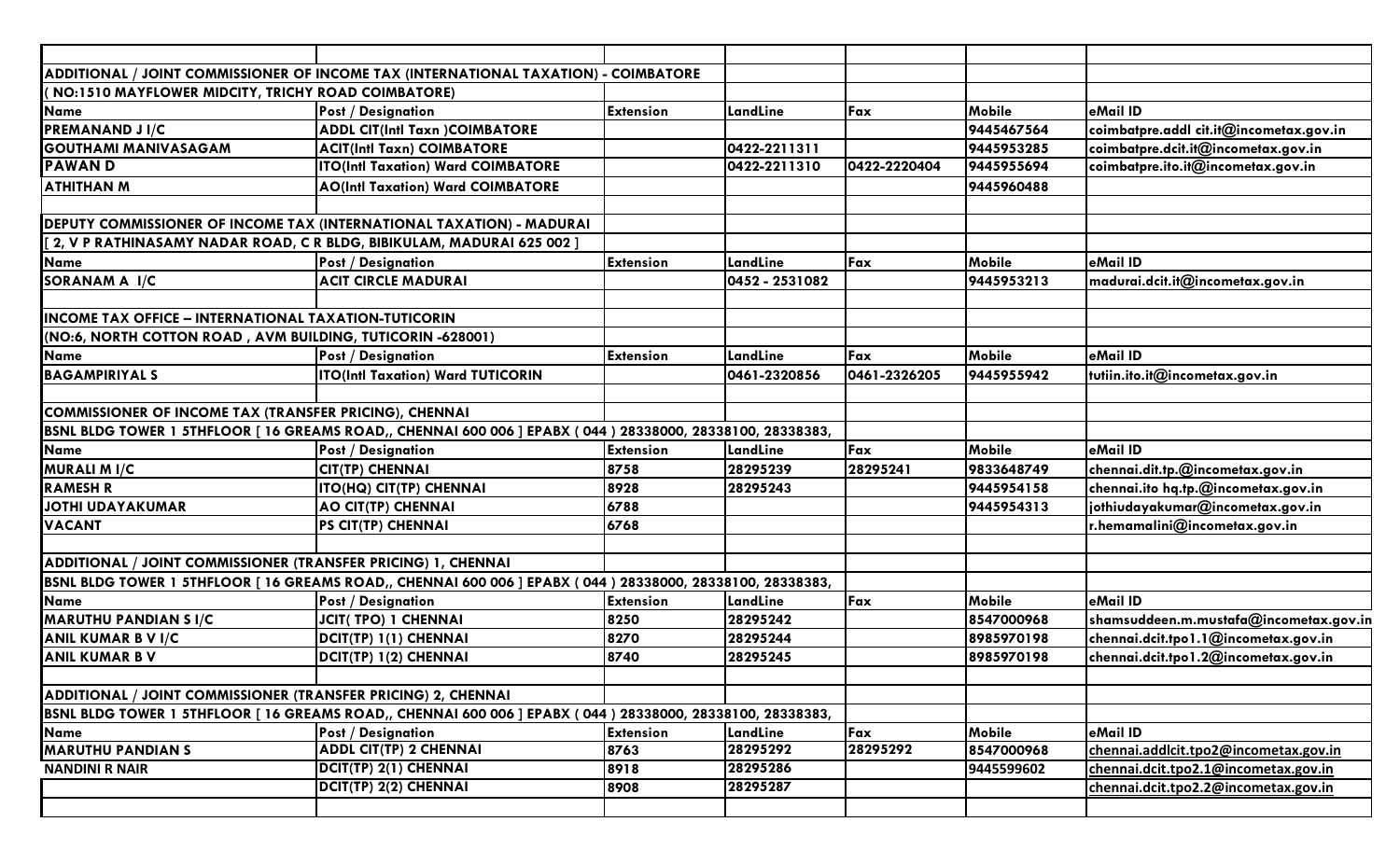| ADDITIONAL / JOINT COMMISSIONER (TRANSFER PRICING) 3, CHENNAI                                               |                                                                                                               |                  |          |          |               |                                           |  |
|-------------------------------------------------------------------------------------------------------------|---------------------------------------------------------------------------------------------------------------|------------------|----------|----------|---------------|-------------------------------------------|--|
| BSNL BLDG TOWER 1 5THFLOOR [ 16 GREAMS ROAD,, CHENNAI 600 006 ] EPABX ( 044 ) 28338000, 28338100, 28338383, |                                                                                                               |                  |          |          |               |                                           |  |
| <b>Name</b>                                                                                                 | <b>Post / Designation</b>                                                                                     | <b>Extension</b> | LandLine | Fax      | Mobile        | eMail ID                                  |  |
| <b>CHINTHAPALLI MEHER CHAND</b>                                                                             | <b>JCIT(TPO) 3 CHENNAI</b>                                                                                    |                  |          |          | 9985720489    | chennai.addl cit.tpo3@incometax.gov.in    |  |
| <b>VIJAIDEEPAN P</b>                                                                                        | DCIT(TP) 3(1) CHENNAI                                                                                         | 8849             | 28295289 |          | 9445467543    | chennai.dcit.tpo3.1@incometax.gov.in      |  |
| <b>VIJAIDEEPAN P I/C</b>                                                                                    | DCIT(TP) 3(2) CHENNAI                                                                                         | 8726             | 28295294 |          | 9445467543    | chennai.dcit.tpo3.2@incometax.gov.in      |  |
|                                                                                                             |                                                                                                               |                  |          |          |               |                                           |  |
| COMMISSIONER OF INCOME TAX (EXEMPTION), CHENNAI                                                             |                                                                                                               |                  |          |          |               |                                           |  |
|                                                                                                             | ANNEXE BLDG 3RD FLOOR [121 M G ROAD, NUNGAMBAKKAM, CHENNAI 600 034 ] EPABX (044) 28338000, 28338100, 28338383 |                  |          |          |               |                                           |  |
| <b>Name</b>                                                                                                 | <b>Post / Designation</b>                                                                                     | <b>Extension</b> | LandLine | Fax      | Mobile        | eMail ID                                  |  |
| <b>RAVI RAMACHANDRAN</b>                                                                                    | <b>CIT(EXEMPTION) CHENNAI</b>                                                                                 | 8109             | 28338341 | 28338569 | 9445467650    | chennai.cit.exmp@incometax.gov.in         |  |
| <b>MATHANGIR</b>                                                                                            | DCIT(HQ) CIT(EXEMPTION) CHENNAI                                                                               | 8189             | 28338652 | 28338652 | 9445960146    | chennai.dcit.exmp@incometax.gov.in        |  |
| <b>SUDHA CR</b>                                                                                             | ITO(HQ) CIT(EXEMPTION) CHENNAI                                                                                | 8190             | 28333269 |          | 9445960165    | chennai.ito.hq.exmp@incometax.gov.in      |  |
| <b>REETHA A</b>                                                                                             | ITO TRO CIT(EXEMPTION) CHENNAI                                                                                | 8789             | 28338570 |          | 9445953523    | chennai.ITO TRO .exmp@incometax.gov.in    |  |
| <b>MAGESH G</b>                                                                                             | <b>AO CIT(EXEMPTION) CHENNAI</b>                                                                              | 8739             | 28333020 |          | 9445960619    | chennai.ddo.exmp@incometax.gov.in         |  |
| <b>VIJAYALAKSHMI S</b>                                                                                      | PS CIT(EXEMPTION) CHENNAI                                                                                     | 6458             | 28338563 |          | 9445953648    |                                           |  |
|                                                                                                             |                                                                                                               |                  |          |          |               |                                           |  |
| ADDITIONAL / JOINT COMMISSIONER OF INCOME TAX ( EXEMPTION ), CHENNAI                                        |                                                                                                               |                  |          |          |               |                                           |  |
|                                                                                                             | ANNEXE BLDG 3RDFLOOR [121 M G ROAD, NUNGAMBAKKAM, CHENNAI 600 034 ] EPABX (044) 28338000, 28338100, 28338383, |                  |          |          |               |                                           |  |
| <b>Name</b>                                                                                                 | <b>Post / Designation</b>                                                                                     | <b>Extension</b> | LandLine | Fax      | <b>Mobile</b> | eMail ID                                  |  |
| <b>PAVUNA SUNDARI E</b>                                                                                     | <b>ADDL CIT(EXEMP.)</b>                                                                                       | 8198             | 28338342 | 28338342 | 9445467545    | chennai.addl cit.exmp@incometax.gov.in    |  |
| <b>KAMALA DEVI K</b>                                                                                        | <b>DCIT(EXEMP)</b>                                                                                            | 8178             | 28338638 |          | 9445467540    | chennai.dcit.exmp@incometax.gov.in        |  |
| <b>RADHAKRISHNAN G</b>                                                                                      | <b>ITO(EXEMP) 1</b>                                                                                           | 8746             | 28333161 |          | 9445960125    | chennai.ito.exmp1@incometax.gov.in        |  |
| <b>SUJATHAK</b>                                                                                             | <b>ITO(EXEMP) 2</b>                                                                                           | 8755             | 28338525 |          | 9445953542    | chennai.ito.exmp2@incometax.gov.in        |  |
| <b>VENKATESAN S</b>                                                                                         | <b>ITO(EXEMP) 3</b>                                                                                           | 8179             | 28338623 |          | 9445960260    | chennai.ito.exmp3@incometax.gov.in        |  |
| <b>UMAPATHIN</b>                                                                                            | <b>ITO(EXEMP) 4</b>                                                                                           | 8188             | 28338477 |          | 9445954375    | chennai.ito.exmp4@incometax.gov.in        |  |
|                                                                                                             |                                                                                                               |                  |          |          |               |                                           |  |
| ADDITIONAL COMMISSIONER OF INCOME TAX (EXEMPTION), COIMBATORE                                               |                                                                                                               |                  |          |          |               |                                           |  |
|                                                                                                             | [No: 1510, MAYFLOWER MIDCITY BUILDING, TRICHY ROAD, COIMBATORE- 641 018]                                      |                  |          |          |               |                                           |  |
| <b>Name</b>                                                                                                 | <b>Post / Designation</b>                                                                                     | <b>Extension</b> | LandLine | Fax      | <b>Mobile</b> | eMail ID                                  |  |
| PAVUNA SUNDARI E I/C                                                                                        | <b>JCIT(Exemption) COIMBATORE</b>                                                                             |                  | 2211355  |          | 9445467545    | coimbatore.addl cit.exmp@incometax.gov.in |  |
| <b>KARTHIKEYAN G</b>                                                                                        | <b>DCIT(Exemption) COIMBATORE</b>                                                                             |                  |          |          | 8098177959    | coimbatore.dcit.exmp@incometax.gov.in     |  |
| <b>RAJANKG</b>                                                                                              | <b>AO (Exemption) COIMBATORE</b>                                                                              |                  |          |          | 9445960470    |                                           |  |
|                                                                                                             |                                                                                                               |                  |          |          |               |                                           |  |
| <b>INCOME TAX OFFICE (EXEMPTION), MADURAI</b>                                                               |                                                                                                               |                  |          |          |               |                                           |  |
| [NO:2, V P RATHINASAMY NADAR ROAD, BIBIKULAM, MADURAI-625002]                                               |                                                                                                               |                  |          |          |               |                                           |  |
| <b>Name</b>                                                                                                 | Post / Designation                                                                                            | <b>Extension</b> | LandLine | Fax      | <b>Mobile</b> | eMail ID                                  |  |
| <b>KALIDOSS M</b>                                                                                           | <b>ITO(Exemption) WARD MADURAI</b>                                                                            | 514              |          |          | 9445953235    | madurai.ito.exmp@incometax.gov.in         |  |
|                                                                                                             |                                                                                                               |                  |          |          |               |                                           |  |
| <b>INCOME TAX OFFICE (EXEMPTION), TIRUNELVELI</b>                                                           |                                                                                                               |                  |          |          |               |                                           |  |
| [NELLAI CITY CENTRE, THIRUCHENDUR ROAD, MAHARAJANAGAR POST, TIRUNELVELI]                                    |                                                                                                               |                  |          |          |               |                                           |  |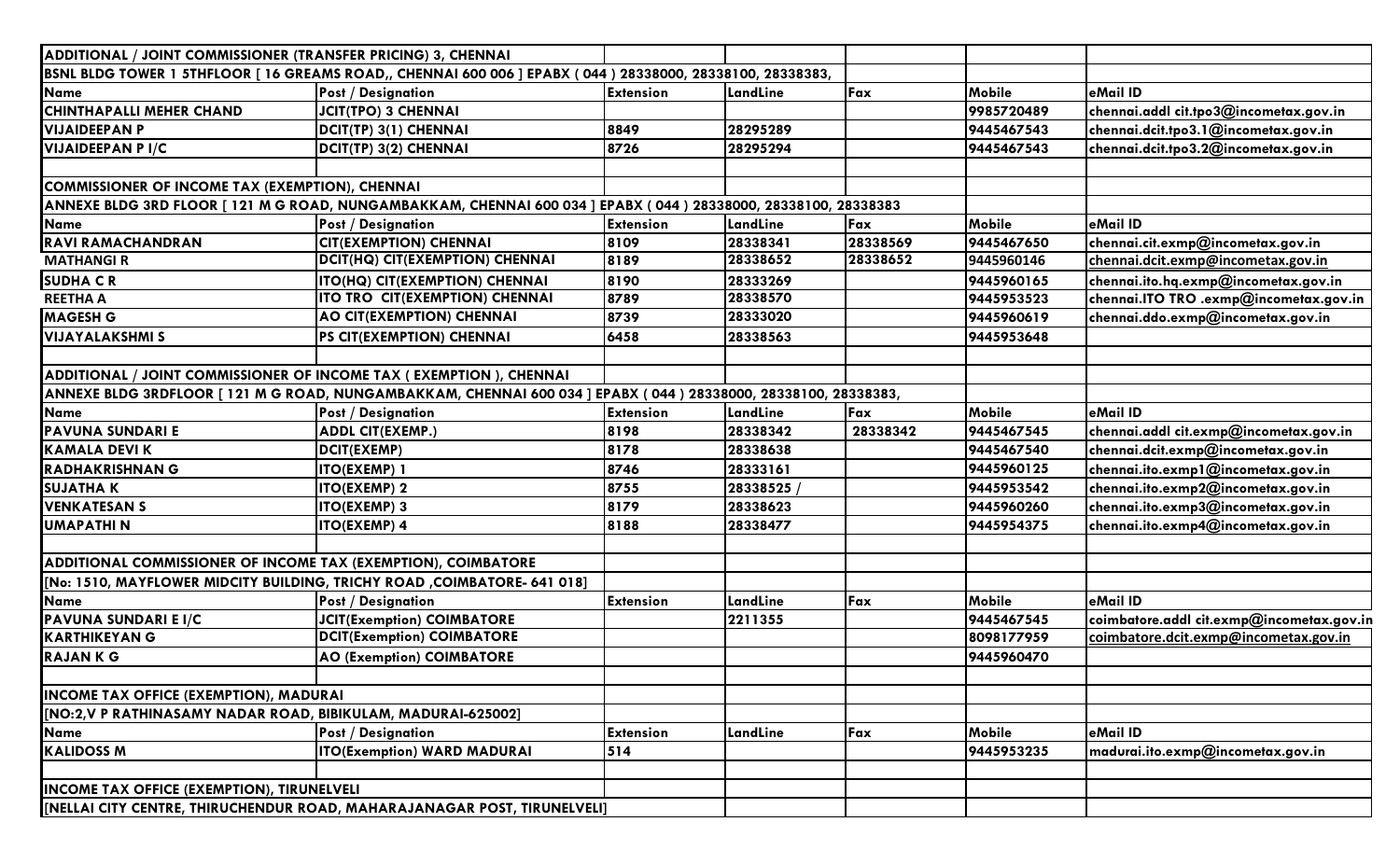| <b>Name</b>                                                                                          | <b>Post / Designation</b>                                                               | <b>Extension</b> | LandLine     | Fax      | <b>Mobile</b> | eMail ID                              |
|------------------------------------------------------------------------------------------------------|-----------------------------------------------------------------------------------------|------------------|--------------|----------|---------------|---------------------------------------|
| <b>BALAIAH S</b>                                                                                     | <b>ITO(Exemption) WARD TIRUNELVELI</b>                                                  |                  |              |          | 9445955927    | tirunelveli.ito.exmp@incometax.gov.in |
|                                                                                                      |                                                                                         |                  |              |          |               |                                       |
| <b>INCOME TAX OFFICE (EXEMPTION), TRICHY</b>                                                         |                                                                                         |                  |              |          |               |                                       |
| [44/4 WILLAIAM ROAD, CANTOMENT, TIRUCHIRAPALLI -620001]                                              |                                                                                         |                  |              |          |               |                                       |
| Name                                                                                                 | <b>Post / Designation</b>                                                               | <b>Extension</b> | LandLine     | Fax      | Mobile        | eMail ID                              |
| <b>MADHAVAN N</b>                                                                                    | <b>ITO(Exemption) TRICHY</b>                                                            | 4115             | 0431-2419995 |          | 9445955504    | trichy.ito.exmp@incometax.gov.in      |
|                                                                                                      |                                                                                         |                  |              |          |               |                                       |
| <b>INCOME TAX OFFICE (EXEMPTION), SALEM</b>                                                          |                                                                                         |                  |              |          |               |                                       |
| No:3, Gandhi Road, Salem                                                                             |                                                                                         |                  |              |          |               |                                       |
| <b>Name</b>                                                                                          | <b>Post / Designation</b>                                                               | <b>Extension</b> | LandLine     | Fax      | <b>Mobile</b> | eMail ID                              |
| <b>SHARFAARAZ MD</b>                                                                                 | <b>ITO(Exemption) SALEM</b>                                                             | 4115             | 0427-2319294 |          | 9445955511    | salem.ito.exmp@incometax.gov.in       |
|                                                                                                      |                                                                                         |                  |              |          |               |                                       |
|                                                                                                      | DIRECTOR OF INCOME TAX (INTELLIGENCE & CRIMINAL INVESTIGATION), CHENNAI                 |                  |              |          |               |                                       |
|                                                                                                      | ANNEXE BLDG [121 M G ROAD, NUNGAMBAKKAM, CHENNAI 600 034 EPABX (044) 28338000, 28338100 |                  |              |          |               |                                       |
| <b>Name</b>                                                                                          | <b>Post / Designation</b>                                                               | <b>Extension</b> | LandLine     | Fax      | Mobile        | eMail ID                              |
| <b>PRADEEP KUMAR P V</b>                                                                             | <b>DIT(I&amp;CI) CHENNAI</b>                                                            | 8088             | 28338453     | 28338451 | 8762301022    | chennai.dit.ici@incometax.gov.in      |
| <b>MOHAN V</b>                                                                                       | <b>ITO(HQ) DIT(I&amp;CI) CHENNAI</b>                                                    | 8720             | 28333170     | 28333165 | 9445953862    | chennai.ito.hq.ici@incometax.gov.in   |
| <b>DHARMARAJU S M</b>                                                                                | <b>AO DIT(I&amp;CI) CHENNAI</b>                                                         | 8712             | 28333073     |          | 9445954319    | chennai.ddo.ici@incometax.gov.in      |
| <b>GEETHA SUNDARARAMAN</b>                                                                           | <b>PS DIT(I&amp;CI) CHENNAI</b>                                                         | 6565             |              |          | 9445953799    | geethasundar00@gmail.com              |
|                                                                                                      |                                                                                         |                  |              |          |               |                                       |
| ADDITIONAL / JOINT DIRECTOR OF INCOME TAX (I& CI), CHENNAI                                           |                                                                                         |                  |              |          |               |                                       |
| ANNEXE BLDG [121 M G ROAD, NUNGAMBAKKAM, CHENNAI 600 034 EPABX (044) 28338000, 28338100              |                                                                                         |                  |              |          |               |                                       |
| <b>Name</b>                                                                                          | <b>Post / Designation</b>                                                               | <b>Extension</b> | LandLine     | Fax      | Mobile        | eMail ID                              |
| <b>DEEPTHAMS</b>                                                                                     | <b>JDIT(I &amp; CI) CHENNAI</b>                                                         | 8296             | 28338452     | 28338452 | 8547000638    | chennai.addldit.ici@incometax.gov.in  |
| <b>ARUNAS</b>                                                                                        | <b>DDIT(I&amp;CI) 1 CHENNAI</b>                                                         | 8721             | 28333204     |          | 944594304     | chennai.dcit.ici1@incometax.gov.in    |
| <b>ARUNA SI/C</b>                                                                                    | <b>DDIT(I&amp;CI) 2 CHENNAI</b>                                                         | 8736             | 28334868     |          | 944594304     | chennai.dcit.ici2@incometax.gov.in    |
| <b>KARTHIKEYAN V</b>                                                                                 | <b>ITO(I&amp;CI) 1 CHENNAI</b>                                                          | 6432             | 28330113     |          | 9445954417    | chennai.ito.ici1@incometax.gov.in     |
| <b>RAJARAMAN P</b>                                                                                   | <b>ITO(I&amp;CI) 2 CHENNAI</b>                                                          | 8722             | 28334867     |          | 9445953445    | chennai.ito.ici2@incometax.gov.in     |
| <b>RAJASEKARAN V</b>                                                                                 | <b>ITO(I&amp;CI) 3 CHENNAI</b>                                                          | 8723             | 28333164     |          | 9445954127    | chennai.ito.ici3@incometax.gov.in     |
|                                                                                                      |                                                                                         |                  |              |          |               |                                       |
| <b>INCOME TAX OFFICE(I&amp; CI), COIMBATORE</b>                                                      |                                                                                         |                  |              |          |               |                                       |
|                                                                                                      | [ NO 63, RACE COURSE ROAD, COIMBATORE 641 018 ] EPABX (0422) 2225000 / 5125             |                  |              |          |               |                                       |
| <b>Name</b>                                                                                          | <b>Post / Designation</b>                                                               | <b>Extension</b> | LandLine     | Fax      | Mobile        | eMail ID                              |
| <b>RAJASEKARAN J</b>                                                                                 | <b>ITO(I&amp;CI) COIMBATORE</b>                                                         |                  | 0422-2225037 |          | 9445953284    | coimbatore.ito.ici@incometax.gov.in   |
|                                                                                                      |                                                                                         |                  |              |          |               |                                       |
| <b>INCOME TAX OFFICE(I&amp; CI), MADURAI</b>                                                         |                                                                                         |                  |              |          |               |                                       |
| [VPRATHINASAMY NADAR ROAD, CR BLDG, BIBIKULAM, MADURAI 625 002 ] EPABX (0452 ) 2532525 / 26 / 27 /28 |                                                                                         |                  |              |          |               |                                       |
| <b>Name</b>                                                                                          | <b>Post / Designation</b>                                                               | <b>Extension</b> | LandLine     | Fax      | <b>Mobile</b> | eMail ID                              |
| <b>KARUNANIDHI M</b>                                                                                 | <b>ITO(I&amp;CI) MADURAI</b>                                                            | 382              | 0452-2530432 |          | 9445955831    | madurai.ito.ici@incometax.gov.in      |
|                                                                                                      |                                                                                         |                  |              |          |               |                                       |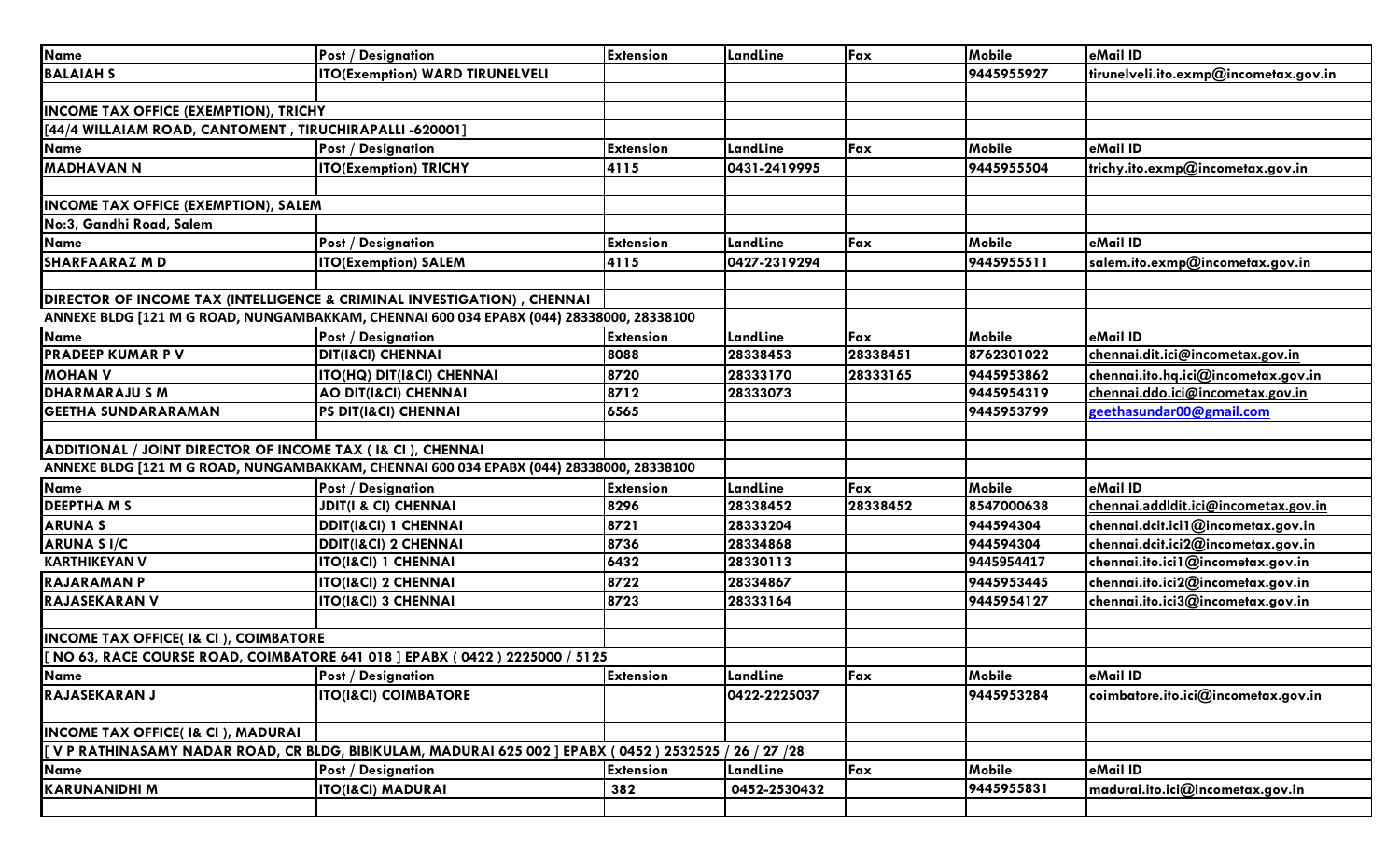| <b>INCOME TAX OFFICE(I&amp; CI), SALEM</b>                                                                   |                                                                                                                        |                  |              |          |               |                                        |  |
|--------------------------------------------------------------------------------------------------------------|------------------------------------------------------------------------------------------------------------------------|------------------|--------------|----------|---------------|----------------------------------------|--|
| NO 3 GANDHI ROAD, SALEM 636 007]                                                                             |                                                                                                                        |                  |              |          |               |                                        |  |
| Name                                                                                                         | <b>Post / Designation</b>                                                                                              | <b>Extension</b> | LandLine     | Fax      | <b>Mobile</b> | eMail ID                               |  |
| <b>RAMESH B</b>                                                                                              | <b>ITO(I &amp; CI) SALEM</b>                                                                                           |                  | 0427-2410390 |          | 9445960552    | salem.ito.ici@incometax.gov.in         |  |
|                                                                                                              |                                                                                                                        |                  |              |          |               |                                        |  |
| <b>INCOME TAX OFFICE (I&amp; CI), TRICHY</b>                                                                 |                                                                                                                        |                  |              |          |               |                                        |  |
|                                                                                                              | [ NEW NO 44, OLD NO 4, WILLIAMS ROAD, CANTONMENT, TIRUCHIRAPALLY 620 001] EPABX ( 0431 ) 2414102 / 03 / 05 / 06 / 07 ] |                  |              |          |               |                                        |  |
| <b>Name</b>                                                                                                  | <b>Post / Designation</b>                                                                                              | <b>Extension</b> | LandLine     | Fax      | <b>Mobile</b> | eMail ID                               |  |
| <b>SUBRAMANIAN S</b>                                                                                         | <b>ITO(I&amp;CI) TRICHY</b>                                                                                            |                  |              |          | 9445955446    | trichy.ito.ici@incometax.gov.in        |  |
|                                                                                                              |                                                                                                                        |                  |              |          |               |                                        |  |
| ADDITIONAL DIRECTOR GENERAL (VIG)(SOUTH), CBDT, CHENNAI                                                      |                                                                                                                        |                  |              |          |               |                                        |  |
|                                                                                                              | ANNEXE BLDG 8THFLOOR, 121 M G ROAD, NUNGAMBAKKAM, CHENNAI 600 034 (EPABX (044) 28338000, 28338100, 28338383, 82998700) |                  |              |          |               |                                        |  |
| Name                                                                                                         |                                                                                                                        | <b>Extension</b> | LandLine     | Fax      | Mobile        | eMail ID                               |  |
| <b>SWAPNA NANU AMBATT</b>                                                                                    | <b>ADG(VIG.)(SOUTH ZONE) CHENNAI</b>                                                                                   | 8280             | 28338380     | 28338379 | 8547000060    | adg.vig.sz@incometax.gov.in            |  |
| <b>SUBRAMANIAN A K I/C</b>                                                                                   | <b>ITO(VIG) SZ(HQ)CHENNAI</b>                                                                                          |                  |              |          | 9445953424    | chennai.ito.hq.vig.sz@incometax.gov.in |  |
| <b>VACANT</b>                                                                                                | <b>ITO(VIG) SZ(OSD)CHENNAI</b>                                                                                         | 6363             |              |          |               |                                        |  |
| JOTHI LAKSHMI A                                                                                              | <b>AO(VIG) SZ CHENNAI</b>                                                                                              | 8282             | 28333053     | 28330120 | 9445953478    | chennai.ddo.vig@incometax.gov.in       |  |
| <b>SHREENIVAS E</b>                                                                                          | PS ADG(VIG.)(SOUTH ZONE) CHENNAI                                                                                       | 6366             |              |          | 9445180406    | e.shreenivaas@incometax.gov.in         |  |
|                                                                                                              |                                                                                                                        |                  |              |          |               |                                        |  |
| ADDITIONAL / JOINT DIRECTOR OF INCOME TAX (VIG) (SZ) UINT 1, CHENNAI                                         |                                                                                                                        |                  |              |          |               |                                        |  |
|                                                                                                              | ANNEXE BLDG 8TH FLOOR, 121 M G ROAD, NUNGAMBAKKAM, CHENNAI 600 034 EPABX (044) 28338000, 28338100, 28338383,           |                  |              |          |               |                                        |  |
| Name                                                                                                         | <b>Post / Designation</b>                                                                                              | <b>Extension</b> | LandLine     | Fax      | <b>Mobile</b> | eMail ID                               |  |
| <b>Dr KUMUTHA D</b>                                                                                          | ADDL DIT(VIG.)(SZ) UNIT 1 CHENNAI                                                                                      | 8287             | 28338388     | 28338388 | 9445953060    | addldit.vig.sz1@incometax.gov.in       |  |
| <b>SHUBI MISHRA</b>                                                                                          | DDIT(VIG)(SZ)UNIT 1(1) CHENNAI                                                                                         | 8798             | 28338642     |          | 7299908867    | ddit.vigsz1.1@incometax.gov.in         |  |
| <b>VENKATESAN P</b>                                                                                          | DDIT(VIG)(SZ) UNIT 1(2) CHENNAI                                                                                        | 8797             | 28338610     |          | 9445467471    | ddit.vigsz1.2@incometax.gov.in         |  |
| <b>RADHIKATR</b>                                                                                             | ITO(VIG)(SZ) UNIT 1(1) CHENNAI                                                                                         | 8716             | 28338535     |          | 9445954961    | v.saratha@incometax.gov.in             |  |
| <b>SANDHIYA RV</b>                                                                                           | ITO(VIG)(SZ) UNIT 1(2) CHENNAI                                                                                         | 6312             | 28333283     |          | 9445955305    | ito.vigsz1.2@incometax.gov.in          |  |
|                                                                                                              |                                                                                                                        |                  |              |          |               |                                        |  |
| ADDITIONAL / JOINT DIRECTOR OF INCOME TAX (VIG) (SZ) UINT 2, CHENNAI                                         |                                                                                                                        |                  |              |          |               |                                        |  |
| ANNEXE BLDG 8TH FLOOR, 121 M G ROAD, NUNGAMBAKKAM, CHENNAI 600 034 EPABX (044) 28338000, 28338100, 28338383, |                                                                                                                        |                  |              |          |               |                                        |  |
| <b>Name</b>                                                                                                  | <b>Post / Designation</b>                                                                                              | <b>Extension</b> | LandLine     | Fax      | <b>Mobile</b> | eMail ID                               |  |
| <b>SIVAKUMAR C</b>                                                                                           | <b>ADDL DIT(VIG)(SZ) UNIT 2 CHENNAI</b>                                                                                | 8286             | 28338386     | 28338386 | 9445953054    | addldit.vig.sz2@incometax.gov.in       |  |
| <b>HAIDER ALI KHAN A</b>                                                                                     | JDIT(VIG)(SZ) UNIT 2 OSD CHENNAI                                                                                       | 8289             | 28338641     |          | 9445467876    |                                        |  |
| <b>Dr BRAHMA VIDHYA</b>                                                                                      | DDIT(VIG)(SZ) UNIT 2(1) CHENNAI                                                                                        | 8284             | 28338637     |          | 9445467409    | ddit.vigsz2.1@incometax.gov.in         |  |
| <b>JAYANTHIS</b>                                                                                             | DDIT(VIG)(SZ) UNIT 2(2) CHENNAI                                                                                        | 8166             | 28338435     |          | 9445953111    |                                        |  |
| <b>VENKATARAMAN A</b>                                                                                        | ITO(VIG)(SZ) UNIT 2(1) CHENNAI                                                                                         | 6560             | 28333159     |          | 9445954533    | ito.vigsz2.1@incometax.gov.in          |  |
| <b>SUBRAMANIAN A K</b>                                                                                       | ITO(VIG)(SZ) UNIT 2(2) CHENNAI                                                                                         | 8281             | 28338381     |          | 9445953424    | ito.vigsz2.2@incometax.gov.in          |  |
|                                                                                                              |                                                                                                                        |                  |              |          |               |                                        |  |
| ADDITIONAL / JOINT DIRECTOR OF INCOME TAX (VIG) (SZ) UINT 3, CHENNAI                                         |                                                                                                                        |                  |              |          |               |                                        |  |
| ANNEXE BLDG 8TH FLOOR, 121 M G ROAD, NUNGAMBAKKAM, CHENNAI 600 034 EPABX (044) 28338000, 28338100, 28338383, |                                                                                                                        |                  |              |          |               |                                        |  |
| <b>Name</b>                                                                                                  | <b>Post / Designation</b>                                                                                              | <b>Extension</b> | LandLine     | Fax      | <b>Mobile</b> | eMail ID                               |  |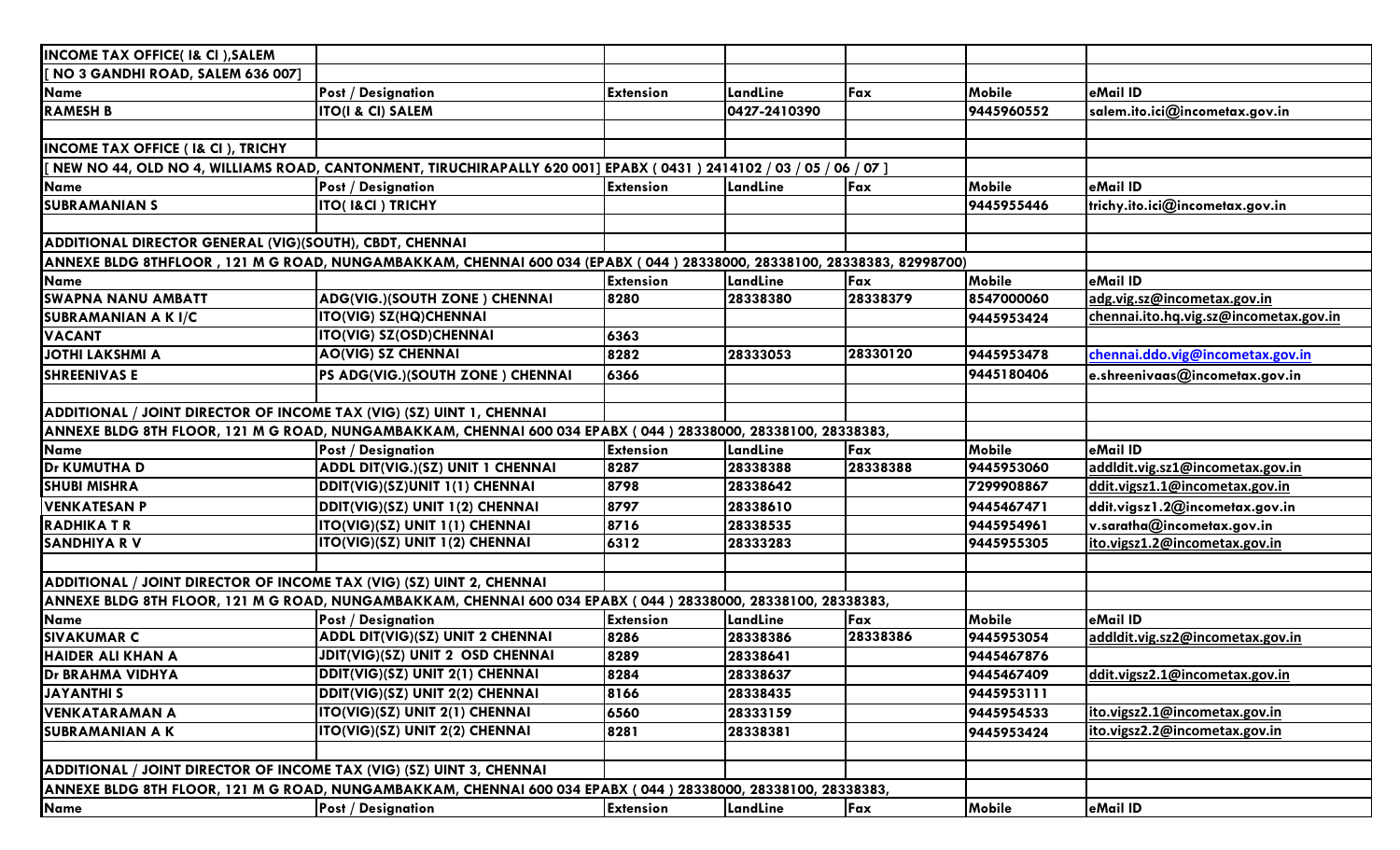| <b>ROHAN RAJ K</b>                                                                                              | <b>ADDL DIT(VIG)(SZ) UNIT 3 CHENNAI</b>                                                                           | 8288             | 28338387        | 28338387 | 9445954120 | addldit.vig.sz3@incometax.gov.in       |
|-----------------------------------------------------------------------------------------------------------------|-------------------------------------------------------------------------------------------------------------------|------------------|-----------------|----------|------------|----------------------------------------|
| <b>MAHENDRAN H</b>                                                                                              | <b>ADIT(VIG) UNIT 3(1) CHENNAI</b>                                                                                | 8283             | 28338382        |          | 9445960133 | ddit.vigsz3.1@incometax.gov.in         |
| <b>PARVATHY S</b>                                                                                               | <b>ADIT(VIG) UNIT 3(2) CHENNAI</b>                                                                                |                  |                 |          | 9445960117 |                                        |
| <b>USHHA S</b>                                                                                                  | ITO(VIG) UNIT 3(1) CHENNAI                                                                                        | 8731             | 28338536        |          | 9445953693 | ito.vigsz3.1@incometax.gov.in          |
| <b>GURUNATHAN R</b>                                                                                             | ITO(VIG) UNIT 3(2) CHENNAI                                                                                        | 8714             | 28338534        |          | 9445953304 | ito.vigsz3.2@incometax.gov.in          |
|                                                                                                                 |                                                                                                                   |                  |                 |          |            |                                        |
| ADDITIONAL DIRECTOR GENERAL OF INCOME TAX (RTI), CHENNAI                                                        |                                                                                                                   |                  |                 |          |            |                                        |
|                                                                                                                 | 16 BSNL BLDG TOWER 3RD FLOOR GREAMS ROAD,, CHENNAI 600 006 ] EPABX ( 044 ) 28338000, 28338100, 28338383,          |                  |                 |          |            |                                        |
| <b>Name</b>                                                                                                     | <b>Post / Designation</b>                                                                                         | <b>Extension</b> | LandLine        | Fax      | Mobile     | eMail ID                               |
| <b>NANTHA KUMAR G</b>                                                                                           | <b>ADG(RTI) CHENNAI</b>                                                                                           | 8885             | 28295689        | 28295690 | 8433557502 | chennai.adg.dtrti@incometax.gov.in     |
|                                                                                                                 | ITO (RTI) OSD CHENNAI                                                                                             | 8886             | 28295682        |          |            | chennai.ito.dtrti1@incometax.gov.in    |
| <b>RAVICHANDRANK</b>                                                                                            | <b>AO RTI CHENNAI</b>                                                                                             | 6712             | 28295874        |          | 9940649003 | chennai.ddo.rti@incometax.gov.in       |
| <b>KULANTHAISAMY M</b>                                                                                          | <b>PS ADG(RTI) CHENNAI</b>                                                                                        | 6755             | 28295655        |          | 9445954816 |                                        |
|                                                                                                                 |                                                                                                                   |                  |                 |          |            |                                        |
| ADDITIONAL / JOINT DIRECTOR OF INCOME TAX (RTI), CHENNAI                                                        |                                                                                                                   |                  |                 |          |            |                                        |
|                                                                                                                 | 16 BSNL BLDG TOWER 3RD FLOOR GREAMS ROAD,, CHENNAI 600 006 ] EPABX ( 044 ) 28338000, 28338100, 28338383, 82998700 |                  |                 |          |            |                                        |
| <b>Name</b>                                                                                                     | <b>Post / Designation</b>                                                                                         | <b>Extension</b> | LandLine        | Fax      | Mobile     | eMail ID                               |
| <b>MUKUNDAN R</b>                                                                                               | <b>JDIT(RTI) CHENNAI</b>                                                                                          | 8846             | 28295688        |          | 9445953056 | chennai.addldit.dtrti@incometax.gov.in |
| <b>AARTHI SRINIVASAN</b>                                                                                        | NADT, RC-1(1) CHENNAI                                                                                             | 8880             | 28295687        |          | 9445953135 | chennai.ddit.dtrti1@incometax.gov.in   |
| <b>AARTHI SRINIVASAN I/C</b>                                                                                    | NADT, RC-2(1) CHENNAI                                                                                             |                  |                 |          | 9445953135 | chennai.ddit.dtrti2@incometax.gov.in   |
| <b>VEERABHAGU M</b>                                                                                             | <b>ITO(RTI) 1 CHENNAI</b>                                                                                         | 8869             | 28295686        |          | 9445954870 | chennai.ito.dtrti1@incometax.gov.in    |
| <b>NIRMALA V</b>                                                                                                | <b>ITO(RTI) 2 CHENNAI</b>                                                                                         | 8829             | 28295685        |          | 9445953341 | chennai.ito.dtrti2@incometax.gov.in    |
| <b>MANJULA A</b>                                                                                                | <b>ITO(RTI) 3 CHENNAI</b>                                                                                         | 8839             | 28295684        |          | 9445954676 | chennai.ito.dtrti3@incometax.gov.in    |
| <b>GURUPRASAD T N</b>                                                                                           | <b>ITO(RTI) 4 CHENNAI</b>                                                                                         | 8858             | 28295683        |          | 9445953544 | chennai.ito.dtrti4@incometax.gov.in    |
|                                                                                                                 |                                                                                                                   |                  |                 |          |            |                                        |
| MINISTERIAL STAFF TRAINING UNIT, CHENNAI                                                                        |                                                                                                                   |                  |                 |          |            |                                        |
| 16 BSNL BLDG TOWER 3RD FLOOR GREAMS ROAD,, CHENNAI 600 006 ] EPABX (044) 28338000, 28338100, 28338383, 82998700 |                                                                                                                   |                  |                 |          |            |                                        |
| <b>Name</b>                                                                                                     | <b>Post / Designation</b>                                                                                         | <b>Extension</b> | LandLine        | Fax      | Mobile     | eMail ID                               |
| PRIYA RAMAKRISHNAN                                                                                              | <b>ITO MSTU CHENNAI</b>                                                                                           | 8837             | 28295872        |          | 9445954906 | chennai.ito.mstu@incometax.gov.in      |
| <b>VACANT</b>                                                                                                   | AO DDO MSTU CHENNAI                                                                                               | 8837             |                 |          |            |                                        |
|                                                                                                                 |                                                                                                                   |                  |                 |          |            |                                        |
| <b>MINISTERIAL STAFF TRAINING UNIT COIMBATORE</b>                                                               |                                                                                                                   |                  |                 |          |            |                                        |
| (NO 63 RACE COURSE ROAD, COIMBATORE 641 018)                                                                    |                                                                                                                   |                  |                 |          |            |                                        |
| <b>Name</b>                                                                                                     | <b>Post / Designation</b>                                                                                         | <b>Extension</b> | LandLine        | Fax      | Mobile     | eMail ID                               |
| <b>ANANDHIR</b>                                                                                                 | <b>ITO MSTU COIMBATORE</b>                                                                                        | 5156             | 0422 - 22211356 |          | 9445953257 | coimbatore.ito.mstu@incometax.gov.in   |
|                                                                                                                 |                                                                                                                   |                  |                 |          |            |                                        |
| MINISTERIAL STAFF TRAINING UNIT, MADURAI                                                                        |                                                                                                                   |                  |                 |          |            |                                        |
| ( NO 2, V P RATHINASWAMY NADAR ROAD, CR BLDG, BIBIKULAM, MADURAI 625 002)                                       |                                                                                                                   |                  |                 |          |            |                                        |
| <b>Name</b>                                                                                                     | <b>Post / Designation</b>                                                                                         | <b>Extension</b> | LandLine        | Fax      | Mobile     | eMail ID                               |
| <b>NATARAJAN V</b>                                                                                              | <b>ITO MSTU MADURAI</b>                                                                                           |                  |                 |          | 9445953238 | madurai.ito.mstu@incometax.gov.in      |
|                                                                                                                 |                                                                                                                   |                  |                 |          |            |                                        |